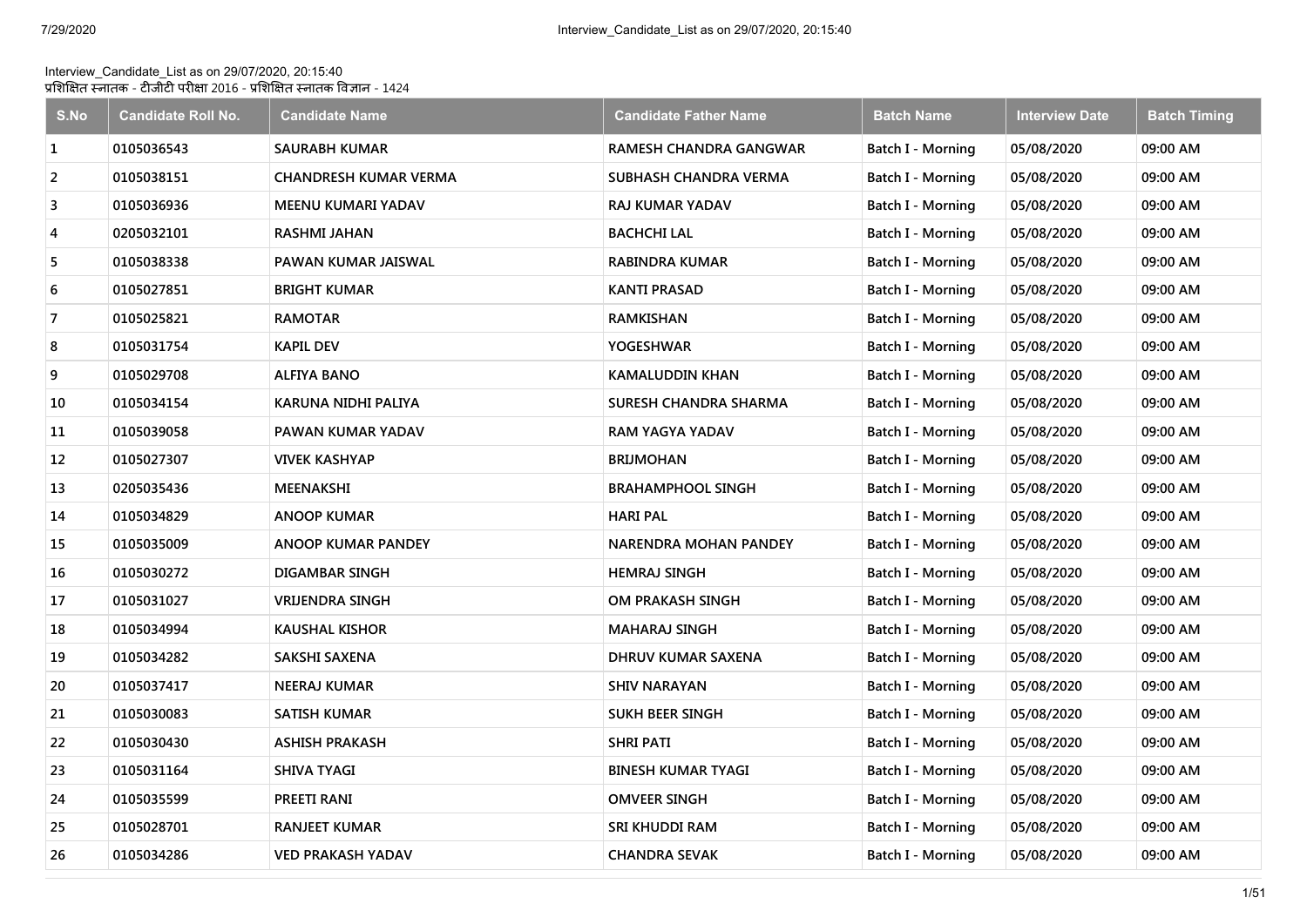| S.No | <b>Candidate Roll No.</b> | <b>Candidate Name</b>       | <b>Candidate Father Name</b>  | <b>Batch Name</b>        | <b>Interview Date</b> | <b>Batch Timing</b> |
|------|---------------------------|-----------------------------|-------------------------------|--------------------------|-----------------------|---------------------|
| 27   | 0105035046                | <b>VEER PAL</b>             | <b>LEELA DHAR SAGAR</b>       | Batch I - Morning        | 05/08/2020            | 09:00 AM            |
| 28   | 0105033091                | <b>CHANDAN GUPTA</b>        | <b>KEDAR GUPTA</b>            | Batch I - Morning        | 05/08/2020            | 09:00 AM            |
| 29   | 0105028272                | DHEERENDRA KUMAR UPADHYAYA  | <b>BAJRANG BALI UPADHYAYA</b> | Batch I - Morning        | 05/08/2020            | 09:00 AM            |
| 30   | 0105038124                | <b>SHRI OM TIWARI</b>       | <b>RAM SWAROOP TIWARI</b>     | Batch I - Morning        | 05/08/2020            | 09:00 AM            |
| 31   | 0205029219                | PRATIMA SARASWATI           | <b>ALOK SHARMA</b>            | Batch I - Morning        | 05/08/2020            | 09:00 AM            |
| 32   | 0105034321                | <b>RATISH KUMAR</b>         | <b>SUSHIL CHOUDHARY</b>       | <b>Batch I - Morning</b> | 05/08/2020            | 09:00 AM            |
| 33   | 0105026928                | <b>AKHILESH KUMAR</b>       | <b>DURGA SHANKAR SHUKLA</b>   | Batch I - Morning        | 05/08/2020            | 09:00 AM            |
| 34   | 0105033965                | <b>SUNIL KUMAR MISHRA</b>   | <b>RAMPAL MISHRA</b>          | <b>Batch I - Morning</b> | 05/08/2020            | 09:00 AM            |
| 35   | 0105025839                | PRASHANT SRIVASTAV          | NAGENDRA KUMAR SRIVASTAV      | Batch I - Morning        | 05/08/2020            | 09:00 AM            |
| 36   | 0105036861                | <b>RAVI KUMAR</b>           | SWADESH CHANDRA VERMA         | Batch I - Morning        | 05/08/2020            | 09:00 AM            |
| 37   | 0105025975                | <b>KRISHNA KUMAR MISHRA</b> | RAM SWAROOP MISHRA            | Batch I - Morning        | 05/08/2020            | 09:00 AM            |
| 38   | 0205039054                | KHADEEJA HASHMAT JAFRI      | HASHMAT MASOOD JAFRI          | Batch I - Morning        | 05/08/2020            | 09:00 AM            |
| 39   | 0105028323                | <b>SATENDRA KUMAR</b>       | <b>SABAL SINGH</b>            | Batch I - Morning        | 05/08/2020            | 09:00 AM            |
| 40   | 0105031681                | <b>RASHMI CHAUHAN</b>       | SAURAJ SINGH CHAUHAN          | <b>Batch I - Morning</b> | 05/08/2020            | 09:00 AM            |
| 41   | 0105032465                | <b>SUNIL KUMAR</b>          | <b>JAY PRAKASH</b>            | Batch I - Morning        | 05/08/2020            | 09:00 AM            |
| 42   | 0105029160                | <b>RAJ KUMAR</b>            | <b>KULDEEP KUMAR</b>          | Batch I - Morning        | 05/08/2020            | 09:00 AM            |
| 43   | 0105028971                | <b>BRIJENDRA SINGH</b>      | <b>SUKH DHYAN SINGH</b>       | Batch I - Morning        | 05/08/2020            | 09:00 AM            |
| 44   | 0105030160                | <b>RAJ KUMAR SINGH</b>      | SHISHU PAL SINGH              | Batch I - Morning        | 05/08/2020            | 09:00 AM            |
| 45   | 0105032330                | <b>ASHOK KUMAR</b>          | <b>MEHTAB SINGH</b>           | Batch I - Morning        | 05/08/2020            | 09:00 AM            |
| 46   | 0105028007                | VIVEK KUMAR                 | NARESH CHANDRA CHATURVEDI     | Batch II - Afternoon     | 05/08/2020            | 01:00 PM            |
| 47   | 0105027096                | <b>MANOJ KUMAR GUPTA</b>    | <b>SURESH CHANDRA GUPTA</b>   | Batch II - Afternoon     | 05/08/2020            | 01:00 PM            |
| 48   | 0105026864                | SHISHIR KUMAR SINGH         | <b>JAGDISH SINGH</b>          | Batch II - Afternoon     | 05/08/2020            | 01:00 PM            |
| 49   | 0105029956                | <b>MANORANJAN DIXIT</b>     | <b>KEDAR NATH DIXIT</b>       | Batch II - Afternoon     | 05/08/2020            | 01:00 PM            |
| 50   | 0105036179                | PREETI SHRIVASTAVA          | SURESH SHRIVASTAVA            | Batch II - Afternoon     | 05/08/2020            | 01:00 PM            |
| 51   | 0105036869                | <b>ANSHUL</b>               | <b>TEJPAL SINGH</b>           | Batch II - Afternoon     | 05/08/2020            | 01:00 PM            |
| 52   | 0105032019                | <b>PRAVEEN VATS</b>         | <b>SURESH KUMAR VATS</b>      | Batch II - Afternoon     | 05/08/2020            | 01:00 PM            |
| 53   | 0105037891                | <b>CHANDRASHEKHAR RAM</b>   | <b>PANCHAM RAM</b>            | Batch II - Afternoon     | 05/08/2020            | 01:00 PM            |
| 54   | 0105037333                | HRIDAY NARAYAN YADAV        | RAM CHARAN YADAV              | Batch II - Afternoon     | 05/08/2020            | 01:00 PM            |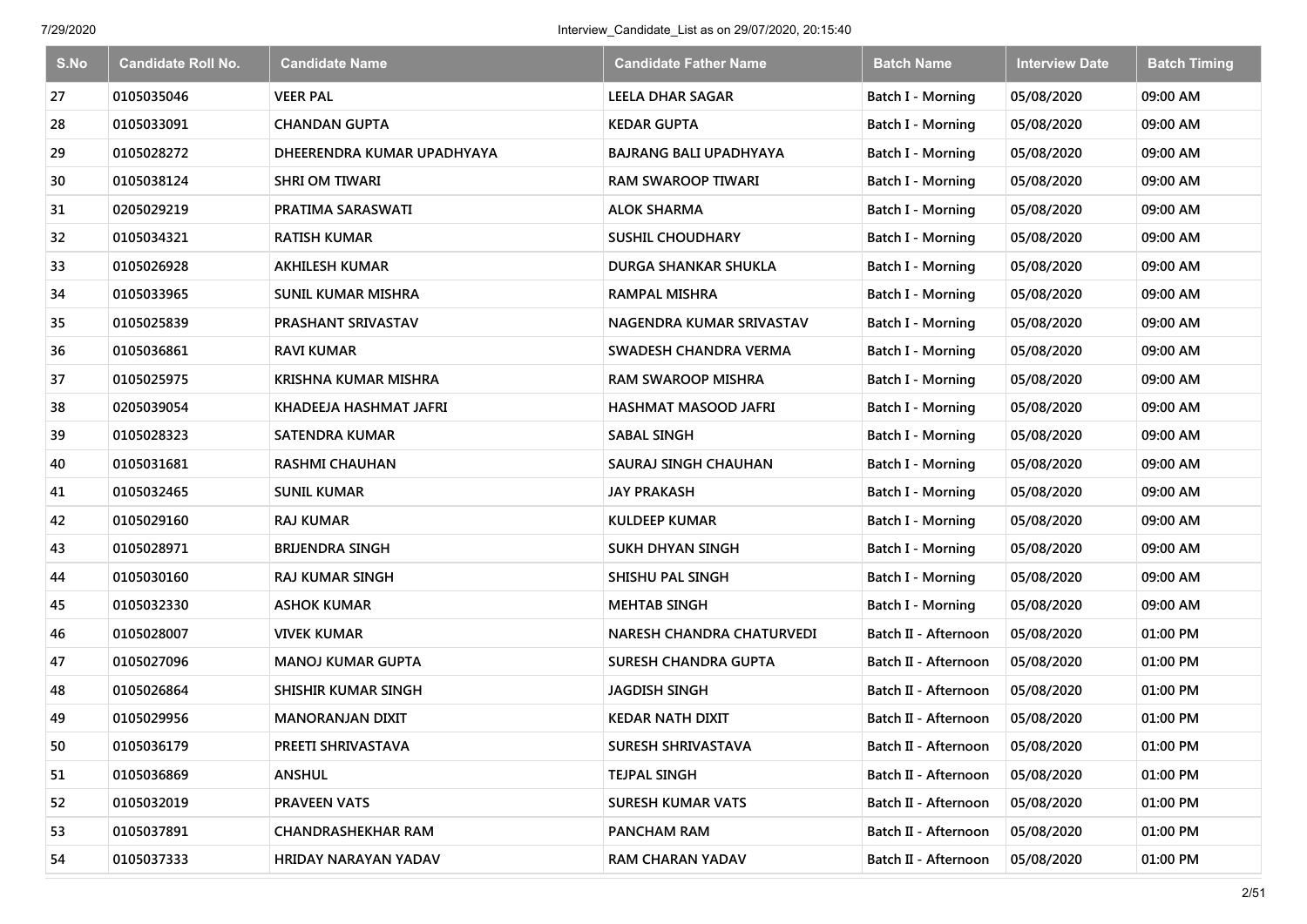| S.No | <b>Candidate Roll No.</b> | <b>Candidate Name</b>         | <b>Candidate Father Name</b> | <b>Batch Name</b>    | <b>Interview Date</b> | <b>Batch Timing</b> |
|------|---------------------------|-------------------------------|------------------------------|----------------------|-----------------------|---------------------|
| 55   | 0105031579                | PRAVEEN KUMAR SINGH           | <b>CHANDRA DEO SINGH</b>     | Batch II - Afternoon | 05/08/2020            | 01:00 PM            |
| 56   | 0105026804                | SHISHIR CHANDRA SAHAI         | C N SAHAI                    | Batch II - Afternoon | 05/08/2020            | 01:00 PM            |
| 57   | 0105028128                | AKHILESH KUMAR SRIVASTAV      | SUSHIL KUMAR SRIVASTAV       | Batch II - Afternoon | 05/08/2020            | 01:00 PM            |
| 58   | 0105027454                | <b>KAMELSH KUMAR</b>          | RAVINDER JHA                 | Batch II - Afternoon | 05/08/2020            | 01:00 PM            |
| 59   | 0105032865                | <b>SUNIL KUMAR</b>            | <b>DALCHAND SINGH</b>        | Batch II - Afternoon | 05/08/2020            | 01:00 PM            |
| 60   | 0105026622                | <b>RUPENDRA SINGH</b>         | <b>BHAL CHANDRA SINGH</b>    | Batch II - Afternoon | 05/08/2020            | 01:00 PM            |
| 61   | 0105034184                | <b>SHIVE SHANKAR TRIVEDI</b>  | <b>MORADDHWAJ TRIVEDI</b>    | Batch II - Afternoon | 05/08/2020            | 01:00 PM            |
| 62   | 0105030145                | <b>SUNEET KUMAR PANDEY</b>    | <b>HARIHAR PANDEY</b>        | Batch II - Afternoon | 05/08/2020            | 01:00 PM            |
| 63   | 0105027960                | RAJ KAMAL YADAV               | <b>RAJ KUMAR YADAV</b>       | Batch II - Afternoon | 05/08/2020            | 01:00 PM            |
| 64   | 0205035913                | <b>HIMPRIYA</b>               | <b>MALKHAN SINGH</b>         | Batch II - Afternoon | 05/08/2020            | 01:00 PM            |
| 65   | 0105035963                | SAURABH AGRAHARI              | <b>CHANDRA SHEKHAR</b>       | Batch II - Afternoon | 05/08/2020            | 01:00 PM            |
| 66   | 0105035209                | ANOOP KUMAR TIWARI            | YADUNANDAN TIWARI            | Batch II - Afternoon | 05/08/2020            | 01:00 PM            |
| 67   | 0105028868                | AKHILESHWR MANI TRIPATHI      | YOGENDRA MANI TRIPATHI       | Batch II - Afternoon | 05/08/2020            | 01:00 PM            |
| 68   | 0105035266                | <b>VEERENDRA KUMAR</b>        | SUNDAR LAL                   | Batch II - Afternoon | 05/08/2020            | 01:00 PM            |
| 69   | 0105031364                | <b>SHIVAM CHAUHAN</b>         | <b>DHARAMPAL SINGH</b>       | Batch II - Afternoon | 05/08/2020            | 01:00 PM            |
| 70   | 0105038131                | <b>CHANDRESH KUMAR TIWARI</b> | <b>SHIV SEVAK TIWARI</b>     | Batch II - Afternoon | 05/08/2020            | 01:00 PM            |
| 71   | 0105036518                | PAVAN KUMAR YADAV             | KANCHEDI LAL YADAV           | Batch II - Afternoon | 05/08/2020            | 01:00 PM            |
| 72   | 0105030663                | <b>SATISH KUMAR</b>           | <b>HOSHIAR SINGH</b>         | Batch II - Afternoon | 05/08/2020            | 01:00 PM            |
| 73   | 0105038442                | <b>SANDEEP KUMAR</b>          | <b>JAGMAL SINGH</b>          | Batch II - Afternoon | 05/08/2020            | 01:00 PM            |
| 74   | 0105028660                | <b>RAJ KUMAR</b>              | <b>RAM SANEHI</b>            | Batch II - Afternoon | 05/08/2020            | 01:00 PM            |
| 75   | 0105034963                | SATYENDRA PRAKASH             | <b>BRIJ PAL GUPTA</b>        | Batch II - Afternoon | 05/08/2020            | 01:00 PM            |
| 76   | 0105026376                | <b>MANOJ KUMAR</b>            | <b>BANWARI LAL</b>           | Batch II - Afternoon | 05/08/2020            | 01:00 PM            |
| 77   | 0205036546                | VIBHA YADAV                   | <b>JUGENDRA PAL SINGH</b>    | Batch II - Afternoon | 05/08/2020            | 01:00 PM            |
| 78   | 0105038840                | <b>RAJESH KUMAR</b>           | <b>RAM PAL SINGH</b>         | Batch II - Afternoon | 05/08/2020            | 01:00 PM            |
| 79   | 0105027540                | <b>RAJ BAHADUR RAJPUT</b>     | <b>RAM SANEHI RAJPUT</b>     | Batch II - Afternoon | 05/08/2020            | 01:00 PM            |
| 80   | 0205031729                | <b>ANKITA KUMARI</b>          | <b>RAJA RAM</b>              | Batch II - Afternoon | 05/08/2020            | 01:00 PM            |
| 81   | 0205031749                | ANKITA KUMARI                 | MITHILESH KUMAR SINHA        | Batch II - Afternoon | 05/08/2020            | 01:00 PM            |
| 82   | 0105030270                | <b>ASHISH PANDEY</b>          | SHIRISH PANDEY               | Batch II - Afternoon | 05/08/2020            | 01:00 PM            |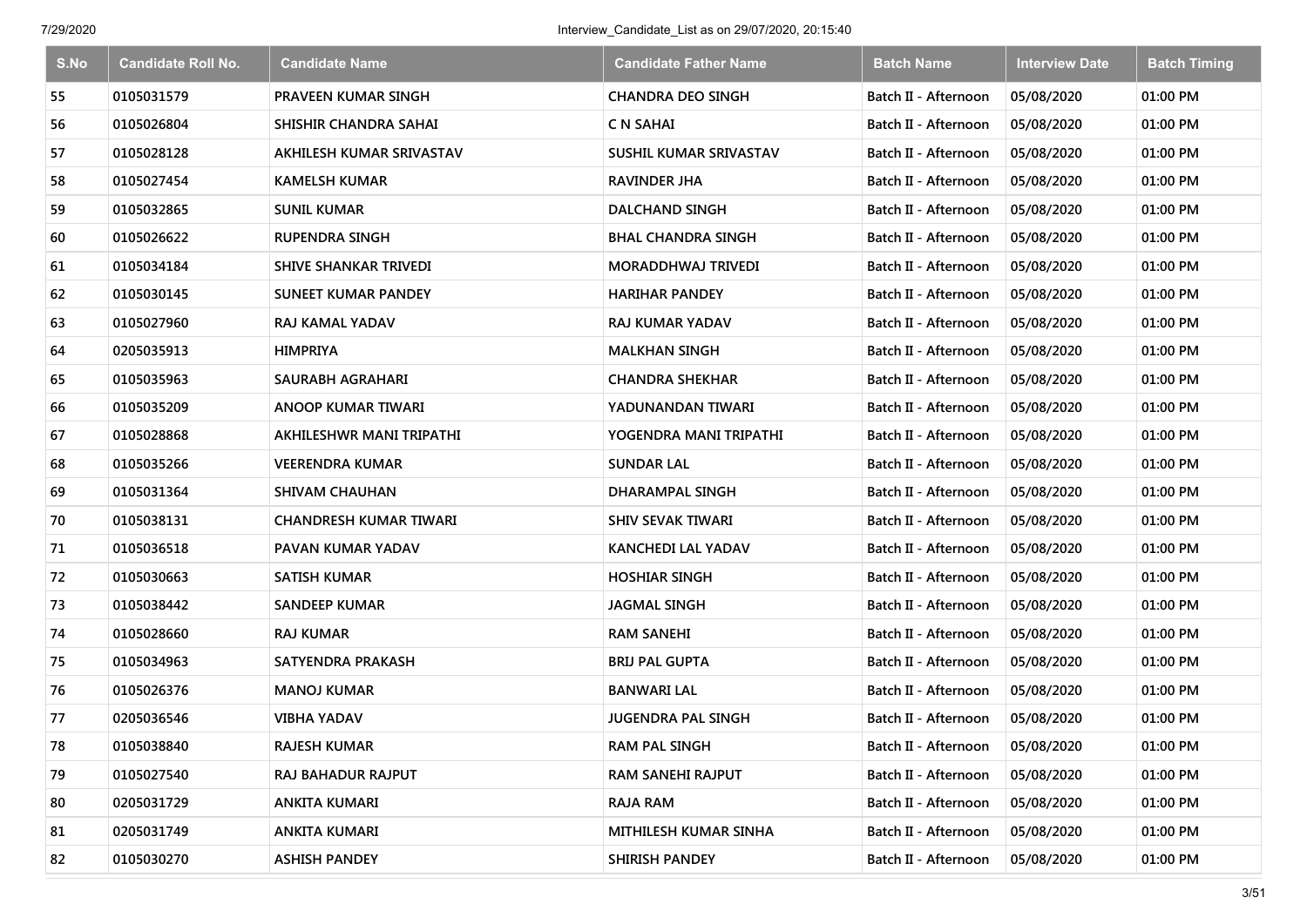| S.No | <b>Candidate Roll No.</b> | <b>Candidate Name</b>      | <b>Candidate Father Name</b> | <b>Batch Name</b>        | <b>Interview Date</b> | <b>Batch Timing</b> |
|------|---------------------------|----------------------------|------------------------------|--------------------------|-----------------------|---------------------|
| 83   | 0105032337                | <b>NAVNEET KUMAR</b>       | YOGENDRA SINGH               | Batch II - Afternoon     | 05/08/2020            | 01:00 PM            |
| 84   | 0105030372                | DIGPAL SINGH               | <b>DAL CHAND</b>             | Batch II - Afternoon     | 05/08/2020            | 01:00 PM            |
| 85   | 0105033373                | <b>HEMENDRA SINGH</b>      | <b>MOOLA SINGH</b>           | Batch II - Afternoon     | 05/08/2020            | 01:00 PM            |
| 86   | 0105033120                | <b>RAJEEV DIXIT</b>        | <b>RAM NARYAN DIXIT</b>      | Batch II - Afternoon     | 05/08/2020            | 01:00 PM            |
| 87   | 0105026699                | <b>PRATEEK SINGH</b>       | <b>MITRASEN SINGH</b>        | Batch II - Afternoon     | 05/08/2020            | 01:00 PM            |
| 88   | 0105033009                | <b>ANKUR KUMAR</b>         | <b>VIRPAL SINGH</b>          | Batch II - Afternoon     | 05/08/2020            | 01:00 PM            |
| 89   | 0105027227                | <b>VIVEK GANGWAR</b>       | <b>JAIVEER SINGH GANGWAR</b> | Batch II - Afternoon     | 05/08/2020            | 01:00 PM            |
| 90   | 0105031850                | <b>ASHOK KUMAR</b>         | <b>RAMBHOOL</b>              | Batch II - Afternoon     | 05/08/2020            | 01:00 PM            |
| 91   | 0205038645                | SURABHI SRIVASTAVA         | SARVESH KUMAR KASHYAP        | <b>Batch I - Morning</b> | 06/08/2020            | 09:00 AM            |
| 92   | 0105025813                | <b>HARI GOPAL SINGH</b>    | <b>MAN SINGH GANGWAR</b>     | Batch I - Morning        | 06/08/2020            | 09:00 AM            |
| 93   | 0105037823                | <b>SAURABH SHUKLA</b>      | PRABHAKAR SHUKLA             | Batch I - Morning        | 06/08/2020            | 09:00 AM            |
| 94   | 0105035488                | <b>AMAR SINGH</b>          | <b>NOUBAT SINGH</b>          | Batch I - Morning        | 06/08/2020            | 09:00 AM            |
| 95   | 0105029460                | <b>RAJ KUMAR</b>           | <b>DHANI RAM</b>             | Batch I - Morning        | 06/08/2020            | 09:00 AM            |
| 96   | 0105026992                | DHARMESH VIKRAM SHUKLA     | ANANT PRASAD SHUKLA          | <b>Batch I - Morning</b> | 06/08/2020            | 09:00 AM            |
| 97   | 0105026419                | PRATEEK ARORA              | <b>SURJEET SINGH ARORA</b>   | Batch I - Morning        | 06/08/2020            | 09:00 AM            |
| 98   | 0105036379                | PREETI SINGH               | RAJ PAL SINGH                | Batch I - Morning        | 06/08/2020            | 09:00 AM            |
| 99   | 0105033297                | <b>NAWEEN KUMAR YADAV</b>  | <b>BRIJESH YADAV</b>         | Batch I - Morning        | 06/08/2020            | 09:00 AM            |
| 100  | 0105038701                | <b>RAVI PRAKASH MAURYA</b> | KUBER RAM MAURYA             | Batch I - Morning        | 06/08/2020            | 09:00 AM            |
| 101  | 0205028869                | <b>ANJU VERMA</b>          | <b>GURU PRASAD VERMA</b>     | Batch I - Morning        | 06/08/2020            | 09:00 AM            |
| 102  | 0105035627                | YOGENDRA SINGH             | <b>NARESH CHANDRA</b>        | Batch I - Morning        | 06/08/2020            | 09:00 AM            |
| 103  | 0205038040                | <b>RAJESH</b>              | <b>BANWARI LAL</b>           | Batch I - Morning        | 06/08/2020            | 09:00 AM            |
| 104  | 0105038590                | ASTBHUJA PRASAD YADAV      | <b>DAYA SHANKAR YADAV</b>    | <b>Batch I - Morning</b> | 06/08/2020            | 09:00 AM            |
| 105  | 0105038694                | <b>KESHAV MANOHAR</b>      | DEV PAL GUPTA                | Batch I - Morning        | 06/08/2020            | 09:00 AM            |
| 106  | 0105037169                | <b>ANSHUL PANDEY</b>       | SATISH CHANDRA PANDEY        | Batch I - Morning        | 06/08/2020            | 09:00 AM            |
| 107  | 0105029751                | <b>BRIJESH KUMAR</b>       | <b>KAWALU PRASAD</b>         | Batch I - Morning        | 06/08/2020            | 09:00 AM            |
| 108  | 0105027017                | NARENDRA KUMAR TRIPATHI    | <b>VINDHYACHAL TIWARI</b>    | Batch I - Morning        | 06/08/2020            | 09:00 AM            |
| 109  | 0105026532                | DHARMENDRA SINGH           | HARENDRA PAL SINGH           | Batch I - Morning        | 06/08/2020            | 09:00 AM            |
| 110  | 0105034224                | SHIVENDRA DWIVEDI          | RAM SUNDAR DWIVEDI           | <b>Batch I - Morning</b> | 06/08/2020            | 09:00 AM            |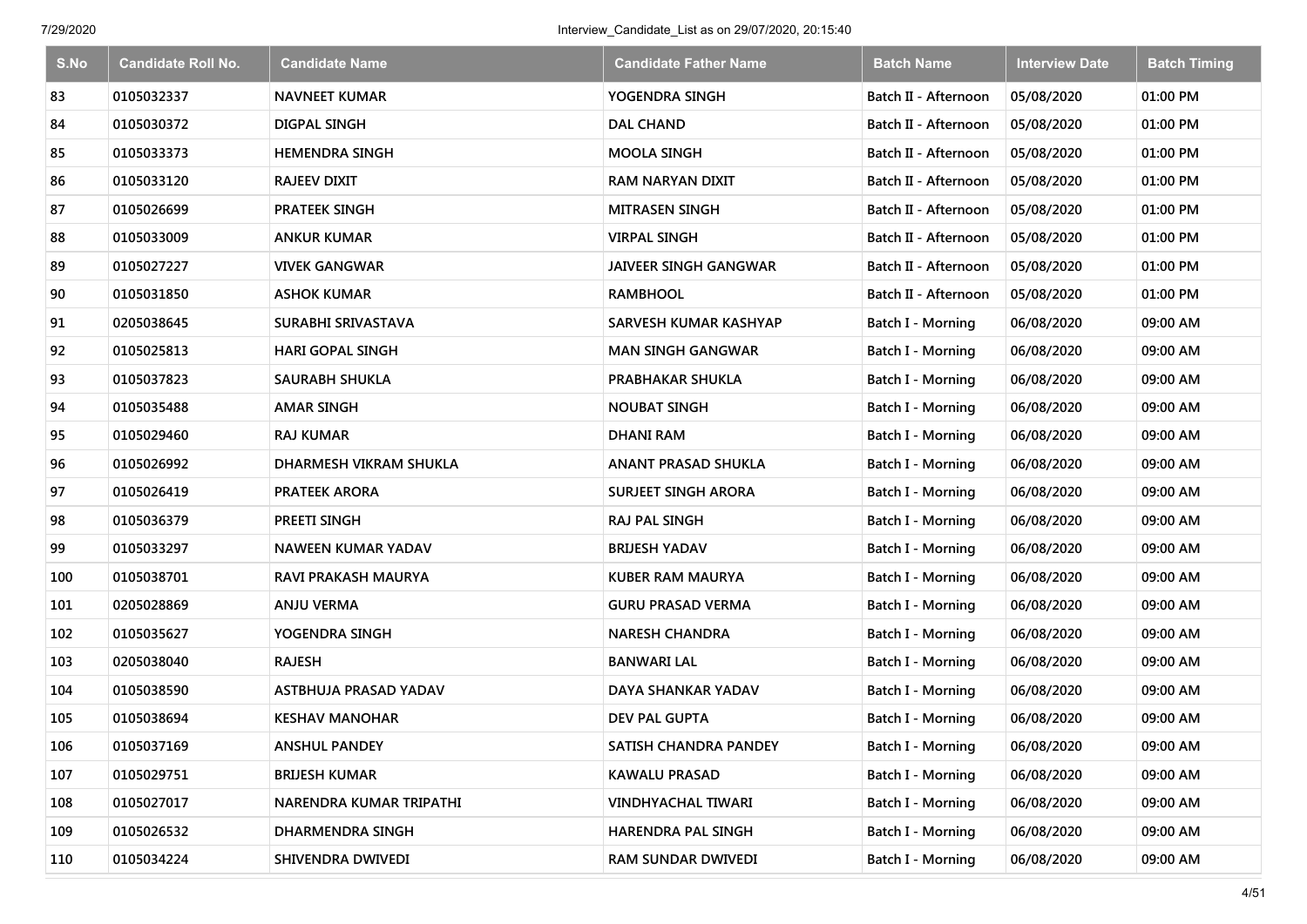| S.No | <b>Candidate Roll No.</b> | <b>Candidate Name</b>     | <b>Candidate Father Name</b> | <b>Batch Name</b>        | <b>Interview Date</b> | <b>Batch Timing</b> |
|------|---------------------------|---------------------------|------------------------------|--------------------------|-----------------------|---------------------|
| 111  | 0105032419                | <b>PRAVESH KUMAR</b>      | <b>RAMESH CHANDRA</b>        | Batch I - Morning        | 06/08/2020            | 09:00 AM            |
| 112  | 0105037304                | SHRAVAN KUMAR             | <b>GOPI CHAND</b>            | Batch I - Morning        | 06/08/2020            | 09:00 AM            |
| 113  | 0105025581                | RAMMILAN YADAV            | <b>SANTRAM YADAV</b>         | Batch I - Morning        | 06/08/2020            | 09:00 AM            |
| 114  | 0105031784                | <b>SHIVAM SHUKLA</b>      | <b>SARVESH KUMAR</b>         | Batch I - Morning        | 06/08/2020            | 09:00 AM            |
| 115  | 0105025448                | <b>AKEEL AHAMD</b>        | <b>ABUSHAMA</b>              | Batch I - Morning        | 06/08/2020            | 09:00 AM            |
| 116  | 0105033688                | ALPA NARAYAN              | <b>HIRA LAL</b>              | Batch I - Morning        | 06/08/2020            | 09:00 AM            |
| 117  | 0105027821                | <b>RANJANA GUPTA</b>      | SATISH KUMAR GUPTA           | Batch I - Morning        | 06/08/2020            | 09:00 AM            |
| 118  | 0105038643                | <b>SAVIR SHAH</b>         | <b>FOOL SHAH</b>             | <b>Batch I - Morning</b> | 06/08/2020            | 09:00 AM            |
| 119  | 0105033862                | <b>SAKSHI</b>             | <b>NIMESH KUMAR</b>          | Batch I - Morning        | 06/08/2020            | 09:00 AM            |
| 120  | 0105037743                | <b>SAURABH SHARMA</b>     | <b>RAM PRAKASH SHARMA</b>    | Batch I - Morning        | 06/08/2020            | 09:00 AM            |
| 121  | 0105029995                | <b>KULDEEP SINGH</b>      | <b>NARENDRA PACHAURI</b>     | Batch I - Morning        | 06/08/2020            | 09:00 AM            |
| 122  | 0105027150                | <b>ASHISH GOVIND RAO</b>  | BRIJ NARAYAN GOVIND RAO      | Batch I - Morning        | 06/08/2020            | 09:00 AM            |
| 123  | 0105025737                | <b>NARENDER SINGH</b>     | <b>BANWARI LAL</b>           | Batch I - Morning        | 06/08/2020            | 09:00 AM            |
| 124  | 0105030779                | <b>PRAVEEN KUMAR</b>      | DHARM VEER SINGH             | <b>Batch I - Morning</b> | 06/08/2020            | 09:00 AM            |
| 125  | 0105028883                | SATENDRA KUMAR SHARMA     | <b>RAMNIVAS SHARMA</b>       | Batch I - Morning        | 06/08/2020            | 09:00 AM            |
| 126  | 0105033483                | <b>SATYAM GUPTA</b>       | AVADH BIHARI GUPTA           | Batch I - Morning        | 06/08/2020            | 09:00 AM            |
| 127  | 0105034509                | <b>ANOOP DWIVEDI</b>      | PRAMOD KUMAR DWIVEDI         | Batch I - Morning        | 06/08/2020            | 09:00 AM            |
| 128  | 0105025575                | <b>KRISHNA KUMAR</b>      | <b>GURU PRASAD</b>           | Batch I - Morning        | 06/08/2020            | 09:00 AM            |
| 129  | 0105028934                | KAMLESH KUMAR DWIVEDI     | SHRINARAYAN DWIVEDI          | Batch I - Morning        | 06/08/2020            | 09:00 AM            |
| 130  | 0105030013                | <b>HARKISHUN</b>          | <b>MANIRAM</b>               | Batch I - Morning        | 06/08/2020            | 09:00 AM            |
| 131  | 0105034055                | <b>KUSUM</b>              | <b>SHIV SHANKAR SHARMA</b>   | Batch I - Morning        | 06/08/2020            | 09:00 AM            |
| 132  | 0105035222                | SAMARVEER SINGH           | <b>RANVEER SINGH</b>         | Batch I - Morning        | 06/08/2020            | 09:00 AM            |
| 133  | 0105035854                | KAUSHELENDRA PRATAP SINGH | VIJAY BAHADUR SINGH          | Batch I - Morning        | 06/08/2020            | 09:00 AM            |
| 134  | 0105026554                | KAMAL PRAKASH BANSAL      | <b>MAHESH CHAND</b>          | Batch I - Morning        | 06/08/2020            | 09:00 AM            |
| 135  | 0105033102                | SAILENDRA KUMAR           | <b>RAM PRAKASH</b>           | Batch I - Morning        | 06/08/2020            | 09:00 AM            |
| 136  | 0105026692                | DHARMENDRA SINGH CHOUHAN  | <b>MAN SINGH CHOUHAN</b>     | Batch II - Afternoon     | 06/08/2020            | 01:00 PM            |
| 137  | 0105033195                | <b>KUNDAN PATHAK</b>      | <b>IQBAL PATHAK</b>          | Batch II - Afternoon     | 06/08/2020            | 01:00 PM            |
| 138  | 0105033695                | <b>KURBAN ALI</b>         | <b>IKRAM ALI</b>             | Batch II - Afternoon     | 06/08/2020            | 01:00 PM            |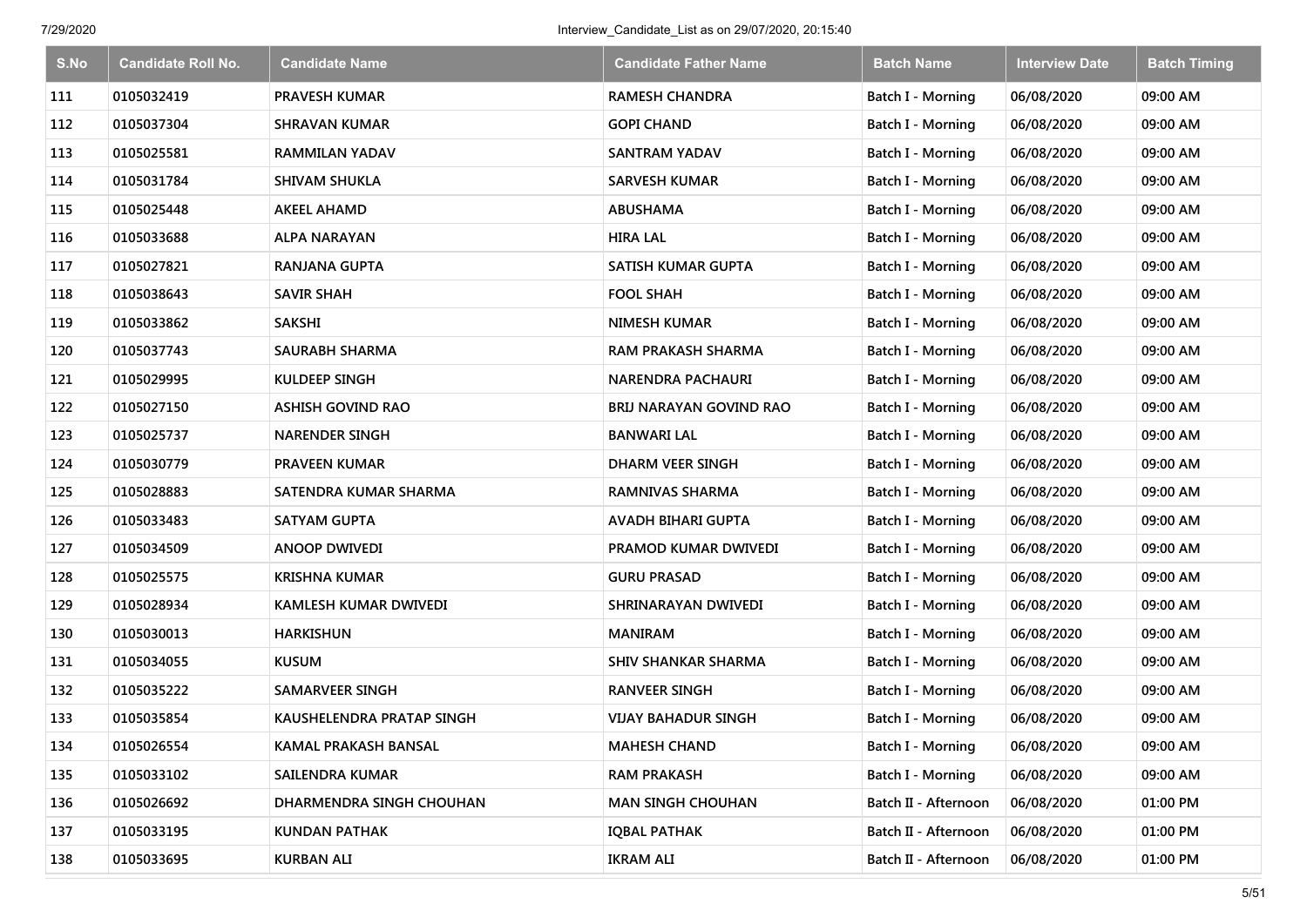| S.No | <b>Candidate Roll No.</b> | <b>Candidate Name</b>       | <b>Candidate Father Name</b> | <b>Batch Name</b>    | <b>Interview Date</b> | <b>Batch Timing</b> |
|------|---------------------------|-----------------------------|------------------------------|----------------------|-----------------------|---------------------|
| 139  | 0105038118                | PAWAN KUMAR BANSHI          | <b>NATHI RAM</b>             | Batch II - Afternoon | 06/08/2020            | 01:00 PM            |
| 140  | 0105029611                | <b>BRIJESH KUMAR</b>        | PARMESHWAR                   | Batch II - Afternoon | 06/08/2020            | 01:00 PM            |
| 141  | 0105028713                | <b>HARISH CHANDRA</b>       | <b>BHIRAGU RAM</b>           | Batch II - Afternoon | 06/08/2020            | 01:00 PM            |
| 142  | 0205033111                | CHANDAN JAIN                | OM PRAKASH JAIN              | Batch II - Afternoon | 06/08/2020            | 01:00 PM            |
| 143  | 0105028592                | DHERMENDRA TIWARI           | KESHVA PRASAD TIWARI         | Batch II - Afternoon | 06/08/2020            | 01:00 PM            |
| 144  | 0105032809                | <b>ANKUR CHATURVEDI</b>     | <b>MUNNA LAL CHATURVEDI</b>  | Batch II - Afternoon | 06/08/2020            | 01:00 PM            |
| 145  | 0105032960                | <b>RAJDHAR MISHRA</b>       | LAXMI NARAYAN MISHRA         | Batch II - Afternoon | 06/08/2020            | 01:00 PM            |
| 146  | 0105036989                | <b>ANSHUL DUBEY</b>         | RADHEYSHYAM DUBEY            | Batch II - Afternoon | 06/08/2020            | 01:00 PM            |
| 147  | 0105037120                | RAJENDRA PRASAD             | <b>KESHAW RAM</b>            | Batch II - Afternoon | 06/08/2020            | 01:00 PM            |
| 148  | 0105031308                | ALOK DWIVEDI                | MURALIDHAR DWIVEDI           | Batch II - Afternoon | 06/08/2020            | 01:00 PM            |
| 149  | 0105025600                | RAHUL PATHAK                | <b>MOOLCHAND PATHAK</b>      | Batch II - Afternoon | 06/08/2020            | 01:00 PM            |
| 150  | 0105035069                | ANOOP KUMAR SHARMA          | BABU RAM SHARMA              | Batch II - Afternoon | 06/08/2020            | 01:00 PM            |
| 151  | 0105033500                | RAJEEV KUMAR                | <b>SURAJ PRASAD</b>          | Batch II - Afternoon | 06/08/2020            | 01:00 PM            |
| 152  | 0105028821                | RANJEET KUMAR               | <b>RAM LAL</b>               | Batch II - Afternoon | 06/08/2020            | 01:00 PM            |
| 153  | 0105029461                | <b>RANJEET SINGH</b>        | DAYARAM SINGH                | Batch II - Afternoon | 06/08/2020            | 01:00 PM            |
| 154  | 0105027036                | <b>MANOJ KUMAR GIRI</b>     | <b>DAYASHANKER GIRI</b>      | Batch II - Afternoon | 06/08/2020            | 01:00 PM            |
| 155  | 0105037904                | <b>SHRI KANT PATEL</b>      | <b>BIRJOO RAM PATEL</b>      | Batch II - Afternoon | 06/08/2020            | 01:00 PM            |
| 156  | 0105029522                | SACHIN KUMAR                | DHIRAJ SINGH                 | Batch II - Afternoon | 06/08/2020            | 01:00 PM            |
| 157  | 0105036371                | <b>CHANDRA PRATAP DIXIT</b> | RAMRATAN DIXIT               | Batch II - Afternoon | 06/08/2020            | 01:00 PM            |
| 158  | 0105039295                | <b>LAVKUSH</b>              | <b>PATI RAM</b>              | Batch II - Afternoon | 06/08/2020            | 01:00 PM            |
| 159  | 0105038315                | <b>LALMAN SINGH</b>         | <b>SURYA PAL SINGH</b>       | Batch II - Afternoon | 06/08/2020            | 01:00 PM            |
| 160  | 0105026041                | RAMPYARE RAJBHAR            | <b>TRIVENI RAJBHAR</b>       | Batch II - Afternoon | 06/08/2020            | 01:00 PM            |
| 161  | 0105032279                | PRAVENDRA SINGH TOMAR       | RAJENDRA SINGH TOMAR         | Batch II - Afternoon | 06/08/2020            | 01:00 PM            |
| 162  | 0105028974                | KAMLESH KUMAR MISHRA        | <b>ASHOK MISHRA</b>          | Batch II - Afternoon | 06/08/2020            | 01:00 PM            |
| 163  | 0105036682                | <b>SANDEEP GUPTA</b>        | <b>H S GUPTA</b>             | Batch II - Afternoon | 06/08/2020            | 01:00 PM            |
| 164  | 0105032692                | <b>DILIP KUMAR</b>          | <b>BADSHAH SINGH</b>         | Batch II - Afternoon | 06/08/2020            | 01:00 PM            |
| 165  | 0105033049                | <b>ANKUR KUMAR</b>          | <b>SUBHASH VIR</b>           | Batch II - Afternoon | 06/08/2020            | 01:00 PM            |
| 166  | 0105030405                | <b>SUNIL GIRI</b>           | RAMJEELAL GIRI               | Batch II - Afternoon | 06/08/2020            | 01:00 PM            |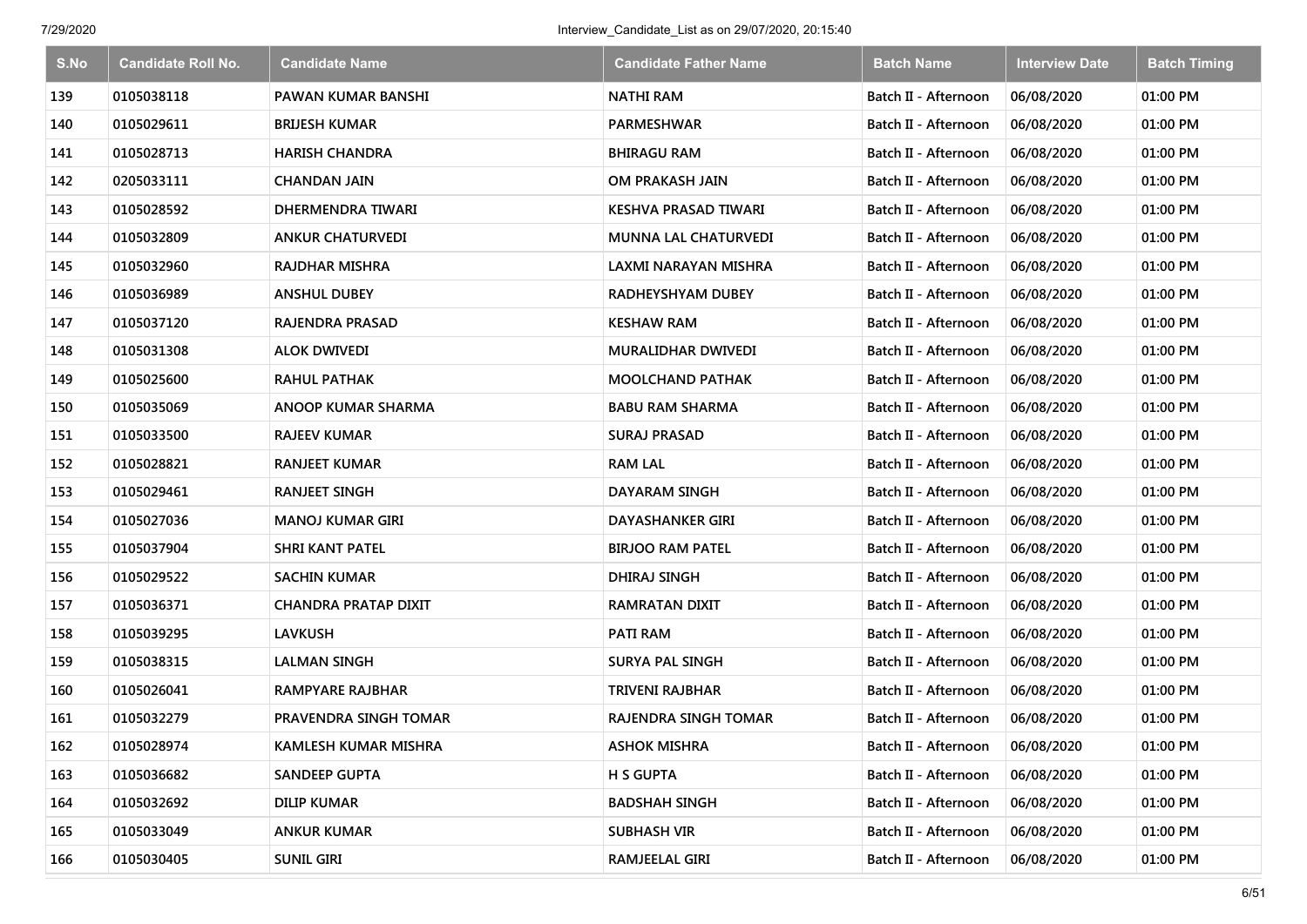| S.No | <b>Candidate Roll No.</b> | <b>Candidate Name</b>        | <b>Candidate Father Name</b> | <b>Batch Name</b>        | <b>Interview Date</b> | <b>Batch Timing</b> |
|------|---------------------------|------------------------------|------------------------------|--------------------------|-----------------------|---------------------|
| 167  | 0105028492                | <b>DHERAJ KUMAR</b>          | <b>SORAN SINGH</b>           | Batch II - Afternoon     | 06/08/2020            | 01:00 PM            |
| 168  | 0105027906                | UTKARSH TIWARI               | <b>MANMOHAN TIWARI</b>       | Batch II - Afternoon     | 06/08/2020            | 01:00 PM            |
| 169  | 0105029962                | SACHIN KUMAR KAUSHIK         | <b>ASHOK KUMAR KAUSHIK</b>   | Batch II - Afternoon     | 06/08/2020            | 01:00 PM            |
| 170  | 0105029449                | <b>ANKIT BAJPAI</b>          | <b>MAHESH KUMAR BAJPAI</b>   | Batch II - Afternoon     | 06/08/2020            | 01:00 PM            |
| 171  | 0105026629                | ANJANA MAHESHWARI            | RAMANANDAN MAHESHWARI        | Batch II - Afternoon     | 06/08/2020            | 01:00 PM            |
| 172  | 0105035391                | <b>CHANDRA PAL SHARMA</b>    | <b>KRISHNA PAL SHARMA</b>    | Batch II - Afternoon     | 06/08/2020            | 01:00 PM            |
| 173  | 0105038854                | <b>KESHAVA SINGH RAGHAVA</b> | <b>RAGHUNATH SINGH</b>       | Batch II - Afternoon     | 06/08/2020            | 01:00 PM            |
| 174  | 0105026896                | <b>MANOJ KUMAR DWIVEDI</b>   | PUNDARI KAKSH DWIVEDI        | Batch II - Afternoon     | 06/08/2020            | 01:00 PM            |
| 175  | 0105030352                | DIGPAL SINGH                 | <b>GULAB SINGH</b>           | Batch II - Afternoon     | 06/08/2020            | 01:00 PM            |
| 176  | 0105038013                | <b>IDREES AHMAD</b>          | <b>ISLAM AHMAD</b>           | Batch II - Afternoon     | 06/08/2020            | 01:00 PM            |
| 177  | 0105028423                | <b>SATENDRA KUMAR</b>        | <b>MOHAR SINGH</b>           | Batch II - Afternoon     | 06/08/2020            | 01:00 PM            |
| 178  | 0105036092                | DINESH KUMAR SAXENA          | UMA SHANKAR SAXENA           | Batch II - Afternoon     | 06/08/2020            | 01:00 PM            |
| 179  | 0105028032                | DHEERAJ SINGH KUSHWAHA       | AMAR SINGH KUSHWAHA          | Batch II - Afternoon     | 06/08/2020            | 01:00 PM            |
| 180  | 0205034757                | <b>NEELAM KUMARI</b>         | <b>RAKESH TYAGI</b>          | Batch II - Afternoon     | 06/08/2020            | 01:00 PM            |
| 181  | 0105030811                | <b>BRIJESH KUMAR SINGH</b>   | <b>HARISH CHANDRA SINGH</b>  | Batch I - Morning        | 07/08/2020            | 09:00 AM            |
| 182  | 0105026512                | DHARMENDRA SINGH             | <b>INDRA DEO SINGH</b>       | Batch I - Morning        | 07/08/2020            | 09:00 AM            |
| 183  | 0105034720                | <b>RAJEEV KUMAR GUPTA</b>    | <b>BRIJ BHUSHAN GUPTA</b>    | Batch I - Morning        | 07/08/2020            | 09:00 AM            |
| 184  | 0105038210                | <b>ASIT KUMAR</b>            | <b>VERENDRA SINGH</b>        | Batch I - Morning        | 07/08/2020            | 09:00 AM            |
| 185  | 0105027545                | <b>SUMIT KUMAR</b>           | <b>RAGHVENDRA KUMAR</b>      | Batch I - Morning        | 07/08/2020            | 09:00 AM            |
| 186  | 0105030822                | <b>SACHINDRA SINGH</b>       | <b>NARAYAN SINGH</b>         | Batch I - Morning        | 07/08/2020            | 09:00 AM            |
| 187  | 0105030300                | <b>RAJ KUMAR SINGH</b>       | <b>MITTU SINGH</b>           | Batch I - Morning        | 07/08/2020            | 09:00 AM            |
| 188  | 0105034408                | <b>AMAN SRIVASTAV</b>        | <b>JAY PRAKASH SRIVASTAV</b> | <b>Batch I - Morning</b> | 07/08/2020            | 09:00 AM            |
| 189  | 0105034846                | <b>VEENITA</b>               | <b>MUNNI LAL</b>             | Batch I - Morning        | 07/08/2020            | 09:00 AM            |
| 190  | 0105033223                | SATYA VIR SINGH              | <b>SUBEDAR SINGH</b>         | Batch I - Morning        | 07/08/2020            | 09:00 AM            |
| 191  | 0105035485                | SUNIL KUMAR VISHWAKARMA      | KAILASH NATH VISHWAKARMA     | Batch I - Morning        | 07/08/2020            | 09:00 AM            |
| 192  | 0105032162                | SADHNA SHARMA                | <b>HARI DUTT SHARMA</b>      | Batch I - Morning        | 07/08/2020            | 09:00 AM            |
| 193  | 0105033985                | <b>SUNIL KUMAR MISHRA</b>    | MAHENDRA PRASAD MISHRA       | Batch I - Morning        | 07/08/2020            | 09:00 AM            |
| 194  | 0105028643                | SATENDRA KUMAR               | <b>GOVIND NARAYAN</b>        | Batch I - Morning        | 07/08/2020            | 09:00 AM            |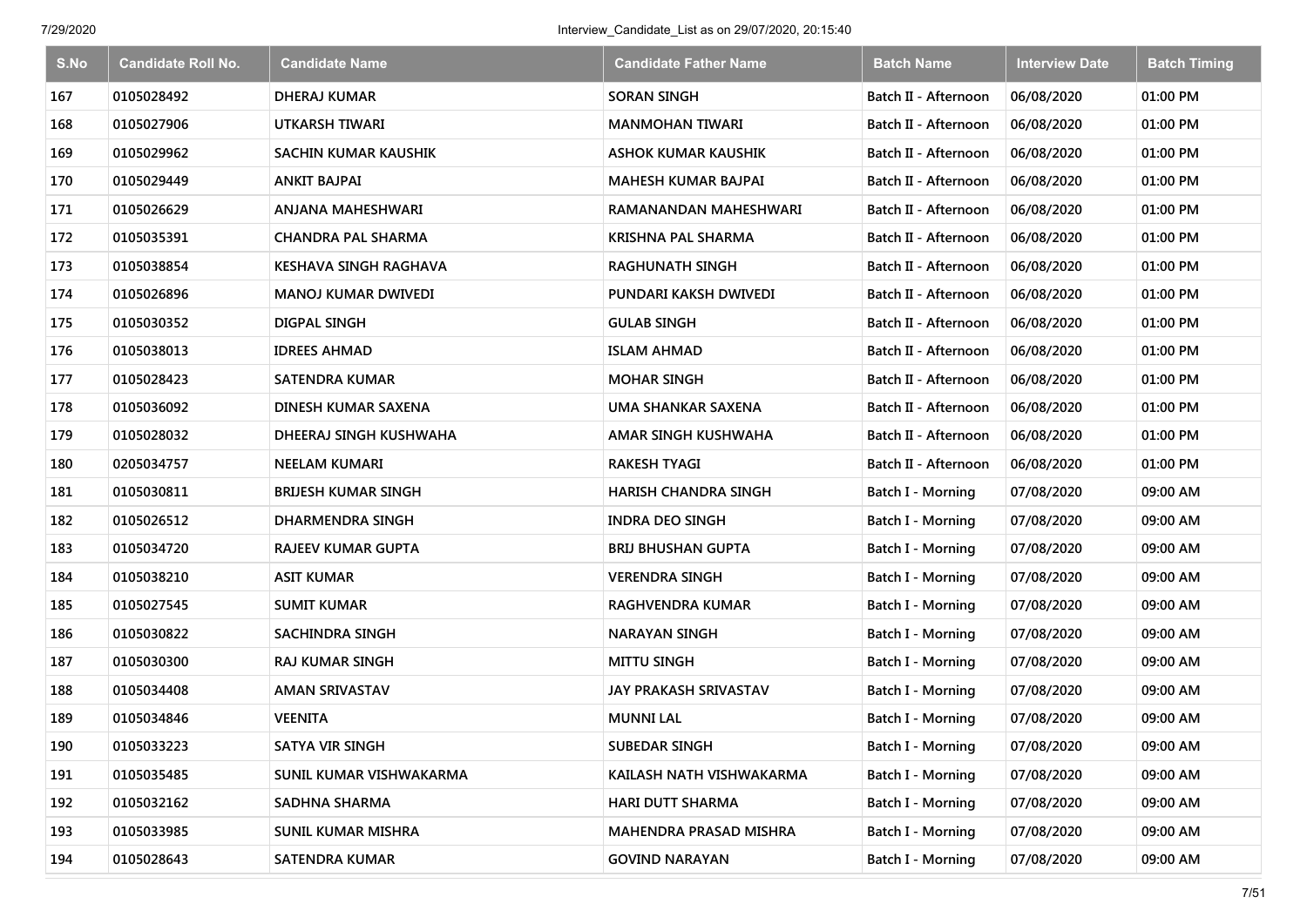| S.No | <b>Candidate Roll No.</b> | <b>Candidate Name</b>          | <b>Candidate Father Name</b> | <b>Batch Name</b>        | <b>Interview Date</b> | <b>Batch Timing</b> |
|------|---------------------------|--------------------------------|------------------------------|--------------------------|-----------------------|---------------------|
| 195  | 0105028530                | ASHISH KUMAR BAJPAI            | VIMAL KISHORE BAJPAI         | Batch I - Morning        | 07/08/2020            | 09:00 AM            |
| 196  | 0105033671                | <b>CHANDER KALA KUMARI</b>     | DEEP CHAND CHAUHAN           | Batch I - Morning        | 07/08/2020            | 09:00 AM            |
| 197  | 0105029183                | <b>SATENDRA SINGH</b>          | <b>UDAL SINGH</b>            | Batch I - Morning        | 07/08/2020            | 09:00 AM            |
| 198  | 0105031470                | <b>ASHOK BABU</b>              | <b>ADI RAM</b>               | Batch I - Morning        | 07/08/2020            | 09:00 AM            |
| 199  | 0105027996                | <b>MANOJ KUMAR SAROJ</b>       | <b>RAM KARAN RAM</b>         | Batch I - Morning        | 07/08/2020            | 09:00 AM            |
| 200  | 0105027500                | RAJ BAHADUR                    | <b>JOHRI PRASAD</b>          | <b>Batch I - Morning</b> | 07/08/2020            | 09:00 AM            |
| 201  | 0105034411                | <b>CHANDRA BHUSHAN CHAUBEY</b> | <b>RAMAKANT CHAUBEY</b>      | Batch I - Morning        | 07/08/2020            | 09:00 AM            |
| 202  | 0105036862                | <b>SANDEEP KUMAR</b>           | <b>VISHWA NATH MISRA</b>     | <b>Batch I - Morning</b> | 07/08/2020            | 09:00 AM            |
| 203  | 0105034220                | <b>RAJEEV KUMAR</b>            | <b>HORAM SINGH</b>           | Batch I - Morning        | 07/08/2020            | 09:00 AM            |
| 204  | 0105030179                | <b>PRAVEEN KUMAR</b>           | SHANKAR LAL                  | Batch I - Morning        | 07/08/2020            | 09:00 AM            |
| 205  | 0105026873                | <b>HARI PRASAD</b>             | <b>RAM SWAROOP</b>           | Batch I - Morning        | 07/08/2020            | 09:00 AM            |
| 206  | 0105033082                | <b>SAIFUR RAHMAN</b>           | <b>HABIBUR RAHMAN</b>        | <b>Batch I - Morning</b> | 07/08/2020            | 09:00 AM            |
| 207  | 0105037690                | ASHWANI KUMAR SINGH            | <b>BALBIR SINGH</b>          | Batch I - Morning        | 07/08/2020            | 09:00 AM            |
| 208  | 0105031120                | RAJ TIWARI                     | <b>GHANSHYAM TIWARI</b>      | Batch I - Morning        | 07/08/2020            | 09:00 AM            |
| 209  | 0205025929                | <b>ANJALI SINGH</b>            | RAJENDRA SINGH               | Batch I - Morning        | 07/08/2020            | 09:00 AM            |
| 210  | 0105029417                | NARYADESHWAR KUMAR SHAHI       | LAL PRASAD SHAHI             | Batch I - Morning        | 07/08/2020            | 09:00 AM            |
| 211  | 0105028048                | AKHILESH KUMAR SINGH           | DEV NARAYAN SINGH            | Batch I - Morning        | 07/08/2020            | 09:00 AM            |
| 212  | 0105035891                | <b>CHANDRA PRAKASH</b>         | <b>BHAGAT SINGH</b>          | Batch I - Morning        | 07/08/2020            | 09:00 AM            |
| 213  | 0105038308                | <b>AMIT KUMAR</b>              | <b>SUNDAR LAL</b>            | <b>Batch I - Morning</b> | 07/08/2020            | 09:00 AM            |
| 214  | 0105027043                | SARVESH KUMAR KATIYAR          | <b>RAM PRAKASH KATIYAR</b>   | Batch I - Morning        | 07/08/2020            | 09:00 AM            |
| 215  | 0205033808                | <b>ALPANA KUMARI</b>           | PREM PAL SINGH               | Batch I - Morning        | 07/08/2020            | 09:00 AM            |
| 216  | 0105036235                | <b>LALIT KUMAR</b>             | <b>VIDYA PRASAD</b>          | Batch I - Morning        | 07/08/2020            | 09:00 AM            |
| 217  | 0105027564                | <b>SHIV GOVIND</b>             | <b>HANSRAJ VERMA</b>         | Batch I - Morning        | 07/08/2020            | 09:00 AM            |
| 218  | 0105029612                | DHIRENDRA SINGH                | <b>MAHENDRA SINGH</b>        | Batch I - Morning        | 07/08/2020            | 09:00 AM            |
| 219  | 0105036911                | <b>CHANDRA SHEKHAR SHARMA</b>  | RAM DULAR SHARMA             | Batch I - Morning        | 07/08/2020            | 09:00 AM            |
| 220  | 0105034923                | SATYENDRA PAL SINGH MAURYA     | KASHI RAM MAURYA             | Batch I - Morning        | 07/08/2020            | 09:00 AM            |
| 221  | 0105025343                | <b>SARNAM SINGH</b>            | <b>NATTHOO LAL</b>           | Batch I - Morning        | 07/08/2020            | 09:00 AM            |
| 222  | 0105028905                | <b>SUNDAR SINGH</b>            | <b>EVARAN SINGH</b>          | <b>Batch I - Morning</b> | 07/08/2020            | 09:00 AM            |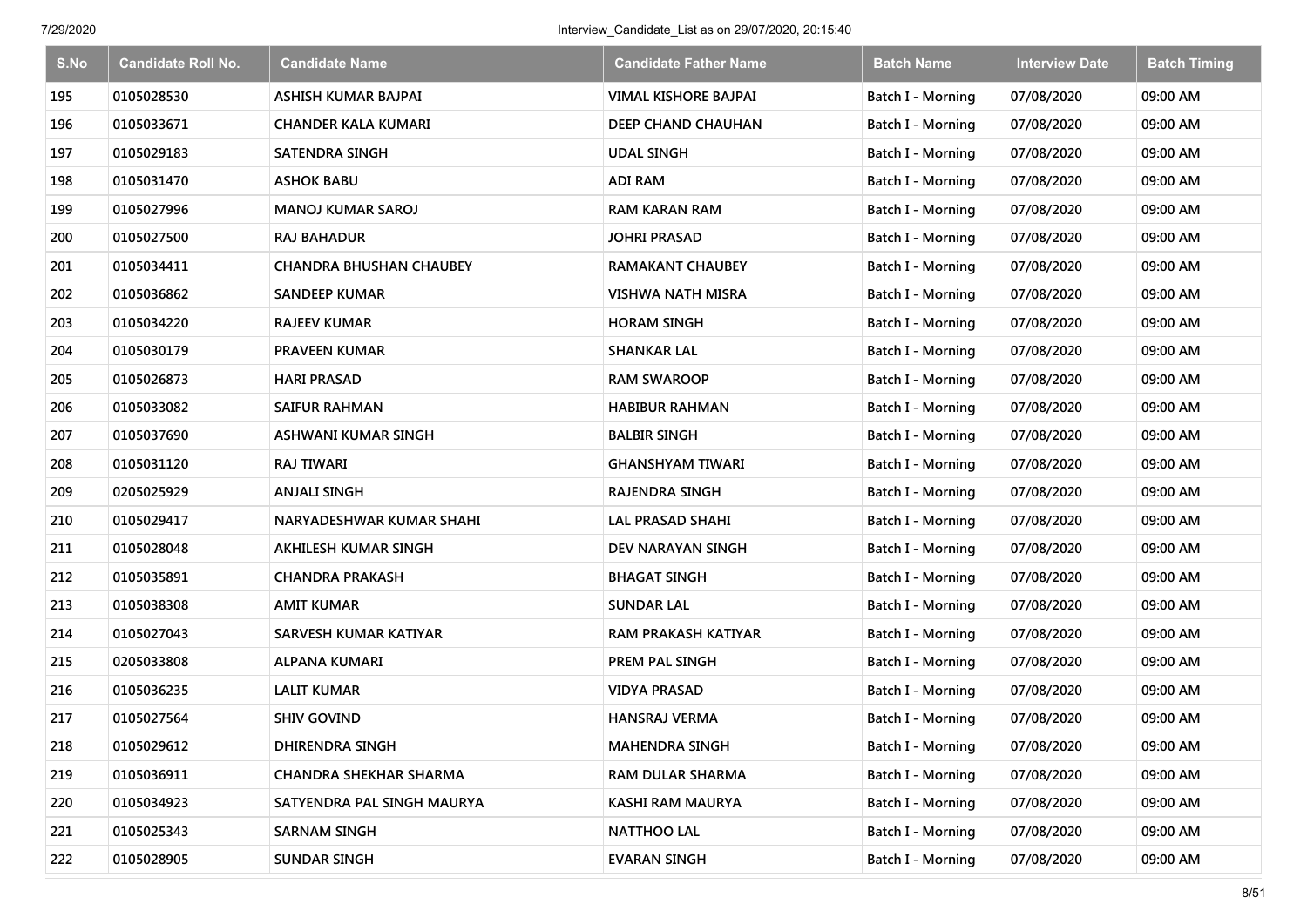| S.No | <b>Candidate Roll No.</b> | <b>Candidate Name</b>        | <b>Candidate Father Name</b> | <b>Batch Name</b>    | <b>Interview Date</b> | <b>Batch Timing</b> |
|------|---------------------------|------------------------------|------------------------------|----------------------|-----------------------|---------------------|
| 223  | 0105034265                | <b>SUNIL KUMAR PATHAK</b>    | <b>PARAS NATH</b>            | Batch I - Morning    | 07/08/2020            | 09:00 AM            |
| 224  | 0105035072                | <b>DINESH KUMAR</b>          | <b>FERU SINGH</b>            | Batch I - Morning    | 07/08/2020            | 09:00 AM            |
| 225  | 0105034554                | <b>KARUNESH TRIPATHI</b>     | <b>SHYAM SUNDER TRIPATHI</b> | Batch I - Morning    | 07/08/2020            | 09:00 AM            |
| 226  | 0105035496                | <b>MEENAKSHI CHAUDHARY</b>   | <b>CHHATARPAL SINGH</b>      | Batch II - Afternoon | 07/08/2020            | 01:00 PM            |
| 227  | 0105037983                | SAURABH SINGH                | <b>BRAJ BHUSHAN SINGH</b>    | Batch II - Afternoon | 07/08/2020            | 01:00 PM            |
| 228  | 0105039223                | <b>SAVITA MISHRA</b>         | <b>RAM MOHAN MISHRA</b>      | Batch II - Afternoon | 07/08/2020            | 01:00 PM            |
| 229  | 0105038408                | <b>AMIT KUMAR</b>            | SUBHASH CHANDRA SHARMA       | Batch II - Afternoon | 07/08/2020            | 01:00 PM            |
| 230  | 0105029795                | <b>KULDEEP SINGH</b>         | <b>SEETA RAM</b>             | Batch II - Afternoon | 07/08/2020            | 01:00 PM            |
| 231  | 0105032939                | <b>PRAVIN KUMAR</b>          | <b>OM PRAKASH</b>            | Batch II - Afternoon | 07/08/2020            | 01:00 PM            |
| 232  | 0105034682                | <b>SALINDER RAM</b>          | <b>BAGEDAN RAM</b>           | Batch II - Afternoon | 07/08/2020            | 01:00 PM            |
| 233  | 0105027587                | <b>VIVEK KUMAR</b>           | <b>SATISH CHANDRA</b>        | Batch II - Afternoon | 07/08/2020            | 01:00 PM            |
| 234  | 0105034080                | RAJEEV KUMAR                 | <b>LAXMI NARAYAN</b>         | Batch II - Afternoon | 07/08/2020            | 01:00 PM            |
| 235  | 0105035376                | MEENAKSHI                    | <b>DEEP RAM BATRA</b>        | Batch II - Afternoon | 07/08/2020            | 01:00 PM            |
| 236  | 0105025857                | <b>NARENDRA KUMAR</b>        | <b>SHRI KRISHAN</b>          | Batch II - Afternoon | 07/08/2020            | 01:00 PM            |
| 237  | 0105036088                | AMARESH RANJAN MISHRA        | <b>VIJAY PRATAP MISHRA</b>   | Batch II - Afternoon | 07/08/2020            | 01:00 PM            |
| 238  | 0105036872                | DINKAR SHRIVASTAV            | <b>DINESH KUMAR</b>          | Batch II - Afternoon | 07/08/2020            | 01:00 PM            |
| 239  | 0105038455                | LALTA PRASAD VISHWAKARMA     | <b>HARI RAM</b>              | Batch II - Afternoon | 07/08/2020            | 01:00 PM            |
| 240  | 0105030426                | <b>VANDANA MISHRA</b>        | RAJ KISHORE MISHRA           | Batch II - Afternoon | 07/08/2020            | 01:00 PM            |
| 241  | 0105028951                | <b>BRUENDRA PRATAP SINGH</b> | DEVENDRA SINGH SHISODIA      | Batch II - Afternoon | 07/08/2020            | 01:00 PM            |
| 242  | 0105031802                | <b>SADHANA SINGH</b>         | <b>JAGJIT SINGH</b>          | Batch II - Afternoon | 07/08/2020            | 01:00 PM            |
| 243  | 0105026516                | <b>MANOJ KUMAR</b>           | <b>BACHAU</b>                | Batch II - Afternoon | 07/08/2020            | 01:00 PM            |
| 244  | 0105025732                | DHARMENDRA KUMAR TRIPATHI    | ABHAY NARAYAN TRIPATHI       | Batch II - Afternoon | 07/08/2020            | 01:00 PM            |
| 245  | 0105038479                | PREM PAL SINGH               | <b>RAM SWARUP</b>            | Batch II - Afternoon | 07/08/2020            | 01:00 PM            |
| 246  | 0105029232                | DHIRENDRA KUMAR SHUKLA       | <b>RAMA KANT SHUKLA</b>      | Batch II - Afternoon | 07/08/2020            | 01:00 PM            |
| 247  | 0105025655                | <b>KRISHNA KUMAR</b>         | <b>BRIJESH SHUKLA</b>        | Batch II - Afternoon | 07/08/2020            | 01:00 PM            |
| 248  | 0105027010                | <b>ASHISH DIXIT</b>          | <b>GOVIND PRASAD DIXIT</b>   | Batch II - Afternoon | 07/08/2020            | 01:00 PM            |
| 249  | 0105037202                | <b>SANDEEP KUMAR</b>         | <b>SUBHASH CHAND</b>         | Batch II - Afternoon | 07/08/2020            | 01:00 PM            |
| 250  | 0105027459                | PRATIBHA MISHRA              | JAGDAMBA PRASAD MISHRA       | Batch II - Afternoon | 07/08/2020            | 01:00 PM            |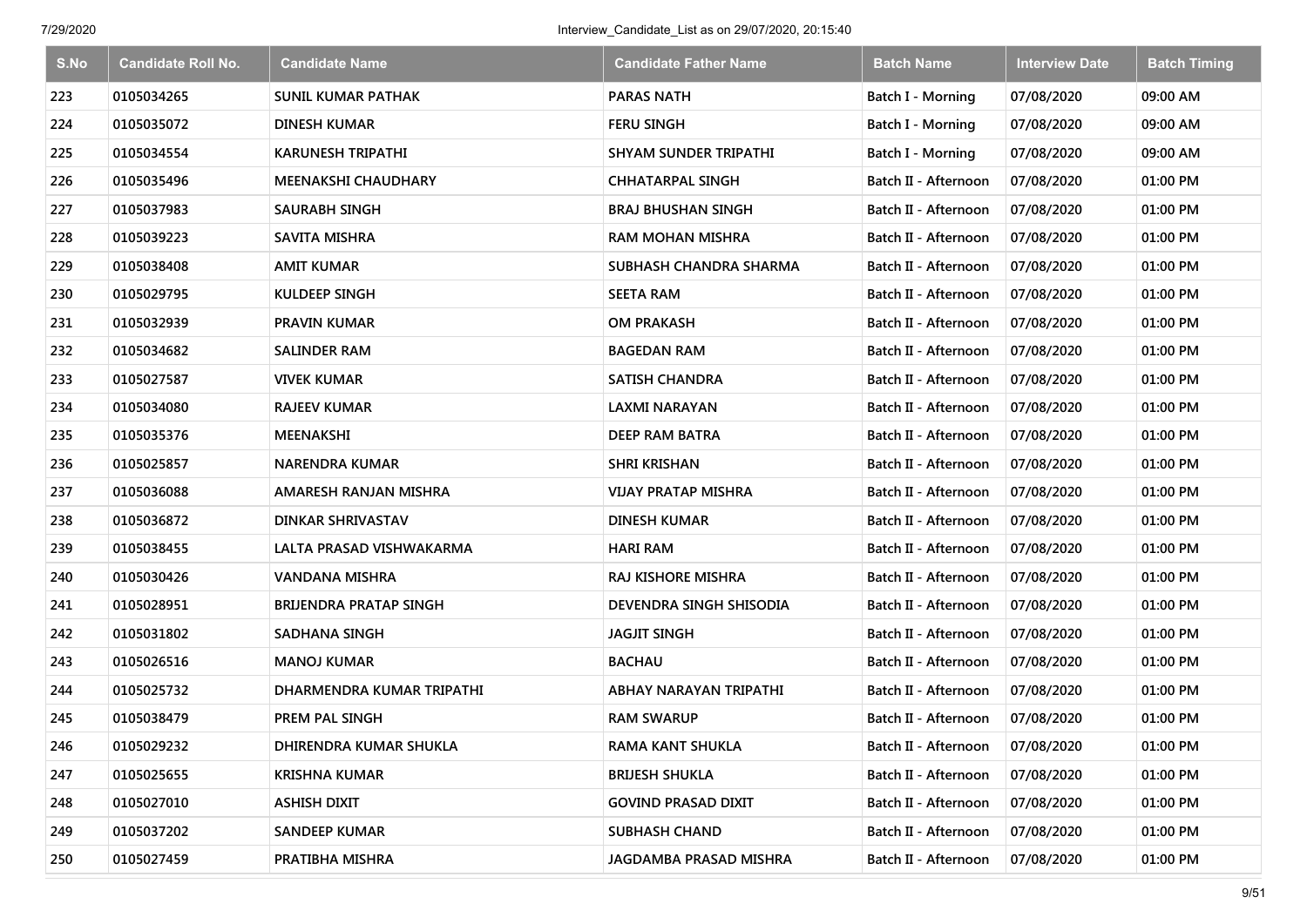| S.No | <b>Candidate Roll No.</b> | <b>Candidate Name</b>       | <b>Candidate Father Name</b>  | <b>Batch Name</b>        | <b>Interview Date</b> | <b>Batch Timing</b> |
|------|---------------------------|-----------------------------|-------------------------------|--------------------------|-----------------------|---------------------|
| 251  | 0105029970                | <b>ASHISH MISHRA</b>        | <b>UMA SHANKAR MISHRA</b>     | Batch II - Afternoon     | 07/08/2020            | 01:00 PM            |
| 252  | 0105037501                | <b>RAVI KUMAR</b>           | <b>KAMAL SINGH SHAKYA</b>     | Batch II - Afternoon     | 07/08/2020            | 01:00 PM            |
| 253  | 0105031554                | <b>KAPIL</b>                | <b>HARSWAROOP SINGH</b>       | Batch II - Afternoon     | 07/08/2020            | 01:00 PM            |
| 254  | 0105038815                | LATESH RANI                 | <b>JAMUNA DAS VERMA</b>       | Batch II - Afternoon     | 07/08/2020            | 01:00 PM            |
| 255  | 0105034861                | <b>RATNESHWAR DUBEY</b>     | RAJESH DUBEY                  | Batch II - Afternoon     | 07/08/2020            | 01:00 PM            |
| 256  | 0105027440                | <b>RAJ KUMAR</b>            | <b>MANOHAR SINGH</b>          | Batch II - Afternoon     | 07/08/2020            | 01:00 PM            |
| 257  | 0105036987                | YOGESH KUMAR                | <b>MANGTE SINGH</b>           | Batch II - Afternoon     | 07/08/2020            | 01:00 PM            |
| 258  | 0105031279                | PRAVEEN KUMAR PANDEY        | <b>SRI RAM PANDEY</b>         | Batch II - Afternoon     | 07/08/2020            | 01:00 PM            |
| 259  | 0105033906                | VED PRAKASH                 | <b>MUKAND SINGH</b>           | Batch II - Afternoon     | 07/08/2020            | 01:00 PM            |
| 260  | 0105034892                | DINESH KUMAR                | <b>LAL SINGH</b>              | Batch II - Afternoon     | 07/08/2020            | 01:00 PM            |
| 261  | 0105038654                | KESHAV KUMAR SINGH          | <b>MAHENDRA SINGH</b>         | Batch II - Afternoon     | 07/08/2020            | 01:00 PM            |
| 262  | 0105035747                | YOGENDRA SINGH              | <b>KISHORI LAL</b>            | Batch II - Afternoon     | 07/08/2020            | 01:00 PM            |
| 263  | 0105026469                | <b>ANJANA BHARTI</b>        | <b>RAJENDRA SINGH</b>         | Batch II - Afternoon     | 07/08/2020            | 01:00 PM            |
| 264  | 0105034857                | <b>NEELAM KUMARI</b>        | DHARAMVEER SINGH              | Batch II - Afternoon     | 07/08/2020            | 01:00 PM            |
| 265  | 0105031746                | <b>VANDNA TYAGI</b>         | <b>BALKISHAN TYAGI</b>        | Batch II - Afternoon     | 07/08/2020            | 01:00 PM            |
| 266  | 0105032473                | <b>HEMANT KUMAR CHAUBEY</b> | <b>BASHISTH KUMAR CHAUBEY</b> | Batch II - Afternoon     | 07/08/2020            | 01:00 PM            |
| 267  | 0205033397                | NAZAR NASEEM                | <b>MOHD YASIN</b>             | Batch II - Afternoon     | 07/08/2020            | 01:00 PM            |
| 268  | 0105032992                | DILIP KUMAR VERMA           | KHANAIYA LAL VERMA            | Batch II - Afternoon     | 07/08/2020            | 01:00 PM            |
| 269  | 0105035560                | <b>RAJEEV PATEL</b>         | <b>BINDRA LAL PATEL</b>       | Batch II - Afternoon     | 07/08/2020            | 01:00 PM            |
| 270  | 0105025675                | <b>KRISHNA KUMAR</b>        | <b>BRAHMA SINGH</b>           | Batch II - Afternoon     | 07/08/2020            | 01:00 PM            |
| 271  | 0105035873                | HIMAYTULLAH                 | <b>TAHAUWER ALI</b>           | Batch I - Morning        | 18/08/2020            | 09:00 AM            |
| 272  | 0105030387                | <b>VIVEK SINGH</b>          | <b>MAHAVIR SINGH</b>          | Batch I - Morning        | 18/08/2020            | 09:00 AM            |
| 273  | 0105034474                | KARUNESH KUMAR SRIVASTAVA   | RAJESHWAR PRAKASH SRIVASTAVA  | Batch I - Morning        | 18/08/2020            | 09:00 AM            |
| 274  | 0105033395                | KUNWAR MOHAMMED BABAR       | <b>JEMSHAID ALI</b>           | Batch I - Morning        | 18/08/2020            | 09:00 AM            |
| 275  | 0105031072                | DILDAR SINGH GAURAV         | <b>CHARAN SINGH</b>           | Batch I - Morning        | 18/08/2020            | 09:00 AM            |
| 276  | 0105025538                | <b>OMVIR SINGH</b>          | TEJ PAL SINGH                 | Batch I - Morning        | 18/08/2020            | 09:00 AM            |
| 277  | 0105029603                | <b>SATISH CHANDER</b>       | <b>BANWARI LAL</b>            | Batch I - Morning        | 18/08/2020            | 09:00 AM            |
| 278  | 0105026363                | <b>SARVESH KUMAR</b>        | <b>RAM PAL</b>                | <b>Batch I - Morning</b> | 18/08/2020            | 09:00 AM            |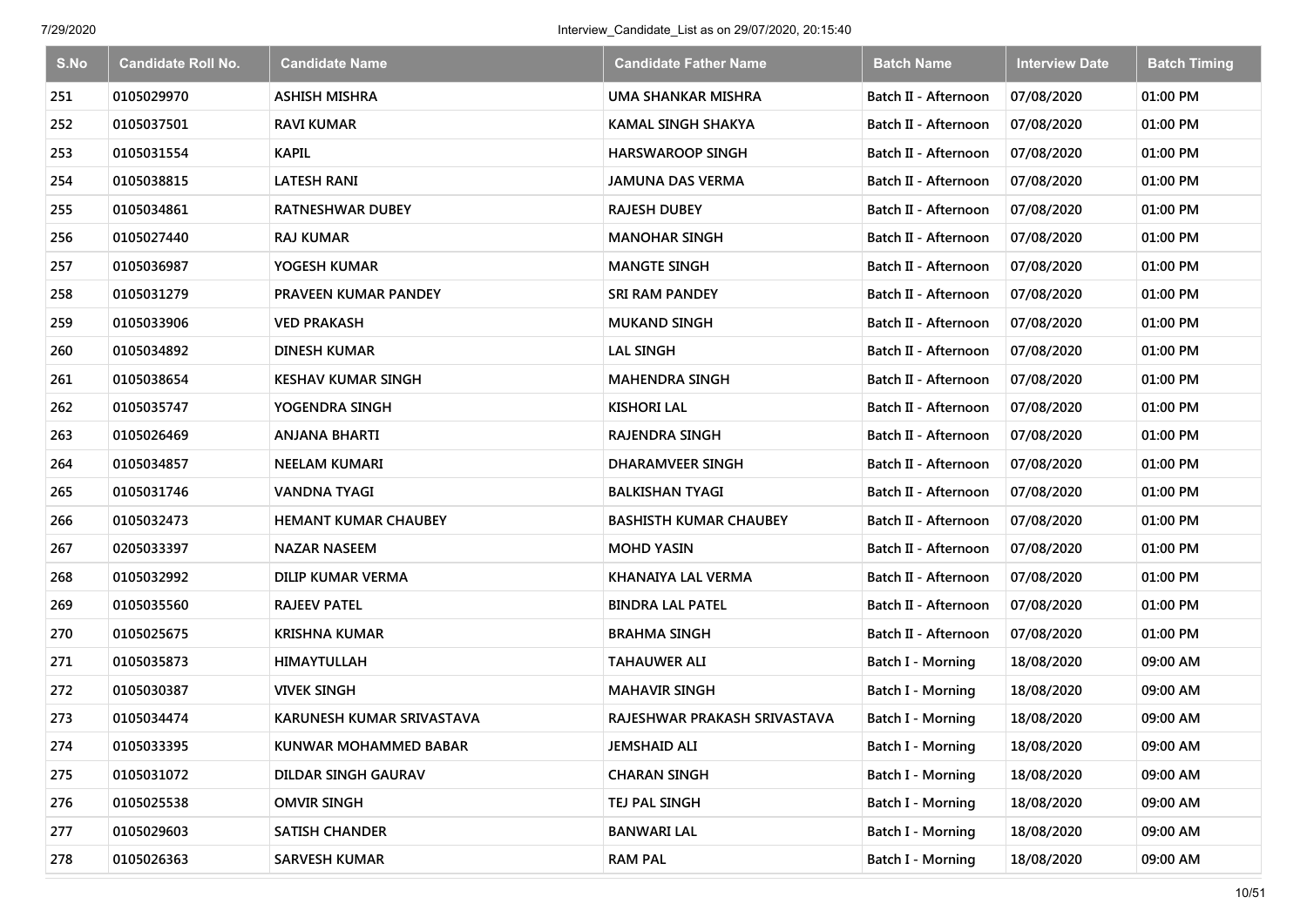| S.No | <b>Candidate Roll No.</b> | <b>Candidate Name</b>       | <b>Candidate Father Name</b>   | <b>Batch Name</b>        | <b>Interview Date</b> | <b>Batch Timing</b> |
|------|---------------------------|-----------------------------|--------------------------------|--------------------------|-----------------------|---------------------|
| 279  | 0105030102                | <b>SACHIN KUMAR SHARMA</b>  | <b>RAM MEHAR SINGH</b>         | <b>Batch I - Morning</b> | 18/08/2020            | 09:00 AM            |
| 280  | 0105036269                | <b>ANSHU BHATNAGAR</b>      | <b>SURAJ PRAKASH BHATNAGAR</b> | <b>Batch I - Morning</b> | 18/08/2020            | 09:00 AM            |
| 281  | 0105034049                | ANNAPURNA NAND DHAR DWIVEDI | RAMKRIPAL DHAR DWIVEDI         | Batch I - Morning        | 18/08/2020            | 09:00 AM            |
| 282  | 0105028834                | <b>KAMLESH KUMAR</b>        | <b>ASHOK KUMAR</b>             | Batch I - Morning        | 18/08/2020            | 09:00 AM            |
| 283  | 0105036244                | SHOBHIT KUMAR SRIVASTAVA    | SATYENDRA KUMAR SRIVASTAVA     | Batch I - Morning        | 18/08/2020            | 09:00 AM            |
| 284  | 0105027667                | <b>VIVEK KUMAR</b>          | <b>RAM SEWAK</b>               | <b>Batch I - Morning</b> | 18/08/2020            | 09:00 AM            |
| 285  | 0105037389                | <b>ANSHUMAN PANDEY</b>      | <b>BASUDEO PANDEY</b>          | Batch I - Morning        | 18/08/2020            | 09:00 AM            |
| 286  | 0105034354                | <b>KARUNASEEM DUBEY</b>     | <b>RAM SHANKAR DUBEY</b>       | <b>Batch I - Morning</b> | 18/08/2020            | 09:00 AM            |
| 287  | 0105028245                | <b>SUMIT RAWAT</b>          | <b>MOHAN SINGH</b>             | Batch I - Morning        | 18/08/2020            | 09:00 AM            |
| 288  | 0105031954                | <b>KAPIL DEV BHARDWAJ</b>   | <b>OMPAL SHARMA</b>            | Batch I - Morning        | 18/08/2020            | 09:00 AM            |
| 289  | 0105028964                | <b>SHIV LAL YADAV</b>       | <b>MOOL CHANDRA YADAV</b>      | Batch I - Morning        | 18/08/2020            | 09:00 AM            |
| 290  | 0105027805                | SUMIT KUMAR AWASTHI         | OM PRAKASH AWASTHI             | <b>Batch I - Morning</b> | 18/08/2020            | 09:00 AM            |
| 291  | 0105037926                | VIJAY KRISHNA GAUTAM        | RADHA KRISHNA GAUTAM           | Batch I - Morning        | 18/08/2020            | 09:00 AM            |
| 292  | 0105038524                | SHRIKANT TRIPATHI           | VIKRAMADITYA TRIPATHI          | <b>Batch I - Morning</b> | 18/08/2020            | 09:00 AM            |
| 293  | 0105037864                | <b>SHRI KANT LAL</b>        | <b>KISHORI LAL</b>             | Batch I - Morning        | 18/08/2020            | 09:00 AM            |
| 294  | 0105031688                | ALOK KUMAR                  | RAVI SHANKER SRIVASTAVA        | Batch I - Morning        | 18/08/2020            | 09:00 AM            |
| 295  | 0105029544                | <b>SHIV PRAKASH SHUKLA</b>  | SWAMI PRASAD SHUKLA            | Batch I - Morning        | 18/08/2020            | 09:00 AM            |
| 296  | 0105037233                | <b>HRADESH KUMAR</b>        | <b>RAM PRAKASH</b>             | Batch I - Morning        | 18/08/2020            | 09:00 AM            |
| 297  | 0105032228                | <b>ALOK KUMAR BAJPAI</b>    | <b>RAM SAGAR BAJPAI</b>        | Batch I - Morning        | 18/08/2020            | 09:00 AM            |
| 298  | 0105028732                | DHIRAJ KUMAR BATHAM         | ATMA RAM BATHAM                | Batch I - Morning        | 18/08/2020            | 09:00 AM            |
| 299  | 0105034706                | <b>VEENA SHARMA</b>         | RAJANDRA SHARMA                | Batch I - Morning        | 18/08/2020            | 09:00 AM            |
| 300  | 0105027843                | SATEESH KUMAR               | <b>DAL CHAND</b>               | Batch I - Morning        | 18/08/2020            | 09:00 AM            |
| 301  | 0105027804                | <b>SHIV KUMAR</b>           | <b>TARA CHANDRA</b>            | Batch I - Morning        | 18/08/2020            | 09:00 AM            |
| 302  | 0105028827                | <b>VIVEK KUMAR MISHRA</b>   | <b>VRINDABAN MISHRA</b>        | Batch I - Morning        | 18/08/2020            | 09:00 AM            |
| 303  | 0105038354                | <b>KENDRA PAL</b>           | <b>BHAGWAN DAS</b>             | Batch I - Morning        | 18/08/2020            | 09:00 AM            |
| 304  | 0105034744                | SHIVENDU BHARDWAJ           | HARI KRISHNA BHARDWAJ          | Batch I - Morning        | 18/08/2020            | 09:00 AM            |
| 305  | 0105026970                | <b>ASHISH DIXIT</b>         | V N DIXIT                      | Batch I - Morning        | 18/08/2020            | 09:00 AM            |
| 306  | 0105029772                | <b>DHNEE RAM</b>            | <b>HARE LAL</b>                | Batch I - Morning        | 18/08/2020            | 09:00 AM            |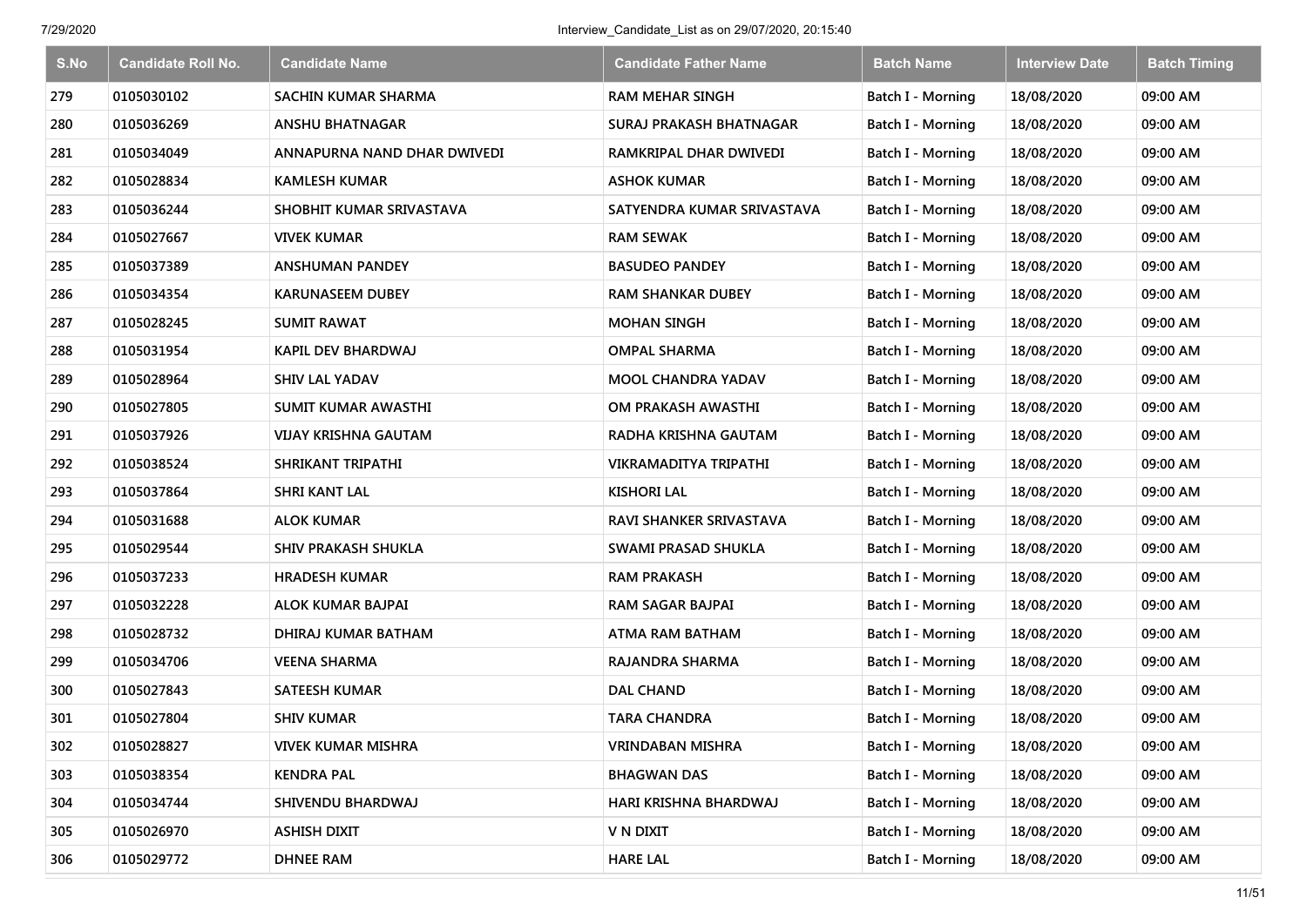| S.No | <b>Candidate Roll No.</b> | <b>Candidate Name</b>     | <b>Candidate Father Name</b> | <b>Batch Name</b>        | <b>Interview Date</b> | <b>Batch Timing</b> |
|------|---------------------------|---------------------------|------------------------------|--------------------------|-----------------------|---------------------|
| 307  | 0105029250                | <b>ASHISH KUMAR SETH</b>  | <b>VINOD KUMAR</b>           | Batch I - Morning        | 18/08/2020            | 09:00 AM            |
| 308  | 0105026451                | BRAJ MOHAN SINGH RAJPOOT  | <b>BHAN SINGH</b>            | Batch I - Morning        | 18/08/2020            | 09:00 AM            |
| 309  | 0105036132                | <b>DINESH KUMAR SETH</b>  | <b>MAHENDRA PRATAP</b>       | Batch I - Morning        | 18/08/2020            | 09:00 AM            |
| 310  | 0105025668                | <b>AKHATAR KHAN</b>       | <b>NISHAR KHAN</b>           | Batch I - Morning        | 18/08/2020            | 09:00 AM            |
| 311  | 0205031996                | <b>MAYA VERMA</b>         | <b>RAM GOPAL VERMA</b>       | Batch I - Morning        | 18/08/2020            | 09:00 AM            |
| 312  | 0105031132                | <b>DILEEP KUMAR</b>       | <b>SHYAM BIHARI</b>          | Batch I - Morning        | 18/08/2020            | 09:00 AM            |
| 313  | 0105034785                | <b>SUNIL KUMAR SHARMA</b> | <b>BENCHE LAL SHARMA</b>     | Batch I - Morning        | 18/08/2020            | 09:00 AM            |
| 314  | 0105032779                | PRAVESH KUMAR VERMA       | <b>LEELA DHAR</b>            | <b>Batch I - Morning</b> | 18/08/2020            | 09:00 AM            |
| 315  | 0205030700                | <b>RAJ KUMARI SINGH</b>   | SHANTI PRASAD SINGH          | Batch I - Morning        | 18/08/2020            | 09:00 AM            |
| 316  | 0105030258                | PANKAJ KUMAR MISHRA       | KESHAV NARAYAN MISHRA        | Batch II - Afternoon     | 18/08/2020            | 01:00 PM            |
| 317  | 0105034586                | VEENA KUMARI              | AWADH NARAYAN SINGH          | Batch II - Afternoon     | 18/08/2020            | 01:00 PM            |
| 318  | 0105025602                | <b>RUDRAKSHI SINGH</b>    | <b>RAM AUTAR SINGH</b>       | Batch II - Afternoon     | 18/08/2020            | 01:00 PM            |
| 319  | 0105032672                | <b>DILIP KUMAR</b>        | <b>BANWARI LAL</b>           | Batch II - Afternoon     | 18/08/2020            | 01:00 PM            |
| 320  | 0105030354                | KANCHAN LATA              | RAM BUX YADAV                | Batch II - Afternoon     | 18/08/2020            | 01:00 PM            |
| 321  | 0105028092                | DHEERENDRA KUMAR BAJPAI   | PARASHURAM BAJPAI            | Batch II - Afternoon     | 18/08/2020            | 01:00 PM            |
| 322  | 0105028920                | <b>RAJ KUMAR</b>          | <b>OM PARKASH</b>            | Batch II - Afternoon     | 18/08/2020            | 01:00 PM            |
| 323  | 0105034985                | <b>SUNIL KUMAR SINGH</b>  | RADHEYSHYAM SINGH            | Batch II - Afternoon     | 18/08/2020            | 01:00 PM            |
| 324  | 0205037789                | <b>ANU KAUSHAL</b>        | <b>VED RAM</b>               | Batch II - Afternoon     | 18/08/2020            | 01:00 PM            |
| 325  | 0105028903                | SATENDRA KUMAR SHARMA     | <b>RAM KUMAR SHARMA</b>      | Batch II - Afternoon     | 18/08/2020            | 01:00 PM            |
| 326  | 0105031862                | SADHANA TIWARI            | <b>RANGNATH TIWARI</b>       | Batch II - Afternoon     | 18/08/2020            | 01:00 PM            |
| 327  | 0105031894                | <b>KAPIL DEV</b>          | <b>BHOODEV SINGH</b>         | Batch II - Afternoon     | 18/08/2020            | 01:00 PM            |
| 328  | 0105029861                | <b>RANJIT SINGH</b>       | <b>ASHA RAM</b>              | Batch II - Afternoon     | 18/08/2020            | 01:00 PM            |
| 329  | 0105032519                | <b>PRAVESH KUMAR</b>      | <b>KARODI MAL</b>            | Batch II - Afternoon     | 18/08/2020            | 01:00 PM            |
| 330  | 0105027592                | DHEERAJ KUMAR             | <b>KESHAV SINGH</b>          | Batch II - Afternoon     | 18/08/2020            | 01:00 PM            |
| 331  | 0105028782                | <b>SACHIN KUMAR</b>       | <b>RAM SAGAR PATHAK</b>      | Batch II - Afternoon     | 18/08/2020            | 01:00 PM            |
| 332  | 0105036561                | <b>RAVI KANT SINGH</b>    | <b>MURARI LAL</b>            | Batch II - Afternoon     | 18/08/2020            | 01:00 PM            |
| 333  | 0105037478                | <b>PAWAN KUMAR</b>        | RAJENDRA YADAV               | Batch II - Afternoon     | 18/08/2020            | 01:00 PM            |
| 334  | 0205030508                | <b>ALKA PARIHAR</b>       | <b>BHARAT SINGH PARIHAR</b>  | Batch II - Afternoon     | 18/08/2020            | 01:00 PM            |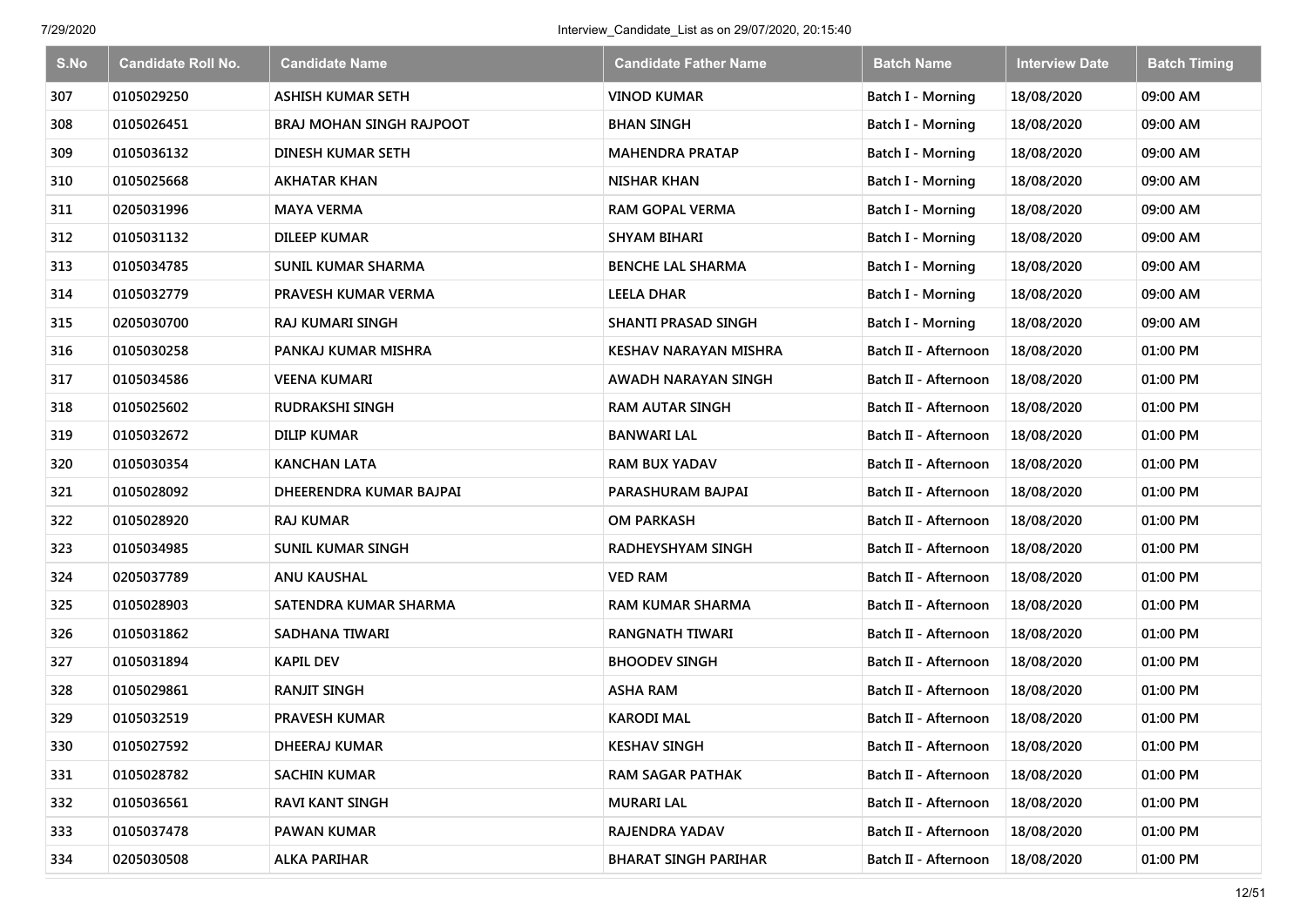| S.No | <b>Candidate Roll No.</b> | <b>Candidate Name</b>         | <b>Candidate Father Name</b> | <b>Batch Name</b>        | <b>Interview Date</b> | <b>Batch Timing</b> |
|------|---------------------------|-------------------------------|------------------------------|--------------------------|-----------------------|---------------------|
| 335  | 0105029804                | <b>SHIV PRATAP MISHRA</b>     | <b>HARI LAL MISHRA</b>       | Batch II - Afternoon     | 18/08/2020            | 01:00 PM            |
| 336  | 0105033148                | ALOK KUMAR VISHWAKARMA        | RAM PRATAP VISHWAKARMA       | Batch II - Afternoon     | 18/08/2020            | 01:00 PM            |
| 337  | 0105038157                | <b>NEERAJ KUMAR</b>           | <b>KHYALI RAM</b>            | Batch II - Afternoon     | 18/08/2020            | 01:00 PM            |
| 338  | 0105036214                | <b>KAUSHLESH TIWARI</b>       | UDAIBHAN TIWARI              | Batch II - Afternoon     | 18/08/2020            | 01:00 PM            |
| 339  | 0105029844                | <b>SHIV PRATAP SINGH</b>      | <b>RAMVEER SINGH</b>         | Batch II - Afternoon     | 18/08/2020            | 01:00 PM            |
| 340  | 0205037875                | <b>LALITA PANDEY</b>          | PATESHWARI PRASAD PANDEY     | Batch II - Afternoon     | 18/08/2020            | 01:00 PM            |
| 341  | 0105035225                | SUNIL KUMAR SRIVASTAVA        | KRISHNA BIHARI LAL           | Batch II - Afternoon     | 18/08/2020            | 01:00 PM            |
| 342  | 0105037171                | <b>CHANDRA SHEKHAR YADAV</b>  | <b>RAM ASRE YADAV</b>        | Batch II - Afternoon     | 18/08/2020            | 01:00 PM            |
| 343  | 0105027203                | <b>SARVESH KUMAR PANDEY</b>   | <b>HARI SHANKER PANDEY</b>   | Batch II - Afternoon     | 18/08/2020            | 01:00 PM            |
| 344  | 0105029051                | <b>BRIJESH</b>                | <b>MAHAVEER SINGH</b>        | Batch II - Afternoon     | 18/08/2020            | 01:00 PM            |
| 345  | 0105025562                | RUDRA VEER PRATAP SINGH TOMAR | OM PAL SINGH                 | Batch II - Afternoon     | 18/08/2020            | 01:00 PM            |
| 346  | 0105032199                | PRAVENDRA KUMAR VERMA         | <b>SHIV RAJ VERMA</b>        | Batch II - Afternoon     | 18/08/2020            | 01:00 PM            |
| 347  | 0105026367                | <b>VISHWA NATH</b>            | <b>AYODHAYA PRASAD</b>       | Batch II - Afternoon     | 18/08/2020            | 01:00 PM            |
| 348  | 0105038681                | <b>RAVI PRAKASH MALL</b>      | ANIRUDDHA MALL               | Batch II - Afternoon     | 18/08/2020            | 01:00 PM            |
| 349  | 0105030037                | <b>NAUSHAD HUSSAIN</b>        | ALI NAWAZ KHAN               | Batch II - Afternoon     | 18/08/2020            | 01:00 PM            |
| 350  | 0105030200                | <b>RAJ KUMAR SINGH</b>        | <b>RAM PATI SINGH</b>        | Batch II - Afternoon     | 18/08/2020            | 01:00 PM            |
| 351  | 0105028808                | <b>AKHILESH YADAVA</b>        | <b>SHYAM DEO YADAVA</b>      | Batch II - Afternoon     | 18/08/2020            | 01:00 PM            |
| 352  | 0105027256                | <b>MANOJ KUMAR KUSHWAHA</b>   | RAJ BAHADUR KUSHWAHA         | Batch II - Afternoon     | 18/08/2020            | 01:00 PM            |
| 353  | 0105027709                | <b>ANJU CHAUDHARY</b>         | PITAM SINGH CHAUDHARY        | Batch II - Afternoon     | 18/08/2020            | 01:00 PM            |
| 354  | 0105026797                | NARENDRA KUMAR KATHERA        | <b>CHANDRA PAL SINGH</b>     | Batch II - Afternoon     | 18/08/2020            | 01:00 PM            |
| 355  | 0105036909                | <b>ANSHUL</b>                 | <b>ASHOK KUMAR SAXENA</b>    | Batch II - Afternoon     | 18/08/2020            | 01:00 PM            |
| 356  | 0105026115                | KRISHNA KUMAR SINGH TOMAR     | OM VEER SINGH TOMAR          | Batch II - Afternoon     | 18/08/2020            | 01:00 PM            |
| 357  | 0105036047                | YOGESH CHANDRA GANGWAR        | <b>DAL CHANDRA GANGWAR</b>   | Batch II - Afternoon     | 18/08/2020            | 01:00 PM            |
| 358  | 0105036683                | <b>SAURABH KUMAR</b>          | <b>MAHIPAL SINGH</b>         | Batch II - Afternoon     | 18/08/2020            | 01:00 PM            |
| 359  | 0105027636                | <b>MANOJ KUMAR PATEL</b>      | <b>SHANKER RAM PATEL</b>     | Batch II - Afternoon     | 18/08/2020            | 01:00 PM            |
| 360  | 0105034054                | <b>KARTIKEY SHUKLA</b>        | ATUL NARAYAN SHUKLA          | Batch II - Afternoon     | 18/08/2020            | 01:00 PM            |
| 361  | 0105034151                | <b>CHANDRA BHAN SINGH</b>     | <b>PATI RAM</b>              | Batch I - Morning        | 19/08/2020            | 09:00 AM            |
| 362  | 0105034672                | <b>DINESH KUMAR</b>           | OM PAL SINGH                 | <b>Batch I - Morning</b> | 19/08/2020            | 09:00 AM            |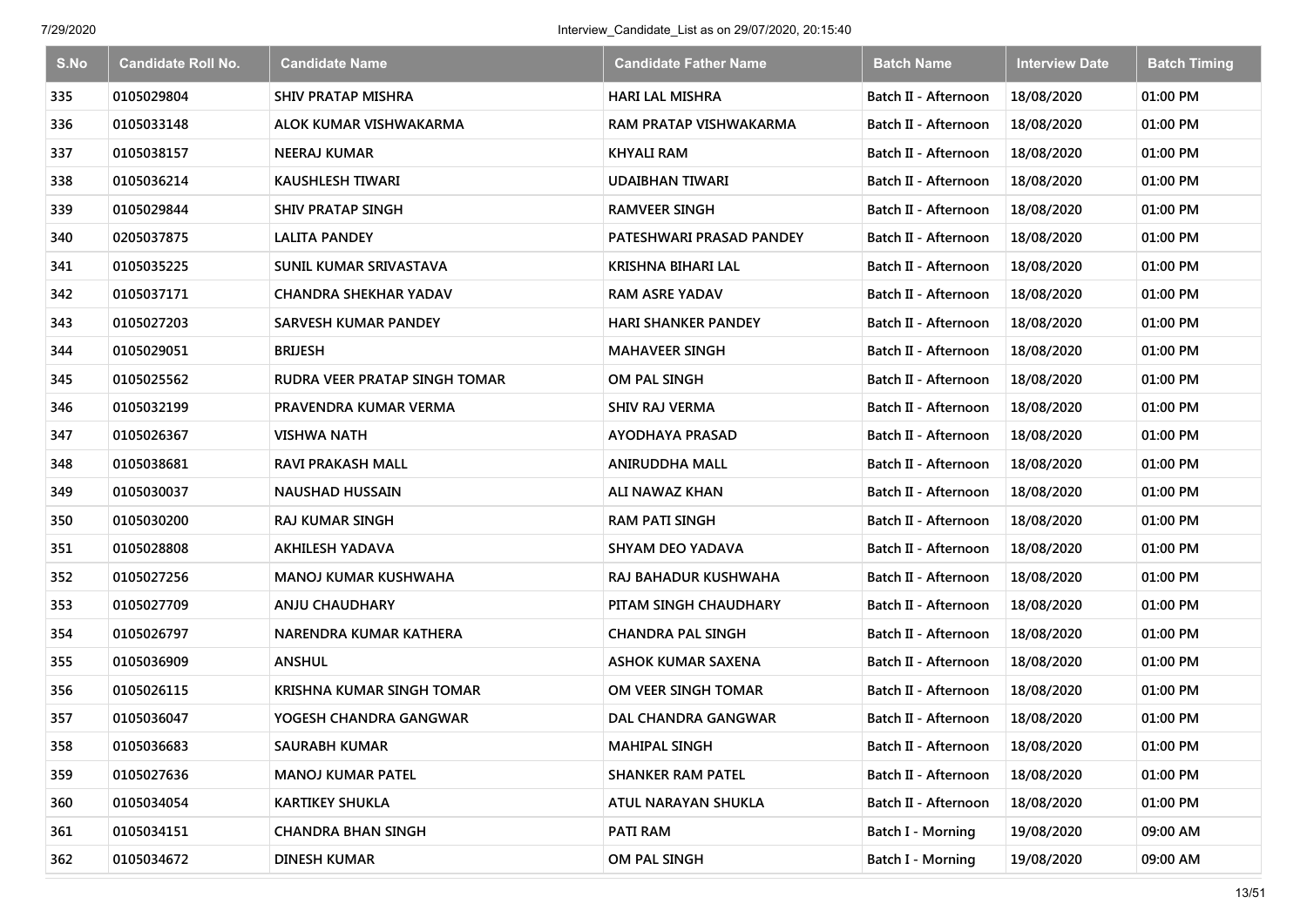| S.No | <b>Candidate Roll No.</b> | <b>Candidate Name</b>       | <b>Candidate Father Name</b> | <b>Batch Name</b>        | <b>Interview Date</b> | <b>Batch Timing</b> |
|------|---------------------------|-----------------------------|------------------------------|--------------------------|-----------------------|---------------------|
| 363  | 0105033566                | <b>VASUNDHARA SOHIL</b>     | ARVIND KUMAR SOHIL           | Batch I - Morning        | 19/08/2020            | 09:00 AM            |
| 364  | 0105030231                | BRIJESH KUMAR MAURYA        | HARI PRASAD MAURYA           | Batch I - Morning        | 19/08/2020            | 09:00 AM            |
| 365  | 0105025828                | <b>AKHIL KUMAR</b>          | <b>JAWAHAR LAL</b>           | Batch I - Morning        | 19/08/2020            | 09:00 AM            |
| 366  | 0105025640                | <b>RAHUL PORWAL</b>         | SANJAY KUMAR PORWAL          | Batch I - Morning        | 19/08/2020            | 09:00 AM            |
| 367  | 0105034490                | <b>ASHOK KUMAR YADAV</b>    | <b>CHANDAR PRASAD</b>        | Batch I - Morning        | 19/08/2020            | 09:00 AM            |
| 368  | 0105031119                | <b>PRAVEEN KUMAR GUPTA</b>  | <b>DINESH CHANDRA GUPTA</b>  | Batch I - Morning        | 19/08/2020            | 09:00 AM            |
| 369  | 0105031092                | DILEEP KANAUJIYA            | RAM BILASH KANAUJIYA         | Batch I - Morning        | 19/08/2020            | 09:00 AM            |
| 370  | 0205030912                | DIKSHA RAJPAL               | <b>MADAN LAL RAJPAL</b>      | <b>Batch I - Morning</b> | 19/08/2020            | 09:00 AM            |
| 371  | 0205037565                | <b>SUNITA VERMA</b>         | <b>ASHOK KUMAR VERMA</b>     | Batch I - Morning        | 19/08/2020            | 09:00 AM            |
| 372  | 0105033351                | <b>CHANDAN MISHRA</b>       | TEJ NARAIN MISHRA            | Batch I - Morning        | 19/08/2020            | 09:00 AM            |
| 373  | 0105028907                | <b>VIVEK KUMAR MISHRA</b>   | NARENDRA DUTTA MISHRA        | Batch I - Morning        | 19/08/2020            | 09:00 AM            |
| 374  | 0105033101                | <b>RASHMI SINGH</b>         | RAVINDRA KUMAR SINGH         | <b>Batch I - Morning</b> | 19/08/2020            | 09:00 AM            |
| 375  | 0105037995                | <b>LALITA VERMA</b>         | SHAYAM LAL VERMA             | Batch I - Morning        | 19/08/2020            | 09:00 AM            |
| 376  | 0105032676                | <b>MAYANK SHARMA</b>        | SHRAVAN KUMAR                | <b>Batch I - Morning</b> | 19/08/2020            | 09:00 AM            |
| 377  | 0105025995                | <b>KRISHNA KUMAR PANDEY</b> | YAMUNA PRASAD PANDEY         | Batch I - Morning        | 19/08/2020            | 09:00 AM            |
| 378  | 0105036455                | <b>LALIT KUMAR</b>          | <b>RAMESHWAR SINGH</b>       | Batch I - Morning        | 19/08/2020            | 09:00 AM            |
| 379  | 0105028838                | PANKAJ KUMAR                | <b>KAMLESH KUMAR</b>         | Batch I - Morning        | 19/08/2020            | 09:00 AM            |
| 380  | 0205029581                | RANJEETA BAWRA              | <b>N S BAWRA</b>             | Batch I - Morning        | 19/08/2020            | 09:00 AM            |
| 381  | 0105038719                | PREM PRAKASH TIWARI         | <b>VIJAY SHANKAR TIWARI</b>  | Batch I - Morning        | 19/08/2020            | 09:00 AM            |
| 382  | 0205035842                | <b>SAMREEN JAHAN</b>        | <b>KAMARY HAYAT</b>          | Batch I - Morning        | 19/08/2020            | 09:00 AM            |
| 383  | 0205026498                | PALLAVI NAUDIYAL            | <b>MANOJ KUMAR NAUDIYAL</b>  | Batch I - Morning        | 19/08/2020            | 09:00 AM            |
| 384  | 0105035100                | RAJEEV KUMAR SHARMA         | <b>JAINARAIN SHARMA</b>      | Batch I - Morning        | 19/08/2020            | 09:00 AM            |
| 385  | 0105032808                | <b>ALOK KUMAR SINGH</b>     | <b>BRIJESH KUMAR SINGH</b>   | Batch I - Morning        | 19/08/2020            | 09:00 AM            |
| 386  | 0105036803                | SAURABH KUMAR               | <b>GANGARAM</b>              | Batch I - Morning        | 19/08/2020            | 09:00 AM            |
| 387  | 0205036319                | <b>PREETI SINGH</b>         | <b>RAMESH CHANDER SINGH</b>  | Batch I - Morning        | 19/08/2020            | 09:00 AM            |
| 388  | 0105030471                | <b>BRIJESH KUMAR PATEL</b>  | <b>RAJ NARAYAN</b>           | Batch I - Morning        | 19/08/2020            | 09:00 AM            |
| 389  | 0105027788                | AKHILESH KUMAR RAV          | PALTU RAM                    | Batch I - Morning        | 19/08/2020            | 09:00 AM            |
| 390  | 0105028896                | <b>MANOJ KUMAR TRIPATHI</b> | <b>BHUPATI TRIPATHI</b>      | Batch I - Morning        | 19/08/2020            | 09:00 AM            |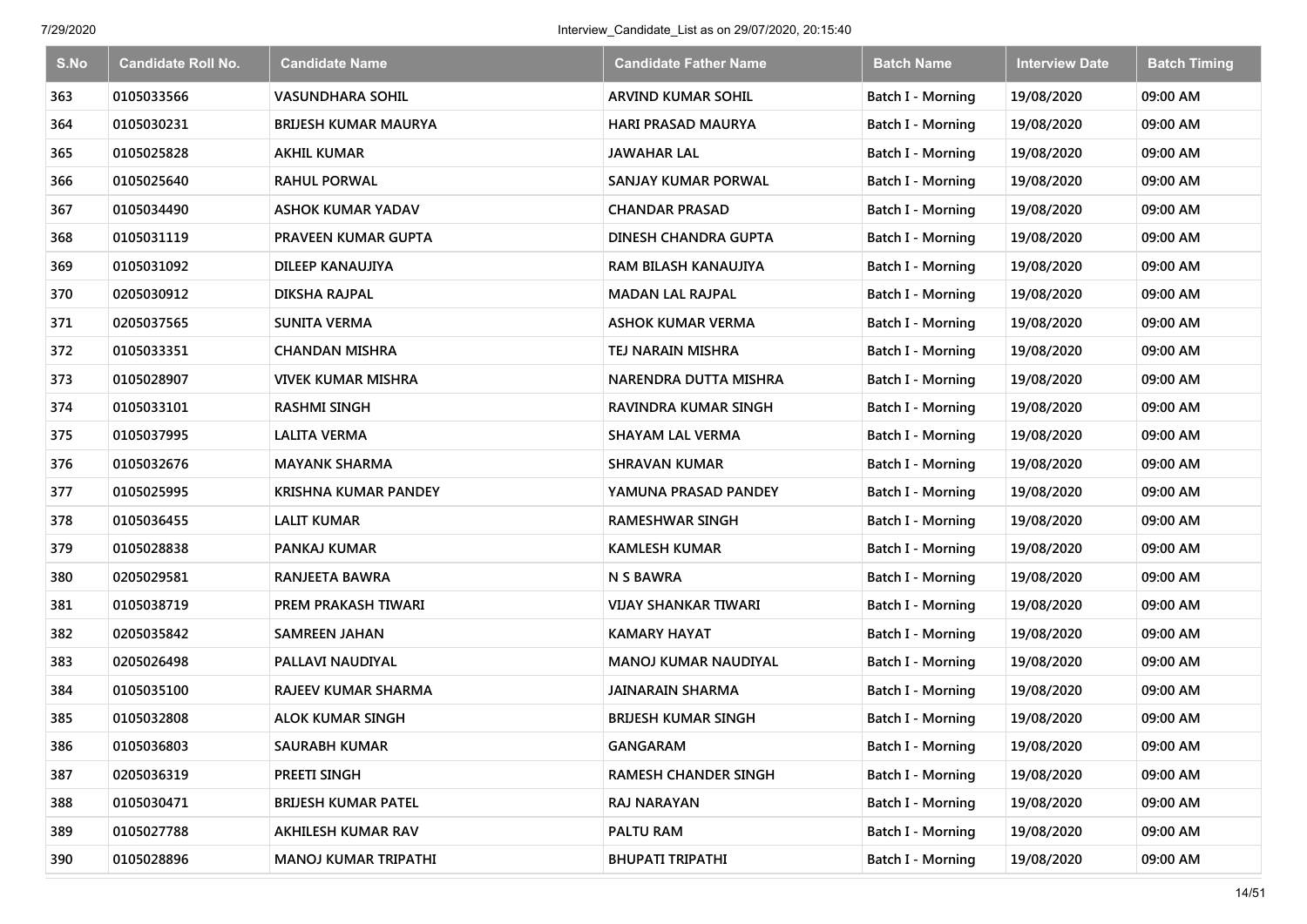| S.No | <b>Candidate Roll No.</b> | <b>Candidate Name</b>         | <b>Candidate Father Name</b> | <b>Batch Name</b>        | <b>Interview Date</b> | <b>Batch Timing</b> |
|------|---------------------------|-------------------------------|------------------------------|--------------------------|-----------------------|---------------------|
| 391  | 0105035160                | <b>RAJEEV KUMAR SINGH</b>     | <b>RAVINDRA KUMR SINGH</b>   | Batch I - Morning        | 19/08/2020            | 09:00 AM            |
| 392  | 0105029121                | <b>RANJEET KUMAR SINGH</b>    | VIRENDRA PRATAP SINGH        | Batch I - Morning        | 19/08/2020            | 09:00 AM            |
| 393  | 0105029789                | <b>ANKIT KUMAR</b>            | <b>RISHIPAL SINGH</b>        | Batch I - Morning        | 19/08/2020            | 09:00 AM            |
| 394  | 0105037229                | <b>ANSHUL SHUKLA</b>          | SUBHASH CHANDRA SHUKLA       | Batch I - Morning        | 19/08/2020            | 09:00 AM            |
| 395  | 0105037177                | <b>NEERAJ GOLA</b>            | <b>SHRI CHAND</b>            | <b>Batch I - Morning</b> | 19/08/2020            | 09:00 AM            |
| 396  | 0105032004                | SHIVANAND GUPTA               | LALLOO RAM VERMA             | Batch I - Morning        | 19/08/2020            | 09:00 AM            |
| 397  | 0105028676                | <b>MANOJ KUMAR SINGH RANA</b> | <b>MADAN PAL SINGH</b>       | Batch I - Morning        | 19/08/2020            | 09:00 AM            |
| 398  | 0105037746                | <b>VIJAY CHANDEL</b>          | <b>RAJ KUMAR SINGH</b>       | <b>Batch I - Morning</b> | 19/08/2020            | 09:00 AM            |
| 399  | 0105034131                | <b>CHANDRA BHAN SINGH</b>     | <b>RAM BHAROSAY LAL</b>      | Batch I - Morning        | 19/08/2020            | 09:00 AM            |
| 400  | 0105032773                | <b>HEMANT KUMAR SINGH</b>     | <b>RAM ASHRAYA SINGH</b>     | Batch I - Morning        | 19/08/2020            | 09:00 AM            |
| 401  | 0105031539                | PRAVEEN KUMAR SINGH           | LAL SAHAB SINGH              | Batch I - Morning        | 19/08/2020            | 09:00 AM            |
| 402  | 0105039121                | <b>RAVI RAJAN SHUKLA</b>      | <b>MOTI LAL SHUKLA</b>       | Batch I - Morning        | 19/08/2020            | 09:00 AM            |
| 403  | 0105030246                | VANDANA KARDAM                | <b>R P KARDAM</b>            | Batch I - Morning        | 19/08/2020            | 09:00 AM            |
| 404  | 0105030375                | KULDEEP SINGH                 | <b>ATAR SINGH</b>            | <b>Batch I - Morning</b> | 19/08/2020            | 09:00 AM            |
| 405  | 0105032851                | <b>CHAND KANT SHARMA</b>      | AMEERI SHARMA                | Batch I - Morning        | 19/08/2020            | 09:00 AM            |
| 406  | 0105031660                | <b>RAJAN KUMAR</b>            | <b>NANDAN PRASAD KUMAR</b>   | Batch II - Afternoon     | 19/08/2020            | 01:00 PM            |
| 407  | 0205033564                | SHIVANI SHARMA                | RAJENDRA KUMAR SHARMA        | Batch II - Afternoon     | 19/08/2020            | 01:00 PM            |
| 408  | 0105026126                | <b>UPENDRA NATH PANDEY</b>    | LATE RAM KRIPAL PANDEY       | Batch II - Afternoon     | 19/08/2020            | 01:00 PM            |
| 409  | 0105032727                | YASH KUMAR                    | <b>RAM NARESH SAROJ</b>      | Batch II - Afternoon     | 19/08/2020            | 01:00 PM            |
| 410  | 0105029015                | <b>KULDEEP KUMAR</b>          | <b>MADAN MOHAN</b>           | Batch II - Afternoon     | 19/08/2020            | 01:00 PM            |
| 411  | 0105032909                | <b>ANKUR GUPTA</b>            | <b>GIRIJA SHANKER GUPTA</b>  | Batch II - Afternoon     | 19/08/2020            | 01:00 PM            |
| 412  | 0105033230                | <b>ASHOK KUMAR CHAUBE</b>     | <b>BHAGWANDAS</b>            | Batch II - Afternoon     | 19/08/2020            | 01:00 PM            |
| 413  | 0105035104                | <b>SHIVKUMAR</b>              | <b>BABU RAM</b>              | Batch II - Afternoon     | 19/08/2020            | 01:00 PM            |
| 414  | 0205027099                | <b>PRATIBHA</b>               | <b>BHANU PAL SINGH</b>       | Batch II - Afternoon     | 19/08/2020            | 01:00 PM            |
| 415  | 0205036017                | <b>NEELAM YADAV</b>           | OM PRAKASH YADAV             | Batch II - Afternoon     | 19/08/2020            | 01:00 PM            |
| 416  | 0105025973                | <b>HARI KUMAR DIXIT</b>       | LATE S N DIXIT               | Batch II - Afternoon     | 19/08/2020            | 01:00 PM            |
| 417  | 0105034865                | <b>SUNIL KUMAR SINGH</b>      | RAMJI SINGH                  | Batch II - Afternoon     | 19/08/2020            | 01:00 PM            |
| 418  | 0105029211                | <b>BRIJESH GUPTA</b>          | <b>VIJAYSAGAR GUPTA</b>      | Batch II - Afternoon     | 19/08/2020            | 01:00 PM            |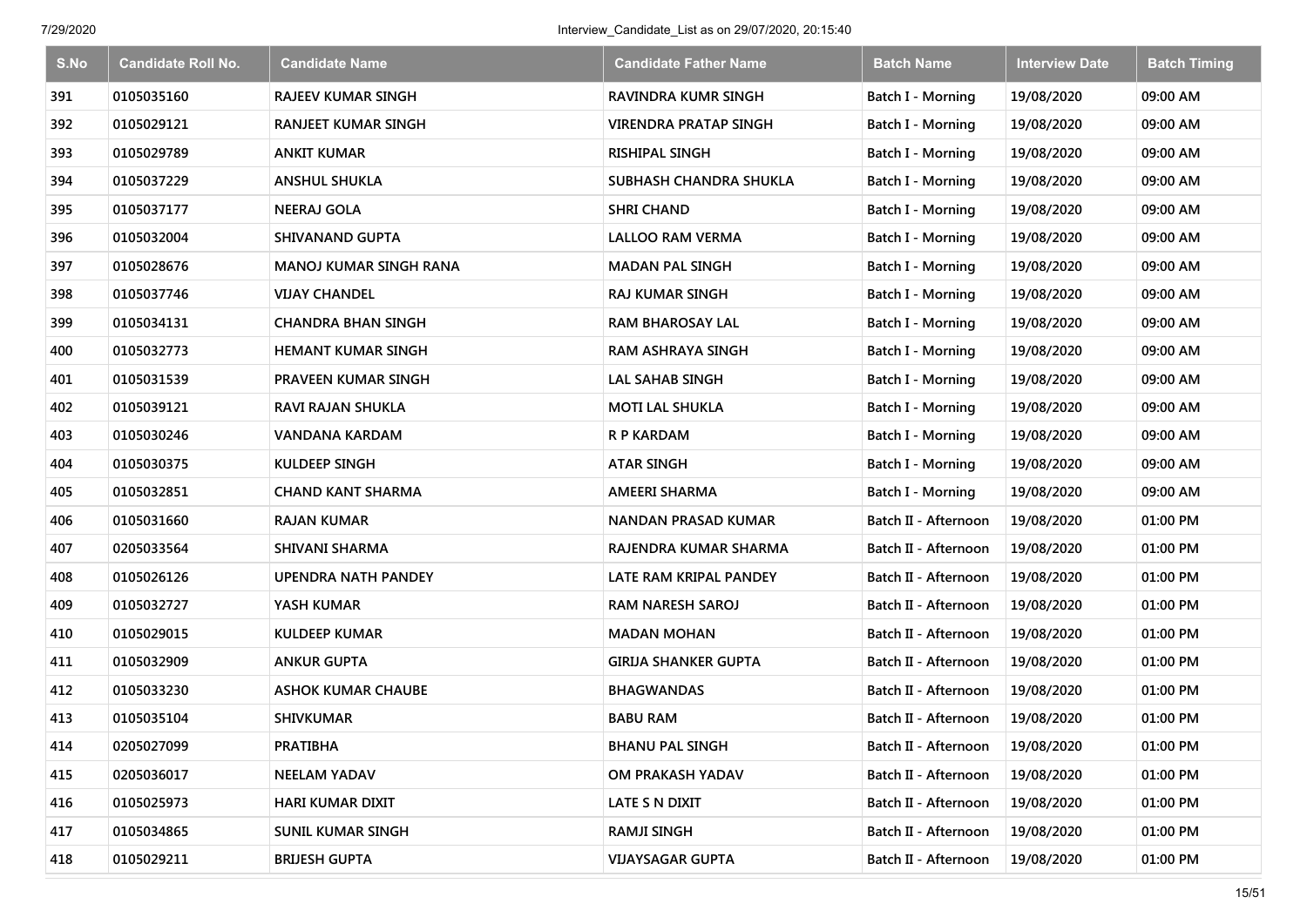| S.No | <b>Candidate Roll No.</b> | <b>Candidate Name</b>       | <b>Candidate Father Name</b> | <b>Batch Name</b>    | <b>Interview Date</b> | <b>Batch Timing</b> |
|------|---------------------------|-----------------------------|------------------------------|----------------------|-----------------------|---------------------|
| 419  | 0105028204                | <b>SHIV KUMAR</b>           | <b>KAILASH CHANDRA</b>       | Batch II - Afternoon | 19/08/2020            | 01:00 PM            |
| 420  | 0105035813                | <b>HIMANSU KUMAR PANDEY</b> | RAM PHER PANDEY              | Batch II - Afternoon | 19/08/2020            | 01:00 PM            |
| 421  | 0105038243                | SAURABH TIWARI              | PRABHAT TIWARI               | Batch II - Afternoon | 19/08/2020            | 01:00 PM            |
| 422  | 0105035051                | <b>CHANDRA KUMAR SINGH</b>  | RAM BAHADUR SINGH            | Batch II - Afternoon | 19/08/2020            | 01:00 PM            |
| 423  | 0105026936                | <b>MANOJ KUMAR GANGWAR</b>  | <b>GANGAVISHNU GANGWAR</b>   | Batch II - Afternoon | 19/08/2020            | 01:00 PM            |
| 424  | 0105034103                | SATYAVIR SINGH VARANWAL     | <b>DEVI SINGH</b>            | Batch II - Afternoon | 19/08/2020            | 01:00 PM            |
| 425  | 0105035450                | <b>ASHUTOSH KUMAR</b>       | <b>DINESH KUMAR</b>          | Batch II - Afternoon | 19/08/2020            | 01:00 PM            |
| 426  | 0105029895                | <b>KULDEEP SINGH</b>        | <b>RAMDAS DOHRE</b>          | Batch II - Afternoon | 19/08/2020            | 01:00 PM            |
| 427  | 0105034883                | <b>SATYENDRA PAL</b>        | <b>RANVEER SINGH</b>         | Batch II - Afternoon | 19/08/2020            | 01:00 PM            |
| 428  | 0105036198                | PAVAN KUMAR MISHRA          | VISHRAM MISHRA               | Batch II - Afternoon | 19/08/2020            | 01:00 PM            |
| 429  | 0105031658                | PANKAJ SINGH                | TEJ BAHADUR SINGH            | Batch II - Afternoon | 19/08/2020            | 01:00 PM            |
| 430  | 0105028185                | SUMIT KUMARI                | <b>PREM NATH</b>             | Batch II - Afternoon | 19/08/2020            | 01:00 PM            |
| 431  | 0105028428                | AKHILESH KUSHWAHA           | SHESH NATH KUSHWAHA          | Batch II - Afternoon | 19/08/2020            | 01:00 PM            |
| 432  | 0105027198                | <b>PANKAJ</b>               | <b>MANIK CHAND</b>           | Batch II - Afternoon | 19/08/2020            | 01:00 PM            |
| 433  | 0105038711                | <b>CHARU TIWARI</b>         | <b>H R SINGH</b>             | Batch II - Afternoon | 19/08/2020            | 01:00 PM            |
| 434  | 0205032587                | YAMINI                      | <b>CHHANNU LAL</b>           | Batch II - Afternoon | 19/08/2020            | 01:00 PM            |
| 435  | 0105030462                | <b>SACHIN SHANDILYA</b>     | REWATI RAMAN SHANDILYA       | Batch II - Afternoon | 19/08/2020            | 01:00 PM            |
| 436  | 0105034947                | YOGENDRA KUMAR SHARMA       | BRIJESH KUMAR SHARMA         | Batch II - Afternoon | 19/08/2020            | 01:00 PM            |
| 437  | 0105031663                | <b>SATVANT KUMAR</b>        | <b>SITA RAM PRASAD</b>       | Batch II - Afternoon | 19/08/2020            | 01:00 PM            |
| 438  | 0105035326                | VEERENDRA KUMAR             | <b>MAHENDRA PRATAP SINGH</b> | Batch II - Afternoon | 19/08/2020            | 01:00 PM            |
| 439  | 0105036087                | YOGESH DIXIT                | <b>RAM KUMAR DIXIT</b>       | Batch II - Afternoon | 19/08/2020            | 01:00 PM            |
| 440  | 0105038742                | <b>SANDEEP KUMAR</b>        | BISHAMWAR DAYAL              | Batch II - Afternoon | 19/08/2020            | 01:00 PM            |
| 441  | 0105028023                | <b>SATENDER KUMAR</b>       | <b>TARA CHAND</b>            | Batch II - Afternoon | 19/08/2020            | 01:00 PM            |
| 442  | 0105027276                | <b>MANOJ KUMAR MAURYA</b>   | SHARDA PRASAD MAURYA         | Batch II - Afternoon | 19/08/2020            | 01:00 PM            |
| 443  | 0105033372                | <b>DIMAN SINGH</b>          | <b>RAMCHANDRA</b>            | Batch II - Afternoon | 19/08/2020            | 01:00 PM            |
| 444  | 0105037758                | <b>PAWAN KUMAR</b>          | <b>HUKAM SINGH</b>           | Batch II - Afternoon | 19/08/2020            | 01:00 PM            |
| 445  | 0105033700                | <b>RAJEEV KUMAR</b>         | RAM SWAROOP TIWARI           | Batch II - Afternoon | 19/08/2020            | 01:00 PM            |
| 446  | 0105036511                | <b>CHANDRA SHEKHAR</b>      | SUKH LAL CHAUDHARY           | Batch II - Afternoon | 19/08/2020            | 01:00 PM            |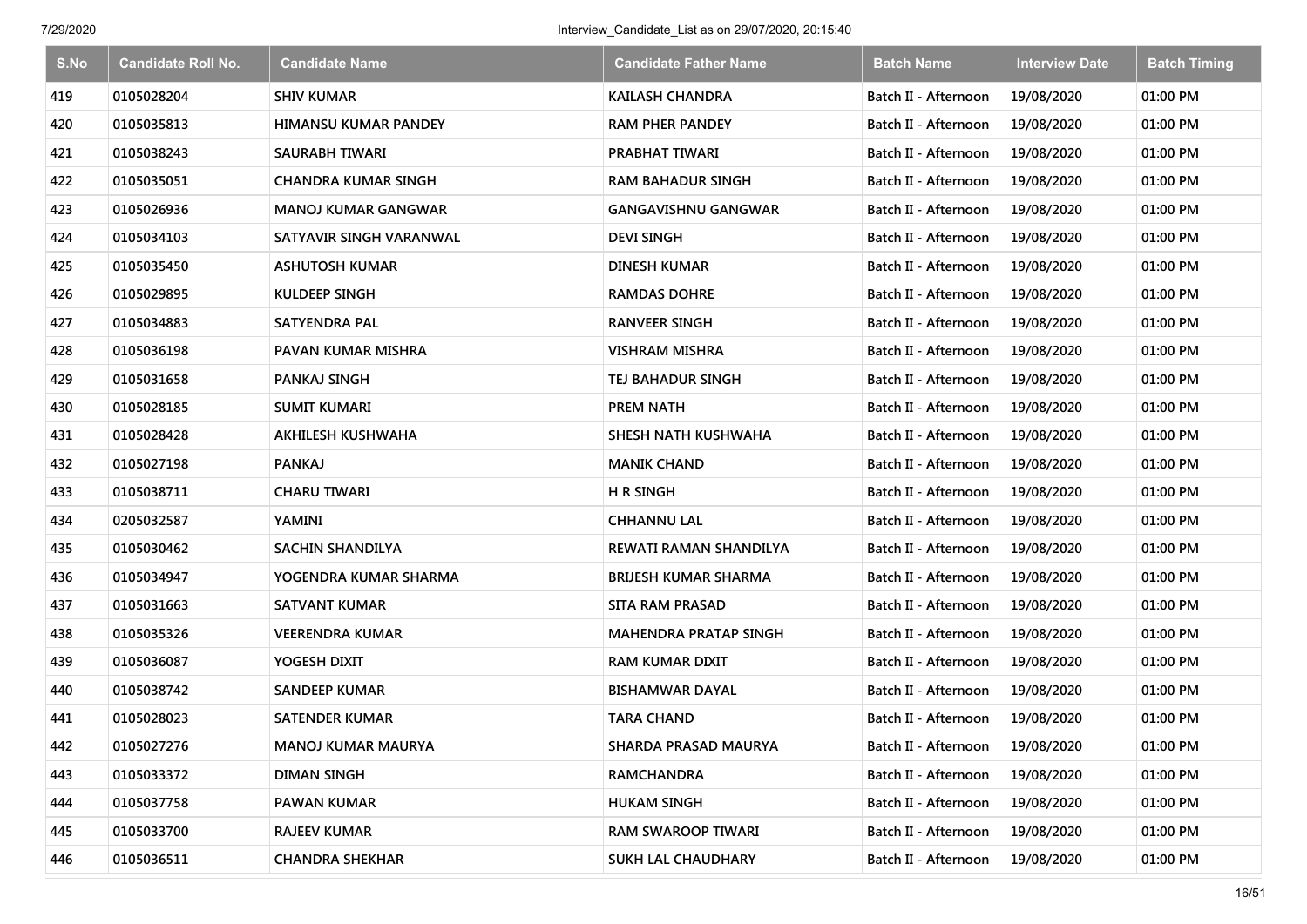| S.No | <b>Candidate Roll No.</b> | <b>Candidate Name</b>       | Candidate Father Name      | <b>Batch Name</b>        | <b>Interview Date</b> | <b>Batch Timing</b> |
|------|---------------------------|-----------------------------|----------------------------|--------------------------|-----------------------|---------------------|
| 447  | 0105028940                | <b>RAJ KUMAR</b>            | <b>NANAK CHAND</b>         | Batch II - Afternoon     | 19/08/2020            | 01:00 PM            |
| 448  | 0105028547                | <b>VIVEK KUMAR</b>          | <b>ASHOK KUMAR</b>         | Batch II - Afternoon     | 19/08/2020            | 01:00 PM            |
| 449  | 0105029755                | <b>KULDEEP SINGH</b>        | <b>VEERENDRA SINGH</b>     | Batch II - Afternoon     | 19/08/2020            | 01:00 PM            |
| 450  | 0205027615                | <b>KRITIKA VERMA</b>        | <b>SURESH CHANDRA</b>      | Batch II - Afternoon     | 19/08/2020            | 01:00 PM            |
| 451  | 0205037993                | <b>IDMESH KUMARI</b>        | <b>MAHESH CHANDRA ARYA</b> | <b>Batch I - Morning</b> | 20/08/2020            | 09:00 AM            |
| 452  | 0105030678                | PANKAJ KUMAR SINGH          | <b>TULSI RAM DOHARE</b>    | <b>Batch I - Morning</b> | 20/08/2020            | 09:00 AM            |
| 453  | 0105032153                | <b>HEMANT KUMAR</b>         | RAVINDRA PRASAD            | Batch I - Morning        | 20/08/2020            | 09:00 AM            |
| 454  | 0105026601                | RANANJAY SINGH YADAV        | JAGPAL SINGH YADAV         | <b>Batch I - Morning</b> | 20/08/2020            | 09:00 AM            |
| 455  | 0105037385                | <b>SUNITA SINGH</b>         | L P SINGH                  | Batch I - Morning        | 20/08/2020            | 09:00 AM            |
| 456  | 0205034473                | HIMANI GUPTA                | SANTOSH KUMAR GUPTA        | Batch I - Morning        | 20/08/2020            | 09:00 AM            |
| 457  | 0105027089                | ANJANI KUMAR MISHRA         | AWADH BIHARI MISHRA        | Batch I - Morning        | 20/08/2020            | 09:00 AM            |
| 458  | 0105034489                | <b>ANOOP DUVEDI</b>         | <b>JAGDEESH PRASAD</b>     | Batch I - Morning        | 20/08/2020            | 09:00 AM            |
| 459  | 0105029067                | <b>VIVEK KUMAR RAI</b>      | RUDRANATH RAI              | Batch I - Morning        | 20/08/2020            | 09:00 AM            |
| 460  | 0105032932                | <b>DILIP KUMAR SINGH</b>    | PARAS NATH SINGH           | <b>Batch I - Morning</b> | 20/08/2020            | 09:00 AM            |
| 461  | 0105037382                | <b>SANDEEP KUMAR</b>        | <b>SANTOSH KUMAR</b>       | Batch I - Morning        | 20/08/2020            | 09:00 AM            |
| 462  | 0105031649                | <b>ANKITA KHOKER</b>        | <b>HARENDRA KHOKER</b>     | Batch I - Morning        | 20/08/2020            | 09:00 AM            |
| 463  | 0105033530                | <b>ASHOK KUMAR MAURYA</b>   | AYODHYA PRASAD MAURYA      | Batch I - Morning        | 20/08/2020            | 09:00 AM            |
| 464  | 0105038186                | VIJAY KUMAR                 | <b>RAMJI LAL</b>           | <b>Batch I - Morning</b> | 20/08/2020            | 09:00 AM            |
| 465  | 0105030996                | <b>MANVENDRA SINGH</b>      | <b>NEM SINGH</b>           | <b>Batch I - Morning</b> | 20/08/2020            | 09:00 AM            |
| 466  | 0105026540                | <b>RAHUL SINGH</b>          | <b>JITENDRA PAL SINGH</b>  | Batch I - Morning        | 20/08/2020            | 09:00 AM            |
| 467  | 0105026350                | <b>ASHEESH PRATAP SINGH</b> | <b>JAGDUTT SINGH</b>       | Batch I - Morning        | 20/08/2020            | 09:00 AM            |
| 468  | 0105036378                | <b>PAVAN KUMAR SHUKLA</b>   | <b>SHIVANAND SHUKLA</b>    | Batch I - Morning        | 20/08/2020            | 09:00 AM            |
| 469  | 0105028256                | <b>MANOJ KUMAR SHARMA</b>   | <b>JAGANNATH SHARMA</b>    | Batch I - Morning        | 20/08/2020            | 09:00 AM            |
| 470  | 0105031368                | ALOK KRISHNA DUBEY          | <b>KRISHNA MOHAN DUBEY</b> | <b>Batch I - Morning</b> | 20/08/2020            | 09:00 AM            |
| 471  | 0105026695                | KRISHNA NAND RAI            | <b>BHANU PRATAP RAI</b>    | Batch I - Morning        | 20/08/2020            | 09:00 AM            |
| 472  | 0105036392                | DINESH KUMAR VERMA          | <b>MAN SINGH VERMA</b>     | Batch I - Morning        | 20/08/2020            | 09:00 AM            |
| 473  | 0105031203                | SATISH KUMAR SHARMA         | <b>VIRENDRA PRASAD</b>     | Batch I - Morning        | 20/08/2020            | 09:00 AM            |
| 474  | 0105033964                | SHIVANSHI SRIVASTAVA        | KESARI NANDAN SRIVASTAVA   | <b>Batch I - Morning</b> | 20/08/2020            | 09:00 AM            |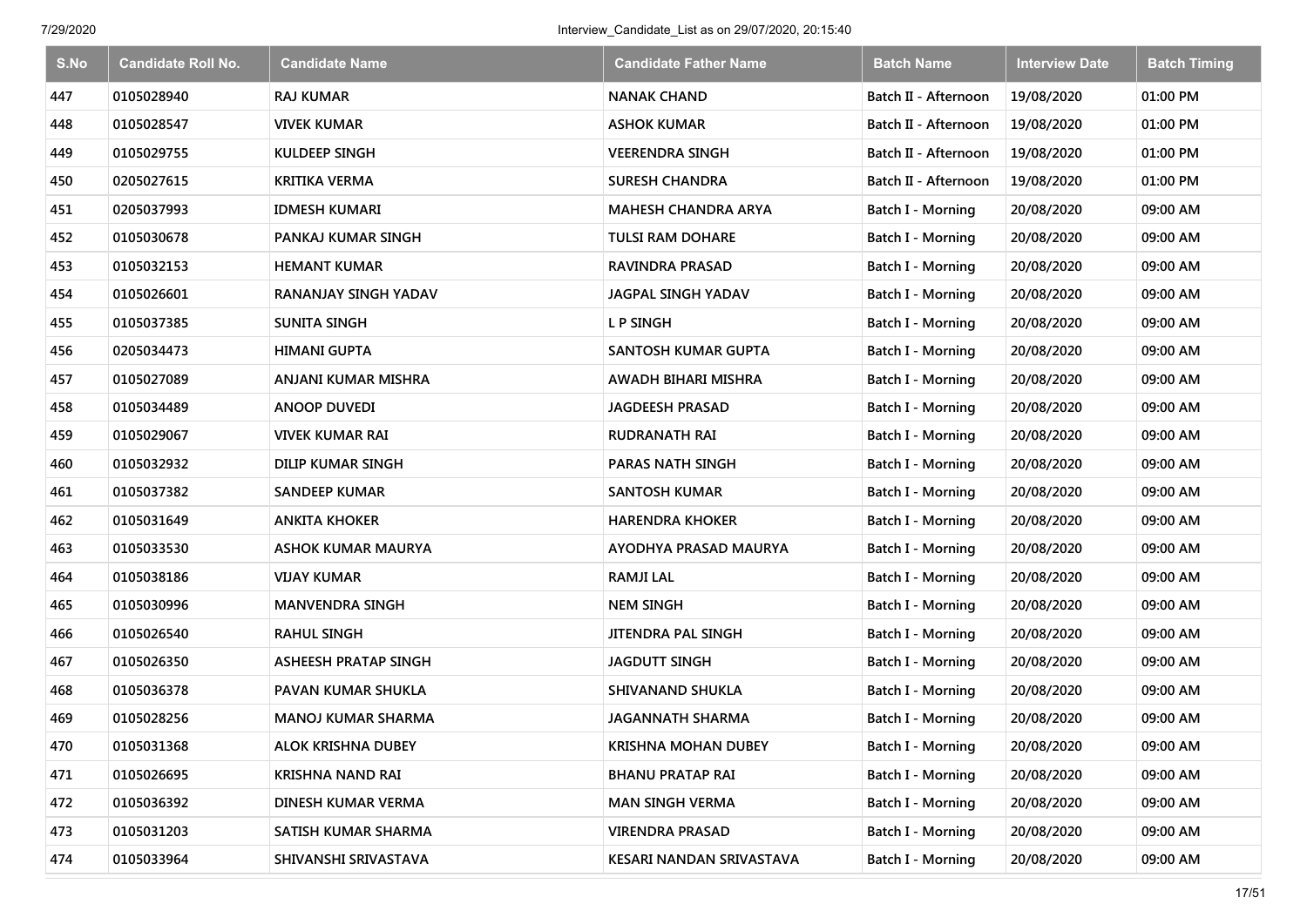| S.No | <b>Candidate Roll No.</b> | <b>Candidate Name</b>    | <b>Candidate Father Name</b>    | <b>Batch Name</b>        | <b>Interview Date</b> | <b>Batch Timing</b> |
|------|---------------------------|--------------------------|---------------------------------|--------------------------|-----------------------|---------------------|
| 475  | 0105032354                | <b>KAPIL KUMAR</b>       | RAVI DUTT TYAGI                 | Batch I - Morning        | 20/08/2020            | 09:00 AM            |
| 476  | 0105025550                | <b>ASHA JAIN</b>         | YOGENDRA KUMAR JAIN             | Batch I - Morning        | 20/08/2020            | 09:00 AM            |
| 477  | 0105028572                | <b>DHERMENDRA KUMAR</b>  | <b>OM PRAKASH</b>               | Batch I - Morning        | 20/08/2020            | 09:00 AM            |
| 478  | 0105029190                | <b>ASHISH KUMAR RAY</b>  | <b>PARAS NATH RAY</b>           | Batch I - Morning        | 20/08/2020            | 09:00 AM            |
| 479  | 0105036431                | <b>CHANDRA SEN YADAV</b> | <b>VEER NARAYAN SINGH YADAV</b> | Batch I - Morning        | 20/08/2020            | 09:00 AM            |
| 480  | 0105029347                | <b>VIVEK KUMAR SINGH</b> | <b>SHYAM BAHADUR SINGH</b>      | Batch I - Morning        | 20/08/2020            | 09:00 AM            |
| 481  | 0105037398                | <b>PAWAN KUMAR</b>       | <b>RAM CHANDRA</b>              | Batch I - Morning        | 20/08/2020            | 09:00 AM            |
| 482  | 0105029330                | ASHISH KUMAR SHUKLA      | RAGHVENDRA SHUKLA               | <b>Batch I - Morning</b> | 20/08/2020            | 09:00 AM            |
| 483  | 0105029644                | <b>SHIV PRASAD</b>       | <b>TILAK</b>                    | Batch I - Morning        | 20/08/2020            | 09:00 AM            |
| 484  | 0105026178                | <b>PALLAV SINGH</b>      | <b>RAJENDRA SINGH</b>           | Batch I - Morning        | 20/08/2020            | 09:00 AM            |
| 485  | 0105036090                | <b>ASHUTOSH MISHRA</b>   | RAJ KUMAR MISHRA                | Batch I - Morning        | 20/08/2020            | 09:00 AM            |
| 486  | 0105036508                | AMBIKA BHUSHAN           | ARUN KUMAR SHRIVASTAVA          | <b>Batch I - Morning</b> | 20/08/2020            | 09:00 AM            |
| 487  | 0105027338                | PANKAJ BABU SHRIVASTAVA  | KRISHNA BIHARI                  | Batch I - Morning        | 20/08/2020            | 09:00 AM            |
| 488  | 0105034852                | DINESH KUMAR             | <b>MAHENDRA PAL</b>             | <b>Batch I - Morning</b> | 20/08/2020            | 09:00 AM            |
| 489  | 0105031520                | <b>RAJAN DWIVEDI</b>     | <b>VIDYADHAR DWIVEDI</b>        | Batch I - Morning        | 20/08/2020            | 09:00 AM            |
| 490  | 0105038339                | PREM NARAYAN ARYA        | GHANSHYAM DAS                   | Batch I - Morning        | 20/08/2020            | 09:00 AM            |
| 491  | 0105034324                | SHIVENDRA KUMAR PANDEY   | VINOD KUMAR PANDEY              | Batch I - Morning        | 20/08/2020            | 09:00 AM            |
| 492  | 0105029841                | <b>RANJIT SINGH</b>      | <b>HRIDY NARAYAN SINGH</b>      | Batch I - Morning        | 20/08/2020            | 09:00 AM            |
| 493  | 0105036402                | SANCHIT CHAUHAN          | <b>MANMOHAN SINGH CHOUHAN</b>   | Batch I - Morning        | 20/08/2020            | 09:00 AM            |
| 494  | 0105029355                | KULDEEP KUMAR MAURYA     | <b>SOHAN LAL MAURYA</b>         | Batch I - Morning        | 20/08/2020            | 09:00 AM            |
| 495  | 0205030248                | <b>ALKA KATARIA</b>      | <b>SEWA RAM</b>                 | Batch I - Morning        | 20/08/2020            | 09:00 AM            |
| 496  | 0105032530                | <b>ASHOK KUMAR</b>       | <b>KHOOB SINGH</b>              | Batch II - Afternoon     | 20/08/2020            | 01:00 PM            |
| 497  | 0105032192                | DILEEP KUMR SINGH        | <b>MOOL CHANDRA SINGH</b>       | Batch II - Afternoon     | 20/08/2020            | 01:00 PM            |
| 498  | 0105034890                | ASHU SINGH KUSHWAHA      | <b>SURANDER SINGH</b>           | Batch II - Afternoon     | 20/08/2020            | 01:00 PM            |
| 499  | 0105033131                | <b>CHANDAN JOLLY</b>     | ROOPENDRA KUMAR SAXENA          | Batch II - Afternoon     | 20/08/2020            | 01:00 PM            |
| 500  | 0105030783                | <b>SATISH KUMAR</b>      | <b>DAUJI RAM</b>                | Batch II - Afternoon     | 20/08/2020            | 01:00 PM            |
| 501  | 0105029442                | <b>SACHIN KUMAR</b>      | <b>INDER PAL SINGH</b>          | Batch II - Afternoon     | 20/08/2020            | 01:00 PM            |
| 502  | 0105032568                | <b>ALOK KUMAR PANDEY</b> | SHIV NARAYAN PANDEY             | Batch II - Afternoon     | 20/08/2020            | 01:00 PM            |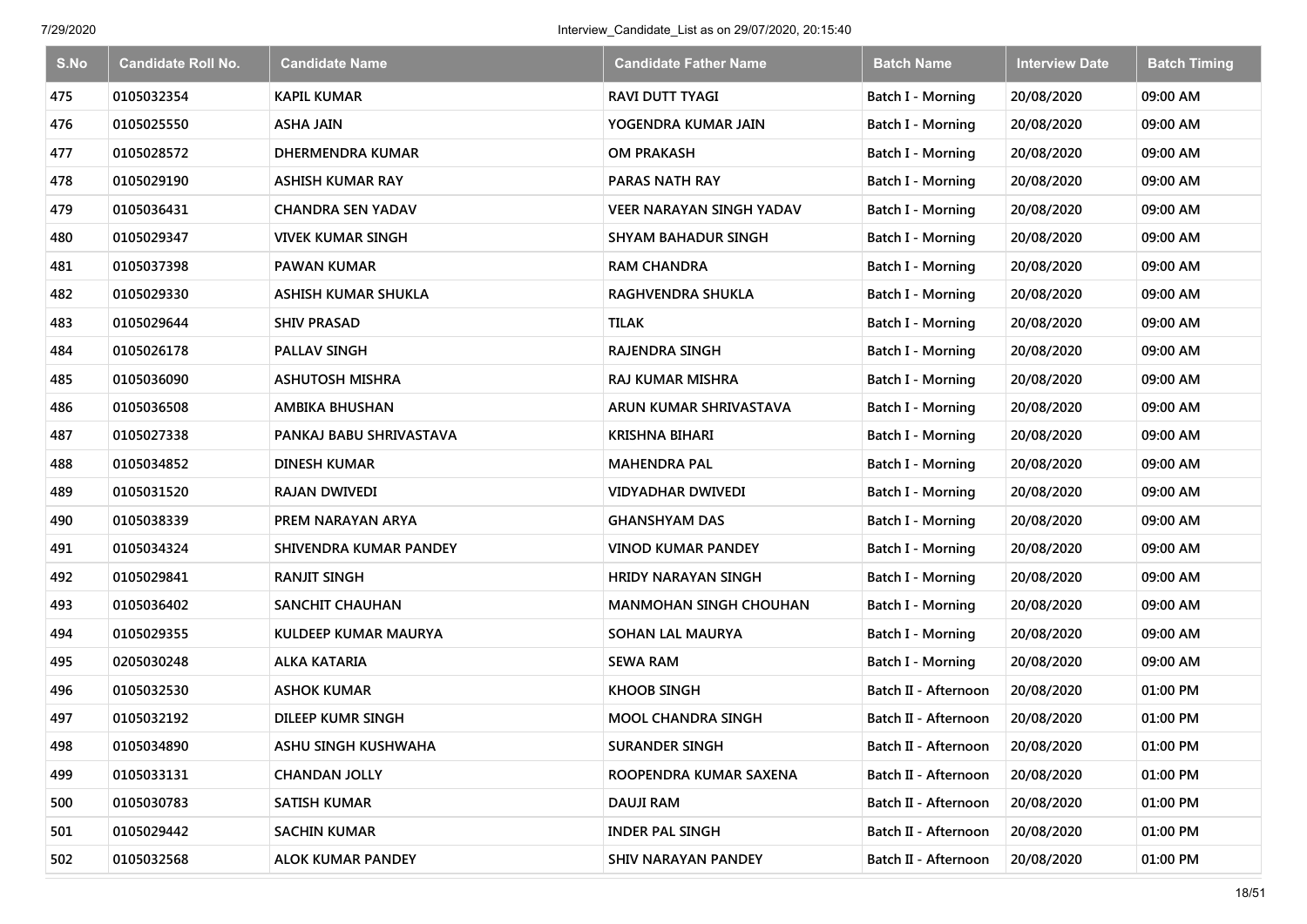| S.No | <b>Candidate Roll No.</b> | <b>Candidate Name</b>        | <b>Candidate Father Name</b> | <b>Batch Name</b>    | <b>Interview Date</b> | <b>Batch Timing</b> |
|------|---------------------------|------------------------------|------------------------------|----------------------|-----------------------|---------------------|
| 503  | 0105029663                | <b>SATISH CHANDRA</b>        | <b>SURENDRA SINGH</b>        | Batch II - Afternoon | 20/08/2020            | 01:00 PM            |
| 504  | 0105038018                | <b>PAWAN KUMAR</b>           | <b>BACHCHAN RAM</b>          | Batch II - Afternoon | 20/08/2020            | 01:00 PM            |
| 505  | 0105035541                | <b>RAVENDRA PRATAP SINGH</b> | <b>CHHEDI SINGH</b>          | Batch II - Afternoon | 20/08/2020            | 01:00 PM            |
| 506  | 0105029893                | <b>HARJEET SINGH</b>         | <b>GURDEEP SINGH</b>         | Batch II - Afternoon | 20/08/2020            | 01:00 PM            |
| 507  | 0105027747                | <b>VIVEK KUMAR</b>           | <b>RAM LOCHAN MALI</b>       | Batch II - Afternoon | 20/08/2020            | 01:00 PM            |
| 508  | 0105034256                | MD SHAHIQUE IQBAL            | MD FAROOQUE HASSAN           | Batch II - Afternoon | 20/08/2020            | 01:00 PM            |
| 509  | 0105037072                | <b>DIPAK VATSA</b>           | <b>VINOD KUMAR SHARMA</b>    | Batch II - Afternoon | 20/08/2020            | 01:00 PM            |
| 510  | 0105030785                | <b>SUNIL KUMAR</b>           | <b>SHIV PRASHAD</b>          | Batch II - Afternoon | 20/08/2020            | 01:00 PM            |
| 511  | 0105036515                | <b>LALIT KUMAR</b>           | <b>RAM SINGH</b>             | Batch II - Afternoon | 20/08/2020            | 01:00 PM            |
| 512  | 0105029333                | <b>HARISH KUMAR GANGWAR</b>  | <b>PUTTU LAL</b>             | Batch II - Afternoon | 20/08/2020            | 01:00 PM            |
| 513  | 0105026355                | <b>KRISHNA LAL</b>           | <b>RAM KUMAR</b>             | Batch II - Afternoon | 20/08/2020            | 01:00 PM            |
| 514  | 0105025502                | <b>RUDRA NATH SINGH</b>      | SITA RAM SINGH               | Batch II - Afternoon | 20/08/2020            | 01:00 PM            |
| 515  | 0105034494                | KARUNESH KUMAR TIWARI        | TRIBHUWAN NATH TIWARI        | Batch II - Afternoon | 20/08/2020            | 01:00 PM            |
| 516  | 0105036388                | <b>AMBARISH KUMAR</b>        | <b>RAMESH CHANDRA</b>        | Batch II - Afternoon | 20/08/2020            | 01:00 PM            |
| 517  | 0105029357                | <b>NARSINGH CHAUHAN</b>      | <b>BHUTELI CHAUHAN</b>       | Batch II - Afternoon | 20/08/2020            | 01:00 PM            |
| 518  | 0205034546                | <b>VEENA DWIVEDI</b>         | SATYESH PRAKASH DWIVEDI      | Batch II - Afternoon | 20/08/2020            | 01:00 PM            |
| 519  | 0105036300                | <b>RAJENDRA BABU</b>         | <b>KUMAR SAW</b>             | Batch II - Afternoon | 20/08/2020            | 01:00 PM            |
| 520  | 0105032112                | DILEEP KUMAR SINGH           | SARAYU PRASAD SINGH          | Batch II - Afternoon | 20/08/2020            | 01:00 PM            |
| 521  | 0105033402                | <b>SAJED ALI</b>             | <b>KANWER ALI</b>            | Batch II - Afternoon | 20/08/2020            | 01:00 PM            |
| 522  | 0105035732                | DINESH KUMAR GUPTA           | <b>RAM VISHAL GUPTA</b>      | Batch II - Afternoon | 20/08/2020            | 01:00 PM            |
| 523  | 0205031842                | SADHANA TIWARI               | SHANKAR PRASAD TIWARI        | Batch II - Afternoon | 20/08/2020            | 01:00 PM            |
| 524  | 0105029332                | DHIRENDRA KUMAR VERMA        | <b>HARI RAM VERMA</b>        | Batch II - Afternoon | 20/08/2020            | 01:00 PM            |
| 525  | 0105036298                | PAVAN KUMAR PANDEY           | <b>BAIKUNTH NATH PANDEY</b>  | Batch II - Afternoon | 20/08/2020            | 01:00 PM            |
| 526  | 0105038346                | <b>VIJAY KUMAR</b>           | <b>RAJ KUMAR</b>             | Batch II - Afternoon | 20/08/2020            | 01:00 PM            |
| 527  | 0105034096                | <b>MD SAHAB</b>              | SHAHANSHAH ALAM              | Batch II - Afternoon | 20/08/2020            | 01:00 PM            |
| 528  | 0105026685                | <b>SUMANT KUMAR SHARMA</b>   | RAJENDRA KUMAR SHARMA        | Batch II - Afternoon | 20/08/2020            | 01:00 PM            |
| 529  | 0105026497                | <b>NARENDRA KUMAR</b>        | <b>CHANDRA MOOL GUPTA</b>    | Batch II - Afternoon | 20/08/2020            | 01:00 PM            |
| 530  | 0105036118                | <b>PAVAN KUMAR</b>           | <b>DURGA PRASAD</b>          | Batch II - Afternoon | 20/08/2020            | 01:00 PM            |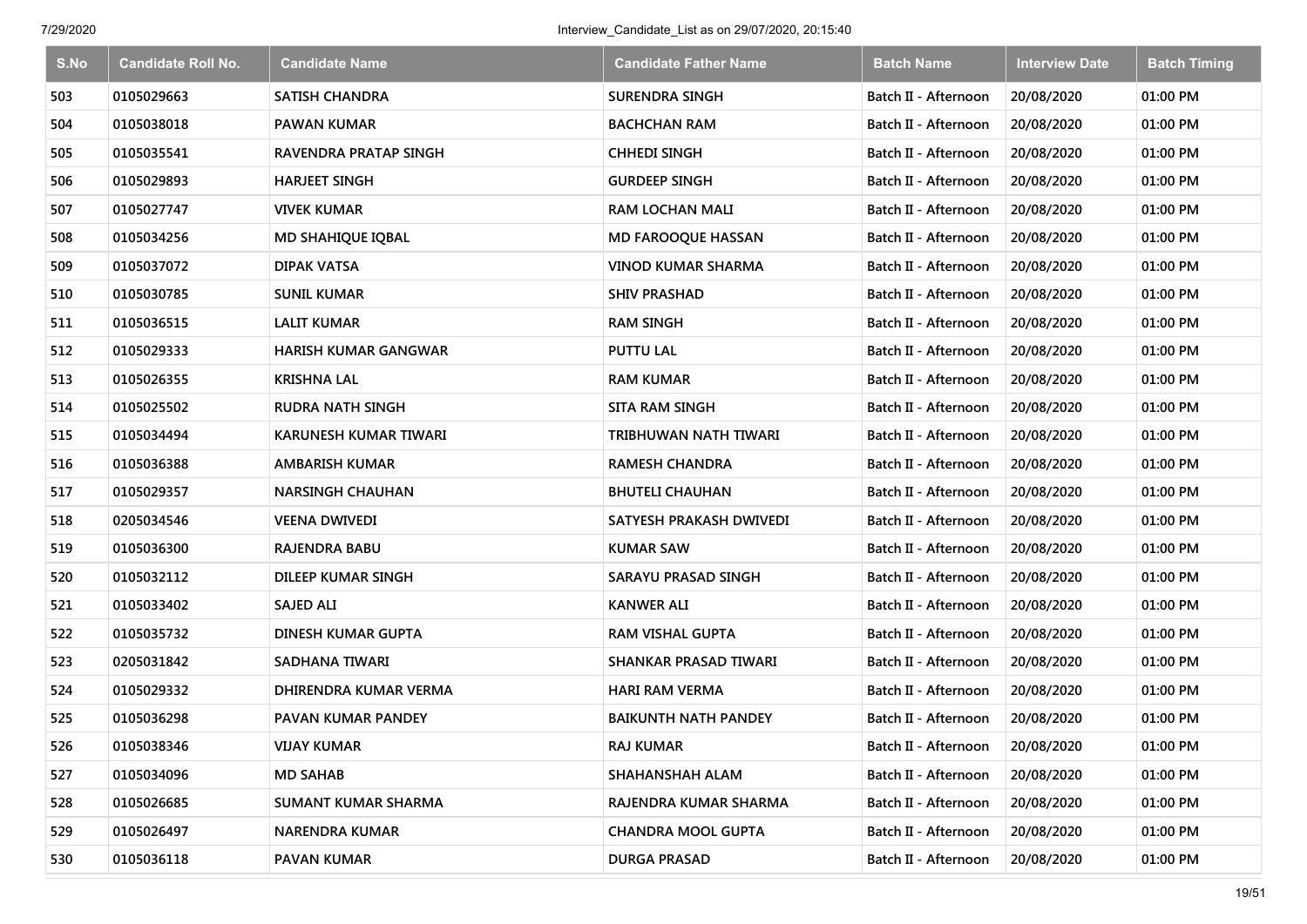| S.No | <b>Candidate Roll No.</b> | <b>Candidate Name</b>       | <b>Candidate Father Name</b>  | <b>Batch Name</b>        | <b>Interview Date</b> | <b>Batch Timing</b> |
|------|---------------------------|-----------------------------|-------------------------------|--------------------------|-----------------------|---------------------|
| 531  | 0105029591                | <b>BRIJESH KUMAR</b>        | <b>RAJA RAM</b>               | Batch II - Afternoon     | 20/08/2020            | 01:00 PM            |
| 532  | 0105037524                | <b>SHREE KANT SINGH</b>     | <b>VIJAY KUMAR SINGH</b>      | Batch II - Afternoon     | 20/08/2020            | 01:00 PM            |
| 533  | 0105027907                | <b>VIVEK KUMAR</b>          | <b>PYARE LAL</b>              | Batch II - Afternoon     | 20/08/2020            | 01:00 PM            |
| 534  | 0105029288                | <b>AKSHAY MOHAN</b>         | <b>SHYAM PAL PATHAK</b>       | Batch II - Afternoon     | 20/08/2020            | 01:00 PM            |
| 535  | 0105028156                | <b>MANOJ KUMAR SHARMA</b>   | RAGHUWAR DAYAL SHARMA         | Batch II - Afternoon     | 20/08/2020            | 01:00 PM            |
| 536  | 0105027480                | <b>RAJ BAHADUR</b>          | RAJPATI YADAV                 | Batch II - Afternoon     | 20/08/2020            | 01:00 PM            |
| 537  | 0205035537                | <b>NEELAM SINGH</b>         | <b>SHOBHNATH SINGH</b>        | Batch II - Afternoon     | 20/08/2020            | 01:00 PM            |
| 538  | 0105032283                | <b>SATYA PRAKASH</b>        | <b>SHEO RAM</b>               | Batch II - Afternoon     | 20/08/2020            | 01:00 PM            |
| 539  | 0105029710                | ASHISH KUMAR TRIPATHI       | <b>GOPAL CHANDRA TRIPATHI</b> | Batch II - Afternoon     | 20/08/2020            | 01:00 PM            |
| 540  | 0105028916                | <b>MANOJ KUMAR UPADHYAY</b> | PRAHLAD UPADHYAY              | Batch II - Afternoon     | 20/08/2020            | 01:00 PM            |
| 541  | 0205038032                | <b>DIVYA</b>                | <b>ANIL KUMAR</b>             | Batch I - Morning        | 21/08/2020            | 09:00 AM            |
| 542  | 0105030363                | <b>SATISH KUMAR</b>         | <b>RAM CHARAN LAL</b>         | Batch I - Morning        | 21/08/2020            | 09:00 AM            |
| 543  | 0105038905                | <b>SURAJ PAL</b>            | <b>MOHAR PAL SINGH</b>        | Batch I - Morning        | 21/08/2020            | 09:00 AM            |
| 544  | 0105035855                | <b>LAL SINGH</b>            | <b>ROHAN LAL</b>              | <b>Batch I - Morning</b> | 21/08/2020            | 09:00 AM            |
| 545  | 0105034674                | <b>KASHISH SIDHWANI</b>     | I K SIDHWANI                  | Batch I - Morning        | 21/08/2020            | 09:00 AM            |
| 546  | 0105036902                | <b>SANDEEP KUMAR</b>        | <b>VINOD SINGH</b>            | Batch I - Morning        | 21/08/2020            | 09:00 AM            |
| 547  | 0105025918                | PADMA BHUSHAN SINGH         | <b>BACHAU SINGH</b>           | Batch I - Morning        | 21/08/2020            | 09:00 AM            |
| 548  | 0205029637                | <b>NASREEN</b>              | <b>MOHAMMAD YAASEEN</b>       | Batch I - Morning        | 21/08/2020            | 09:00 AM            |
| 549  | 0105031653                | <b>HEM PRAKASH SINGH</b>    | <b>SAHAB SINGH</b>            | Batch I - Morning        | 21/08/2020            | 09:00 AM            |
| 550  | 0105033885                | SUNIL KUMAR KESARI          | SHAMBHU NATH KESARI           | Batch I - Morning        | 21/08/2020            | 09:00 AM            |
| 551  | 0105034809                | <b>ANOOP KUMAR</b>          | <b>INDER SAIN</b>             | Batch I - Morning        | 21/08/2020            | 09:00 AM            |
| 552  | 0105038987                | <b>ZAHEER AHMAD</b>         | <b>ABDUL HAMEED</b>           | <b>Batch I - Morning</b> | 21/08/2020            | 09:00 AM            |
| 553  | 0105030315                | KULDEEP SINGH               | <b>BANWARI SINGH</b>          | Batch I - Morning        | 21/08/2020            | 09:00 AM            |
| 554  | 0105038563                | <b>SAVAN KUMAR</b>          | <b>RAM ACHAL</b>              | Batch I - Morning        | 21/08/2020            | 09:00 AM            |
| 555  | 0105025972                | DHARMENDRA MAURYA           | RAJ BAHADUR MAURYA            | Batch I - Morning        | 21/08/2020            | 09:00 AM            |
| 556  | 0105027073                | <b>HARI SARVESH</b>         | <b>GOMATI PRASAD</b>          | Batch I - Morning        | 21/08/2020            | 09:00 AM            |
| 557  | 0105034860                | RAJEEV KUMAR RAI            | ANAND SHANKAR RAI             | Batch I - Morning        | 21/08/2020            | 09:00 AM            |
| 558  | 0105038581                | RAVI PRAKASH CHAUDHARY      | HARI PRASAD CHAUDHARY         | <b>Batch I - Morning</b> | 21/08/2020            | 09:00 AM            |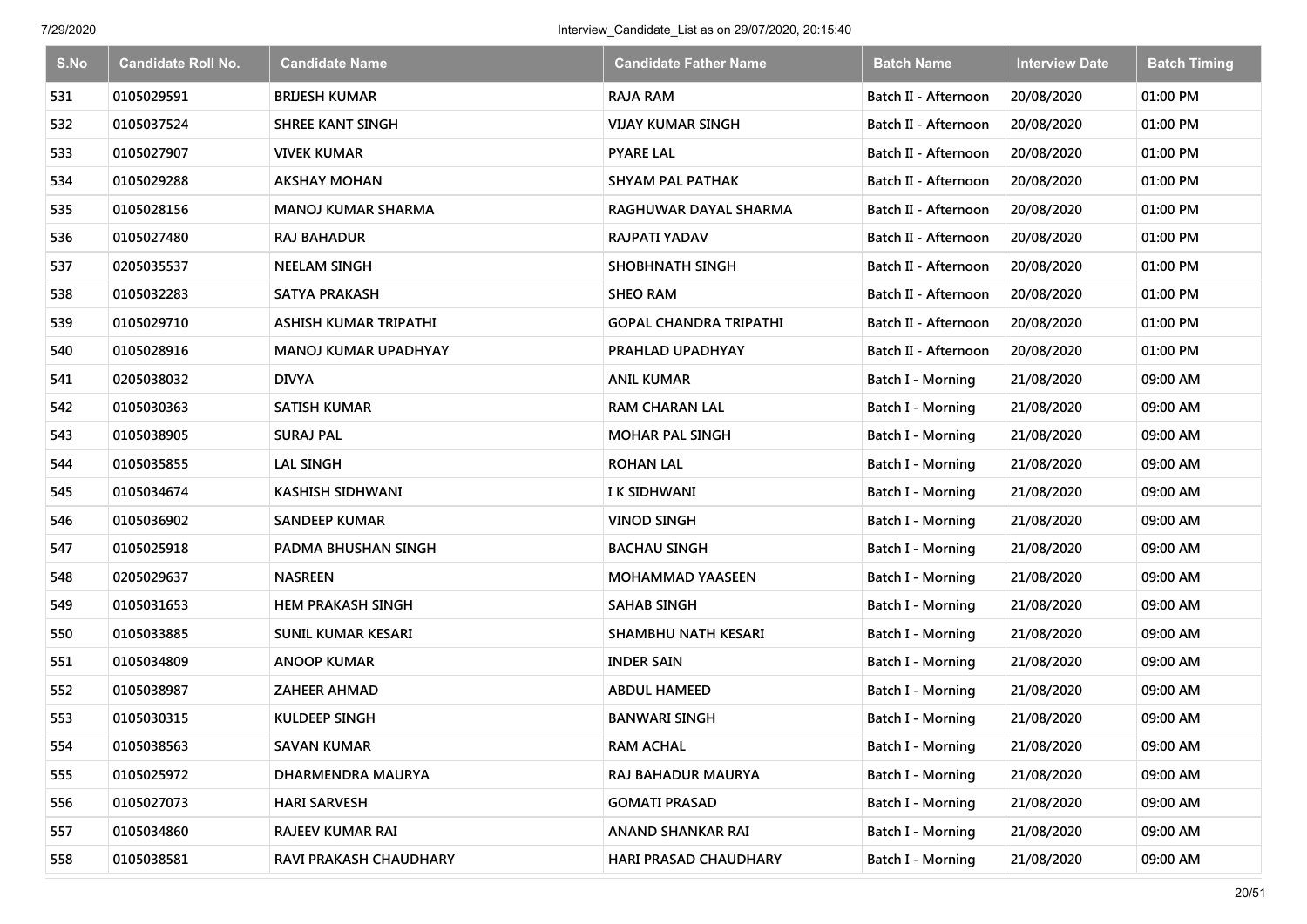| S.No | <b>Candidate Roll No.</b> | <b>Candidate Name</b>     | <b>Candidate Father Name</b> | <b>Batch Name</b>        | <b>Interview Date</b> | <b>Batch Timing</b> |
|------|---------------------------|---------------------------|------------------------------|--------------------------|-----------------------|---------------------|
| 559  | 0105030944                | SHIVA MOHAN SHARMA        | <b>RAMA SHANKER SHARMA</b>   | Batch I - Morning        | 21/08/2020            | 09:00 AM            |
| 560  | 0105036755                | <b>LALIT KUMAR</b>        | <b>GOVIND SINGH</b>          | Batch I - Morning        | 21/08/2020            | 09:00 AM            |
| 561  | 0105037172                | DIPENDRA KUMAR VERMA      | <b>SURESH PRAKASH VERMA</b>  | Batch I - Morning        | 21/08/2020            | 09:00 AM            |
| 562  | 0105032410                | <b>ASHOK KUMAR</b>        | LEELADHAR SINGH              | Batch I - Morning        | 21/08/2020            | 09:00 AM            |
| 563  | 0105033146                | <b>VARUN RAI</b>          | <b>RAMJI RRAI</b>            | Batch I - Morning        | 21/08/2020            | 09:00 AM            |
| 564  | 0105025338                | <b>OMPAL GANGWAR</b>      | <b>BABOO RAM</b>             | Batch I - Morning        | 21/08/2020            | 09:00 AM            |
| 565  | 0105027520                | <b>RAJ BAHADUR PATEL</b>  | <b>SHIV PRASAD PATEL</b>     | Batch I - Morning        | 21/08/2020            | 09:00 AM            |
| 566  | 0105029573                | <b>HARISHANKAR</b>        | HANUMAN PRASAD               | Batch I - Morning        | 21/08/2020            | 09:00 AM            |
| 567  | 0105030213                | <b>HARPREET SINGH</b>     | <b>GULZAR SINGH</b>          | Batch I - Morning        | 21/08/2020            | 09:00 AM            |
| 568  | 0105037623                | SAURABH RAJAURE           | <b>MOHAN LAL RAJAURE</b>     | Batch I - Morning        | 21/08/2020            | 09:00 AM            |
| 569  | 0105030807                | VIVEKA NAND TIWARI        | NARENDRA PRATAP TIWARI       | Batch I - Morning        | 21/08/2020            | 09:00 AM            |
| 570  | 0105035230                | ASHUTOSH JAYASWAL         | RAJESH JAYASWAL              | <b>Batch I - Morning</b> | 21/08/2020            | 09:00 AM            |
| 571  | 0105038558                | PAWAN KUMAR PATHAK        | TRILOKI SHARAN PATHAK        | Batch I - Morning        | 21/08/2020            | 09:00 AM            |
| 572  | 0205037994                | KAVITA YADAV              | RAM JATAN YADAV              | <b>Batch I - Morning</b> | 21/08/2020            | 09:00 AM            |
| 573  | 0105027254                | KAMALESH KUMAR SRIVASTAVA | SHAIL BIHARI LAL SRIVASTAVA  | Batch I - Morning        | 21/08/2020            | 09:00 AM            |
| 574  | 0105037148                | <b>AMERIKA PRASAD</b>     | <b>BANTA PRASAD</b>          | Batch I - Morning        | 21/08/2020            | 09:00 AM            |
| 575  | 0105038322                | <b>SANDEEP KUMAR</b>      | <b>KARAM SINGH</b>           | Batch I - Morning        | 21/08/2020            | 09:00 AM            |
| 576  | 0105035861                | <b>RAVI ARORA</b>         | <b>ASHOK KUMAR ARORA</b>     | Batch I - Morning        | 21/08/2020            | 09:00 AM            |
| 577  | 0105027090                | <b>ASHISH DUBEY</b>       | <b>R S DUBEY</b>             | Batch I - Morning        | 21/08/2020            | 09:00 AM            |
| 578  | 0105029356                | <b>MANOJ KUMAR YADAW</b>  | ANIRUDDH YADAW               | Batch I - Morning        | 21/08/2020            | 09:00 AM            |
| 579  | 0105033370                | <b>ASHOK KUMAR GUPTA</b>  | <b>MEVA LAL GUPTA</b>        | Batch I - Morning        | 21/08/2020            | 09:00 AM            |
| 580  | 0105027932                | DHEERAJ RAJVANSHI         | <b>RAKESH RAJVANSHI</b>      | Batch I - Morning        | 21/08/2020            | 09:00 AM            |
| 581  | 0105028051                | <b>BRIJ BIHARI SHARMA</b> | <b>BABU LAL SHARMA</b>       | Batch I - Morning        | 21/08/2020            | 09:00 AM            |
| 582  | 0105030618                | PANKAJ KUMAR SHARMA       | <b>CHANDRA PAL SHARMA</b>    | Batch I - Morning        | 21/08/2020            | 09:00 AM            |
| 583  | 0105035494                | <b>KAUSHAL MISHRA</b>     | <b>VINOD MISHRA</b>          | Batch I - Morning        | 21/08/2020            | 09:00 AM            |
| 584  | 0105028468                | <b>AKHILESH MISHRA</b>    | RAM JEE MISHRA               | Batch I - Morning        | 21/08/2020            | 09:00 AM            |
| 585  | 0105037465                | SUNITA SRIVASTAVA         | <b>MADAN MOHAN BEHARI</b>    | Batch I - Morning        | 21/08/2020            | 09:00 AM            |
| 586  | 0105039061                | RAVI PRATAP YADAV         | <b>BABU LAL YADAV</b>        | Batch II - Afternoon     | 21/08/2020            | 01:00 PM            |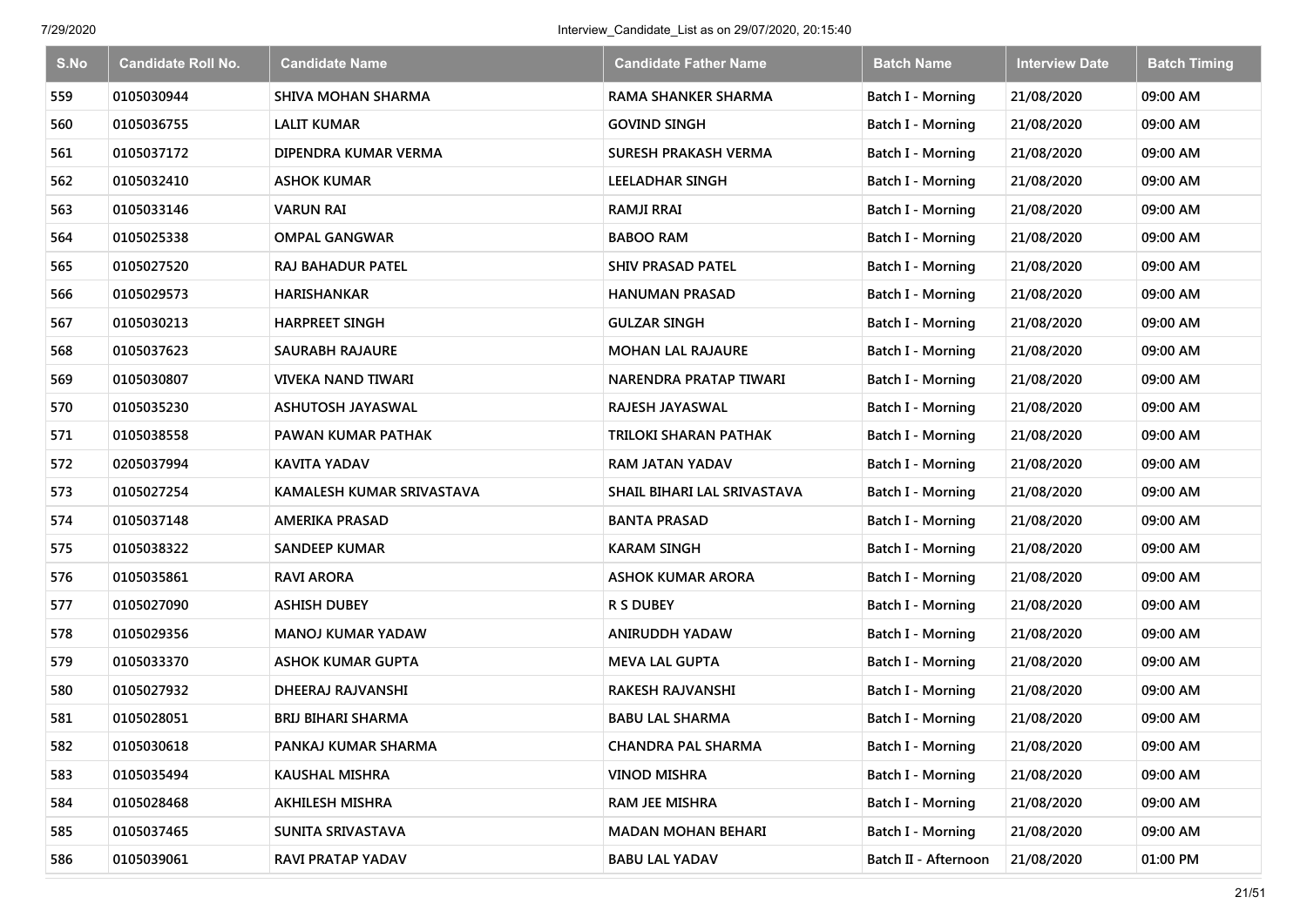| S.No | <b>Candidate Roll No.</b> | <b>Candidate Name</b>       | <b>Candidate Father Name</b> | <b>Batch Name</b>    | <b>Interview Date</b> | <b>Batch Timing</b> |
|------|---------------------------|-----------------------------|------------------------------|----------------------|-----------------------|---------------------|
| 587  | 0105026522                | <b>RUPENDRA KUMAR</b>       | <b>MANGAL DAS</b>            | Batch II - Afternoon | 21/08/2020            | 01:00 PM            |
| 588  | 0105026208                | <b>AKHILESH KUMAR</b>       | <b>SREE PRAKASH</b>          | Batch II - Afternoon | 21/08/2020            | 01:00 PM            |
| 589  | 0205037426                | <b>VIDYOTMA</b>             | <b>SUNDER LAL</b>            | Batch II - Afternoon | 21/08/2020            | 01:00 PM            |
| 590  | 0105027479                | PRATIBHA MISHRA             | <b>INDRAMANI MISHRA</b>      | Batch II - Afternoon | 21/08/2020            | 01:00 PM            |
| 591  | 0105035653                | <b>HIMANSHU SINGH</b>       | <b>SHIV KISHOR SINGH</b>     | Batch II - Afternoon | 21/08/2020            | 01:00 PM            |
| 592  | 0105031378                | PANKAJ PATHAK               | YADRAM PATHAK                | Batch II - Afternoon | 21/08/2020            | 01:00 PM            |
| 593  | 0105034932                | <b>DINESH KUMAR</b>         | <b>KHACHERU SINGH</b>        | Batch II - Afternoon | 21/08/2020            | 01:00 PM            |
| 594  | 0205030656                | <b>MANUJA PANDEY</b>        | <b>V K PANDEY</b>            | Batch II - Afternoon | 21/08/2020            | 01:00 PM            |
| 595  | 0205028555                | <b>KULDEEP KAUR</b>         | <b>VICHITTAR SINGH</b>       | Batch II - Afternoon | 21/08/2020            | 01:00 PM            |
| 596  | 0105027169                | ANJANI KUMAR TIWARI         | SHRI ILAKA TIWARI            | Batch II - Afternoon | 21/08/2020            | 01:00 PM            |
| 597  | 0105025652                | DHARMENDRA KUMAR SINGH      | ADITYA KUMAR SINGH           | Batch II - Afternoon | 21/08/2020            | 01:00 PM            |
| 598  | 0105036157                | <b>NEELAMBER SINGH</b>      | DEVENDRA KUMAR               | Batch II - Afternoon | 21/08/2020            | 01:00 PM            |
| 599  | 0105032194                | <b>KAPIL KUMAR</b>          | <b>SURENDRA SHARMA</b>       | Batch II - Afternoon | 21/08/2020            | 01:00 PM            |
| 600  | 0105029395                | <b>KULDEEP KUMAR MISHRA</b> | ASHOK KUMAR MISHRA           | Batch II - Afternoon | 21/08/2020            | 01:00 PM            |
| 601  | 0105036795                | <b>LALIT KUMAR</b>          | <b>DHARMVEER SINGH</b>       | Batch II - Afternoon | 21/08/2020            | 01:00 PM            |
| 602  | 0105034132                | DINESH KUMAR                | <b>THAKUR PRASAD</b>         | Batch II - Afternoon | 21/08/2020            | 01:00 PM            |
| 603  | 0105031713                | <b>HEM RAJ TIWARI</b>       | ARJUN KUMAR TIWARI           | Batch II - Afternoon | 21/08/2020            | 01:00 PM            |
| 604  | 0105037848                | AMIT KANCHAN                | VIRENDRA PRATAP KANCHAN      | Batch II - Afternoon | 21/08/2020            | 01:00 PM            |
| 605  | 0105033987                | YATENDRA PAL SINGH          | TEJ SINGH                    | Batch II - Afternoon | 21/08/2020            | 01:00 PM            |
| 606  | 0105035383                | SATYENDRA YADAV             | RADHESHYAM YADAV             | Batch II - Afternoon | 21/08/2020            | 01:00 PM            |
| 607  | 0105032605                | SUNIL KUMAR                 | <b>HARPAL SINGH</b>          | Batch II - Afternoon | 21/08/2020            | 01:00 PM            |
| 608  | 0105029556                | MANOJ SAXENA                | RAJESH CHANDRA SAXENA        | Batch II - Afternoon | 21/08/2020            | 01:00 PM            |
| 609  | 0105025835                | KRISHNA KUMAR AWASTHI       | <b>HARI PRASAD AWASTHI</b>   | Batch II - Afternoon | 21/08/2020            | 01:00 PM            |
| 610  | 0205033064                | SHIVANI CHAUHAN             | ROHITASH CHAUHAN             | Batch II - Afternoon | 21/08/2020            | 01:00 PM            |
| 611  | 0105037075                | LALIT KUMAR VARSHNEY        | <b>CHANDRA PRAKASH GUPTA</b> | Batch II - Afternoon | 21/08/2020            | 01:00 PM            |
| 612  | 0105036490                | <b>ASHUTOSH SHUKLA</b>      | <b>MAHESH BABU SHUKLA</b>    | Batch II - Afternoon | 21/08/2020            | 01:00 PM            |
| 613  | 0105026321                | <b>RAN JEET</b>             | <b>VIKRMA JEET</b>           | Batch II - Afternoon | 21/08/2020            | 01:00 PM            |
| 614  | 0105026631                | <b>BRAJENDRA KUMAR</b>      | <b>DHARMENDRA PAL</b>        | Batch II - Afternoon | 21/08/2020            | 01:00 PM            |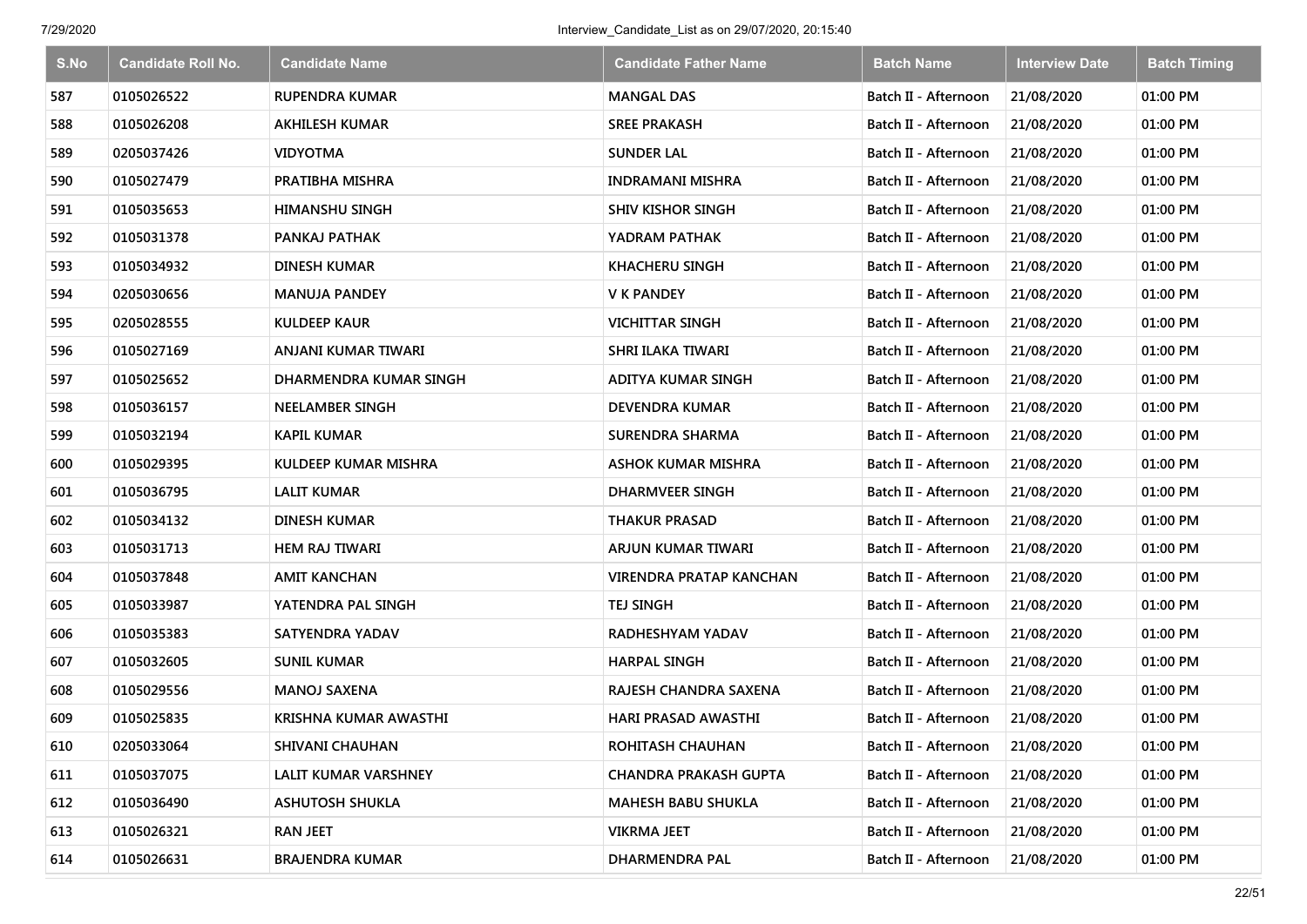| S.No | <b>Candidate Roll No.</b> | <b>Candidate Name</b>        | <b>Candidate Father Name</b> | <b>Batch Name</b>        | <b>Interview Date</b> | <b>Batch Timing</b> |
|------|---------------------------|------------------------------|------------------------------|--------------------------|-----------------------|---------------------|
| 615  | 0105037277                | <b>NEERAJ KUMAR</b>          | <b>VIJAY PAL</b>             | Batch II - Afternoon     | 21/08/2020            | 01:00 PM            |
| 616  | 0105038779                | PREM RAJ SINGH               | SOVARAN SINGH                | Batch II - Afternoon     | 21/08/2020            | 01:00 PM            |
| 617  | 0205037219                | PREETI YADAV                 | <b>LALTA PRASAD YADAV</b>    | Batch II - Afternoon     | 21/08/2020            | 01:00 PM            |
| 618  | 0105030207                | <b>VIVEK SHARMA</b>          | <b>VISHWANATH SHARMA</b>     | Batch II - Afternoon     | 21/08/2020            | 01:00 PM            |
| 619  | 0205025938                | PADMA DEVI NAGAICH           | <b>RAMJI NAGAICH</b>         | Batch II - Afternoon     | 21/08/2020            | 01:00 PM            |
| 620  | 0105028108                | AKHILESH KUMAR SINGH GANGWAR | <b>KALICHARAN GANGWAR</b>    | Batch II - Afternoon     | 21/08/2020            | 01:00 PM            |
| 621  | 0105025388                | <b>AKASHYA RAWAT</b>         | JAGDISH NARAYAN RAWAT        | Batch II - Afternoon     | 21/08/2020            | 01:00 PM            |
| 622  | 0105031065                | <b>SUNIL KUMAR</b>           | <b>RAME</b>                  | Batch II - Afternoon     | 21/08/2020            | 01:00 PM            |
| 623  | 0105037747                | YOGESH KUMAR SHARMA          | ISHWAR CHAND SHARMA          | Batch II - Afternoon     | 21/08/2020            | 01:00 PM            |
| 624  | 0105036471                | <b>CHANDRA SHAKHER</b>       | <b>CHHOTEY LAL</b>           | Batch II - Afternoon     | 21/08/2020            | 01:00 PM            |
| 625  | 0105028335                | <b>KULDEEP</b>               | <b>LALARAM</b>               | Batch II - Afternoon     | 21/08/2020            | 01:00 PM            |
| 626  | 0105026716                | <b>MANOJ KUMAR BHARTI</b>    | <b>SHOBHNATH</b>             | Batch II - Afternoon     | 21/08/2020            | 01:00 PM            |
| 627  | 0105038746                | <b>VIJAY KUMAR</b>           | <b>JAMUNA PRASAD MISHRA</b>  | Batch II - Afternoon     | 21/08/2020            | 01:00 PM            |
| 628  | 0105032522                | SAFIULLAH                    | ABDUL RAB ANSARI             | Batch II - Afternoon     | 21/08/2020            | 01:00 PM            |
| 629  | 0105039149                | <b>ANUJ KUMAR</b>            | PRAMOD KUMAR                 | Batch II - Afternoon     | 21/08/2020            | 01:00 PM            |
| 630  | 0105031620                | RAJAN KUMAR                  | <b>RAM BRIKSH RAM</b>        | Batch II - Afternoon     | 21/08/2020            | 01:00 PM            |
| 631  | 0105029473                | HARISH NARAYAN AGRAWAL       | ROOP NARAYAN AGRAWAL         | Batch I - Morning        | 25/08/2020            | 09:00 AM            |
| 632  | 0105037636                | <b>MEETA</b>                 | <b>RAJENDER SINGH</b>        | Batch I - Morning        | 25/08/2020            | 09:00 AM            |
| 633  | 0105027294                | <b>KAMALJEET KAUR</b>        | <b>BOOL SINGH</b>            | Batch I - Morning        | 25/08/2020            | 09:00 AM            |
| 634  | 0105031098                | PANKAJ KUMAR VERMA           | <b>VIJAY BAHADUR VERMA</b>   | Batch I - Morning        | 25/08/2020            | 09:00 AM            |
| 635  | 0105026135                | KRISHNA KUMAR TRIPATHI       | LALLU PRASAD TRIPATHI        | Batch I - Morning        | 25/08/2020            | 09:00 AM            |
| 636  | 0105025807                | VISHNU PRATAP SINGH CHAUHAN  | SURENDRA PAL SINGH CHAUHAN   | Batch I - Morning        | 25/08/2020            | 09:00 AM            |
| 637  | 0105031832                | DILEEP KUMAR KUSHWAHA        | <b>RAMA MANI KUSHWAHA</b>    | Batch I - Morning        | 25/08/2020            | 09:00 AM            |
| 638  | 0105033489                | <b>ANKUR SINGH</b>           | KUSHAL PAL SINGH             | Batch I - Morning        | 25/08/2020            | 09:00 AM            |
| 639  | 0105035441                | RAVENDRA KUMAR               | <b>INDAL PRASAD</b>          | Batch I - Morning        | 25/08/2020            | 09:00 AM            |
| 640  | 0105038868                | <b>AMIT KUMAR</b>            | <b>SANTOSH KUMAR</b>         | Batch I - Morning        | 25/08/2020            | 09:00 AM            |
| 641  | 0105034714                | <b>KASIM ALI</b>             | <b>BUNDU KHAN</b>            | Batch I - Morning        | 25/08/2020            | 09:00 AM            |
| 642  | 0205033506                | <b>VASUDHA TIWARI</b>        | RAM BIHARI TIWARI            | <b>Batch I - Morning</b> | 25/08/2020            | 09:00 AM            |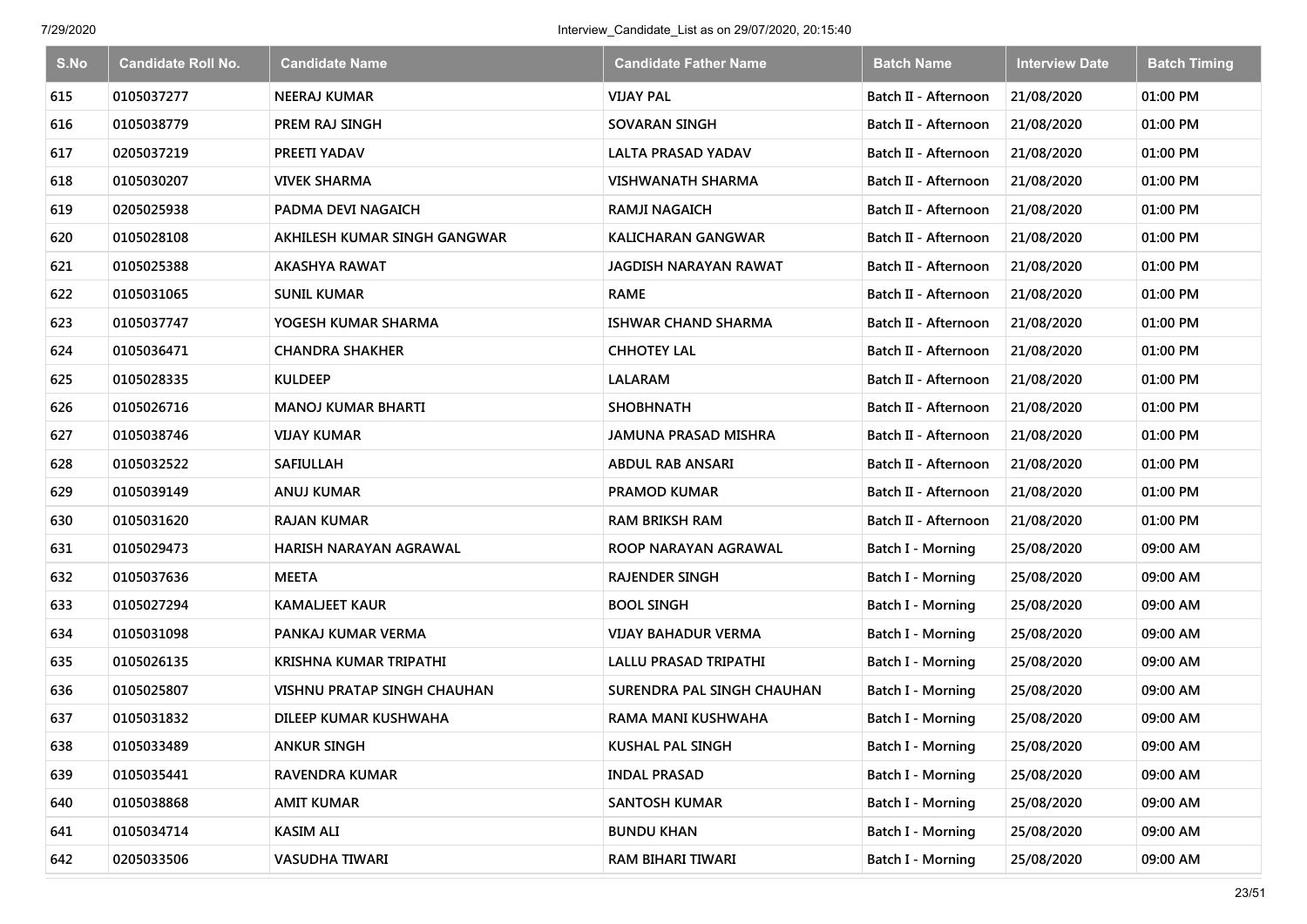| S.No | <b>Candidate Roll No.</b> | <b>Candidate Name</b>     | <b>Candidate Father Name</b> | <b>Batch Name</b>        | <b>Interview Date</b> | <b>Batch Timing</b> |
|------|---------------------------|---------------------------|------------------------------|--------------------------|-----------------------|---------------------|
| 643  | 0105030400                | <b>RAJ KUMAR SINGH</b>    | <b>BUDH PAL SINGH</b>        | Batch I - Morning        | 25/08/2020            | 09:00 AM            |
| 644  | 0105038794                | <b>KESHAV SINGH</b>       | <b>KARTAR SINGH</b>          | Batch I - Morning        | 25/08/2020            | 09:00 AM            |
| 645  | 0105034267                | YOGENDER SINGH            | <b>JAGVIR SINGH</b>          | Batch I - Morning        | 25/08/2020            | 09:00 AM            |
| 646  | 0105027157                | <b>NARENDRA MOHAN</b>     | <b>HEM PRAKASH</b>           | Batch I - Morning        | 25/08/2020            | 09:00 AM            |
| 647  | 0105038266                | <b>VIJAY KUMAR</b>        | <b>RAM AWADH SINGH</b>       | Batch I - Morning        | 25/08/2020            | 09:00 AM            |
| 648  | 0105033228                | <b>ALOK MISRA</b>         | N K MISRA                    | Batch I - Morning        | 25/08/2020            | 09:00 AM            |
| 649  | 0105030264                | <b>SHIV SEWAK MISHRA</b>  | <b>VIJAY PRAKASH MISHRA</b>  | Batch I - Morning        | 25/08/2020            | 09:00 AM            |
| 650  | 0105036005                | <b>SUNIL YADAV</b>        | <b>SHIV KUMAR YADAV</b>      | Batch I - Morning        | 25/08/2020            | 09:00 AM            |
| 651  | 0105035825                | <b>SUNIL PRATAP SINGH</b> | <b>DHANI RAM</b>             | Batch I - Morning        | 25/08/2020            | 09:00 AM            |
| 652  | 0105037616                | <b>MEET RAGHAV</b>        | BRIJ RAJ SINGH RAGHAV        | Batch I - Morning        | 25/08/2020            | 09:00 AM            |
| 653  | 0105036238                | PAVAN KUMAR MISHRA        | <b>INDRAJEET MISHRA</b>      | Batch I - Morning        | 25/08/2020            | 09:00 AM            |
| 654  | 0105031823                | SATYA BHAN SINGH          | <b>MAHENDRA PAL SINGH</b>    | <b>Batch I - Morning</b> | 25/08/2020            | 09:00 AM            |
| 655  | 0105036181                | <b>RAVI KANT</b>          | PHOOL SINGH                  | Batch I - Morning        | 25/08/2020            | 09:00 AM            |
| 656  | 0105033349                | <b>ANKUR SAXENA</b>       | GREESH BABU SAXENA           | <b>Batch I - Morning</b> | 25/08/2020            | 09:00 AM            |
| 657  | 0105037583                | SAURABH PURI              | <b>MAHESH PURI</b>           | Batch I - Morning        | 25/08/2020            | 09:00 AM            |
| 658  | 0105032708                | <b>ALOK KUMAR SHUKLA</b>  | GANGA SAGAR SHUKLA           | Batch I - Morning        | 25/08/2020            | 09:00 AM            |
| 659  | 0205038763                | <b>SAVITA</b>             | <b>JAI NARAYAN SINGH</b>     | Batch I - Morning        | 25/08/2020            | 09:00 AM            |
| 660  | 0105026994                | <b>KAMAL SINGH MEHTA</b>  | <b>SURENDER SINGH MEHTA</b>  | Batch I - Morning        | 25/08/2020            | 09:00 AM            |
| 661  | 0105035129                | <b>ANOOP KUMAR SHUKLA</b> | LAXMI SHANKER SHUKLA         | Batch I - Morning        | 25/08/2020            | 09:00 AM            |
| 662  | 0105028941                | <b>RANJEET KUMAR</b>      | <b>CHHOTE LAL RAM</b>        | Batch I - Morning        | 25/08/2020            | 09:00 AM            |
| 663  | 0105036562                | <b>SANDEEP BANSAL</b>     | AZAD SINGH BANSAL            | Batch I - Morning        | 25/08/2020            | 09:00 AM            |
| 664  | 0105029107                | <b>VIVEK KUMAR RATHI</b>  | <b>RAM KISHOR SINGH</b>      | Batch I - Morning        | 25/08/2020            | 09:00 AM            |
| 665  | 0105027703                | <b>SATEESH CHAND</b>      | RAJ MANI PATEL               | Batch I - Morning        | 25/08/2020            | 09:00 AM            |
| 666  | 0105032518                | <b>PARAG SHUKLA</b>       | PRAMOD KUMAR SHUKLA          | Batch I - Morning        | 25/08/2020            | 09:00 AM            |
| 667  | 0105039190                | ATENDRA KUMAR             | <b>RAMESH CHANDRA</b>        | Batch I - Morning        | 25/08/2020            | 09:00 AM            |
| 668  | 0105038930                | ASWANI KUMAR PANDEY       | <b>INDRA DEV</b>             | Batch I - Morning        | 25/08/2020            | 09:00 AM            |
| 669  | 0105029164                | <b>SHIV MOHAN YADAV</b>   | RAMESH CHANDRA YADAV         | Batch I - Morning        | 25/08/2020            | 09:00 AM            |
| 670  | 0105036868                | <b>AMBRISH KUMAR</b>      | <b>BHAGWAN SHARMA</b>        | <b>Batch I - Morning</b> | 25/08/2020            | 09:00 AM            |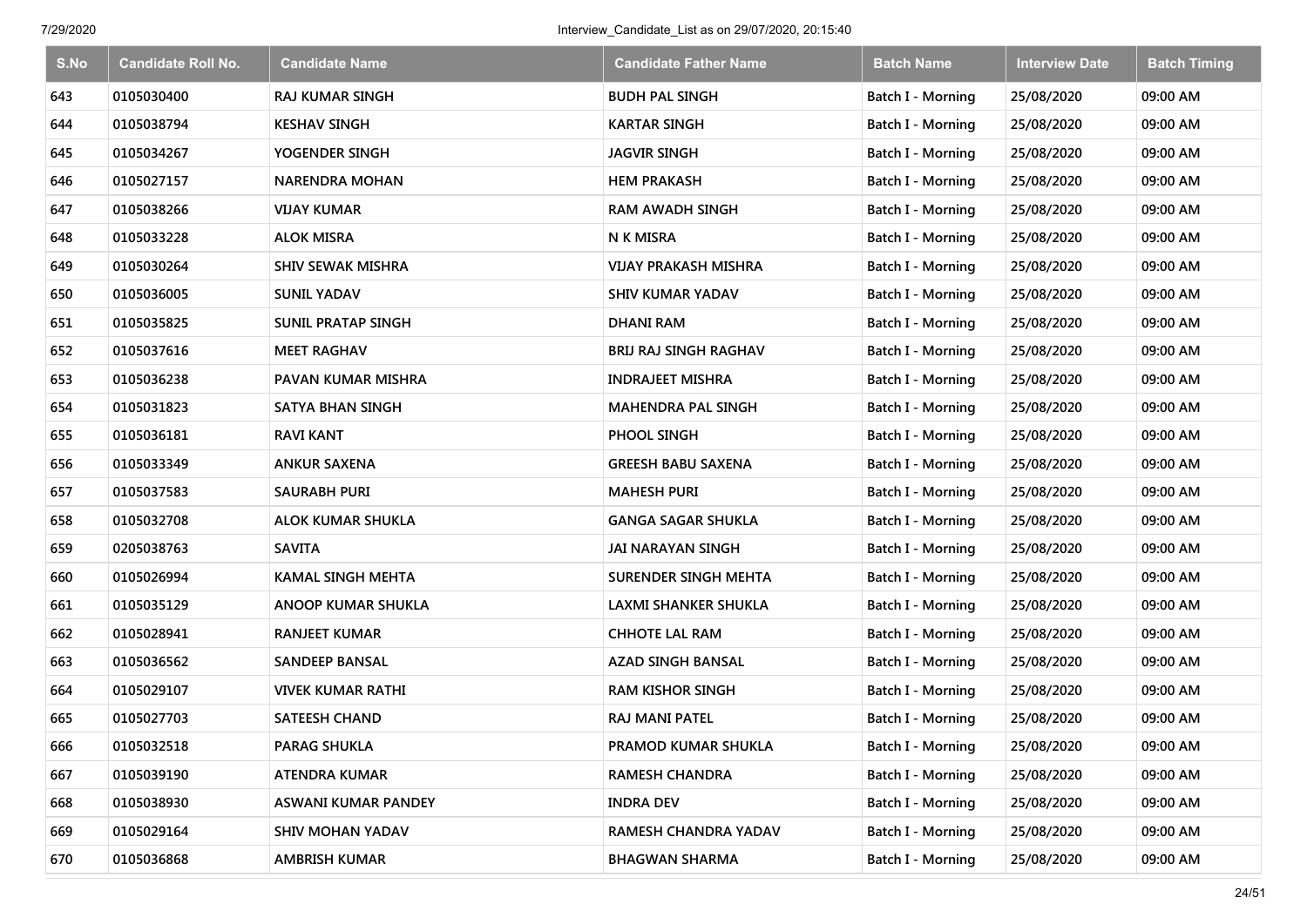| S.No | <b>Candidate Roll No.</b> | <b>Candidate Name</b>         | <b>Candidate Father Name</b> | <b>Batch Name</b>    | <b>Interview Date</b> | <b>Batch Timing</b> |
|------|---------------------------|-------------------------------|------------------------------|----------------------|-----------------------|---------------------|
| 671  | 0105031714                | <b>KAPIL DEO PRASAD</b>       | <b>GAURI SHANKAR PRASAD</b>  | Batch I - Morning    | 25/08/2020            | 09:00 AM            |
| 672  | 0105033328                | <b>ALOK RAI</b>               | UPENDER RAI                  | Batch I - Morning    | 25/08/2020            | 09:00 AM            |
| 673  | 0105032166                | <b>VARSHA KHANDELWAL</b>      | RAKESH KHANDELWAL            | Batch I - Morning    | 25/08/2020            | 09:00 AM            |
| 674  | 0205029608                | <b>ALAKA SINGH</b>            | <b>RAMAGYA SINGH</b>         | Batch I - Morning    | 25/08/2020            | 09:00 AM            |
| 675  | 0105035725                | <b>SUNIL MISHRA</b>           | <b>RAM NIVAS SHARMA</b>      | Batch I - Morning    | 25/08/2020            | 09:00 AM            |
| 676  | 0105035332                | <b>DINESH KUMAR</b>           | <b>BIHARI LAL</b>            | Batch II - Afternoon | 25/08/2020            | 01:00 PM            |
| 677  | 0105034276                | <b>MD SHAMS NADEEM</b>        | <b>MD JASEEM UDDIN</b>       | Batch II - Afternoon | 25/08/2020            | 01:00 PM            |
| 678  | 0105035991                | <b>CHANDRA PRAKASH MISHRA</b> | VIDYA VACHASPATI MISHRA      | Batch II - Afternoon | 25/08/2020            | 01:00 PM            |
| 679  | 0105029052                | <b>DHIRENDRA KUMAR</b>        | <b>MANBODHAN</b>             | Batch II - Afternoon | 25/08/2020            | 01:00 PM            |
| 680  | 0105033723                | SATYANARAYAN PANDEY           | JAGADADHAR PANDEY            | Batch II - Afternoon | 25/08/2020            | 01:00 PM            |
| 681  | 0105037607                | YOGESH KUMAR KURHWAL          | OM PRAKASH KURHWAL           | Batch II - Afternoon | 25/08/2020            | 01:00 PM            |
| 682  | 0105025300                | RAHUL KUMAR VERMA             | MAHESH KUMAR VERMA           | Batch II - Afternoon | 25/08/2020            | 01:00 PM            |
| 683  | 0105035347                | YOGENDRA SHUKLA               | <b>AMARNATH SHUKLA</b>       | Batch II - Afternoon | 25/08/2020            | 01:00 PM            |
| 684  | 0105035458                | <b>PARVEZ ALAM</b>            | KHILAFAT HUSAIN              | Batch II - Afternoon | 25/08/2020            | 01:00 PM            |
| 685  | 0105031292                | DILEEP KUMAR                  | <b>RAM LARAITE</b>           | Batch II - Afternoon | 25/08/2020            | 01:00 PM            |
| 686  | 0105031060                | <b>RAJ SEKHAR PANDEY</b>      | <b>JAY NATH PANDEY</b>       | Batch II - Afternoon | 25/08/2020            | 01:00 PM            |
| 687  | 0105029575                | <b>KULDEEP PANWAR</b>         | <b>OMPAL SINGH</b>           | Batch II - Afternoon | 25/08/2020            | 01:00 PM            |
| 688  | 0105036068                | <b>AMARESH RAI</b>            | <b>JITENDRA RAI</b>          | Batch II - Afternoon | 25/08/2020            | 01:00 PM            |
| 689  | 0105037208                | AMIR CHAND BHARDWAJ           | <b>SITA RAM BHARDWAJ</b>     | Batch II - Afternoon | 25/08/2020            | 01:00 PM            |
| 690  | 0105030092                | DHRUVA KUMAR YADAV            | <b>RAMA SHANKAR YADAV</b>    | Batch II - Afternoon | 25/08/2020            | 01:00 PM            |
| 691  | 0105026876                | <b>MANOJ KUMAR DUBEY</b>      | JAI PRAKASH DUBEY            | Batch II - Afternoon | 25/08/2020            | 01:00 PM            |
| 692  | 0105034005                | <b>SUNIL KUMAR NATH</b>       | <b>SHAMBHU NATH</b>          | Batch II - Afternoon | 25/08/2020            | 01:00 PM            |
| 693  | 0105034949                | <b>ANOOP KUMAR MISHRA</b>     | RAM RAKSHA MISHRA            | Batch II - Afternoon | 25/08/2020            | 01:00 PM            |
| 694  | 0105029773                | HARISHCHANDRA PRAJAPATI       | <b>RAM SHANKAR</b>           | Batch II - Afternoon | 25/08/2020            | 01:00 PM            |
| 695  | 0105026670                | <b>ASHISH</b>                 | <b>KRISHAN AUTAR</b>         | Batch II - Afternoon | 25/08/2020            | 01:00 PM            |
| 696  | 0105026308                | <b>AKHILESH KUMAR</b>         | SHATRUGHNA TIWARI            | Batch II - Afternoon | 25/08/2020            | 01:00 PM            |
| 697  | 0105028668                | <b>AKHILESH SINGH</b>         | HARI NARAYAN SINGH           | Batch II - Afternoon | 25/08/2020            | 01:00 PM            |
| 698  | 0105028824                | SHIV KUMAR YADAV              | <b>LAKSHMAN YADAV</b>        | Batch II - Afternoon | 25/08/2020            | 01:00 PM            |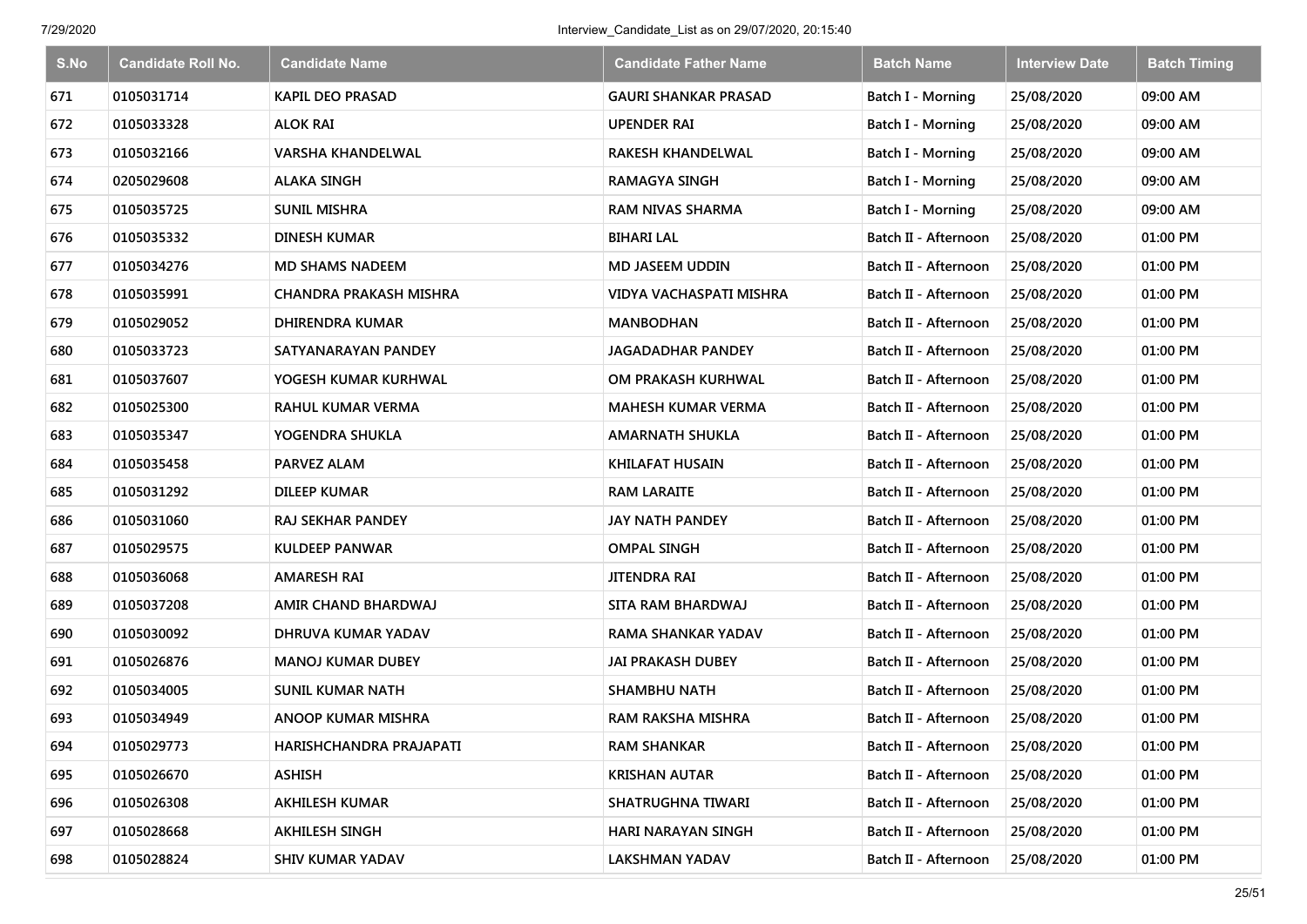| S.No | <b>Candidate Roll No.</b> | <b>Candidate Name</b>       | <b>Candidate Father Name</b> | <b>Batch Name</b>    | <b>Interview Date</b> | <b>Batch Timing</b> |
|------|---------------------------|-----------------------------|------------------------------|----------------------|-----------------------|---------------------|
| 699  | 0105039300                | <b>RAJESH KUMAR</b>         | <b>OMPRAKASH</b>             | Batch II - Afternoon | 25/08/2020            | 01:00 PM            |
| 700  | 0105027748                | AKHILESH KUMAR RAO          | <b>SATAU PRASAD</b>          | Batch II - Afternoon | 25/08/2020            | 01:00 PM            |
| 701  | 0105038079                | PREM KUMAR SINGH            | <b>MATADIN SINGH</b>         | Batch II - Afternoon | 25/08/2020            | 01:00 PM            |
| 702  | 0105037969                | <b>ANU TIWARI</b>           | <b>GAYA PRASAD TIWARI</b>    | Batch II - Afternoon | 25/08/2020            | 01:00 PM            |
| 703  | 0105033408                | <b>ALOK SAXENA</b>          | KRISHANA NARAIN SAXENA       | Batch II - Afternoon | 25/08/2020            | 01:00 PM            |
| 704  | 0105027611                | <b>BRAJESH YADAV</b>        | RAJESHWAR SINGH YADAV        | Batch II - Afternoon | 25/08/2020            | 01:00 PM            |
| 705  | 0105027935                | <b>KSHITIZ PURI</b>         | <b>GOMATI PRASAD GOSWAMI</b> | Batch II - Afternoon | 25/08/2020            | 01:00 PM            |
| 706  | 0105029078                | PANKAJ KUMAR                | <b>GAJENDRA PAL SINGH</b>    | Batch II - Afternoon | 25/08/2020            | 01:00 PM            |
| 707  | 0105036534                | <b>KAVITA</b>               | <b>MEGHRAJ SINGH</b>         | Batch II - Afternoon | 25/08/2020            | 01:00 PM            |
| 708  | 0105029688                | <b>ALEEM AHMAD</b>          | <b>SHAMEEM AHMAD</b>         | Batch II - Afternoon | 25/08/2020            | 01:00 PM            |
| 709  | 0105032559                | <b>PRAVESH KUMAR</b>        | <b>GODHAN LAL</b>            | Batch II - Afternoon | 25/08/2020            | 01:00 PM            |
| 710  | 0105026190                | ASHEESH KUMAR MISHRA        | VINOD KUMAR MISHRA           | Batch II - Afternoon | 25/08/2020            | 01:00 PM            |
| 711  | 0205033822                | <b>SAKSHI</b>               | <b>RAJKUMAR TOMAR</b>        | Batch II - Afternoon | 25/08/2020            | 01:00 PM            |
| 712  | 0105025415                | <b>KRISHNA KUMAR</b>        | <b>RAM VILAS</b>             | Batch II - Afternoon | 25/08/2020            | 01:00 PM            |
| 713  | 0105032814                | <b>KAPIL KUMAR BHARDWAJ</b> | SATISH CHANDRA SHARMA        | Batch II - Afternoon | 25/08/2020            | 01:00 PM            |
| 714  | 0105032256                | <b>MAYANK KUMAR</b>         | <b>KAMLESH KUMAR</b>         | Batch II - Afternoon | 25/08/2020            | 01:00 PM            |
| 715  | 0105035241                | RAVEESH KUMAR YADAV         | <b>ASHOK KUMAR YADAV</b>     | Batch II - Afternoon | 25/08/2020            | 01:00 PM            |
| 716  | 0105028842                | <b>SACHIN KUMAR</b>         | <b>RAM AUTAR</b>             | Batch II - Afternoon | 25/08/2020            | 01:00 PM            |
| 717  | 0105034432                | <b>DINESH KUMAR</b>         | <b>RAM LALIT</b>             | Batch II - Afternoon | 25/08/2020            | 01:00 PM            |
| 718  | 0105027958                | PANKAJ KUMAR                | <b>SHARDA RAM</b>            | Batch II - Afternoon | 25/08/2020            | 01:00 PM            |
| 719  | 0105030847                | VIVEKANAND                  | <b>KASHI NATH</b>            | Batch II - Afternoon | 25/08/2020            | 01:00 PM            |
| 720  | 0105036590                | <b>ASHUTOSH SINGH</b>       | <b>ASHOK KUMAR SINGH</b>     | Batch II - Afternoon | 25/08/2020            | 01:00 PM            |
| 721  | 0105026052                | DHARMENDRA PRASAD GAUTAM    | <b>RAJ BAHADUR GAUTAM</b>    | Batch I - Morning    | 26/08/2020            | 09:00 AM            |
| 722  | 0105038232                | DIVYA DESH NIGAM            | S C NIGAM                    | Batch I - Morning    | 26/08/2020            | 09:00 AM            |
| 723  | 0105032766                | <b>VARUN ARYA</b>           | <b>MAHESH CHANDRA ARYA</b>   | Batch I - Morning    | 26/08/2020            | 09:00 AM            |
| 724  | 0105028518                | PANKAJ KUMAR                | <b>NARENDRA SINGH</b>        | Batch I - Morning    | 26/08/2020            | 09:00 AM            |
| 725  | 0105034372                | <b>DINESH KUMAR</b>         | RAMANAND SHARMA              | Batch I - Morning    | 26/08/2020            | 09:00 AM            |
| 726  | 0105030735                | <b>KULDEEP YADAV</b>        | <b>BABOO RAM YADAV</b>       | Batch I - Morning    | 26/08/2020            | 09:00 AM            |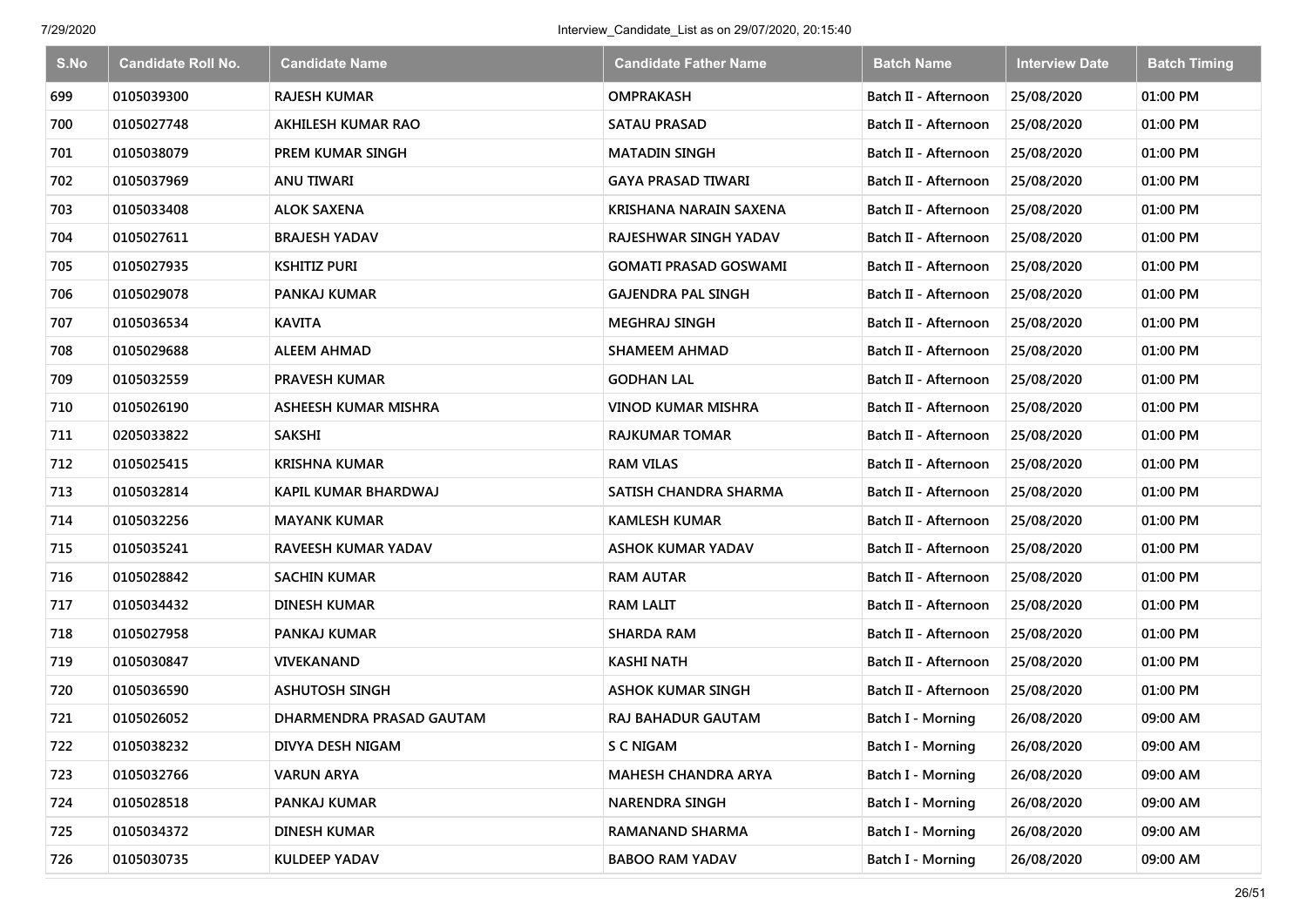| S.No | <b>Candidate Roll No.</b> | <b>Candidate Name</b>     | <b>Candidate Father Name</b> | <b>Batch Name</b>        | <b>Interview Date</b> | <b>Batch Timing</b> |
|------|---------------------------|---------------------------|------------------------------|--------------------------|-----------------------|---------------------|
| 727  | 0105037090                | <b>ASHWANI KUMAR</b>      | <b>TARA CHANDRA</b>          | Batch I - Morning        | 26/08/2020            | 09:00 AM            |
| 728  | 0105036070                | <b>ASHUTOSH MISHRA</b>    | RAJENDRA KUMAR MISHRA        | Batch I - Morning        | 26/08/2020            | 09:00 AM            |
| 729  | 0105036450                | <b>ASHUTOSH SHUKLA</b>    | PRAHLAD NARAYAN SHUKLA       | Batch I - Morning        | 26/08/2020            | 09:00 AM            |
| 730  | 0105033570                | <b>ASHOK KUMAR MISHRA</b> | <b>RAM JI MISHRA</b>         | Batch I - Morning        | 26/08/2020            | 09:00 AM            |
| 731  | 0105028850                | <b>ASHISH KUMAR JOSHI</b> | <b>MAHAVEER PRASAD JOSHI</b> | Batch I - Morning        | 26/08/2020            | 09:00 AM            |
| 732  | 0205033782                | <b>SAKSHI</b>             | <b>RAMPAL SINGH</b>          | Batch I - Morning        | 26/08/2020            | 09:00 AM            |
| 733  | 0105025971                | <b>BRAHM PAL SINGH</b>    | <b>BABU LAL</b>              | Batch I - Morning        | 26/08/2020            | 09:00 AM            |
| 734  | 0105035281                | <b>RAVENDRA KUMAR</b>     | <b>VIRI SINGH</b>            | <b>Batch I - Morning</b> | 26/08/2020            | 09:00 AM            |
| 735  | 0105029201                | RANJEET KUMAR SRIVASTVA   | PHOOL CHANDRA SRIVASTVA      | Batch I - Morning        | 26/08/2020            | 09:00 AM            |
| 736  | 0205033919                | <b>PREETI</b>             | <b>MADAN PAL</b>             | Batch I - Morning        | 26/08/2020            | 09:00 AM            |
| 737  | 0105025359                | PRASHANT MISHRA           | <b>RAMA SHANKER MISHRA</b>   | Batch I - Morning        | 26/08/2020            | 09:00 AM            |
| 738  | 0205033303                | SATYA YADAV               | <b>RAM LAKHAN YADAV</b>      | <b>Batch I - Morning</b> | 26/08/2020            | 09:00 AM            |
| 739  | 0105033994                | <b>KARTAR SINGH</b>       | <b>MADAN SINGH</b>           | Batch I - Morning        | 26/08/2020            | 09:00 AM            |
| 740  | 0105034632                | DINESH KUMAR              | <b>OM PRAKASH</b>            | Batch I - Morning        | 26/08/2020            | 09:00 AM            |
| 741  | 0105038738                | PAWAN KUMAR SHUKLA        | <b>RAJ KUMAR SHUKLA</b>      | Batch I - Morning        | 26/08/2020            | 09:00 AM            |
| 742  | 0105034871                | <b>CHANDRA KANT SINGH</b> | <b>HARI SINGH</b>            | Batch I - Morning        | 26/08/2020            | 09:00 AM            |
| 743  | 0105036820                | RAJENDRA KUMAR GUPTA      | RAM SAJEEVAN GUPTA           | Batch I - Morning        | 26/08/2020            | 09:00 AM            |
| 744  | 0105033207                | YASHPAL SINGH             | <b>RAMPRASAD SINGH</b>       | Batch I - Morning        | 26/08/2020            | 09:00 AM            |
| 745  | 0105028780                | <b>RAJ KUMAR</b>          | <b>RAKSH PAL SINGH</b>       | Batch I - Morning        | 26/08/2020            | 09:00 AM            |
| 746  | 0105031665                | <b>SUNIL KUMAR</b>        | PRABHU DAYAL                 | Batch I - Morning        | 26/08/2020            | 09:00 AM            |
| 747  | 0205035116                | MEENAKSHI                 | <b>SATENDER KUMAR</b>        | Batch I - Morning        | 26/08/2020            | 09:00 AM            |
| 748  | 0105035074                | KAUSHAL KISHORE MISHRA    | <b>DEVI SHANKAR</b>          | Batch I - Morning        | 26/08/2020            | 09:00 AM            |
| 749  | 0105025384                | <b>SHILPI GARG</b>        | <b>KRISHAN GOPAL GARG</b>    | Batch I - Morning        | 26/08/2020            | 09:00 AM            |
| 750  | 0105038728                | <b>AMIT KUMAR</b>         | <b>SEWA RAM</b>              | Batch I - Morning        | 26/08/2020            | 09:00 AM            |
| 751  | 0105027658                | PANKAJ KUMAR              | <b>VIJAY KUMAR</b>           | Batch I - Morning        | 26/08/2020            | 09:00 AM            |
| 752  | 0205029776                | <b>MANORAMA</b>           | PRABHU DAYAL                 | Batch I - Morning        | 26/08/2020            | 09:00 AM            |
| 753  | 0105030995                | KULVEER SINGH             | <b>BABU RAM</b>              | Batch I - Morning        | 26/08/2020            | 09:00 AM            |
| 754  | 0105031479                | PRAVEEN KUMAR SHUKLA      | <b>GANESH CHANDRA SHUKLA</b> | <b>Batch I - Morning</b> | 26/08/2020            | 09:00 AM            |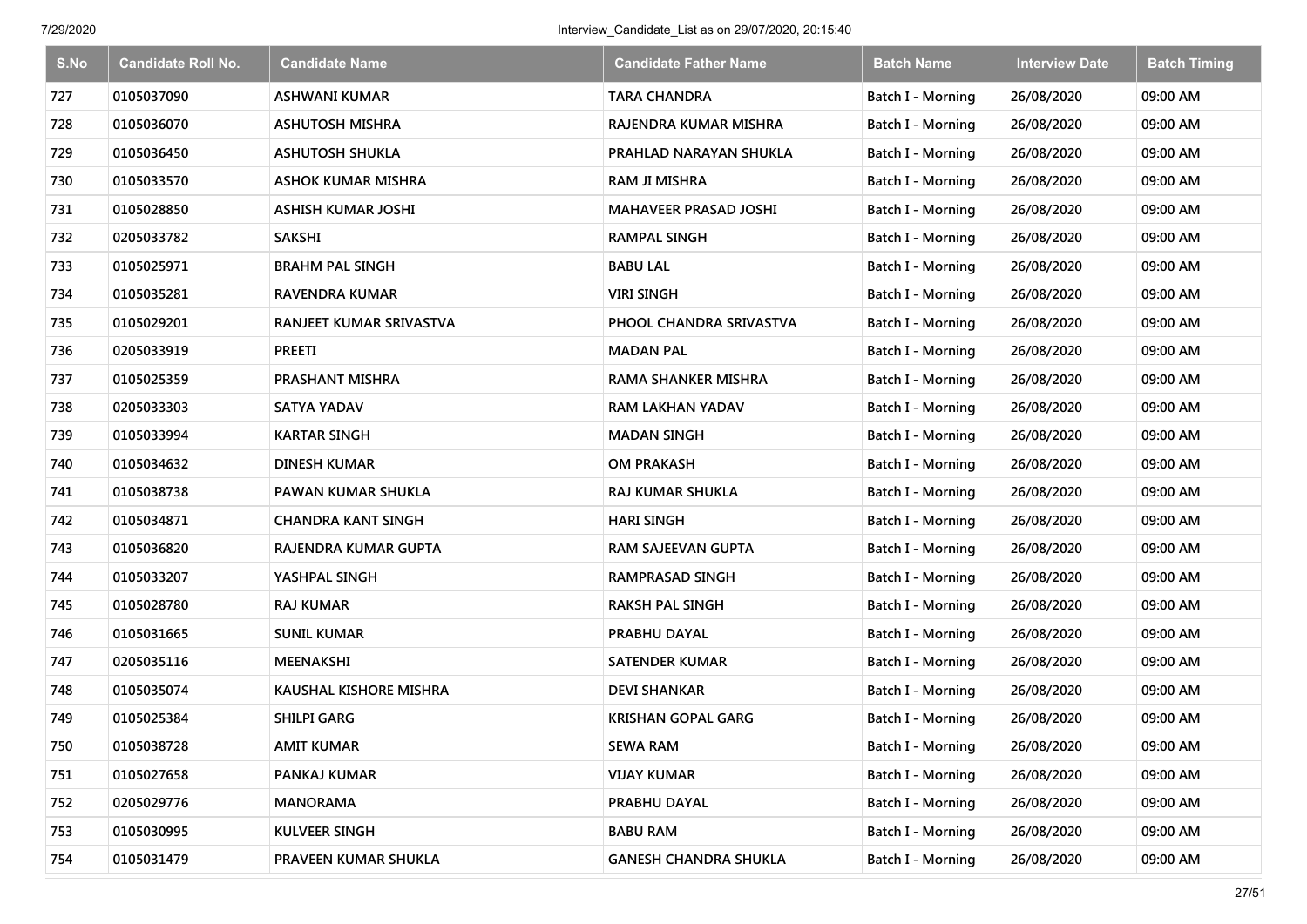| S.No | <b>Candidate Roll No.</b> | <b>Candidate Name</b>      | <b>Candidate Father Name</b>    | <b>Batch Name</b>        | <b>Interview Date</b> | <b>Batch Timing</b> |
|------|---------------------------|----------------------------|---------------------------------|--------------------------|-----------------------|---------------------|
| 755  | 0105033967                | YATENDRA KUMAR TYAGI       | SHISHUPAL SINGH TYAGI           | Batch I - Morning        | 26/08/2020            | 09:00 AM            |
| 756  | 0105031750                | <b>ASHOK KUMAR</b>         | <b>RAMESH SINGH</b>             | Batch I - Morning        | 26/08/2020            | 09:00 AM            |
| 757  | 0105028280                | <b>RAJ KUMAR</b>           | <b>VIRENDRA SINGH</b>           | Batch I - Morning        | 26/08/2020            | 09:00 AM            |
| 758  | 0105031679                | PRAVEEN KUMAR TIWARI       | <b>KAMLESH TIWARI</b>           | Batch I - Morning        | 26/08/2020            | 09:00 AM            |
| 759  | 0105030163                | <b>SATISH KUMAR</b>        | <b>RISHI PAL SINGH</b>          | Batch I - Morning        | 26/08/2020            | 09:00 AM            |
| 760  | 0105029081                | <b>RANJEET KUMAR RAI</b>   | <b>RAVINDERA RAI</b>            | Batch I - Morning        | 26/08/2020            | 09:00 AM            |
| 761  | 0105037089                | <b>ANSHUL KUMAR</b>        | <b>RAMESHWAR DAYAL</b>          | Batch I - Morning        | 26/08/2020            | 09:00 AM            |
| 762  | 0105031567                | YADAV ARUNKUMAR            | <b>UMASHANKAR</b>               | <b>Batch I - Morning</b> | 26/08/2020            | 09:00 AM            |
| 763  | 0105037429                | <b>ANSUMAN CHATURVEDI</b>  | <b>BASHISHTH CHATURVEDI</b>     | Batch I - Morning        | 26/08/2020            | 09:00 AM            |
| 764  | 0105037217                | <b>NEERAJ KANT GAUTAM</b>  | <b>UMA KANT GAUTAM</b>          | Batch I - Morning        | 26/08/2020            | 09:00 AM            |
| 765  | 0105027528                | AKHILESH KUMAR MISHRA      | <b>HARI PRASAD MISHRA</b>       | Batch I - Morning        | 26/08/2020            | 09:00 AM            |
| 766  | 0105036131                | CHANDRA PRAKASH SINGH      | VIJAY BAHADUR SINGH             | Batch II - Afternoon     | 26/08/2020            | 01:00 PM            |
| 767  | 0105031984                | <b>SHIVAM YADAV</b>        | <b>MANOJ KUMAR</b>              | Batch II - Afternoon     | 26/08/2020            | 01:00 PM            |
| 768  | 0105036222                | <b>SANA UZMA</b>           | <b>MOHD KALEEM</b>              | Batch II - Afternoon     | 26/08/2020            | 01:00 PM            |
| 769  | 0205035826                | <b>VERMA ANJU UDAL</b>     | <b>UDAL VERMA</b>               | Batch II - Afternoon     | 26/08/2020            | 01:00 PM            |
| 770  | 0105039309                | <b>ANUJ KUMAR</b>          | <b>LAKHAN SINGH</b>             | Batch II - Afternoon     | 26/08/2020            | 01:00 PM            |
| 771  | 0105038537                | <b>NEERAJ KUMAR</b>        | <b>BASANT SINGH</b>             | Batch II - Afternoon     | 26/08/2020            | 01:00 PM            |
| 772  | 0105030518                | PANKAJ KUMAR SAVITA        | <b>SHIV KUMAR SAVITA</b>        | Batch II - Afternoon     | 26/08/2020            | 01:00 PM            |
| 773  | 0105025495                | <b>KRISHNA KUMAR</b>       | PARMESHWARI DAYAL               | Batch II - Afternoon     | 26/08/2020            | 01:00 PM            |
| 774  | 0105030915                | KULDIPAK UPADHYAY          | <b>PURUSHOTTAM</b>              | Batch II - Afternoon     | 26/08/2020            | 01:00 PM            |
| 775  | 0105033329                | <b>ANKUR SANKHWAR</b>      | <b>RAKESH KUMAR</b>             | Batch II - Afternoon     | 26/08/2020            | 01:00 PM            |
| 776  | 0105031019                | PRAVEEN KUMAR CHATURVEDI   | PREMNARAYAN CHATURVEDI          | Batch II - Afternoon     | 26/08/2020            | 01:00 PM            |
| 777  | 0105027185                | <b>SUMIT JAIN</b>          | <b>KESHAV CHAND JAIN</b>        | Batch II - Afternoon     | 26/08/2020            | 01:00 PM            |
| 778  | 0105029978                | PANKAJ KUMAR GUPTA         | PRABHAT KUMAR GUPTA             | Batch II - Afternoon     | 26/08/2020            | 01:00 PM            |
| 779  | 0105030567                | <b>VIVEK VASHISTHA</b>     | <b>GIRRAJ KISHORE VASHISTHA</b> | Batch II - Afternoon     | 26/08/2020            | 01:00 PM            |
| 780  | 0105033986                | <b>VED PRAKASH GANGWAR</b> | <b>PYARE LAL GANGWAR</b>        | Batch II - Afternoon     | 26/08/2020            | 01:00 PM            |
| 781  | 0105030829                | <b>ANKIT SAXENA</b>        | <b>ROHITASH KUMAR</b>           | Batch II - Afternoon     | 26/08/2020            | 01:00 PM            |
| 782  | 0105029028                | <b>AKLESH</b>              | <b>RAM MOORTI</b>               | Batch II - Afternoon     | 26/08/2020            | 01:00 PM            |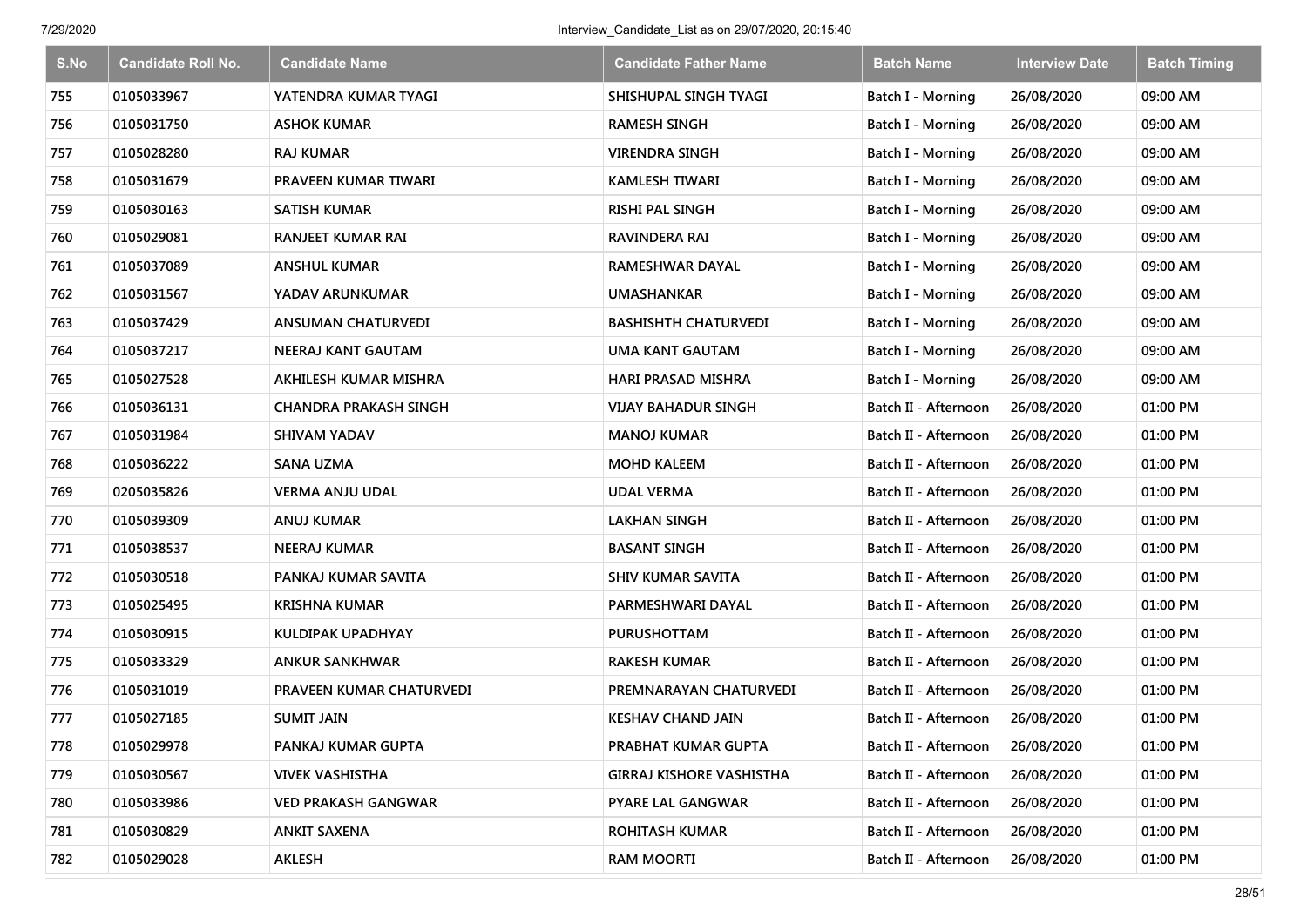| S.No | <b>Candidate Roll No.</b> | <b>Candidate Name</b>      | <b>Candidate Father Name</b> | <b>Batch Name</b>    | <b>Interview Date</b> | <b>Batch Timing</b> |
|------|---------------------------|----------------------------|------------------------------|----------------------|-----------------------|---------------------|
| 783  | 0105036580                | <b>RAJENDRA KUMAR</b>      | <b>JAMUNA PRASAD</b>         | Batch II - Afternoon | 26/08/2020            | 01:00 PM            |
| 784  | 0105026857                | <b>NARENDRA KUMAR PAL</b>  | RAMESHWAR DATTA PAL          | Batch II - Afternoon | 26/08/2020            | 01:00 PM            |
| 785  | 0105026898                | <b>PALLAWI SINHGAL</b>     | <b>S P SINGHAL</b>           | Batch II - Afternoon | 26/08/2020            | 01:00 PM            |
| 786  | 0105027785                | <b>SUMIT KUMAR</b>         | <b>AMAR SINGH</b>            | Batch II - Afternoon | 26/08/2020            | 01:00 PM            |
| 787  | 0105031698                | PANKAJ SINGH               | SHIVRAJ SINGH                | Batch II - Afternoon | 26/08/2020            | 01:00 PM            |
| 788  | 0105027128                | <b>AKHILESH KUMAR</b>      | <b>AAPHAT</b>                | Batch II - Afternoon | 26/08/2020            | 01:00 PM            |
| 789  | 0105026266                | <b>UPENDRA SINGH</b>       | <b>RAJNESH SINGH</b>         | Batch II - Afternoon | 26/08/2020            | 01:00 PM            |
| 790  | 0105025798                | PABHASH RANJAN             | UMESH KUMAR DWIVEDI          | Batch II - Afternoon | 26/08/2020            | 01:00 PM            |
| 791  | 0105032882                | SAHANSHAH ALAM             | <b>MUNSHI KHAN</b>           | Batch II - Afternoon | 26/08/2020            | 01:00 PM            |
| 792  | 0205031274                | <b>KANIKA CHADURY</b>      | <b>SUSHIL CHAUDHRY</b>       | Batch II - Afternoon | 26/08/2020            | 01:00 PM            |
| 793  | 0105031142                | SADANAND                   | <b>RAM MILAN</b>             | Batch II - Afternoon | 26/08/2020            | 01:00 PM            |
| 794  | 0105030742                | SACHIN TYAGI               | RAM KUMAR TYAGI              | Batch II - Afternoon | 26/08/2020            | 01:00 PM            |
| 795  | 0105035948                | AMARENDRA KUMAR GUPTA      | <b>SHIV MUNI PRASAD</b>      | Batch II - Afternoon | 26/08/2020            | 01:00 PM            |
| 796  | 0105029197                | <b>NARINDER PAL SINGH</b>  | DHARM SINGH                  | Batch II - Afternoon | 26/08/2020            | 01:00 PM            |
| 797  | 0105038426                | VIJAY KUMAR                | PHOOL CHAND                  | Batch II - Afternoon | 26/08/2020            | 01:00 PM            |
| 798  | 0105028357                | <b>NARESH KUMAR</b>        | RAGHUVIR PRASAD SARASWAT     | Batch II - Afternoon | 26/08/2020            | 01:00 PM            |
| 799  | 0105026166                | <b>UPENDRA PAL SINGH</b>   | UMESH KUMAR SINGH            | Batch II - Afternoon | 26/08/2020            | 01:00 PM            |
| 800  | 0105026836                | <b>MANOJ KUMAR DUBEY</b>   | <b>RANG LAL DUBEY</b>        | Batch II - Afternoon | 26/08/2020            | 01:00 PM            |
| 801  | 0205033504                | SHIVANI SHARMA             | <b>VIKARAM DUTT SHARMA</b>   | Batch II - Afternoon | 26/08/2020            | 01:00 PM            |
| 802  | 0105025364                | SHILPI DAUNDERIYA          | <b>AMBRISH KUMAR</b>         | Batch II - Afternoon | 26/08/2020            | 01:00 PM            |
| 803  | 0105025724                | SHILPI SINGH               | <b>MANMOHAN SINGH</b>        | Batch II - Afternoon | 26/08/2020            | 01:00 PM            |
| 804  | 0105032576                | <b>MAYANK PRATAP SINGH</b> | <b>RAM GYAN</b>              | Batch II - Afternoon | 26/08/2020            | 01:00 PM            |
| 805  | 0105032668                | <b>ALOK KUMAR SHARMA</b>   | <b>KAMLESH KUMAR SHARMA</b>  | Batch II - Afternoon | 26/08/2020            | 01:00 PM            |
| 806  | 0105035765                | <b>SUNIL PAL</b>           | <b>ILAM SINGH</b>            | Batch II - Afternoon | 26/08/2020            | 01:00 PM            |
| 807  | 0105025468                | AKEEL AHMAD ANSARI         | SHAKEEL AHMAD ANSARI         | Batch II - Afternoon | 26/08/2020            | 01:00 PM            |
| 808  | 0105032592                | <b>DILIP KUMAR</b>         | <b>MAHENDRA KUMAR</b>        | Batch II - Afternoon | 26/08/2020            | 01:00 PM            |
| 809  | 0105034812                | DINESH KUMAR               | MANNI LAL                    | Batch II - Afternoon | 26/08/2020            | 01:00 PM            |
| 810  | 0105036052                | DINESH KUMAR RAI           | <b>INDRA NARAYAN RAI</b>     | Batch II - Afternoon | 26/08/2020            | 01:00 PM            |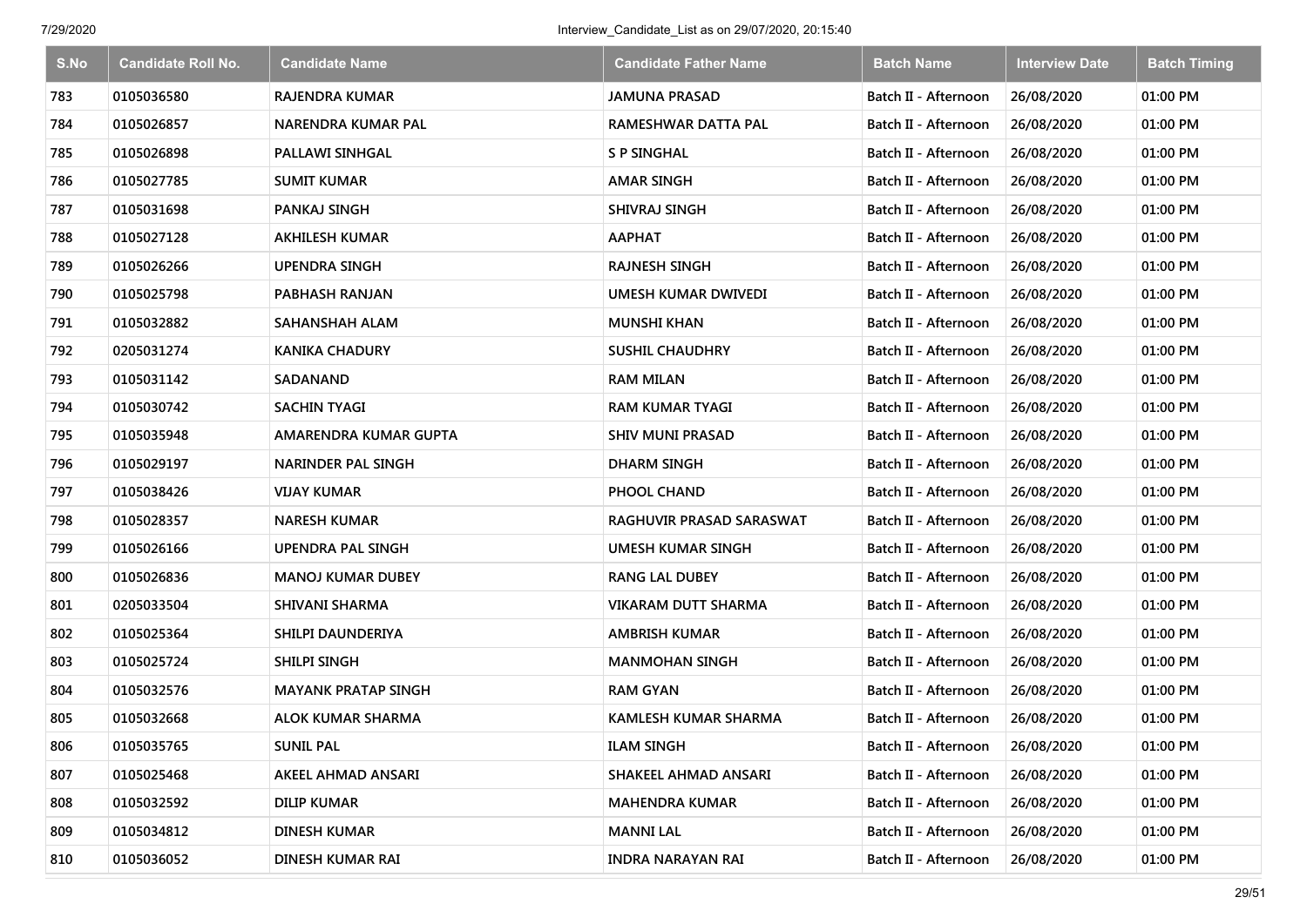| S.No | <b>Candidate Roll No.</b> | <b>Candidate Name</b>     | <b>Candidate Father Name</b> | <b>Batch Name</b>        | <b>Interview Date</b> | <b>Batch Timing</b> |
|------|---------------------------|---------------------------|------------------------------|--------------------------|-----------------------|---------------------|
| 811  | 0105033287                | YASHPAL SINGH             | <b>BHOORE SINGH</b>          | Batch I - Morning        | 27/08/2020            | 09:00 AM            |
| 812  | 0105030423                | SATISH KUMAR              | <b>RAJ KISHOR</b>            | Batch I - Morning        | 27/08/2020            | 09:00 AM            |
| 813  | 0205033533                | <b>HEMLATA GAUTAM</b>     | <b>OMPRAKASH GAUTAM</b>      | Batch I - Morning        | 27/08/2020            | 09:00 AM            |
| 814  | 0105030884                | <b>SHIVA KANT PATHAK</b>  | AVINASH CHANDRA PATHAK       | Batch I - Morning        | 27/08/2020            | 09:00 AM            |
| 815  | 0105030499                | <b>PRAVEEN KUMAR</b>      | <b>NAVAV SINGH</b>           | Batch I - Morning        | 27/08/2020            | 09:00 AM            |
| 816  | 0105029123                | <b>SATENDRA RANA</b>      | <b>DHARAM SINGH</b>          | Batch I - Morning        | 27/08/2020            | 09:00 AM            |
| 817  | 0105029584                | SHIV PRAKASH TIWARI       | <b>SHIV KARAN TIWARI</b>     | Batch I - Morning        | 27/08/2020            | 09:00 AM            |
| 818  | 0105032803                | SATYA PRAKASH RAI         | <b>JITENDRA RAI</b>          | <b>Batch I - Morning</b> | 27/08/2020            | 09:00 AM            |
| 819  | 0105039073                | <b>INDRA KUMAR</b>        | <b>HARISH CHANDRA</b>        | Batch I - Morning        | 27/08/2020            | 09:00 AM            |
| 820  | 0105030551                | BRIJESH KUMAR SAXENA      | OM PRAKASH SAXENA            | Batch I - Morning        | 27/08/2020            | 09:00 AM            |
| 821  | 0105029631                | <b>BRIJESH KUMAR</b>      | <b>PAHILWAN</b>              | Batch I - Morning        | 27/08/2020            | 09:00 AM            |
| 822  | 0105032248                | <b>ALOK KUMAR CHAUBEY</b> | JANARDAN CHAUBEY             | Batch I - Morning        | 27/08/2020            | 09:00 AM            |
| 823  | 0105030322                | <b>SACHIN PALIWAL</b>     | <b>VIJENDER PALIWAL</b>      | Batch I - Morning        | 27/08/2020            | 09:00 AM            |
| 824  | 0105032053                | <b>HEMANT ARORA</b>       | <b>SATISH KUMAR</b>          | Batch I - Morning        | 27/08/2020            | 09:00 AM            |
| 825  | 0105025540                | <b>RAHUL PARASHAR</b>     | <b>HAR PRASAD SHARMA</b>     | Batch I - Morning        | 27/08/2020            | 09:00 AM            |
| 826  | 0105035053                | <b>HIMANSHU GUPTA</b>     | SATYA PRAKASH VARSHNEY       | Batch I - Morning        | 27/08/2020            | 09:00 AM            |
| 827  | 0105036946                | <b>VIDISHA SRIVASTAVA</b> | <b>G C SRIVASTAVA</b>        | Batch I - Morning        | 27/08/2020            | 09:00 AM            |
| 828  | 0105035992                | DINESH KUMAR PAL          | <b>ANGANU PAL</b>            | Batch I - Morning        | 27/08/2020            | 09:00 AM            |
| 829  | 0105031576                | <b>MATHURA PRASAD</b>     | <b>KHOOB SINGH</b>           | Batch I - Morning        | 27/08/2020            | 09:00 AM            |
| 830  | 0105035164                | SHIVOM DIXIT              | PRAMESH KUMAR DIXIT          | Batch I - Morning        | 27/08/2020            | 09:00 AM            |
| 831  | 0105036940                | RAJENDRA KUMAR SRIVASTAVA | AWADH KISHORE LAL SRIVASTAVA | Batch I - Morning        | 27/08/2020            | 09:00 AM            |
| 832  | 0205031973                | <b>HEMA SHARMA</b>        | <b>BAL KRISHAN SHARMA</b>    | Batch I - Morning        | 27/08/2020            | 09:00 AM            |
| 833  | 0105033275                | KUNVAR BAHADUR YADAV      | <b>GAJADHAR</b>              | Batch I - Morning        | 27/08/2020            | 09:00 AM            |
| 834  | 0105028967                | <b>VIVEK KUMAR PANDEY</b> | <b>ONKARNATH PANDEY</b>      | Batch I - Morning        | 27/08/2020            | 09:00 AM            |
| 835  | 0105033252                | DILSHAD AHMAD             | SHAFIQ AHMAD                 | Batch I - Morning        | 27/08/2020            | 09:00 AM            |
| 836  | 0105028560                | <b>RAJ KUMAR</b>          | <b>RAMESHWAR</b>             | Batch I - Morning        | 27/08/2020            | 09:00 AM            |
| 837  | 0105028300                | <b>RAJ KUMAR</b>          | <b>VEGRAJ SINGH</b>          | Batch I - Morning        | 27/08/2020            | 09:00 AM            |
| 838  | 0105028584                | SHIV KUMAR MISHRA         | NARVADA PRASAD MISHRA        | <b>Batch I - Morning</b> | 27/08/2020            | 09:00 AM            |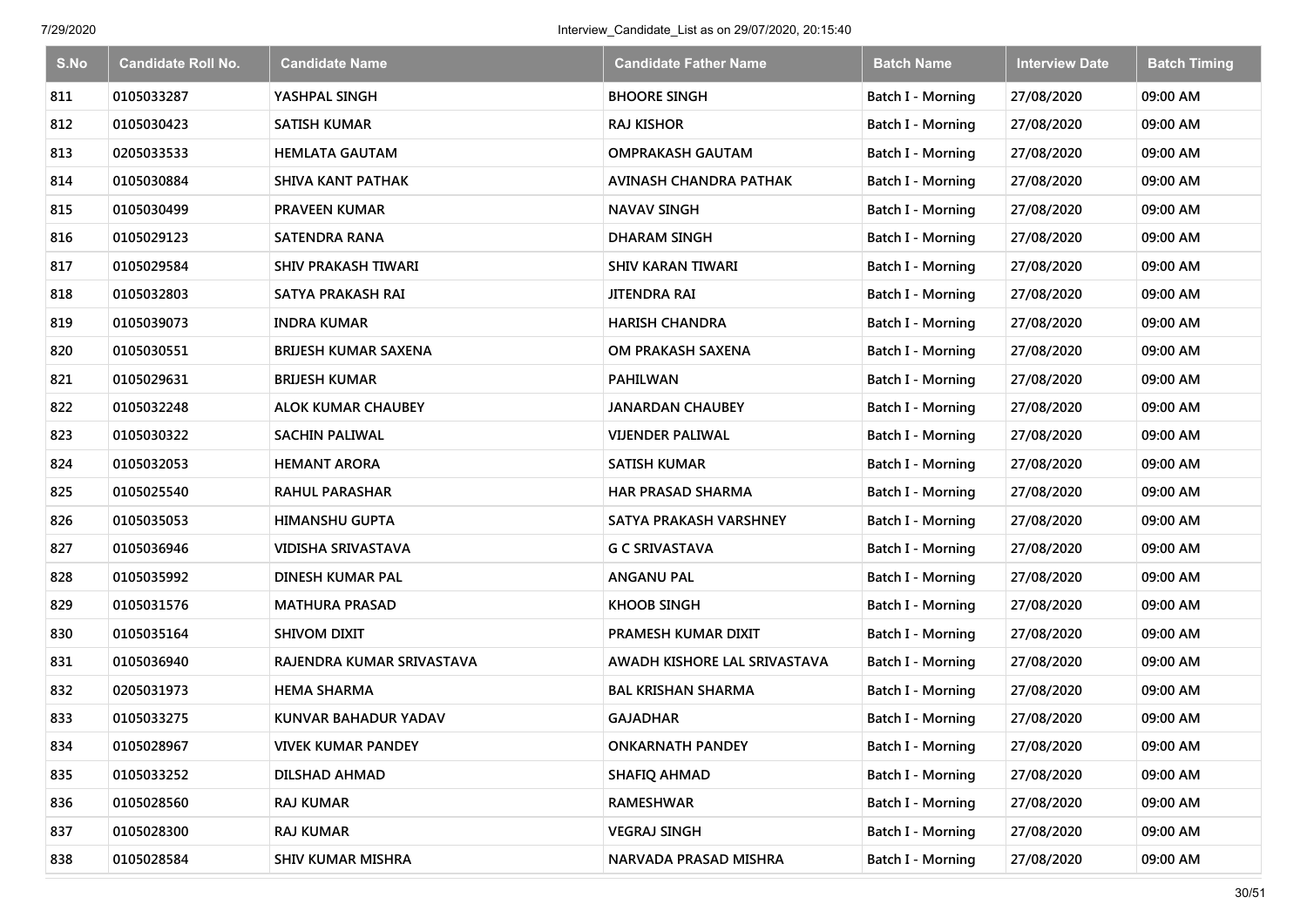| S.No | <b>Candidate Roll No.</b> | <b>Candidate Name</b>       | <b>Candidate Father Name</b>  | <b>Batch Name</b>        | <b>Interview Date</b> | <b>Batch Timing</b> |
|------|---------------------------|-----------------------------|-------------------------------|--------------------------|-----------------------|---------------------|
| 839  | 0105028786                | <b>VAIBHAV PANDEY</b>       | <b>BHUPENDRA NATH PANDEY</b>  | Batch I - Morning        | 27/08/2020            | 09:00 AM            |
| 840  | 0105030745                | SUNIL KUMAR                 | SHYAM DEO RAM                 | Batch I - Morning        | 27/08/2020            | 09:00 AM            |
| 841  | 0105035965                | <b>SUNIL TYAGI</b>          | RUGGAN SINGH TYAGI            | Batch I - Morning        | 27/08/2020            | 09:00 AM            |
| 842  | 0105038941                | <b>RAVI PRATAP SINGH</b>    | <b>RAM YASH SINGH</b>         | Batch I - Morning        | 27/08/2020            | 09:00 AM            |
| 843  | 0105032488                | <b>ALOK KUMAR MISHRA</b>    | OM PRAKASH MISHRA             | Batch I - Morning        | 27/08/2020            | 09:00 AM            |
| 844  | 0105031870                | <b>ASHOK KUMAR</b>          | <b>RAMA SHANKAR</b>           | Batch I - Morning        | 27/08/2020            | 09:00 AM            |
| 845  | 0105033330                | <b>ASHOK KUMAR DWIVEDI</b>  | <b>JAGDEV PRASAD DWIVEDI</b>  | Batch I - Morning        | 27/08/2020            | 09:00 AM            |
| 846  | 0105034752                | DINESH KUMAR                | NARAYAN DAS                   | Batch I - Morning        | 27/08/2020            | 09:00 AM            |
| 847  | 0105036342                | <b>SANAT SANKRIT PANDEY</b> | <b>KRISHNA KUMAR PANDEY</b>   | Batch I - Morning        | 27/08/2020            | 09:00 AM            |
| 848  | 0105036123                | SAURABH BUDHAULIYA          | SURESH KUMAR BUDHAULIYA       | Batch I - Morning        | 27/08/2020            | 09:00 AM            |
| 849  | 0205037354                | KAVITA MEHTA                | J D MEHTA                     | Batch I - Morning        | 27/08/2020            | 09:00 AM            |
| 850  | 0105031113                | <b>HASBUDDEEN</b>           | MASLUDDEEN                    | <b>Batch I - Morning</b> | 27/08/2020            | 09:00 AM            |
| 851  | 0105025755                | <b>KRISHNA KUMAR</b>        | AWDHESH BAHADUR SINGH         | Batch I - Morning        | 27/08/2020            | 09:00 AM            |
| 852  | 0105035914                | KAUSHLENDRA CHAND           | <b>INDERAJEET CHAND</b>       | <b>Batch I - Morning</b> | 27/08/2020            | 09:00 AM            |
| 853  | 0105027274                | <b>KAMALESH MISHRA</b>      | <b>MAHENDRA NATH MISHRA</b>   | Batch I - Morning        | 27/08/2020            | 09:00 AM            |
| 854  | 0105038894                | <b>KESHRI LAL</b>           | <b>BIHARI LAL</b>             | Batch I - Morning        | 27/08/2020            | 09:00 AM            |
| 855  | 0105038667                | YOUGESH KUMAR               | <b>RAMESH CHANDRA RATHOUR</b> | Batch I - Morning        | 27/08/2020            | 09:00 AM            |
| 856  | 0105035540                | <b>RAJEEV PANDEY</b>        | DHANANJAI PANDEY              | Batch II - Afternoon     | 27/08/2020            | 01:00 PM            |
| 857  | 0105029939                | PRAVEEN CHATURVEDI          | HARIHAR NARAYAN CHATURVEDI    | Batch II - Afternoon     | 27/08/2020            | 01:00 PM            |
| 858  | 0105028222                | <b>SACHIN AGRAWAL</b>       | <b>BALRAM JI AGRAWAL</b>      | Batch II - Afternoon     | 27/08/2020            | 01:00 PM            |
| 859  | 0105034716                | <b>MEENA GUPTA</b>          | RAMESH CHANDRA GUPTA          | Batch II - Afternoon     | 27/08/2020            | 01:00 PM            |
| 860  | 0105037440                | RAJENDRA RATHOUR            | SHIV NARAYAN RATHOUR          | Batch II - Afternoon     | 27/08/2020            | 01:00 PM            |
| 861  | 0105026853                | <b>HARI PRAKASH YADAV</b>   | LALLE YADAV                   | Batch II - Afternoon     | 27/08/2020            | 01:00 PM            |
| 862  | 0105029670                | ASHISH KUMAR TIWARI         | ARUN KUMAR TIWARI             | Batch II - Afternoon     | 27/08/2020            | 01:00 PM            |
| 863  | 0105027019                | <b>PRATIBHA</b>             | <b>KISHORILAL</b>             | Batch II - Afternoon     | 27/08/2020            | 01:00 PM            |
| 864  | 0105036898                | <b>PAWAN KUMAR</b>          | <b>TIJOO RAM</b>              | Batch II - Afternoon     | 27/08/2020            | 01:00 PM            |
| 865  | 0105025966                | UPENDRA KUMAR SHUKLA        | SHIVE SHARMA SHUKLA           | Batch II - Afternoon     | 27/08/2020            | 01:00 PM            |
| 866  | 0105033288                | <b>ALOK PANDEY</b>          | PHOOL BADAN PANDEY            | Batch II - Afternoon     | 27/08/2020            | 01:00 PM            |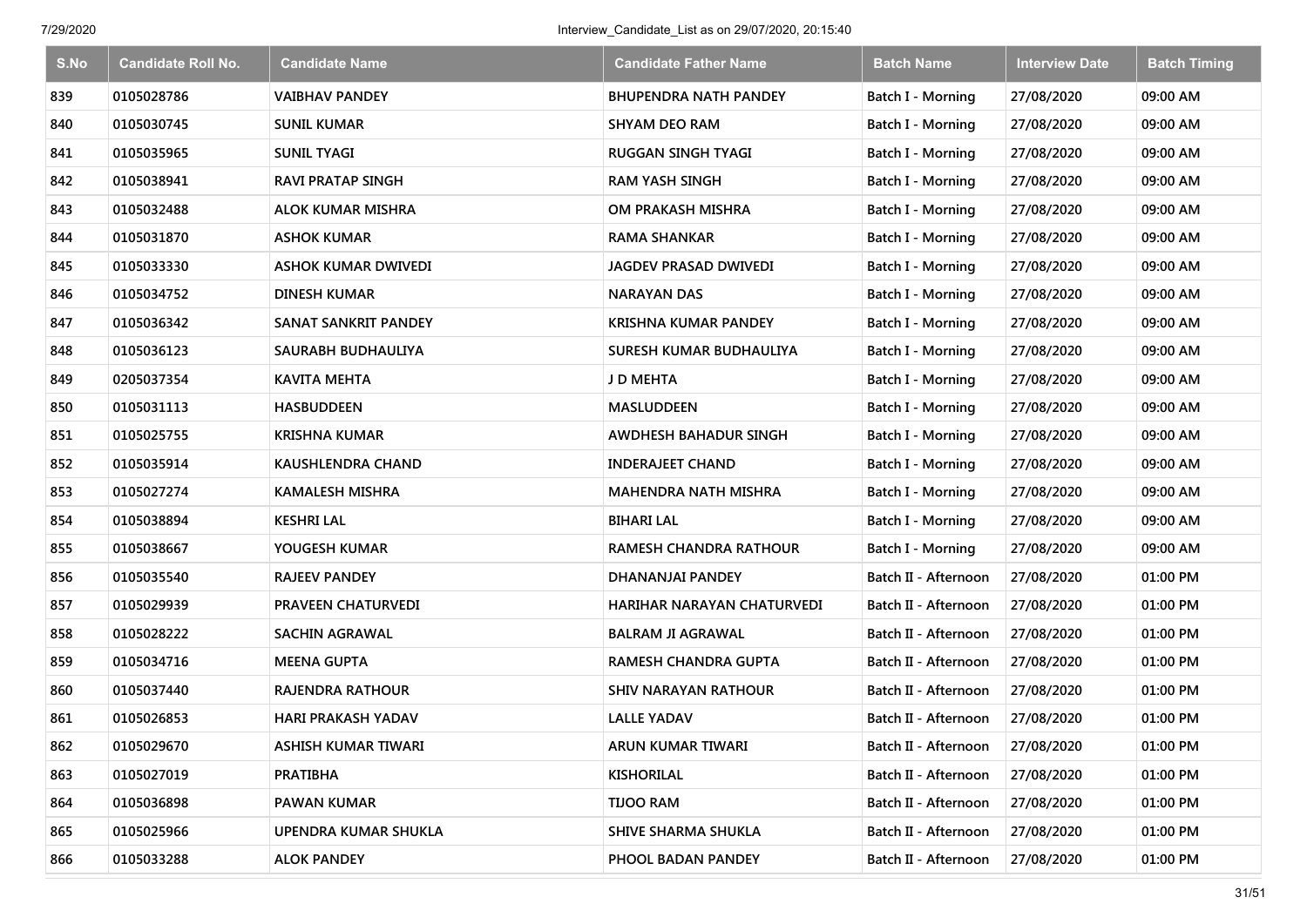| S.No | <b>Candidate Roll No.</b> | <b>Candidate Name</b>       | <b>Candidate Father Name</b>  | <b>Batch Name</b>    | <b>Interview Date</b> | <b>Batch Timing</b> |
|------|---------------------------|-----------------------------|-------------------------------|----------------------|-----------------------|---------------------|
| 867  | 0205026402                | <b>RUPAM SHAKYA</b>         | DAYANAND SHAKYA               | Batch II - Afternoon | 27/08/2020            | 01:00 PM            |
| 868  | 0105039296                | <b>MIRZA AFSAR BAIG</b>     | <b>MIRZA RAEES BAIG</b>       | Batch II - Afternoon | 27/08/2020            | 01:00 PM            |
| 869  | 0105033912                | DINESH CHANDRA MISHRA       | BRAJ BIHAREE MISHRA           | Batch II - Afternoon | 27/08/2020            | 01:00 PM            |
| 870  | 0105037113                | <b>HOSHIYAR SINGH</b>       | SHISHPAL SINGH                | Batch II - Afternoon | 27/08/2020            | 01:00 PM            |
| 871  | 0105026474                | KAMAL NAYAN                 | <b>RADHE SHYAM PATHAK</b>     | Batch II - Afternoon | 27/08/2020            | 01:00 PM            |
| 872  | 0105036591                | <b>CHANDRA SHEKHAR</b>      | PREM SINGH                    | Batch II - Afternoon | 27/08/2020            | 01:00 PM            |
| 873  | 0105032462                | SAFIA NAZ KHANAM            | <b>AZIZ AHMAD KHAN</b>        | Batch II - Afternoon | 27/08/2020            | 01:00 PM            |
| 874  | 0105031983                | <b>SATYA NARAYAN</b>        | <b>SHYAM LAL</b>              | Batch II - Afternoon | 27/08/2020            | 01:00 PM            |
| 875  | 0105038164                | <b>SHRI PRAKASH OJHA</b>    | <b>BAL GOVIND OJHA</b>        | Batch II - Afternoon | 27/08/2020            | 01:00 PM            |
| 876  | 0105029509                | <b>ANKIT DWIVEDI</b>        | <b>ASHOK DWIVEDI</b>          | Batch II - Afternoon | 27/08/2020            | 01:00 PM            |
| 877  | 0105034703                | SATYENDRA KUMAR PANDEY      | <b>PARAMHANS PANDEY</b>       | Batch II - Afternoon | 27/08/2020            | 01:00 PM            |
| 878  | 0105035080                | <b>RAJEEV KUMAR SHARMA</b>  | NAND KISHOR SHARMA            | Batch II - Afternoon | 27/08/2020            | 01:00 PM            |
| 879  | 0105036773                | <b>HITESH KUMAR</b>         | <b>BALJOR SINGH</b>           | Batch II - Afternoon | 27/08/2020            | 01:00 PM            |
| 880  | 0205038615                | LATA GAUTAM                 | MAUJI LAL GAUTAM              | Batch II - Afternoon | 27/08/2020            | 01:00 PM            |
| 881  | 0105037043                | SAURABH KUMAR SAXENA        | <b>KESHAV KUMAR SAXENA</b>    | Batch II - Afternoon | 27/08/2020            | 01:00 PM            |
| 882  | 0105028173                | <b>HARIOM KUMAR KAUSHIK</b> | PARMANAND KAUSHIK             | Batch II - Afternoon | 27/08/2020            | 01:00 PM            |
| 883  | 0105031453                | HEERA MANI TRIPATHI         | KRIPA SHANKAR TRIPATHI        | Batch II - Afternoon | 27/08/2020            | 01:00 PM            |
| 884  | 0205025482                | <b>RUCHITA TEWARI</b>       | PRAMOD KUMAR TRIPATHI         | Batch II - Afternoon | 27/08/2020            | 01:00 PM            |
| 885  | 0105037559                | PREM CHAND                  | <b>HARIHAR</b>                | Batch II - Afternoon | 27/08/2020            | 01:00 PM            |
| 886  | 0105037906                | <b>VIJAY KANT TIWARI</b>    | PREM SHANKAR TIWARI           | Batch II - Afternoon | 27/08/2020            | 01:00 PM            |
| 887  | 0105034622                | <b>SALIL KUMAR</b>          | <b>SHIV SHANKAR LAL GUPTA</b> | Batch II - Afternoon | 27/08/2020            | 01:00 PM            |
| 888  | 0105039046                | <b>VIJAY KUMAR DUBEY</b>    | <b>BALESHWAR PRASAD DUBEY</b> | Batch II - Afternoon | 27/08/2020            | 01:00 PM            |
| 889  | 0105034669                | <b>ANOOP KUMAR</b>          | <b>NARESH KUMAR</b>           | Batch II - Afternoon | 27/08/2020            | 01:00 PM            |
| 890  | 0105032409                | <b>ANKITA SINGH</b>         | <b>ASHOK KUMAR</b>            | Batch II - Afternoon | 27/08/2020            | 01:00 PM            |
| 891  | 0105028095                | <b>KUL DEEP</b>             | <b>MAHANDRA PAL SINGH</b>     | Batch II - Afternoon | 27/08/2020            | 01:00 PM            |
| 892  | 0105027412                | <b>DHEERAJ</b>              | <b>PREM PAL</b>               | Batch II - Afternoon | 27/08/2020            | 01:00 PM            |
| 893  | 0105036947                | YOGESH KUMAR                | <b>MISHRI LAL</b>             | Batch II - Afternoon | 27/08/2020            | 01:00 PM            |
| 894  | 0105028039                | PRATIBHA SINGH              | <b>MAHENDRA PRATAP SINGH</b>  | Batch II - Afternoon | 27/08/2020            | 01:00 PM            |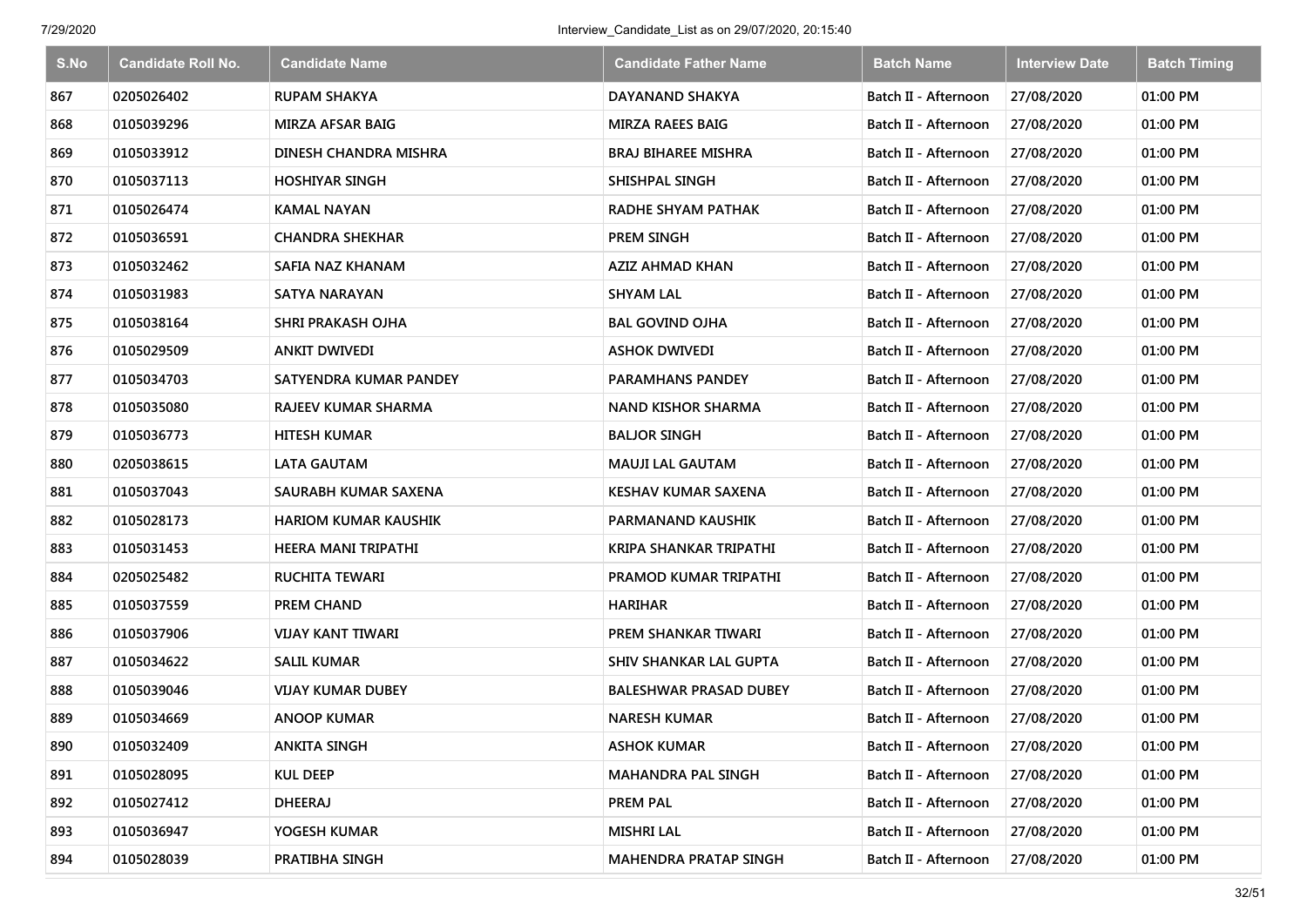| S.No | <b>Candidate Roll No.</b> | <b>Candidate Name</b>   | <b>Candidate Father Name</b>  | <b>Batch Name</b>        | <b>Interview Date</b> | <b>Batch Timing</b> |
|------|---------------------------|-------------------------|-------------------------------|--------------------------|-----------------------|---------------------|
| 895  | 0105033480                | <b>RAJEEV KUMAR</b>     | <b>SURENDRA SINGH</b>         | Batch II - Afternoon     | 27/08/2020            | 01:00 PM            |
| 896  | 0105036440                | RAJENDRA KUMAR          | <b>SHIV BARAN</b>             | Batch II - Afternoon     | 27/08/2020            | 01:00 PM            |
| 897  | 0105036341                | <b>RAVI KANT ARYA</b>   | <b>DEVI DASS</b>              | Batch II - Afternoon     | 27/08/2020            | 01:00 PM            |
| 898  | 0105025352                | DHARMENDRA KUMAR MISHRA | <b>VIDYA KANT MISHRA</b>      | Batch II - Afternoon     | 27/08/2020            | 01:00 PM            |
| 899  | 0105038940                | <b>RAJESH KUMAR</b>     | <b>RAM NARESH SHAKYA</b>      | Batch II - Afternoon     | 27/08/2020            | 01:00 PM            |
| 900  | 0105028710                | ASHISH KUMAR GANGWAR    | <b>GAJENDRA SINGH GANGWAR</b> | Batch II - Afternoon     | 27/08/2020            | 01:00 PM            |
| 901  | 0105027438                | PANKAJ DIXIT            | <b>JAI PRAKASH SHARMA</b>     | Batch I - Morning        | 28/08/2020            | 09:00 AM            |
| 902  | 0105030044                | <b>SHIV RAJ KUMAR</b>   | <b>SHRI RAM</b>               | <b>Batch I - Morning</b> | 28/08/2020            | 09:00 AM            |
| 903  | 0105038666                | <b>VIJAY KUMAR</b>      | <b>KAMTA PRASAD</b>           | Batch I - Morning        | 28/08/2020            | 09:00 AM            |
| 904  | 0105035088                | <b>AMAR NATH</b>        | DEV PRASAD MAURYA             | Batch I - Morning        | 28/08/2020            | 09:00 AM            |
| 905  | 0105033152                | DILIP TRIPATHI          | <b>SHEO SHANKAR TIWARI</b>    | Batch I - Morning        | 28/08/2020            | 09:00 AM            |
| 906  | 0105029344                | <b>SHIV NATH PANDEY</b> | UDAY NARAYAN PANDEY           | <b>Batch I - Morning</b> | 28/08/2020            | 09:00 AM            |
| 907  | 0105037193                | <b>HRADESH KUMAR</b>    | <b>VIKRAM SINGH</b>           | Batch I - Morning        | 28/08/2020            | 09:00 AM            |
| 908  | 0105032945                | <b>SUNIL KUMAR</b>      | <b>CHETRAM</b>                | Batch I - Morning        | 28/08/2020            | 09:00 AM            |
| 909  | 0105039227                | <b>ZAKIR HUSAIN</b>     | HAKIMUDEEN                    | Batch I - Morning        | 28/08/2020            | 09:00 AM            |
| 910  | 0205032715                | <b>KUMUD AGRAWAL</b>    | SP AGRAWAL                    | Batch I - Morning        | 28/08/2020            | 09:00 AM            |
| 911  | 0105033457                | NAZIA KHANAM            | RIYAZ AHMAD                   | Batch I - Morning        | 28/08/2020            | 09:00 AM            |
| 912  | 0105034668                | AMAR DEEP ARYA          | <b>SATYA PAL SINGH</b>        | Batch I - Morning        | 28/08/2020            | 09:00 AM            |
| 913  | 0105026932                | DHARMESH KUMAR RAY      | <b>SURYABALI RAY</b>          | Batch I - Morning        | 28/08/2020            | 09:00 AM            |
| 914  | 0105031949                | <b>ANKITA MISHRA</b>    | ANAND KUMAR MISHRA            | Batch I - Morning        | 28/08/2020            | 09:00 AM            |
| 915  | 0105032997                | NAVNEET SATYAM MISHRA   | <b>INDRA DEO MISHRA</b>       | Batch I - Morning        | 28/08/2020            | 09:00 AM            |
| 916  | 0105028243                | SATENDRA KUMAR          | <b>SHYAM SINGH</b>            | Batch I - Morning        | 28/08/2020            | 09:00 AM            |
| 917  | 0105029690                | ASHISH KUMAR TRIGUNAYAT | RADHEY SHYAM TRIGUNAYAT       | Batch I - Morning        | 28/08/2020            | 09:00 AM            |
| 918  | 0105034001                | <b>RATAN</b>            | <b>GANGA RAM</b>              | Batch I - Morning        | 28/08/2020            | 09:00 AM            |
| 919  | 0105030030                | <b>ASHISH MISHRA</b>    | DINESH SHANKER MISHRA         | Batch I - Morning        | 28/08/2020            | 09:00 AM            |
| 920  | 0105026667                | VISHWANAND TRIPATHI     | RIPUSUDAN TRIPATHI            | Batch I - Morning        | 28/08/2020            | 09:00 AM            |
| 921  | 0105030222                | SACHIN KUMAR SINGH      | <b>BEEM PAL SINGH</b>         | Batch I - Morning        | 28/08/2020            | 09:00 AM            |
| 922  | 0105029967                | <b>VIVEK PORWAL</b>     | <b>GIREESH CHANDRA PORWAL</b> | <b>Batch I - Morning</b> | 28/08/2020            | 09:00 AM            |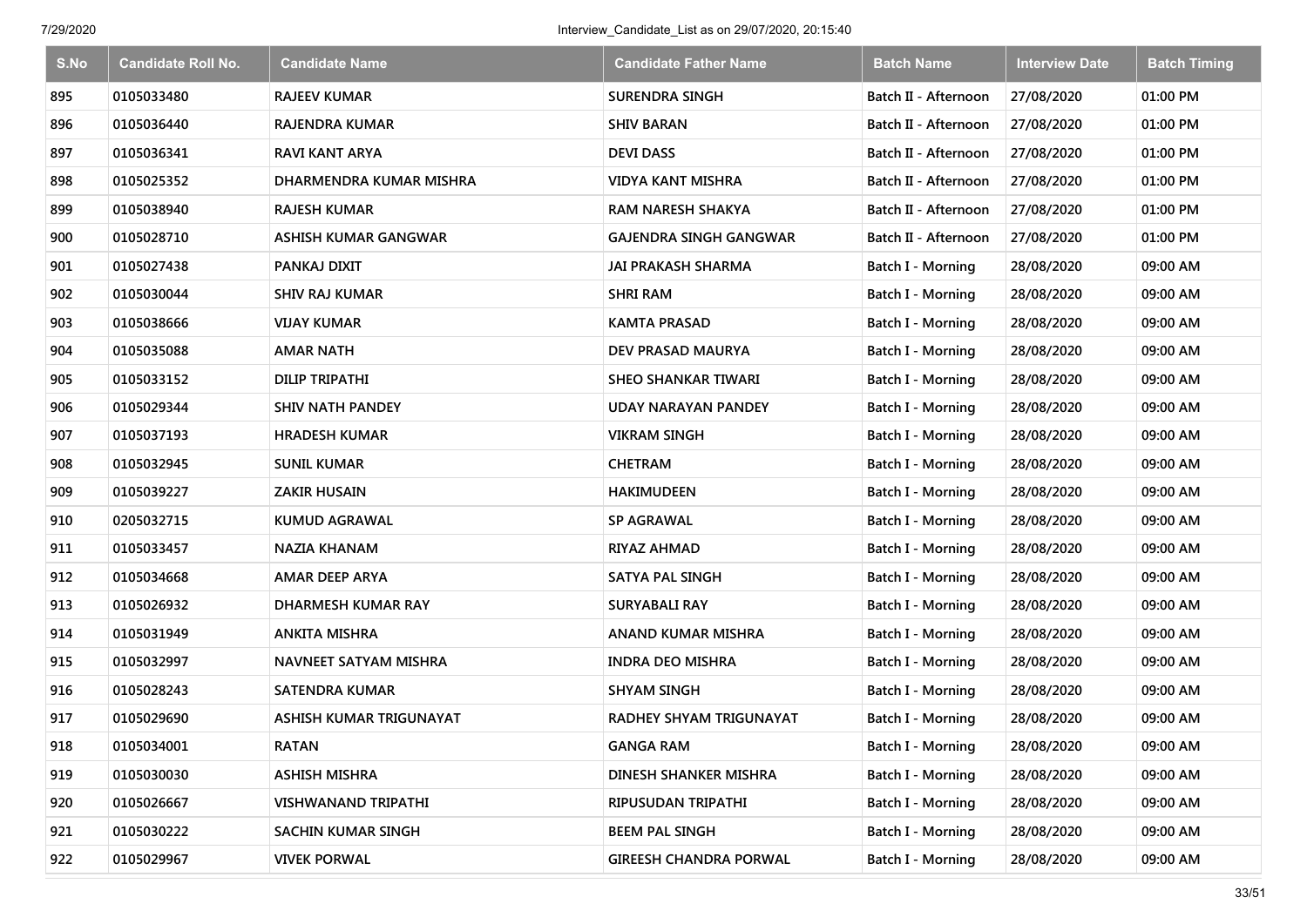| S.No | <b>Candidate Roll No.</b> | <b>Candidate Name</b>        | <b>Candidate Father Name</b> | <b>Batch Name</b>    | <b>Interview Date</b> | <b>Batch Timing</b> |
|------|---------------------------|------------------------------|------------------------------|----------------------|-----------------------|---------------------|
| 923  | 0205033044                | <b>SHIVANI CHAUDHARY</b>     | <b>SHYAM SINGH</b>           | Batch I - Morning    | 28/08/2020            | 09:00 AM            |
| 924  | 0105029569                | <b>ANKIT GUPTA</b>           | <b>GOPAL GUPTA</b>           | Batch I - Morning    | 28/08/2020            | 09:00 AM            |
| 925  | 0105032216                | <b>MAYANK KUMAR</b>          | <b>RAM SINGH</b>             | Batch I - Morning    | 28/08/2020            | 09:00 AM            |
| 926  | 0105027922                | SACHENDRA KUMAR GUPTA        | PRAYAG GUPTA                 | Batch I - Morning    | 28/08/2020            | 09:00 AM            |
| 927  | 0105027168                | <b>AKHILESH KUMAR DUBEY</b>  | <b>VISHWANATH DWIVEDI</b>    | Batch I - Morning    | 28/08/2020            | 09:00 AM            |
| 928  | 0105031991                | <b>BYAS DWIVEDI</b>          | <b>MAKUR DWIVEDI</b>         | Batch I - Morning    | 28/08/2020            | 09:00 AM            |
| 929  | 0105027477                | <b>NARENDRA SINGH</b>        | <b>UDAYVEER SINGH</b>        | Batch I - Morning    | 28/08/2020            | 09:00 AM            |
| 930  | 0105025627                | <b>VISHNU KUMAR</b>          | <b>MAHESH CHAND</b>          | Batch I - Morning    | 28/08/2020            | 09:00 AM            |
| 931  | 0105027777                | <b>NARENDRA SINGH</b>        | <b>MAHAVEER PRASAD</b>       | Batch II - Afternoon | 28/08/2020            | 01:00 PM            |
| 932  | 0205039235                | LAVISHA SRIVASTAVA           | <b>BRIJ KUMAR SRIVASTAVA</b> | Batch II - Afternoon | 28/08/2020            | 01:00 PM            |
| 933  | 0105032690                | <b>ASHOK KUMAR</b>           | <b>JAYA KUMAR</b>            | Batch II - Afternoon | 28/08/2020            | 01:00 PM            |
| 934  | 0105028295                | <b>KULDEEP</b>               | <b>RAM MANOHAR</b>           | Batch II - Afternoon | 28/08/2020            | 01:00 PM            |
| 935  | 0105035724                | <b>SHOBHA RAJ</b>            | <b>RAVINDRA PRASAD</b>       | Batch II - Afternoon | 28/08/2020            | 01:00 PM            |
| 936  | 0105026730                | <b>ASHISH AGRAWAL</b>        | JANAK KUMAR AGRAWAL          | Batch II - Afternoon | 28/08/2020            | 01:00 PM            |
| 937  | 0105036766                | <b>VIBHUTI TYAGI</b>         | <b>SURENDRA TYAGI</b>        | Batch II - Afternoon | 28/08/2020            | 01:00 PM            |
| 938  | 0105036493                | <b>HIRDESH KUMAR TIWARI</b>  | OM PRAKASH TIWARI            | Batch II - Afternoon | 28/08/2020            | 01:00 PM            |
| 939  | 0105036337                | NEELESH KUMAR TRIVEDI        | <b>BRIJ KISHOR TRIVEDI</b>   | Batch II - Afternoon | 28/08/2020            | 01:00 PM            |
| 940  | 0105033224                | <b>SHIVANI KUMARI</b>        | VINOD KUMAR DESHWAL          | Batch II - Afternoon | 28/08/2020            | 01:00 PM            |
| 941  | 0105035466                | <b>VEERENDRA KUMAR GUPTA</b> | RAMESH CHANDRA GUPTA         | Batch II - Afternoon | 28/08/2020            | 01:00 PM            |
| 942  | 0105036708                | <b>AMBREEN FATIMA</b>        | <b>SYED MASROOR AHMAD</b>    | Batch II - Afternoon | 28/08/2020            | 01:00 PM            |
| 943  | 0105025558                | <b>OMVIR SINGH</b>           | <b>KARTAR SINGH</b>          | Batch II - Afternoon | 28/08/2020            | 01:00 PM            |
| 944  | 0105030949                | <b>ANKIT SINGH</b>           | SUBHASH SINGH                | Batch II - Afternoon | 28/08/2020            | 01:00 PM            |
| 945  | 0105032969                | <b>ANKUR JOHARI</b>          | ANAND PRAKASH JOHARI         | Batch II - Afternoon | 28/08/2020            | 01:00 PM            |
| 946  | 0105029298                | PANKAJ KUMAR                 | <b>CHARAN SINGH</b>          | Batch II - Afternoon | 28/08/2020            | 01:00 PM            |
| 947  | 0205026264                | SHIPRA AGARWAL               | <b>MAN MOHAN AGARWAL</b>     | Batch II - Afternoon | 28/08/2020            | 01:00 PM            |
| 948  | 0105028733                | <b>HARISH CHANDRA</b>        | <b>BHIKAM SINGH</b>          | Batch II - Afternoon | 28/08/2020            | 01:00 PM            |
| 949  | 0105027531                | <b>BRAJESH SINGH</b>         | <b>MAHESH SINGH</b>          | Batch II - Afternoon | 28/08/2020            | 01:00 PM            |
| 950  | 0105028854                | <b>KAMLESH KUMAR</b>         | <b>ANGAN LAL</b>             | Batch II - Afternoon | 28/08/2020            | 01:00 PM            |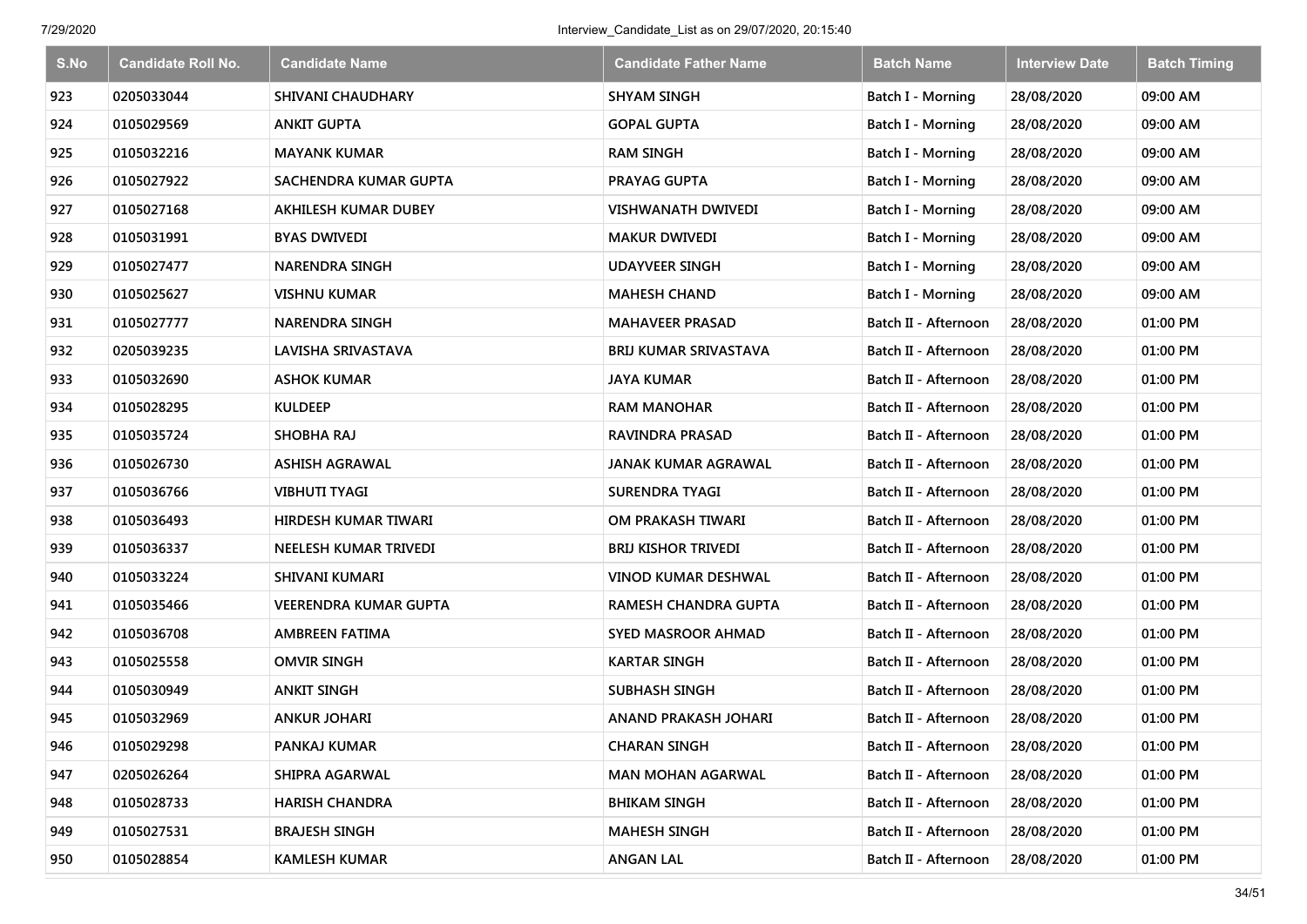| S.No | <b>Candidate Roll No.</b> | <b>Candidate Name</b>           | Candidate Father Name         | <b>Batch Name</b>        | <b>Interview Date</b> | <b>Batch Timing</b> |
|------|---------------------------|---------------------------------|-------------------------------|--------------------------|-----------------------|---------------------|
| 951  | 0105032405                | <b>SUNIL KUMAR</b>              | <b>JURAKHAN</b>               | Batch II - Afternoon     | 28/08/2020            | 01:00 PM            |
| 952  | 0105034960                | RAJEEV KUMAR SAXENA             | <b>HARI PRASAD SAXENA</b>     | Batch II - Afternoon     | 28/08/2020            | 01:00 PM            |
| 953  | 0105031810                | ASHOK KUMAR                     | RAMDHANI                      | Batch II - Afternoon     | 28/08/2020            | 01:00 PM            |
| 954  | 0105032739                | PRAVESH KUMAR SHUKLA            | SUSHEEL KUMAR SHUKLA          | Batch II - Afternoon     | 28/08/2020            | 01:00 PM            |
| 955  | 0105035568                | <b>AMAR SINGH</b>               | <b>DEVI SINGH</b>             | Batch II - Afternoon     | 28/08/2020            | 01:00 PM            |
| 956  | 0105035251                | CHANDRA NARAYAN VISHWAKARMA     | RAJENDRA PRASAD               | Batch II - Afternoon     | 28/08/2020            | 01:00 PM            |
| 957  | 0105025841                | <b>RAMPAL SINGH</b>             | <b>RAMAUTAR SINGH</b>         | Batch II - Afternoon     | 28/08/2020            | 01:00 PM            |
| 958  | 0105036190                | <b>ASHUTOSH PANDEY</b>          | KAUSHAL KUMAR PANDEY          | Batch II - Afternoon     | 28/08/2020            | 01:00 PM            |
| 959  | 0105032714                | <b>KAPIL KUMAR</b>              | <b>JAYPAL SINGH</b>           | Batch II - Afternoon     | 28/08/2020            | 01:00 PM            |
| 960  | 0105037907                | YOGESH KUMAR TRIPATHI           | <b>GHANSHYAM SINGH SHARMA</b> | Batch II - Afternoon     | 28/08/2020            | 01:00 PM            |
| 961  | 0105031988                | <b>ALOK KUMAR</b>               | HAR PRASAD VERMA              | <b>Batch I - Morning</b> | 01/09/2020            | 09:00 AM            |
| 962  | 0105030898                | PANKAJ KUMAR TEJYAN             | PARMATMA SHARAN               | Batch I - Morning        | 01/09/2020            | 09:00 AM            |
| 963  | 0105028990                | ASHISH KUMAR MISHRA             | SHRI KRISHAN MISHRA           | Batch I - Morning        | 01/09/2020            | 09:00 AM            |
| 964  | 0105035130                | <b>ASHUTOSH DUBEY</b>           | VINOD KUMAR DUBEY             | <b>Batch I - Morning</b> | 01/09/2020            | 09:00 AM            |
| 965  | 0105035165                | SUNIL KUMAR SINGH               | <b>BINDA BUX SINGH</b>        | Batch I - Morning        | 01/09/2020            | 09:00 AM            |
| 966  | 0105026859                | <b>PRATI PAL SINGH</b>          | <b>JAGAT PAL SINGH</b>        | Batch I - Morning        | 01/09/2020            | 09:00 AM            |
| 967  | 0105026671                | <b>BRAJENDRA KUMAR TRIPATHI</b> | <b>ASHOK KUMAR TRIPATHI</b>   | <b>Batch I - Morning</b> | 01/09/2020            | 09:00 AM            |
| 968  | 0105027134                | <b>KAMALESH KUMAR</b>           | <b>KATAWARU RAM</b>           | Batch I - Morning        | 01/09/2020            | 09:00 AM            |
| 969  | 0105033690                | <b>ASHOK KUMAR MISRA</b>        | SAHAJ RAM MISRA               | Batch I - Morning        | 01/09/2020            | 09:00 AM            |
| 970  | 0105036811                | <b>CHANDRA SHEKHAR JOSHI</b>    | PITAMBAR DUTT JOSHI           | Batch I - Morning        | 01/09/2020            | 09:00 AM            |
| 971  | 0105030309                | <b>ANKIT KUMAR PANDEY</b>       | AJIT KUMAR PANDEY             | Batch I - Morning        | 01/09/2020            | 09:00 AM            |
| 972  | 0105028499                | PRATIBIMB PANDEY                | <b>VIJAY SHANKAR PANDEY</b>   | Batch I - Morning        | 01/09/2020            | 09:00 AM            |
| 973  | 0105032348                | <b>ALOK KUMAR GUPTA</b>         | <b>ARVIND KUMAR</b>           | Batch I - Morning        | 01/09/2020            | 09:00 AM            |
| 974  | 0105029803                | <b>SATISH CHANDRA</b>           | <b>GAURI SHANKAR</b>          | Batch I - Morning        | 01/09/2020            | 09:00 AM            |
| 975  | 0105038561                | <b>RAVI PRAKASH</b>             | <b>DILAWAR SINGH</b>          | Batch I - Morning        | 01/09/2020            | 09:00 AM            |
| 976  | 0105029148                | <b>AKSHAT CHITRANSH</b>         | PRAVEEN KUMAR SAXENA          | Batch I - Morning        | 01/09/2020            | 09:00 AM            |
| 977  | 0105027556                | <b>MANOJ KUMAR PANDEY</b>       | <b>UMA NATH PANDEY</b>        | Batch I - Morning        | 01/09/2020            | 09:00 AM            |
| 978  | 0105027298                | PANKAJ AGNIHOTRY                | LATE SHIV KUMAR AGNIHOTRY     | <b>Batch I - Morning</b> | 01/09/2020            | 09:00 AM            |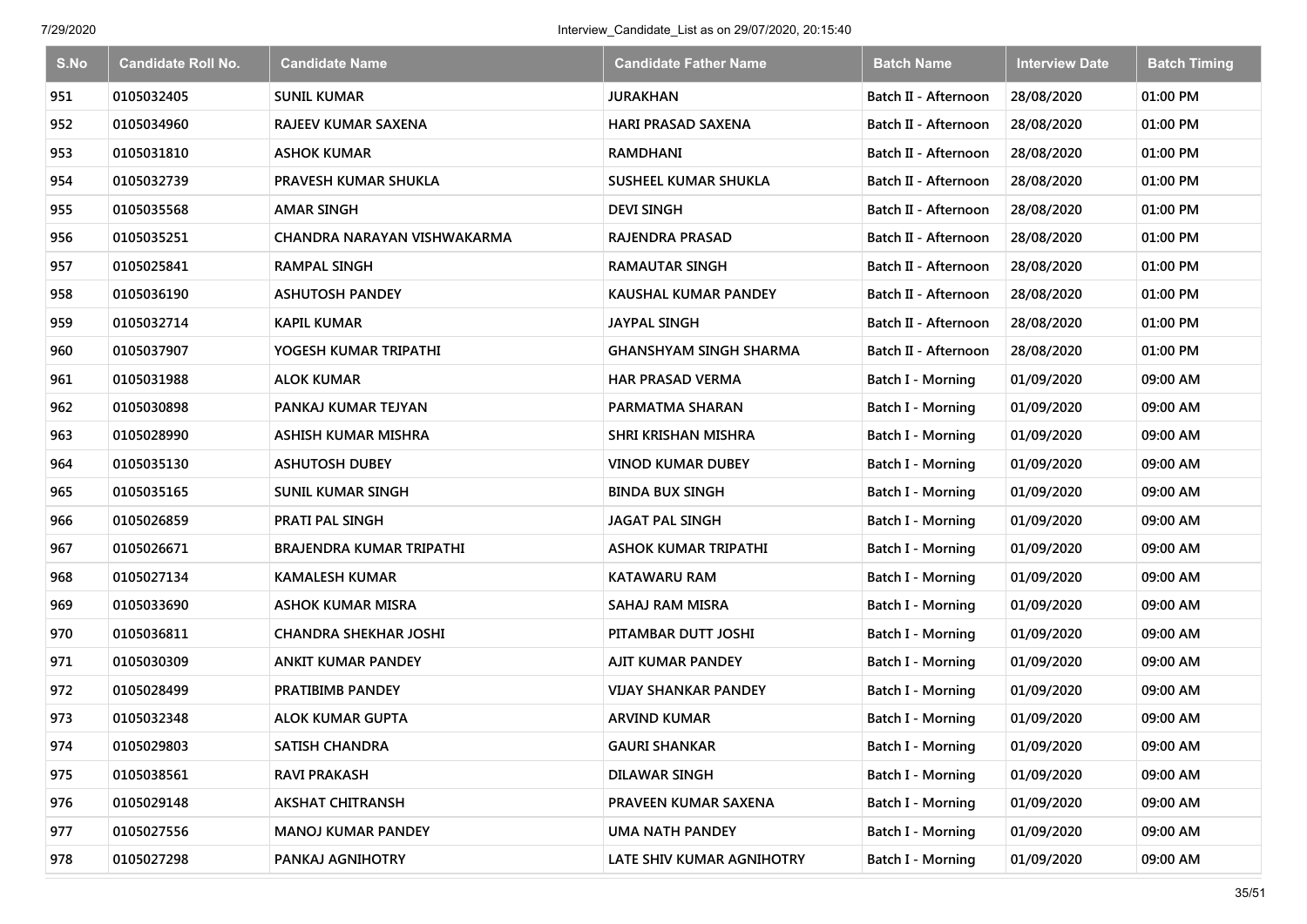| S.No | <b>Candidate Roll No.</b> | <b>Candidate Name</b>        | <b>Candidate Father Name</b> | <b>Batch Name</b>        | <b>Interview Date</b> | <b>Batch Timing</b> |
|------|---------------------------|------------------------------|------------------------------|--------------------------|-----------------------|---------------------|
| 979  | 0105025954                | <b>KAMAL KANT SAMODIYA</b>   | <b>BIJENDRA PAL SHARMA</b>   | Batch I - Morning        | 01/09/2020            | 09:00 AM            |
| 980  | 0105037237                | NEERAJ KUMAR                 | VINOD KUMAR SARSWAT          | Batch I - Morning        | 01/09/2020            | 09:00 AM            |
| 981  | 0105025331                | <b>BIRENDRA PRATAP SINGH</b> | <b>GABBOO SINGH</b>          | Batch I - Morning        | 01/09/2020            | 09:00 AM            |
| 982  | 0105033200                | <b>RAJEEV GUPTA</b>          | SURYA PRAKASH GUPTA          | Batch I - Morning        | 01/09/2020            | 09:00 AM            |
| 983  | 0105030243                | <b>SATISH KUMAR</b>          | <b>RAM RATAN</b>             | Batch I - Morning        | 01/09/2020            | 09:00 AM            |
| 984  | 0105030721                | <b>RANVIR SINGH</b>          | <b>CHARAN SINGH</b>          | Batch I - Morning        | 01/09/2020            | 09:00 AM            |
| 985  | 0105038688                | <b>AMIT KUMAR</b>            | <b>SHIV CHANDRA</b>          | Batch I - Morning        | 01/09/2020            | 09:00 AM            |
| 986  | 0105026097                | <b>NARENDRA KUMAR</b>        | RAJENDRA PRAKASH             | <b>Batch I - Morning</b> | 01/09/2020            | 09:00 AM            |
| 987  | 0105030649                | <b>ANKIT PATHAK</b>          | <b>ASHOK KUMAR PATHAK</b>    | Batch I - Morning        | 01/09/2020            | 09:00 AM            |
| 988  | 0105025566                | UPENDRA KUMAR                | <b>RAMA DARSHAN</b>          | Batch I - Morning        | 01/09/2020            | 09:00 AM            |
| 989  | 0105034945                | <b>SUNIL KUMAR SINGH</b>     | <b>RAM AWADH SINGH</b>       | Batch I - Morning        | 01/09/2020            | 09:00 AM            |
| 990  | 0105026598                | PALLAVI SHARMA               | ANIL KUMAR SHARMA            | <b>Batch I - Morning</b> | 01/09/2020            | 09:00 AM            |
| 991  | 0205035136                | <b>MEENAKSHI</b>             | <b>RAM KUMAR CHANDILA</b>    | Batch II - Afternoon     | 01/09/2020            | 01:00 PM            |
| 992  | 0105026391                | <b>BRAJ MOHAN</b>            | <b>AMAR SINGH</b>            | Batch II - Afternoon     | 01/09/2020            | 01:00 PM            |
| 993  | 0105037506                | <b>VIJAI NARAYAN GUPTA</b>   | KISUN DEO GUPTA              | Batch II - Afternoon     | 01/09/2020            | 01:00 PM            |
| 994  | 0105029898                | PANKAJ KUMAR GUPTA           | <b>SRIRAM GUPTA</b>          | Batch II - Afternoon     | 01/09/2020            | 01:00 PM            |
| 995  | 0105032975                | <b>KUNAL GURNANI</b>         | <b>ASHOK KUMAR GURNANI</b>   | Batch II - Afternoon     | 01/09/2020            | 01:00 PM            |
| 996  | 0105033752                | <b>DINESH CHAND</b>          | <b>BABOO LAL</b>             | Batch II - Afternoon     | 01/09/2020            | 01:00 PM            |
| 997  | 0105038584                | <b>SHRIKESH YADAV</b>        | <b>GIRDHAREE YADAV</b>       | Batch II - Afternoon     | 01/09/2020            | 01:00 PM            |
| 998  | 0105035060                | <b>RAJEEV KUMAR SHARMA</b>   | RAJBHUSHAN SHARMA            | Batch II - Afternoon     | 01/09/2020            | 01:00 PM            |
| 999  | 0105037519                | PREM BAHADUR SINGH           | <b>SHARDA PRASAD SINGH</b>   | Batch II - Afternoon     | 01/09/2020            | 01:00 PM            |
| 1000 | 0105026035                | <b>KRISHNA KUMAR PANDEY</b>  | SATYA NARAYAN PANDEY         | Batch II - Afternoon     | 01/09/2020            | 01:00 PM            |
| 1001 | 0105038566                | <b>VIJAY KUMAR</b>           | <b>MANGAROO</b>              | Batch II - Afternoon     | 01/09/2020            | 01:00 PM            |
| 1002 | 0105034972                | <b>DINESH KUMAR</b>          | <b>HET RAM</b>               | Batch II - Afternoon     | 01/09/2020            | 01:00 PM            |
| 1003 | 0105035333                | <b>HIMANSHU PATHAK</b>       | <b>BAJRANG DAS PATHAK</b>    | Batch II - Afternoon     | 01/09/2020            | 01:00 PM            |
| 1004 | 0105037451                | <b>CHANDRABHUSHAN BHARTI</b> | <b>SHYAMRAJ</b>              | Batch II - Afternoon     | 01/09/2020            | 01:00 PM            |
| 1005 | 0105030521                | <b>RANVEER SINGH</b>         | <b>LOKCHAND</b>              | Batch II - Afternoon     | 01/09/2020            | 01:00 PM            |
| 1006 | 0105034707                | YOGENDRA KUMAR               | <b>CHETAN SINGH</b>          | Batch II - Afternoon     | 01/09/2020            | 01:00 PM            |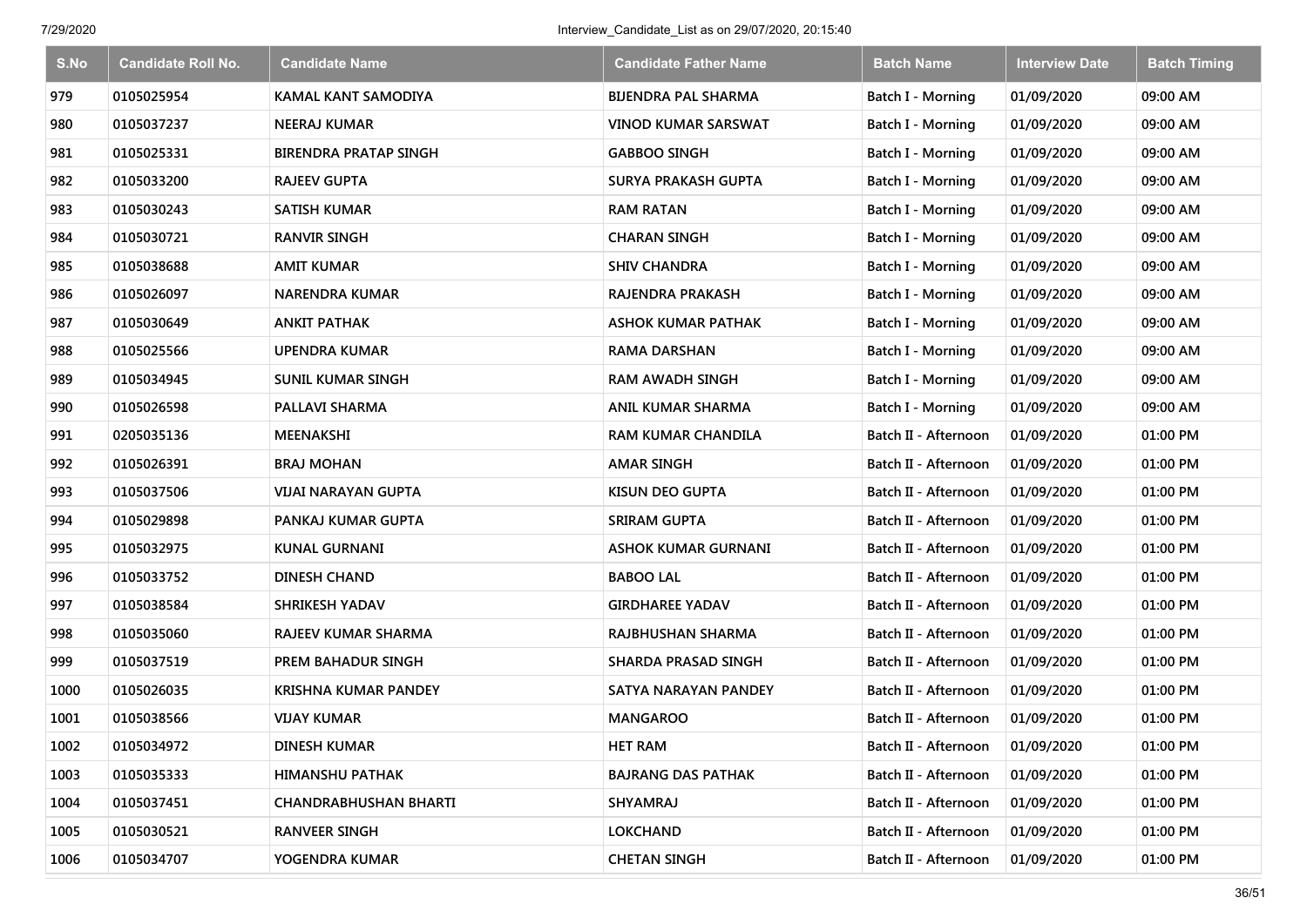| S.No | <b>Candidate Roll No.</b> | <b>Candidate Name</b>      | <b>Candidate Father Name</b> | <b>Batch Name</b>        | <b>Interview Date</b> | <b>Batch Timing</b> |
|------|---------------------------|----------------------------|------------------------------|--------------------------|-----------------------|---------------------|
| 1007 | 0105031202                | SADANAND YADAV             | <b>GANESH YADAV</b>          | Batch II - Afternoon     | 01/09/2020            | 01:00 PM            |
| 1008 | 0105026917                | NARENDRA KUMAR SHARMA      | RAJPAL SHARMA                | Batch II - Afternoon     | 01/09/2020            | 01:00 PM            |
| 1009 | 0105029222                | <b>SACHIN KUMAR</b>        | <b>KIRPA RAM</b>             | Batch II - Afternoon     | 01/09/2020            | 01:00 PM            |
| 1010 | 0105030185                | <b>SUNEET KUMAR MISHRA</b> | LALJI MISHRA                 | Batch II - Afternoon     | 01/09/2020            | 01:00 PM            |
| 1011 | 0105026802                | <b>RUPESH KUMAR TIWARI</b> | <b>BALRAM TIWARI</b>         | Batch II - Afternoon     | 01/09/2020            | 01:00 PM            |
| 1012 | 0205028109                | ANJU LATA CHAUHAN          | <b>D SINGH</b>               | Batch II - Afternoon     | 01/09/2020            | 01:00 PM            |
| 1013 | 0105033830                | <b>ASHOK KUMAR PATEL</b>   | <b>RAJBALI PATEL</b>         | Batch II - Afternoon     | 01/09/2020            | 01:00 PM            |
| 1014 | 0105033459                | PRAYAG DUTT PANDEY         | RAVINDRA NATH PANDEY         | Batch II - Afternoon     | 01/09/2020            | 01:00 PM            |
| 1015 | 0105027503                | <b>SARVJEET</b>            | <b>HARSUROOP SINGH</b>       | Batch II - Afternoon     | 01/09/2020            | 01:00 PM            |
| 1016 | 0105034950                | <b>ASHUTOSH</b>            | <b>LALJI YADAV</b>           | Batch II - Afternoon     | 01/09/2020            | 01:00 PM            |
| 1017 | 0105030010                | <b>ASHISH MISHRA</b>       | OM PRAKASH MISHRA            | Batch II - Afternoon     | 01/09/2020            | 01:00 PM            |
| 1018 | 0105037935                | LALITA TRIPATHI            | SATYA DEV TRIPATHI           | Batch II - Afternoon     | 01/09/2020            | 01:00 PM            |
| 1019 | 0105032433                | <b>HEMANT KUMAR</b>        | <b>AJAB SINGH</b>            | Batch II - Afternoon     | 01/09/2020            | 01:00 PM            |
| 1020 | 0205037039                | PREETI VERMA               | NARESH KUMAR VERMA           | Batch II - Afternoon     | 01/09/2020            | 01:00 PM            |
| 1021 | 0105032453                | <b>HEMANT KUMAR ARYA</b>   | <b>RAM PRASAD ARYA</b>       | <b>Batch I - Morning</b> | 02/09/2020            | 09:00 AM            |
| 1022 | 0105026771                | <b>BRAJESH KUMAR</b>       | <b>VARNAM SINGH</b>          | Batch I - Morning        | 02/09/2020            | 09:00 AM            |
| 1023 | 0105026688                | <b>AKHILESH KUMAR</b>      | KUNVAR PAL SINGH             | Batch I - Morning        | 02/09/2020            | 09:00 AM            |
| 1024 | 0105035883                | SAURABH                    | DEENDAYAL                    | Batch I - Morning        | 02/09/2020            | 09:00 AM            |
| 1025 | 0105034895                | <b>LAKHRAJ SINGH</b>       | <b>KIRPAL SINGH</b>          | Batch I - Morning        | 02/09/2020            | 09:00 AM            |
| 1026 | 0105030512                | DIGVIJAY NATH PANDEY       | UMASHANKAR PANDEY            | Batch I - Morning        | 02/09/2020            | 09:00 AM            |
| 1027 | 0105034886                | <b>VEENU KUMARI</b>        | JAI PRAKASH SINGH            | Batch I - Morning        | 02/09/2020            | 09:00 AM            |
| 1028 | 0105029476                | <b>MANOJ PUNDIR</b>        | SHER SINGH PUNDIR            | <b>Batch I - Morning</b> | 02/09/2020            | 09:00 AM            |
| 1029 | 0105039115                | LAVAKUSH SINGH             | SHIVANARESH SINGH            | Batch I - Morning        | 02/09/2020            | 09:00 AM            |
| 1030 | 0105027049                | ANJANI KUMAR CHAUHAN       | <b>SUDAMA CHAUHAN</b>        | Batch I - Morning        | 02/09/2020            | 09:00 AM            |
| 1031 | 0105029858                | PANKAJ KUMAR GANGWAR       | AJAY PRAKASH GANGWAR         | Batch I - Morning        | 02/09/2020            | 09:00 AM            |
| 1032 | 0105037658                | <b>PAWAN KUMAR</b>         | <b>MOHAR SINGH</b>           | Batch I - Morning        | 02/09/2020            | 09:00 AM            |
| 1033 | 0105033907                | YATENDRA KUMAR             | <b>HARIVANSH SINGH</b>       | <b>Batch I - Morning</b> | 02/09/2020            | 09:00 AM            |
| 1034 | 0105030715                | <b>KULDEEP YADAV</b>       | RAM PRAVESH YADAV            | <b>Batch I - Morning</b> | 02/09/2020            | 09:00 AM            |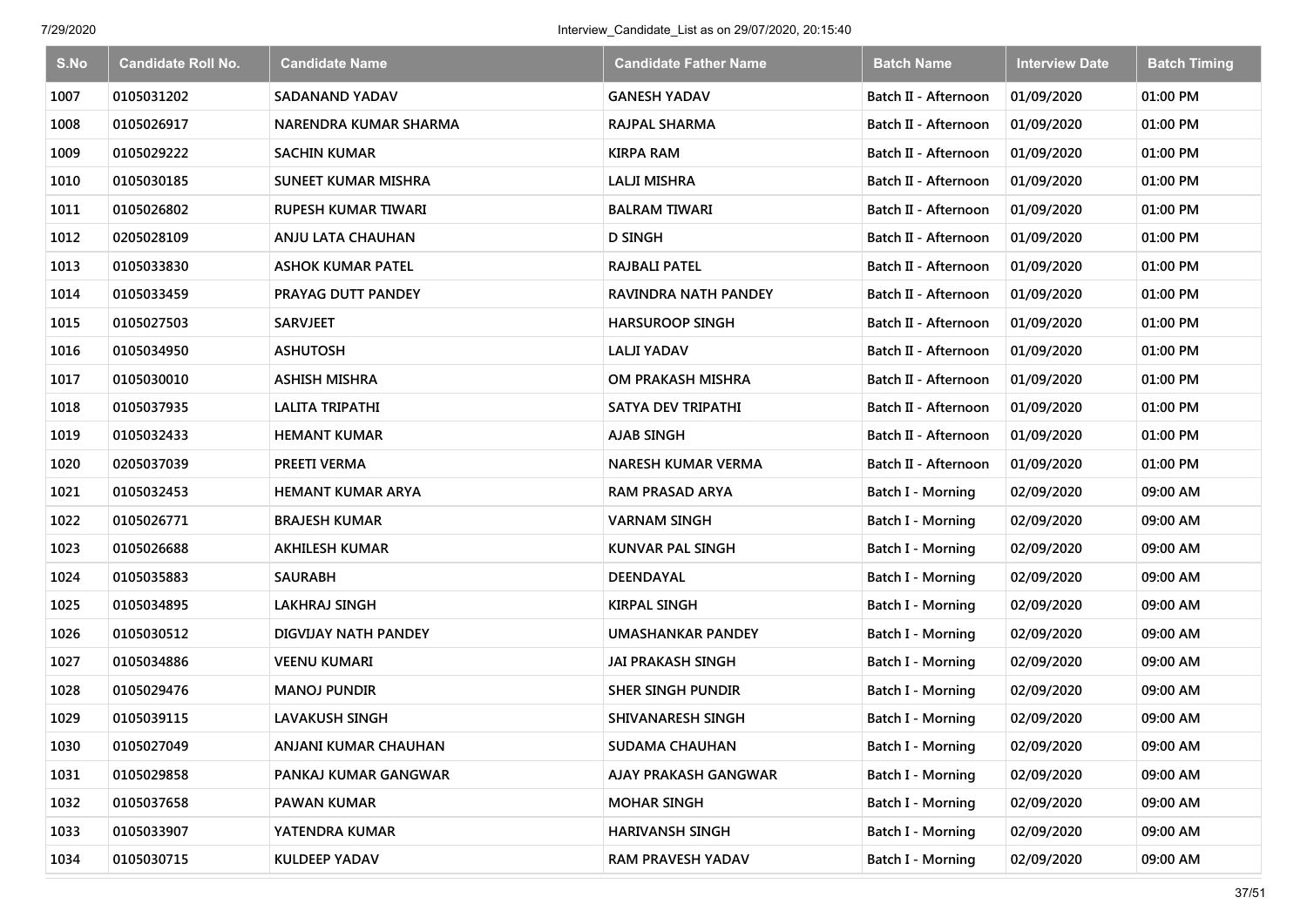| S.No | <b>Candidate Roll No.</b> | <b>Candidate Name</b>      | <b>Candidate Father Name</b> | <b>Batch Name</b>        | <b>Interview Date</b> | <b>Batch Timing</b> |
|------|---------------------------|----------------------------|------------------------------|--------------------------|-----------------------|---------------------|
| 1035 | 0105037303                | SAURABH KUMAR TIWARI       | DEVENDRA KISHORE TIWARI      | Batch I - Morning        | 02/09/2020            | 09:00 AM            |
| 1036 | 0105027209                | ANJANI NANDAN DWIVEDI      | <b>GOPAL PRASAD DUBE</b>     | Batch I - Morning        | 02/09/2020            | 09:00 AM            |
| 1037 | 0105029154                | <b>KAMLESH KUMAR YADAV</b> | <b>MURLI DHAR YADAV</b>      | Batch I - Morning        | 02/09/2020            | 09:00 AM            |
| 1038 | 0105030298                | PANKAJ KUMAR PAL           | SABHAJEET PAL                | Batch I - Morning        | 02/09/2020            | 09:00 AM            |
| 1039 | 0105034025                | <b>SUNIL KUMAR NIGAM</b>   | <b>CHHANGOO LAL NIGAM</b>    | Batch I - Morning        | 02/09/2020            | 09:00 AM            |
| 1040 | 0105027963                | SATEESH KUMAR SINGH        | <b>MAHENDRA KUMAR SINGH</b>  | Batch I - Morning        | 02/09/2020            | 09:00 AM            |
| 1041 | 0105036726                | <b>VIBHU KANT SHARMA</b>   | <b>RAM KUMAR SHARMA</b>      | Batch I - Morning        | 02/09/2020            | 09:00 AM            |
| 1042 | 0105029292                | DHIRENDRA KUMAR TIWARI     | DASHARATH LAL TIWARI         | <b>Batch I - Morning</b> | 02/09/2020            | 09:00 AM            |
| 1043 | 0205026529                | ANJANA DEVI                | <b>RAM SHANKAR</b>           | Batch I - Morning        | 02/09/2020            | 09:00 AM            |
| 1044 | 0105032697                | <b>NAVNEET KUMAR</b>       | <b>AJAB SINGH</b>            | Batch I - Morning        | 02/09/2020            | 09:00 AM            |
| 1045 | 0105027396                | MANOJ KUMAR MISHRA         | VISHWANATH MISHRA            | Batch I - Morning        | 02/09/2020            | 09:00 AM            |
| 1046 | 0205036945                | <b>SUNITA KUMARI</b>       | PARSHURAM PRASAD             | <b>Batch I - Morning</b> | 02/09/2020            | 09:00 AM            |
| 1047 | 0105034306                | <b>VED PRAKESH BAJPAI</b>  | JAI SHANKER BAJPAI           | Batch I - Morning        | 02/09/2020            | 09:00 AM            |
| 1048 | 0105033984                | SHIVASHRAY PANDEY          | KRISHAN MURARI PANDEY        | <b>Batch I - Morning</b> | 02/09/2020            | 09:00 AM            |
| 1049 | 0105028212                | DHEERENDRA KUMAR SHUKLA    | PARMANAND SHUKLA             | Batch I - Morning        | 02/09/2020            | 09:00 AM            |
| 1050 | 0105036672                | DINESH SINGH               | SITARAM SINGH                | Batch I - Morning        | 02/09/2020            | 09:00 AM            |
| 1051 | 0105035465                | SUNIL KUMAR VISHWAKARMA    | VINDHYAWASINI VISHWAKARMA    | Batch II - Afternoon     | 02/09/2020            | 01:00 PM            |
| 1052 | 0105039207                | <b>ZAKIR HUSAIN</b>        | ZABARULLAH                   | Batch II - Afternoon     | 02/09/2020            | 01:00 PM            |
| 1053 | 0105032456                | <b>MAYANK MISHRA</b>       | KAUSAL KISHOR MISHRA         | Batch II - Afternoon     | 02/09/2020            | 01:00 PM            |
| 1054 | 0105032292                | DILEEP SINGH               | <b>KASHI RAM</b>             | Batch II - Afternoon     | 02/09/2020            | 01:00 PM            |
| 1055 | 0105037473                | <b>HRIDYESH GOSWAMI</b>    | <b>MANOJ KUMAR GOSWAMI</b>   | Batch II - Afternoon     | 02/09/2020            | 01:00 PM            |
| 1056 | 0105035168                | AMAR NATH MADHESHIYA       | <b>RAM CHANDRA PRASAD</b>    | Batch II - Afternoon     | 02/09/2020            | 01:00 PM            |
| 1057 | 0105034645                | <b>SUNIL KUMAR SHARMA</b>  | RAMESHWAR DAYAL SHARMA       | Batch II - Afternoon     | 02/09/2020            | 01:00 PM            |
| 1058 | 0105031543                | <b>SATISH SINGH</b>        | <b>SURENDRA SINGH</b>        | Batch II - Afternoon     | 02/09/2020            | 01:00 PM            |
| 1059 | 0105026354                | KAMAL KUMAR KANWJYA        | <b>SHRI KRISHNA</b>          | Batch II - Afternoon     | 02/09/2020            | 01:00 PM            |
| 1060 | 0105032650                | <b>ASHOK KUMAR</b>         | KALICHARAN                   | Batch II - Afternoon     | 02/09/2020            | 01:00 PM            |
| 1061 | 0105035815                | LAL SAHAB SHAHI            | RAVI PRATAP NARAYAN SHAHI    | Batch II - Afternoon     | 02/09/2020            | 01:00 PM            |
| 1062 | 0105026283                | <b>SARVESH KUMAR</b>       | SANTOSH KUMAR DWIVEDI        | Batch II - Afternoon     | 02/09/2020            | 01:00 PM            |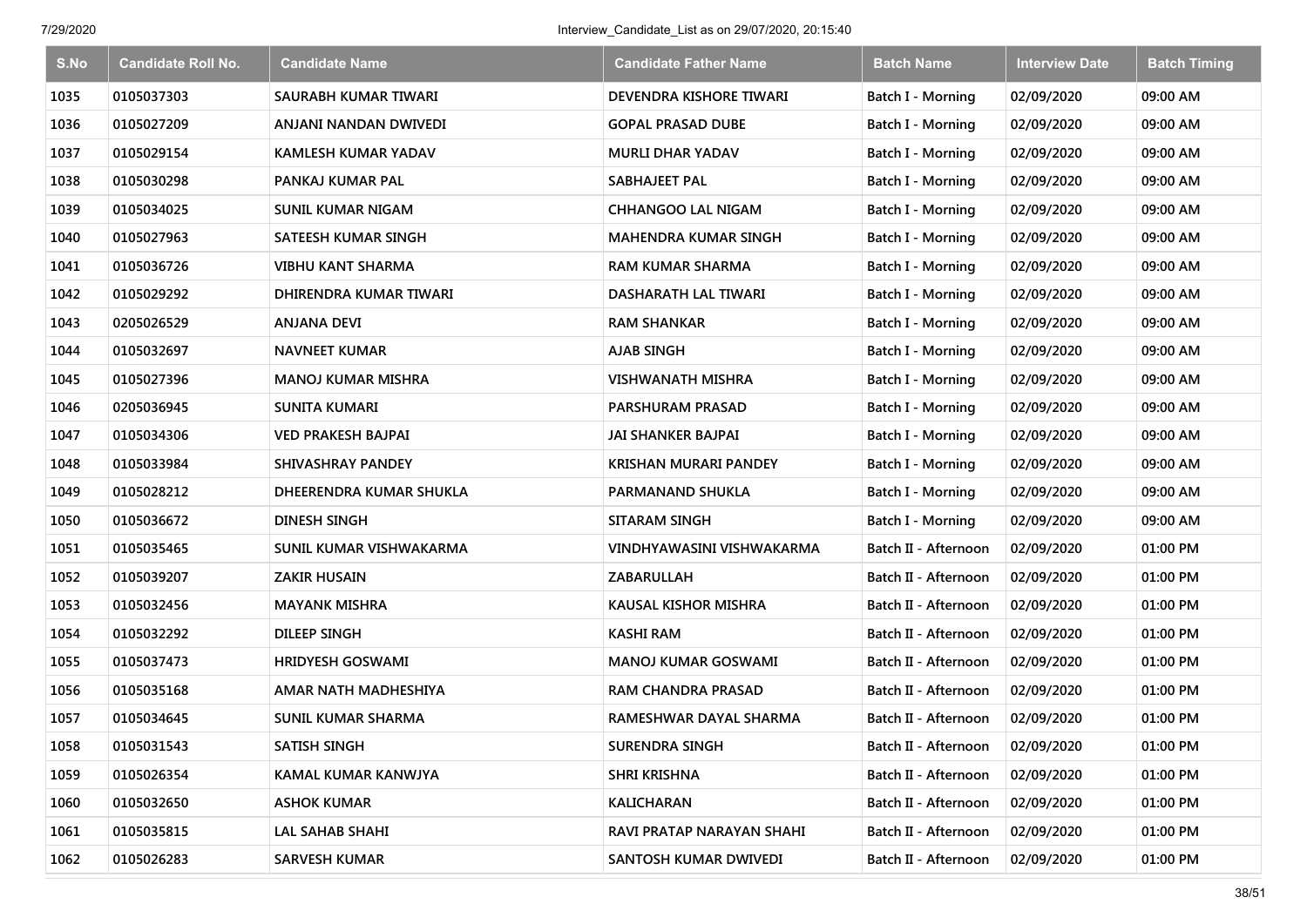| S.No | <b>Candidate Roll No.</b> | <b>Candidate Name</b>       | <b>Candidate Father Name</b> | <b>Batch Name</b>        | <b>Interview Date</b> | <b>Batch Timing</b> |
|------|---------------------------|-----------------------------|------------------------------|--------------------------|-----------------------|---------------------|
| 1063 | 0105029563                | <b>SATISH CHAND</b>         | <b>GOPI SINGH</b>            | Batch II - Afternoon     | 02/09/2020            | 01:00 PM            |
| 1064 | 0105033833                | <b>HEMRAJ SINGH</b>         | <b>BALRAM</b>                | Batch II - Afternoon     | 02/09/2020            | 01:00 PM            |
| 1065 | 0105029815                | <b>KULDEEP SINGH</b>        | SATISH KUMAR SINGH           | Batch II - Afternoon     | 02/09/2020            | 01:00 PM            |
| 1066 | 0205029828                | <b>ALIYA BI</b>             | <b>AIJAZ HUSAIN</b>          | Batch II - Afternoon     | 02/09/2020            | 01:00 PM            |
| 1067 | 0105028178                | <b>PANKAJ KUMAR</b>         | RAM SHABDA                   | Batch II - Afternoon     | 02/09/2020            | 01:00 PM            |
| 1068 | 0105033914                | <b>KARMVEER KUMAR SINGH</b> | <b>VISWA NATH SINGH</b>      | Batch II - Afternoon     | 02/09/2020            | 01:00 PM            |
| 1069 | 0105039291                | <b>CHETAN KUMAR MAURYA</b>  | DORI LAL MAURYA              | Batch II - Afternoon     | 02/09/2020            | 01:00 PM            |
| 1070 | 0105026684                | SHIRISH RAJ                 | VISHWANATH SRIVASTAVA        | Batch II - Afternoon     | 02/09/2020            | 01:00 PM            |
| 1071 | 0105031659                | PRAVEEN KUMAR TIWARI        | RAMESH CHANDRA TIWARI        | Batch II - Afternoon     | 02/09/2020            | 01:00 PM            |
| 1072 | 0105028395                | <b>KULDEEP</b>              | <b>CHANDRA PAL</b>           | Batch II - Afternoon     | 02/09/2020            | 01:00 PM            |
| 1073 | 0105033769                | <b>ANKUSH DIXIT</b>         | <b>RAMVIR SHARMA</b>         | Batch II - Afternoon     | 02/09/2020            | 01:00 PM            |
| 1074 | 0105035676                | <b>MEENAKSHI GUPTA</b>      | <b>ADARASH KUMAR GUPTA</b>   | Batch II - Afternoon     | 02/09/2020            | 01:00 PM            |
| 1075 | 0105031325                | <b>SUNIL KUMAR</b>          | <b>RAM LAGAN</b>             | Batch II - Afternoon     | 02/09/2020            | 01:00 PM            |
| 1076 | 0105028744                | <b>SHIV KUMAR TYAGI</b>     | <b>VIRENDRA SINGH TYAGI</b>  | Batch II - Afternoon     | 02/09/2020            | 01:00 PM            |
| 1077 | 0105034469                | ANOJ KUMAR SAXENA           | UMESH PRAKASH SAXENA         | Batch II - Afternoon     | 02/09/2020            | 01:00 PM            |
| 1078 | 0105031982                | <b>SADHNA</b>               | SHANKAR BAHADUR ASTHANA      | Batch II - Afternoon     | 02/09/2020            | 01:00 PM            |
| 1079 | 0105026708                | <b>AKHILESH KUMAR</b>       | <b>KISHORI LAL</b>           | Batch II - Afternoon     | 02/09/2020            | 01:00 PM            |
| 1080 | 0105032432                | <b>DILIP KUMAR</b>          | <b>SUMAR SINGH</b>           | Batch II - Afternoon     | 02/09/2020            | 01:00 PM            |
| 1081 | 0105032212                | DILEEP KUSHWAHA             | <b>ROOP NARAYAN</b>          | <b>Batch I - Morning</b> | 03/09/2020            | 09:00 AM            |
| 1082 | 0105036768                | AMBREESH KUMAR MISHRA       | RAVI BHUSHAN MISHRA          | Batch I - Morning        | 03/09/2020            | 09:00 AM            |
| 1083 | 0105029505                | <b>SUNEEL KUMAR</b>         | <b>NATHU RAM</b>             | Batch I - Morning        | 03/09/2020            | 09:00 AM            |
| 1084 | 0105030759                | PRAVEEN KUMAR               | <b>GORAKH NATH</b>           | Batch I - Morning        | 03/09/2020            | 09:00 AM            |
| 1085 | 0105026088                | <b>AKHILESH CHAUBEY</b>     | <b>AMBIKA CHAUBEY</b>        | Batch I - Morning        | 03/09/2020            | 09:00 AM            |
| 1086 | 0105027105                | <b>SUMIT GANGWAR</b>        | <b>KHEM PAL GANGWAR</b>      | <b>Batch I - Morning</b> | 03/09/2020            | 09:00 AM            |
| 1087 | 0105035471                | <b>CHANDRA PAL SINGH</b>    | <b>HOTI LAL</b>              | Batch I - Morning        | 03/09/2020            | 09:00 AM            |
| 1088 | 0105039116                | MINHAJ AHMAD                | <b>IRSHAD AHMAD</b>          | Batch I - Morning        | 03/09/2020            | 09:00 AM            |
| 1089 | 0105038289                | <b>ANUBHAV SHUKLA</b>       | SHAILENDRA KUMAR SHUKLA      | Batch I - Morning        | 03/09/2020            | 09:00 AM            |
| 1090 | 0105038502                | <b>SANDEEP KUMAR</b>        | JAGDAMBA PRASAD              | Batch I - Morning        | 03/09/2020            | 09:00 AM            |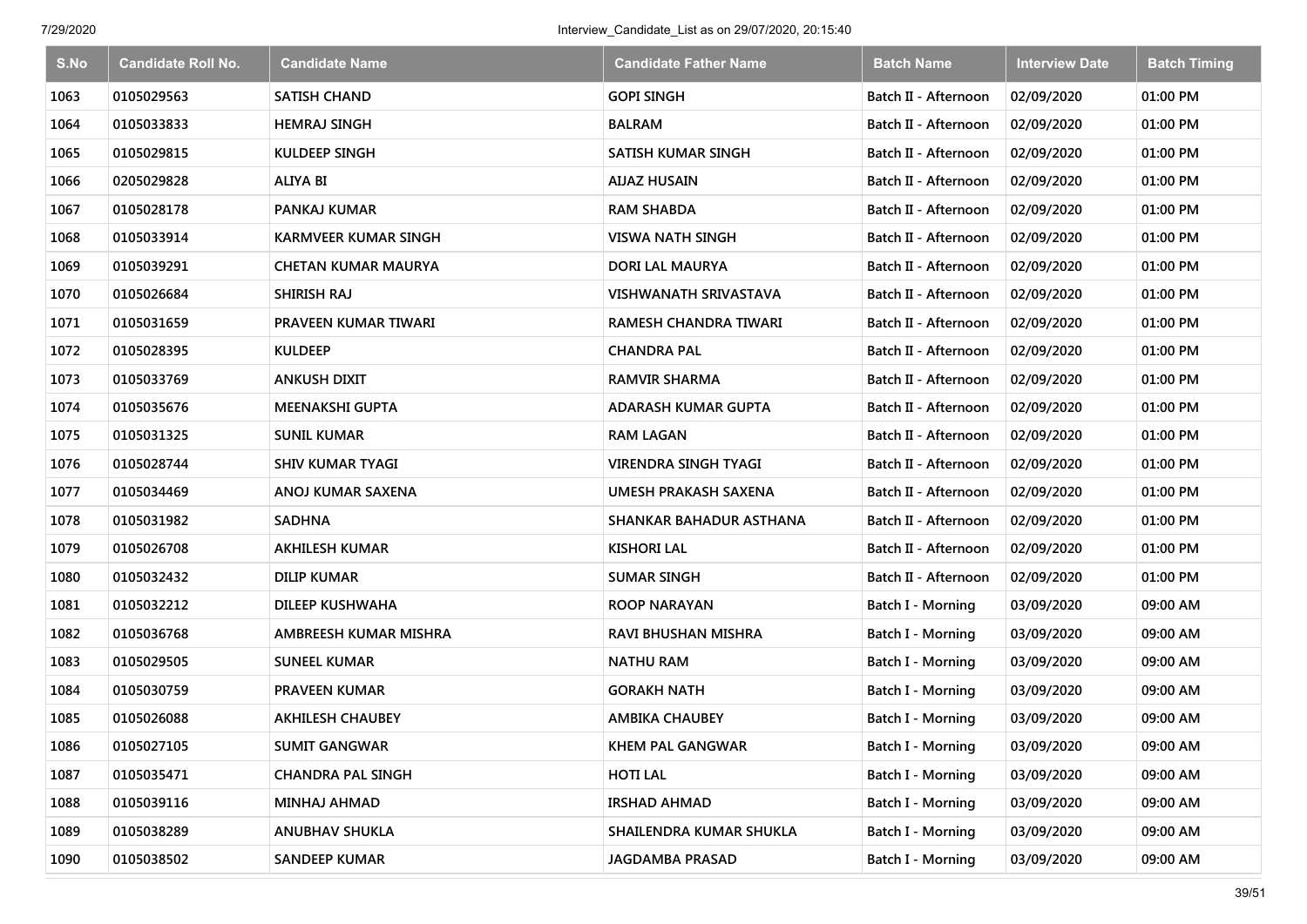| S.No | <b>Candidate Roll No.</b> | <b>Candidate Name</b>      | <b>Candidate Father Name</b> | <b>Batch Name</b>        | <b>Interview Date</b> | <b>Batch Timing</b> |
|------|---------------------------|----------------------------|------------------------------|--------------------------|-----------------------|---------------------|
| 1091 | 0105035888                | AMARENDRA KUMAR            | <b>CHHOTELAL</b>             | Batch I - Morning        | 03/09/2020            | 09:00 AM            |
| 1092 | 0105030797                | <b>NAVEEN KUMAR</b>        | PARSHU RAM DIXIT             | Batch I - Morning        | 03/09/2020            | 09:00 AM            |
| 1093 | 0105029322                | <b>SACHIN KUMAR</b>        | <b>JAI KISHAN</b>            | Batch I - Morning        | 03/09/2020            | 09:00 AM            |
| 1094 | 0105031699                | PRAVEEN KUMAR TYAGI        | SHEES RAM TYAGI              | Batch I - Morning        | 03/09/2020            | 09:00 AM            |
| 1095 | 0105038083                | <b>SAURABH SONI</b>        | <b>CHANDRA PRAKASH SONI</b>  | Batch I - Morning        | 03/09/2020            | 09:00 AM            |
| 1096 | 0105038039                | PREM KUMAR KHOIYA          | <b>AATMA RAM</b>             | <b>Batch I - Morning</b> | 03/09/2020            | 09:00 AM            |
| 1097 | 0105037881                | <b>RAVI KUMAR GAUTAM</b>   | <b>TEJVEER SINGH</b>         | Batch I - Morning        | 03/09/2020            | 09:00 AM            |
| 1098 | 0105029143                | SATENDRA SHARMA            | <b>RAM KUMAR SHARMA</b>      | <b>Batch I - Morning</b> | 03/09/2020            | 09:00 AM            |
| 1099 | 0105032577                | <b>NAVNEET KUMAR</b>       | <b>HARI LAL GUPTA</b>        | Batch I - Morning        | 03/09/2020            | 09:00 AM            |
| 1100 | 0105027151                | <b>BRAJESH KUMAR</b>       | <b>GANGA DAYAL</b>           | Batch I - Morning        | 03/09/2020            | 09:00 AM            |
| 1101 | 0105025543                | <b>SAROJ KUMAR</b>         | <b>SHYAM BIHARI</b>          | Batch I - Morning        | 03/09/2020            | 09:00 AM            |
| 1102 | 0105038480                | RAJESH KUMAR               | <b>SURESH CHANDRA SHARMA</b> | <b>Batch I - Morning</b> | 03/09/2020            | 09:00 AM            |
| 1103 | 0105036218                | PAVAN KUMAR MISHRA         | <b>VIKRAMA DITYA MISHRA</b>  | Batch I - Morning        | 03/09/2020            | 09:00 AM            |
| 1104 | 0105028057                | <b>NARESH CHANDRA</b>      | <b>UJAGAR SINGH</b>          | <b>Batch I - Morning</b> | 03/09/2020            | 09:00 AM            |
| 1105 | 0105028665                | SUNAINA BHARDWAJ           | <b>RAM NARAYAN SHARMA</b>    | Batch I - Morning        | 03/09/2020            | 09:00 AM            |
| 1106 | 0105037206                | <b>VIDYA SAGAR</b>         | <b>TILAK CHANDRA</b>         | Batch I - Morning        | 03/09/2020            | 09:00 AM            |
| 1107 | 0105029125                | <b>SUNDER KUMAR</b>        | SON VEER SINGH               | Batch I - Morning        | 03/09/2020            | 09:00 AM            |
| 1108 | 0105034831                | <b>CHANDRA KANT MISHRA</b> | <b>RAM MANI MISHRA</b>       | Batch I - Morning        | 03/09/2020            | 09:00 AM            |
| 1109 | 0105030098                | PANKAJ KUMAR KARN          | <b>RAMNARAYAN KARN</b>       | Batch I - Morning        | 03/09/2020            | 09:00 AM            |
| 1110 | 0105036408                | <b>AMBEDKAR PANDIT</b>     | RAMESH CHANDRA SHUKLA        | Batch I - Morning        | 03/09/2020            | 09:00 AM            |
| 1111 | 0105032291                | <b>CHAMAN SINGH</b>        | <b>SEETA RAM</b>             | Batch II - Afternoon     | 03/09/2020            | 01:00 PM            |
| 1112 | 0105028467                | <b>VIVEK KUMAR</b>         | <b>BANSHI RAM</b>            | Batch II - Afternoon     | 03/09/2020            | 01:00 PM            |
| 1113 | 0105027983                | SATEESH SINGH              | <b>TANSUKH SINGH</b>         | Batch II - Afternoon     | 03/09/2020            | 01:00 PM            |
| 1114 | 0105032439                | <b>PRAVESH KUMAR</b>       | <b>NEPAL SINGH</b>           | Batch II - Afternoon     | 03/09/2020            | 01:00 PM            |
| 1115 | 0105032646                | <b>VARTIKA JOHORI</b>      | RAJIV KUMAR JOHORI           | Batch II - Afternoon     | 03/09/2020            | 01:00 PM            |
| 1116 | 0105031153                | HAUSHILA PRASAD SINGH      | <b>JANG BAHADUR SINGH</b>    | Batch II - Afternoon     | 03/09/2020            | 01:00 PM            |
| 1117 | 0105037822                | <b>SANDEEP KUMAR</b>       | OM PRAKASH VERMA             | Batch II - Afternoon     | 03/09/2020            | 01:00 PM            |
| 1118 | 0105032077                | <b>NAVITA</b>              | KALYAN SINGH KANYAL          | Batch II - Afternoon     | 03/09/2020            | 01:00 PM            |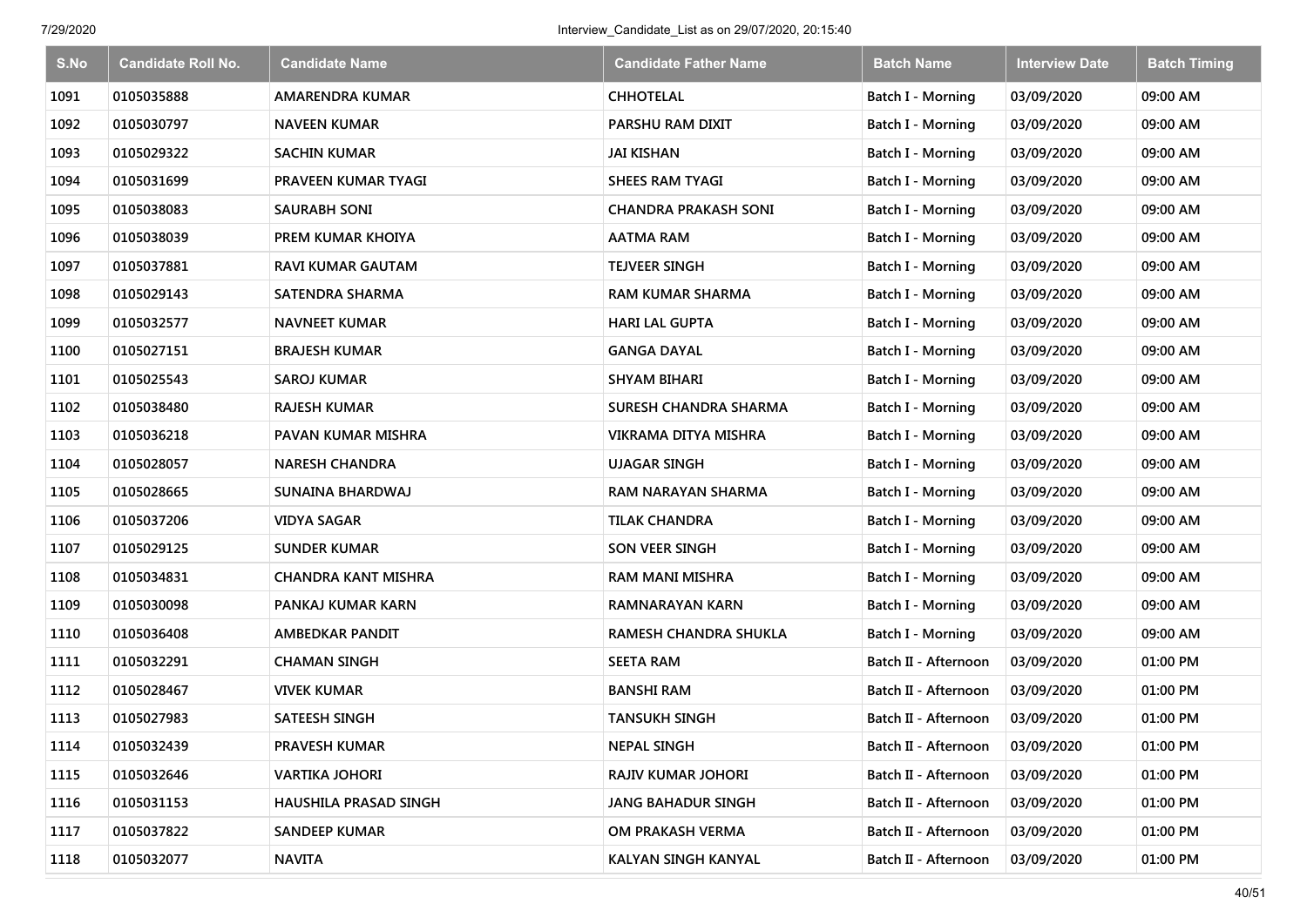| S.No | <b>Candidate Roll No.</b> | <b>Candidate Name</b>          | <b>Candidate Father Name</b>   | <b>Batch Name</b>        | <b>Interview Date</b> | <b>Batch Timing</b> |
|------|---------------------------|--------------------------------|--------------------------------|--------------------------|-----------------------|---------------------|
| 1119 | 0105035167                | YOGENDRA PAL SINGH             | <b>CHANDRA PAL SINGH</b>       | Batch II - Afternoon     | 03/09/2020            | 01:00 PM            |
| 1120 | 0105030515                | KULDEEP SONI                   | <b>NATHU RAM SONI</b>          | Batch II - Afternoon     | 03/09/2020            | 01:00 PM            |
| 1121 | 0105025772                | DHARMENDRA KUMAR VARSHNEY      | <b>HARI SHANKER GUPTA</b>      | Batch II - Afternoon     | 03/09/2020            | 01:00 PM            |
| 1122 | 0105034128                | AMAN KUMAR                     | <b>TAKAN LAL</b>               | Batch II - Afternoon     | 03/09/2020            | 01:00 PM            |
| 1123 | 0105033594                | <b>KARAN KHARBANDA</b>         | <b>ASHOK KUMAR KHARBANDA</b>   | Batch II - Afternoon     | 03/09/2020            | 01:00 PM            |
| 1124 | 0105032513                | <b>HEMANT KUMAR DUBEY</b>      | KANHAIYA LAL DUBEY             | Batch II - Afternoon     | 03/09/2020            | 01:00 PM            |
| 1125 | 0105029925                | <b>SUNEEL KUMAR SINGH</b>      | <b>JAY BAHADUR SINGH</b>       | Batch II - Afternoon     | 03/09/2020            | 01:00 PM            |
| 1126 | 0105031856                | <b>MAYA RAM VERMA</b>          | RAM AUTAR VERMA                | Batch II - Afternoon     | 03/09/2020            | 01:00 PM            |
| 1127 | 0105035306                | <b>VEERENDRA KUMAR</b>         | <b>MUKTA PRASAD</b>            | Batch II - Afternoon     | 03/09/2020            | 01:00 PM            |
| 1128 | 0105037538                | PAWAN KUMAR                    | <b>PYARE LAL</b>               | Batch II - Afternoon     | 03/09/2020            | 01:00 PM            |
| 1129 | 0105027395                | <b>KRISNA KUMAR SAROJ</b>      | <b>LAL JI SAROJ</b>            | Batch II - Afternoon     | 03/09/2020            | 01:00 PM            |
| 1130 | 0205026565                | SUMAN YADAV                    | <b>JAGDISH YADAV</b>           | Batch II - Afternoon     | 03/09/2020            | 01:00 PM            |
| 1131 | 0105025638                | <b>ONKAR KUSHWAHA</b>          | <b>BHOLA PRASAD</b>            | Batch II - Afternoon     | 03/09/2020            | 01:00 PM            |
| 1132 | 0105032953                | HEMANT KUMAR VISHWAKARMA       | SHYAM JI VISHWAKARMA           | Batch II - Afternoon     | 03/09/2020            | 01:00 PM            |
| 1133 | 0105030867                | VIVEKANAND                     | <b>CHHATTHOO PRASAD NIRALA</b> | Batch II - Afternoon     | 03/09/2020            | 01:00 PM            |
| 1134 | 0105036491                | <b>CHANDRA SHEEL DWIVEDI</b>   | RAM PRAKASH DWIVEDI            | Batch II - Afternoon     | 03/09/2020            | 01:00 PM            |
| 1135 | 0105033290                | <b>ASHOK KUMAR CHOUDHARY</b>   | <b>RAMA KANT CHAUDHARY</b>     | Batch II - Afternoon     | 03/09/2020            | 01:00 PM            |
| 1136 | 0205026906                | URVASHI KUMARI                 | <b>VIDHYARAM</b>               | Batch II - Afternoon     | 03/09/2020            | 01:00 PM            |
| 1137 | 0105030297                | <b>NAVAL KUMAR GUPTA</b>       | <b>VIJAY KUMAR GUPTA</b>       | Batch II - Afternoon     | 03/09/2020            | 01:00 PM            |
| 1138 | 0105035506                | <b>VEERENDRA KUMAR PUSHKAR</b> | <b>JAWAHAR LAL PUSHKAR</b>     | Batch II - Afternoon     | 03/09/2020            | 01:00 PM            |
| 1139 | 0105030362                | <b>SACHIN PANDEY</b>           | RAMNAYAN PANDEY                | Batch II - Afternoon     | 03/09/2020            | 01:00 PM            |
| 1140 | 0105036742                | <b>SANDEEP KASHYAP</b>         | <b>ANAND SHARMA</b>            | Batch II - Afternoon     | 03/09/2020            | 01:00 PM            |
| 1141 | 0205029628                | <b>ALAM AARA</b>               | <b>RAFI AHMAD</b>              | Batch I - Morning        | 04/09/2020            | 09:00 AM            |
| 1142 | 0105030989                | <b>ANKIT SINGH</b>             | PRATAP SINGH                   | Batch I - Morning        | 04/09/2020            | 09:00 AM            |
| 1143 | 0105026752                | DHARMENDRA TIWARI              | LALJI                          | Batch I - Morning        | 04/09/2020            | 09:00 AM            |
| 1144 | 0105034426                | VEDPRAKASH                     | PREMPAL SINGH                  | Batch I - Morning        | 04/09/2020            | 09:00 AM            |
| 1145 | 0205026010                | ASHAWANI DEVI                  | DWIJENDRA NATH SINGH           | Batch I - Morning        | 04/09/2020            | 09:00 AM            |
| 1146 | 0105031851                | <b>BUSHRA JAVED</b>            | JAVED MAQSOOD                  | <b>Batch I - Morning</b> | 04/09/2020            | 09:00 AM            |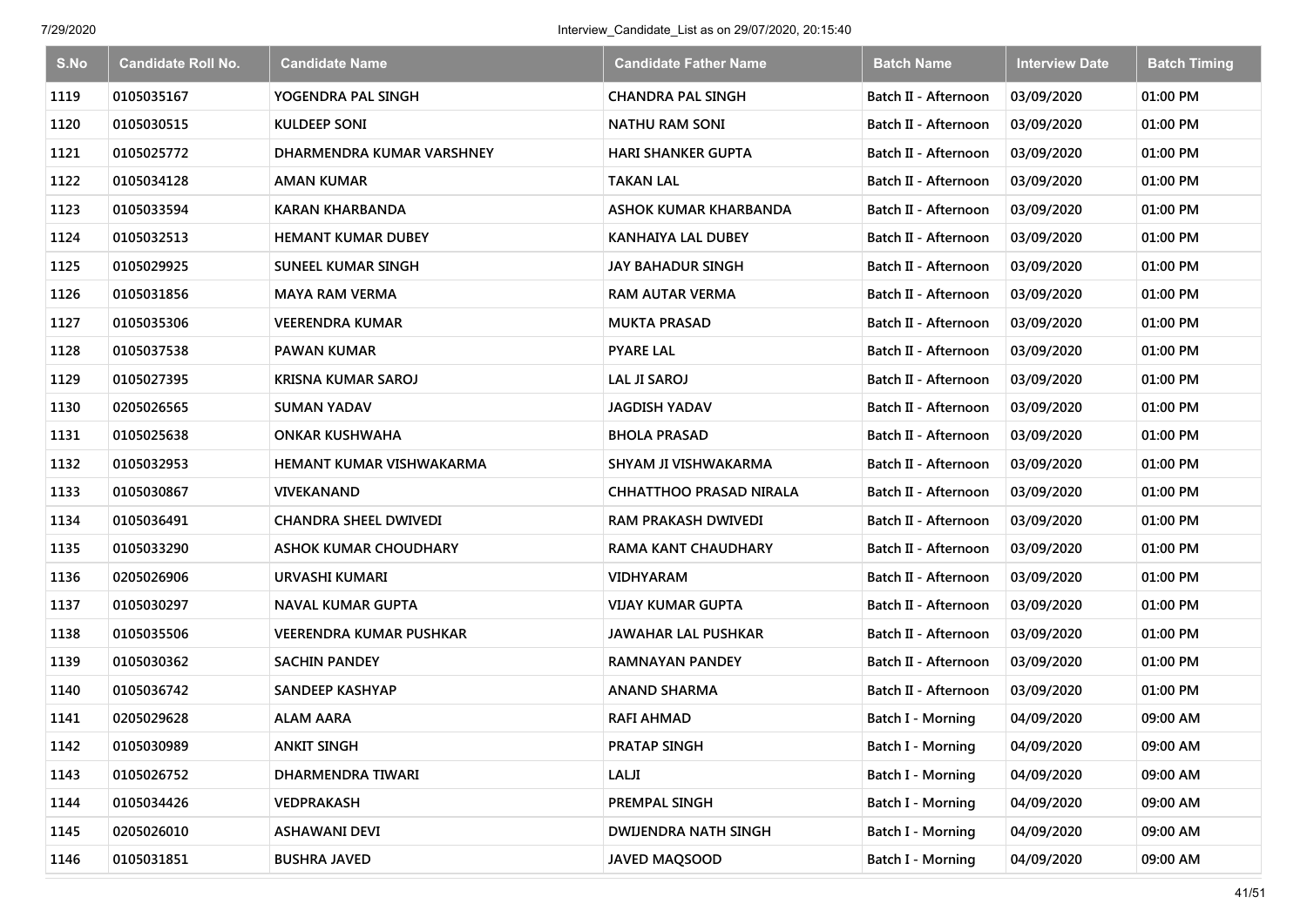| S.No | <b>Candidate Roll No.</b> | <b>Candidate Name</b>       | <b>Candidate Father Name</b> | <b>Batch Name</b>        | <b>Interview Date</b> | <b>Batch Timing</b> |
|------|---------------------------|-----------------------------|------------------------------|--------------------------|-----------------------|---------------------|
| 1147 | 0205032486                | <b>VARSHA SRIVASTAVA</b>    | RAM BABOO SRIVASTAVA         | Batch I - Morning        | 04/09/2020            | 09:00 AM            |
| 1148 | 0105028925                | <b>SUNDAR SINGH</b>         | <b>BALI RAM</b>              | <b>Batch I - Morning</b> | 04/09/2020            | 09:00 AM            |
| 1149 | 0105038646                | <b>VIJAY KUMAR</b>          | <b>KANHAIYA LAL</b>          | Batch I - Morning        | 04/09/2020            | 09:00 AM            |
| 1150 | 0105028900                | <b>RAJ KUMAR</b>            | <b>OM PRAKASH</b>            | Batch I - Morning        | 04/09/2020            | 09:00 AM            |
| 1151 | 0105030281                | <b>RANU PACHAURI</b>        | PURUSHOTTAM DAS PACHAURI     | Batch I - Morning        | 04/09/2020            | 09:00 AM            |
| 1152 | 0105034460                | RAJEEV KUMAR AGARWAL        | <b>RAMESH KUMAR AGARWAL</b>  | <b>Batch I - Morning</b> | 04/09/2020            | 09:00 AM            |
| 1153 | 0105026192                | DHARMENDRA SINGH            | <b>VIRPAL</b>                | Batch I - Morning        | 04/09/2020            | 09:00 AM            |
| 1154 | 0105029869                | <b>ANKIT KUMAR</b>          | RAM JEEVAN                   | <b>Batch I - Morning</b> | 04/09/2020            | 09:00 AM            |
| 1155 | 0105032093                | <b>HEMANT KUMAR</b>         | <b>SURENDRA VEER SINGH</b>   | Batch I - Morning        | 04/09/2020            | 09:00 AM            |
| 1156 | 0105037008                | AMBUJ KUMAR                 | KRIPA SHANKAR                | Batch I - Morning        | 04/09/2020            | 09:00 AM            |
| 1157 | 0105035435                | LAL BAHDUR MAURYA           | JANAK DHARI                  | <b>Batch I - Morning</b> | 04/09/2020            | 09:00 AM            |
| 1158 | 0105033481                | <b>RASHMI TIWARI</b>        | DIGVIJAY NATH TIWARI         | <b>Batch I - Morning</b> | 04/09/2020            | 09:00 AM            |
| 1159 | 0105033418                | PARMESH SINGH KUSHWAHA      | CHANDRA SHEKHAR SINGH        | Batch I - Morning        | 04/09/2020            | 09:00 AM            |
| 1160 | 0105033376                | <b>MD AQUEEL AZHAR</b>      | ABDUL QAYYOUM ASHRAFI        | Batch I - Morning        | 04/09/2020            | 09:00 AM            |
| 1161 | 0205037452                | <b>DIPTI DOHARE</b>         | <b>JAISIRAM DOHARE</b>       | Batch I - Morning        | 04/09/2020            | 09:00 AM            |
| 1162 | 0105033052                | <b>DILIP SINGH</b>          | <b>VANSHI LAL</b>            | Batch I - Morning        | 04/09/2020            | 09:00 AM            |
| 1163 | 0105039201                | <b>RAVI SACHAN</b>          | <b>RAM DUTT SACHAN</b>       | Batch I - Morning        | 04/09/2020            | 09:00 AM            |
| 1164 | 0205031487                | YACHANA SHUKLA              | <b>BRIJ PRAKASH SHARMA</b>   | Batch I - Morning        | 04/09/2020            | 09:00 AM            |
| 1165 | 0105038494                | <b>KESHAV DWIVEDI</b>       | <b>SHIV KUMAR DWIVEDI</b>    | <b>Batch I - Morning</b> | 04/09/2020            | 09:00 AM            |
| 1166 | 0105037368                | <b>AMIT ABHINAV</b>         | <b>ASHOK KUMAR</b>           | Batch I - Morning        | 04/09/2020            | 09:00 AM            |
| 1167 | 0105026168                | <b>AKHILESH JAISWAL</b>     | VIRENDRA KUMAR JAISWAL       | Batch I - Morning        | 04/09/2020            | 09:00 AM            |
| 1168 | 0105034681                | <b>RATNESH KUMAR PATHAK</b> | <b>RAMESH CHANDRA PATHAK</b> | <b>Batch I - Morning</b> | 04/09/2020            | 09:00 AM            |
| 1169 | 0105035387                | YOGENDRA SINGH              | <b>VIKRAM SINGH</b>          | Batch I - Morning        | 04/09/2020            | 09:00 AM            |
| 1170 | 0105034968                | <b>AMAR JYOTI</b>           | <b>ISHWAR DAYAL</b>          | Batch I - Morning        | 04/09/2020            | 09:00 AM            |
| 1171 | 0105033099                | PRAVIN KUMAR PANDEY         | HARINARAYAN PANDEY           | Batch II - Afternoon     | 04/09/2020            | 01:00 PM            |
| 1172 | 0105025738                | <b>ONKAR UPADHYAY</b>       | <b>VIDYADHAR UPADHYAY</b>    | Batch II - Afternoon     | 04/09/2020            | 01:00 PM            |
| 1173 | 0105028882                | <b>SACHIN KUMAR</b>         | <b>RAJU</b>                  | Batch II - Afternoon     | 04/09/2020            | 01:00 PM            |
| 1174 | 0105030072                | <b>DHRUVA KANT</b>          | <b>GOVIND RAM</b>            | Batch II - Afternoon     | 04/09/2020            | 01:00 PM            |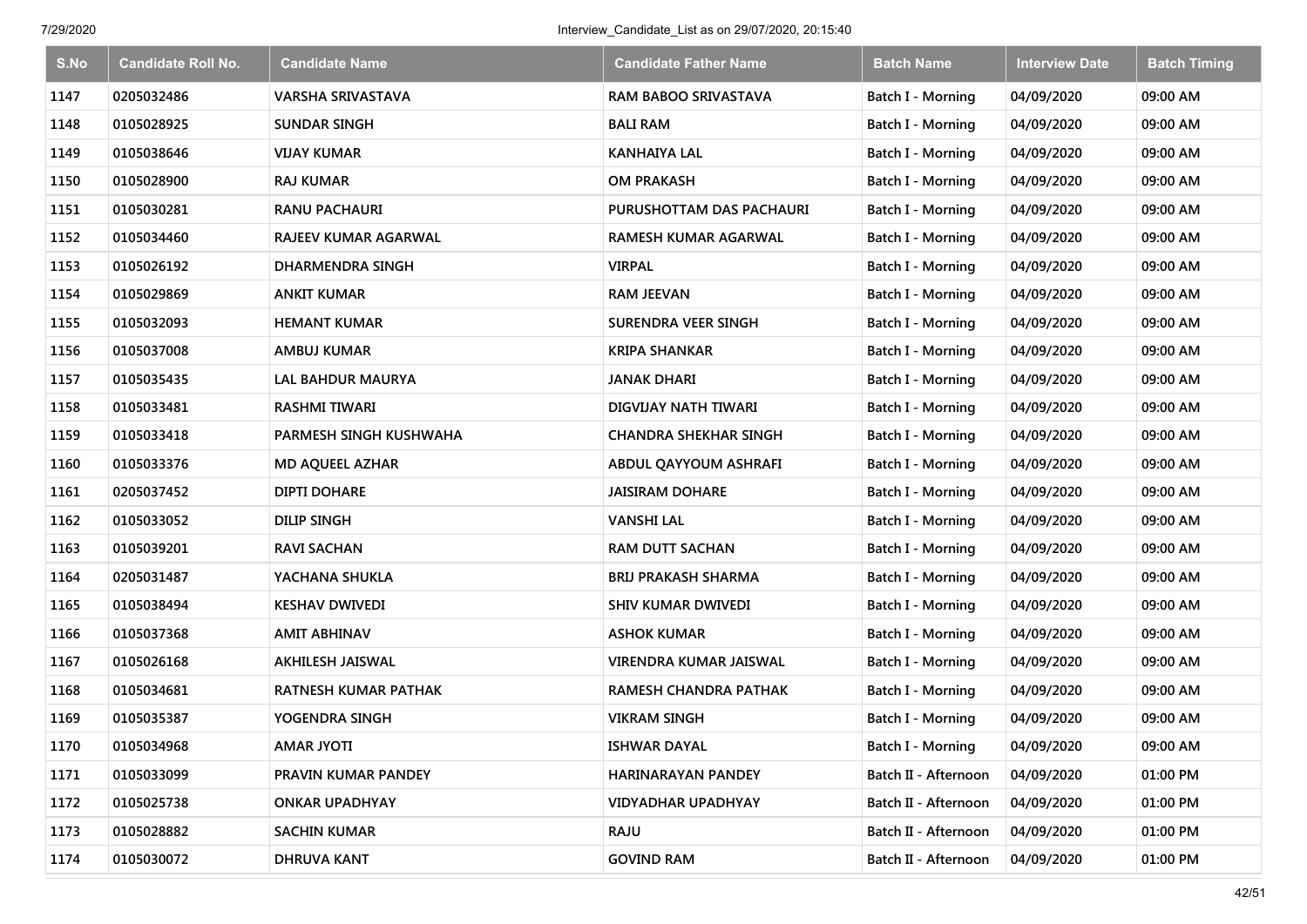| S.No | <b>Candidate Roll No.</b> | <b>Candidate Name</b>       | <b>Candidate Father Name</b> | <b>Batch Name</b>        | <b>Interview Date</b> | <b>Batch Timing</b> |
|------|---------------------------|-----------------------------|------------------------------|--------------------------|-----------------------|---------------------|
| 1175 | 0105032233                | <b>HEMANT KUMAR</b>         | <b>NETRA PAL SINGH</b>       | Batch II - Afternoon     | 04/09/2020            | 01:00 PM            |
| 1176 | 0105030382                | SACHIN PRATAP SINGH         | SADHU SINGH                  | Batch II - Afternoon     | 04/09/2020            | 01:00 PM            |
| 1177 | 0105027718                | <b>PANKAJ KUMAR</b>         | <b>UMADUTT SHARMA</b>        | Batch II - Afternoon     | 04/09/2020            | 01:00 PM            |
| 1178 | 0105028960                | <b>RAJ KUMAR</b>            | <b>MOTI SINGH</b>            | Batch II - Afternoon     | 04/09/2020            | 01:00 PM            |
| 1179 | 0105030589                | <b>ANKIT MITTAL</b>         | HARIMOHAN MITTAL             | Batch II - Afternoon     | 04/09/2020            | 01:00 PM            |
| 1180 | 0105025672                | DHARMENDRA KUMAR SRIVASTAVA | KAUSHAL KISHORE SRIVASTAVA   | Batch II - Afternoon     | 04/09/2020            | 01:00 PM            |
| 1181 | 0105026974                | <b>KAMAL SINGH</b>          | AJAI KUMAR                   | Batch II - Afternoon     | 04/09/2020            | 01:00 PM            |
| 1182 | 0105031692                | <b>DILEEP KUMAR</b>         | <b>BADLOO RAM</b>            | Batch II - Afternoon     | 04/09/2020            | 01:00 PM            |
| 1183 | 0105027218                | PANKAJ KUMAR                | OM PRAKASH BHUIYA            | Batch II - Afternoon     | 04/09/2020            | 01:00 PM            |
| 1184 | 0105026212                | DHARMENDRA SINGH            | <b>VIRENDRA SINGH</b>        | Batch II - Afternoon     | 04/09/2020            | 01:00 PM            |
| 1185 | 0105032471                | <b>CHANCHAL</b>             | <b>JAGBIR SINGH</b>          | Batch II - Afternoon     | 04/09/2020            | 01:00 PM            |
| 1186 | 0105026920                | <b>RAHUL TRIPATHI</b>       | RAVINDRA MANI TRIPATHI       | Batch II - Afternoon     | 04/09/2020            | 01:00 PM            |
| 1187 | 0105026773                | <b>HARI PAL</b>             | ANGAN LAL GANGWAR            | Batch II - Afternoon     | 04/09/2020            | 01:00 PM            |
| 1188 | 0205027199                | PRATIBHA BHARTI             | RAM BAHADUR                  | Batch II - Afternoon     | 04/09/2020            | 01:00 PM            |
| 1189 | 0105034658                | <b>PARUL SHARMA</b>         | DINESH DUTT SHARMA           | Batch II - Afternoon     | 04/09/2020            | 01:00 PM            |
| 1190 | 0105026243                | <b>SARVESH KUMAR</b>        | <b>VIRENDRA SINGH</b>        | Batch II - Afternoon     | 04/09/2020            | 01:00 PM            |
| 1191 | 0105028506                | <b>VAGISH CHANDRA</b>       | <b>BABU RAM</b>              | Batch II - Afternoon     | 04/09/2020            | 01:00 PM            |
| 1192 | 0105038143                | SAURABH SRIVASTAVA          | NARAYAN SWAMI SRIVASTAVA     | Batch II - Afternoon     | 04/09/2020            | 01:00 PM            |
| 1193 | 0105029074                | KAMLESH KUMAR SINGH         | SATYANARAYAN SINGH           | Batch II - Afternoon     | 04/09/2020            | 01:00 PM            |
| 1194 | 0105026647                | VISHWAMBHAR NATH YADAV      | <b>HARIRAM YADAV</b>         | Batch II - Afternoon     | 04/09/2020            | 01:00 PM            |
| 1195 | 0105027868                | AKHILESH KUMAR SINGH        | VIJAY BAHADUR PRASAD         | Batch II - Afternoon     | 04/09/2020            | 01:00 PM            |
| 1196 | 0105029193                | <b>HARISH KUMAR</b>         | <b>GOVIND KISHOR</b>         | Batch II - Afternoon     | 04/09/2020            | 01:00 PM            |
| 1197 | 0105034288                | <b>AMAN KUMAR</b>           | <b>ANAR SINGH</b>            | Batch II - Afternoon     | 04/09/2020            | 01:00 PM            |
| 1198 | 0105025339                | PRASHANT MISHRA             | SANTOSH KUMAR MISHRA         | Batch II - Afternoon     | 04/09/2020            | 01:00 PM            |
| 1199 | 0105034939                | PREETI KUMARI               | <b>UMASHANKAR JHA</b>        | Batch II - Afternoon     | 04/09/2020            | 01:00 PM            |
| 1200 | 0105036850                | <b>ASHVANI KUMAR</b>        | TEJ PAL SINGH                | Batch II - Afternoon     | 04/09/2020            | 01:00 PM            |
| 1201 | 0105036240                | <b>RAJENDRA</b>             | <b>GOVIND SINGH</b>          | Batch I - Morning        | 08/09/2020            | 09:00 AM            |
| 1202 | 0105037106                | <b>VIDYA BHUSHAN SINGH</b>  | SURENDRA NATH SINGH          | <b>Batch I - Morning</b> | 08/09/2020            | 09:00 AM            |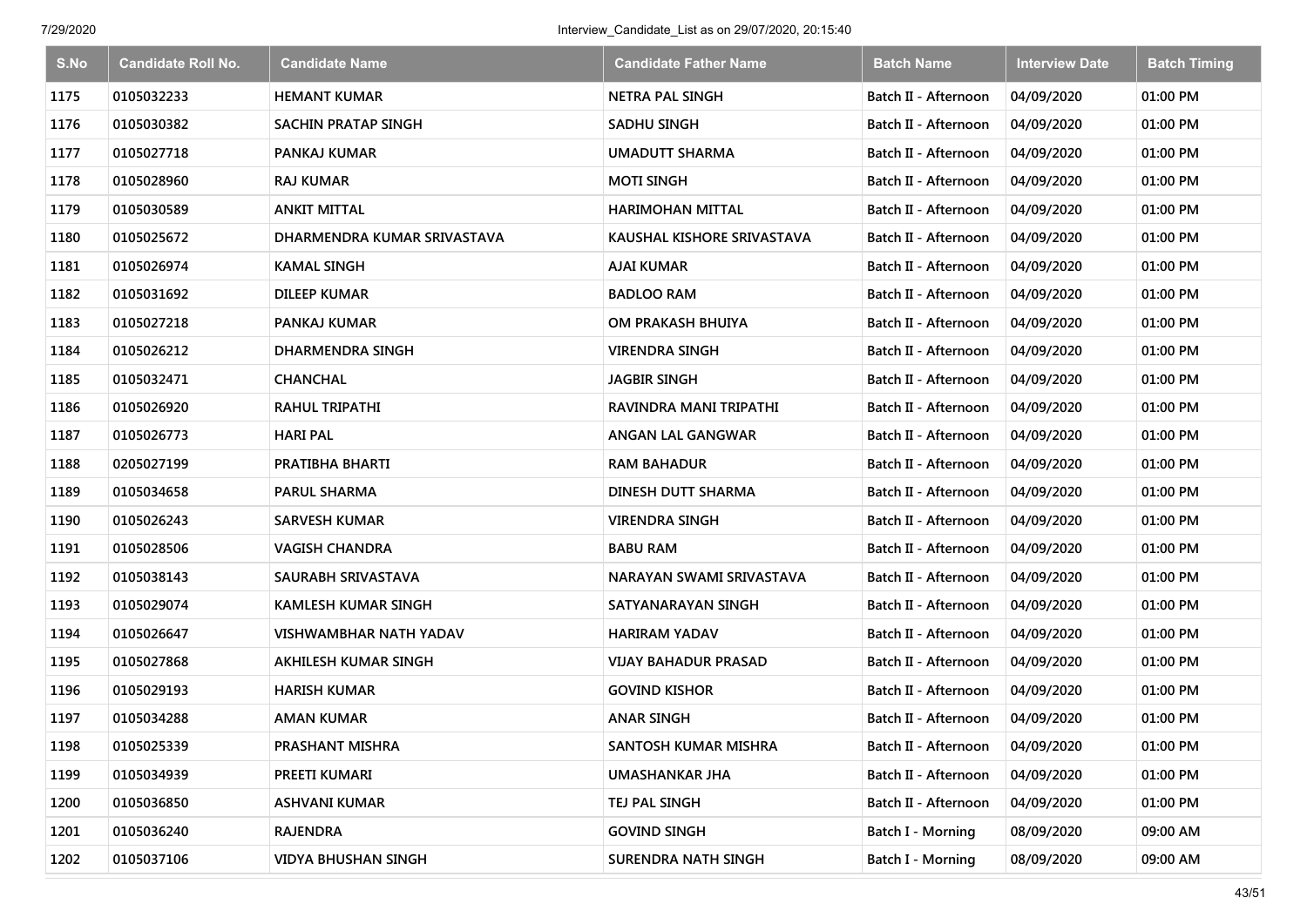| S.No | <b>Candidate Roll No.</b> | <b>Candidate Name</b>           | <b>Candidate Father Name</b>  | <b>Batch Name</b>        | <b>Interview Date</b> | <b>Batch Timing</b> |
|------|---------------------------|---------------------------------|-------------------------------|--------------------------|-----------------------|---------------------|
| 1203 | 0105032376                | <b>MAYANK KUMAR VISHWAKARMA</b> | MAHESH KUMAR VISHWAKARMA      | <b>Batch I - Morning</b> | 08/09/2020            | 09:00 AM            |
| 1204 | 0105037841                | RAVI KUMAR CHAUDHARI            | <b>SHIV CHAND PRASAD</b>      | Batch I - Morning        | 08/09/2020            | 09:00 AM            |
| 1205 | 0205029726                | <b>VANDANA</b>                  | <b>JAGJIVAN RAM</b>           | Batch I - Morning        | 08/09/2020            | 09:00 AM            |
| 1206 | 0105037869                | <b>ANU PRAKASH</b>              | <b>RAMNATH SINGH</b>          | Batch I - Morning        | 08/09/2020            | 09:00 AM            |
| 1207 | 0105030178                | PANKAJ KUMAR MISHRA             | <b>SITA SHARAN MISHRA</b>     | Batch I - Morning        | 08/09/2020            | 09:00 AM            |
| 1208 | 0105031944                | SHIVAM TRIPATHI                 | <b>VEERENDRA TRIPATHI</b>     | <b>Batch I - Morning</b> | 08/09/2020            | 09:00 AM            |
| 1209 | 0105032879                | <b>PRAVILASH KUMAR</b>          | <b>SHARMAN SINGH</b>          | Batch I - Morning        | 08/09/2020            | 09:00 AM            |
| 1210 | 0105037924                | <b>SHRI KANT PATEL</b>          | <b>AMRIT LAL</b>              | <b>Batch I - Morning</b> | 08/09/2020            | 09:00 AM            |
| 1211 | 0105036277                | NEELESH KUMAR MISHRA            | <b>OMKAR MISHRA</b>           | Batch I - Morning        | 08/09/2020            | 09:00 AM            |
| 1212 | 0105037272                | DIPIKA MEGHNANI                 | <b>HIRALAL MEGHNANI</b>       | Batch I - Morning        | 08/09/2020            | 09:00 AM            |
| 1213 | 0105026227                | <b>VISHVAMBHAR KUMAR BIND</b>   | <b>RAMDEV BIND</b>            | Batch I - Morning        | 08/09/2020            | 09:00 AM            |
| 1214 | 0105030604                | SHIV SHANTI BHUSHAN             | RAJ NARAYAN                   | <b>Batch I - Morning</b> | 08/09/2020            | 09:00 AM            |
| 1215 | 0105033235                | KUNJ VIHARI                     | <b>DINESH KUMAR</b>           | Batch I - Morning        | 08/09/2020            | 09:00 AM            |
| 1216 | 0105031876                | <b>MAYA SHANKAR AGNIHOTRI</b>   | DURGA PRASAD AGNIHOTRI        | Batch I - Morning        | 08/09/2020            | 09:00 AM            |
| 1217 | 0105037271                | <b>CHANDRA VIJAY</b>            | RAM GOPAL UPADHYAY            | Batch I - Morning        | 08/09/2020            | 09:00 AM            |
| 1218 | 0105037939                | <b>PREM KISHORE</b>             | <b>SITA RAM</b>               | Batch I - Morning        | 08/09/2020            | 09:00 AM            |
| 1219 | 0105025797                | NARENDRA DATT VASHISHTHA        | <b>DEV DUTTA SHARMA</b>       | Batch I - Morning        | 08/09/2020            | 09:00 AM            |
| 1220 | 0105030855                | <b>KULDIP SINGH PARMAR</b>      | LAKSHMAN SINGH PARMAR         | Batch I - Morning        | 08/09/2020            | 09:00 AM            |
| 1221 | 0105034512                | <b>DINESH KUMAR</b>             | <b>RAGHUVIR PRASAD</b>        | Batch I - Morning        | 08/09/2020            | 09:00 AM            |
| 1222 | 0105038878                | PAWAN KUMAR SONI                | <b>KRIPA SHANKAR SONI</b>     | Batch I - Morning        | 08/09/2020            | 09:00 AM            |
| 1223 | 0105031154                | <b>KANHAIYA LAL PANDEY</b>      | <b>HRADAYA NARAINA PANDEY</b> | Batch I - Morning        | 08/09/2020            | 09:00 AM            |
| 1224 | 0205034375                | <b>KUSUM PANDEY</b>             | <b>KEDAR NATH PANDEY</b>      | Batch I - Morning        | 08/09/2020            | 09:00 AM            |
| 1225 | 0105029040                | <b>RAJ KUMAR</b>                | <b>MAN SINGH</b>              | Batch I - Morning        | 08/09/2020            | 09:00 AM            |
| 1226 | 0105034094                | <b>KARUN KUMAR PANDEY</b>       | <b>RAM KRISHAN PANDEY</b>     | Batch I - Morning        | 08/09/2020            | 09:00 AM            |
| 1227 | 0105026595                | <b>KRISHNA MURARI</b>           | RADHIKA PRASAD MISHRA         | Batch I - Morning        | 08/09/2020            | 09:00 AM            |
| 1228 | 0105025888                | AKHIL NARAYAN AGNIHOTRI         | PREM NARAYAN AGNIHOTRI        | Batch I - Morning        | 08/09/2020            | 09:00 AM            |
| 1229 | 0105027584                | <b>SHIV JI</b>                  | RAM DULAR VISHWAKARMA         | Batch I - Morning        | 08/09/2020            | 09:00 AM            |
| 1230 | 0205037749                | ANU GUPTA                       | ARVIND KUMAR GUPTA            | <b>Batch I - Morning</b> | 08/09/2020            | 09:00 AM            |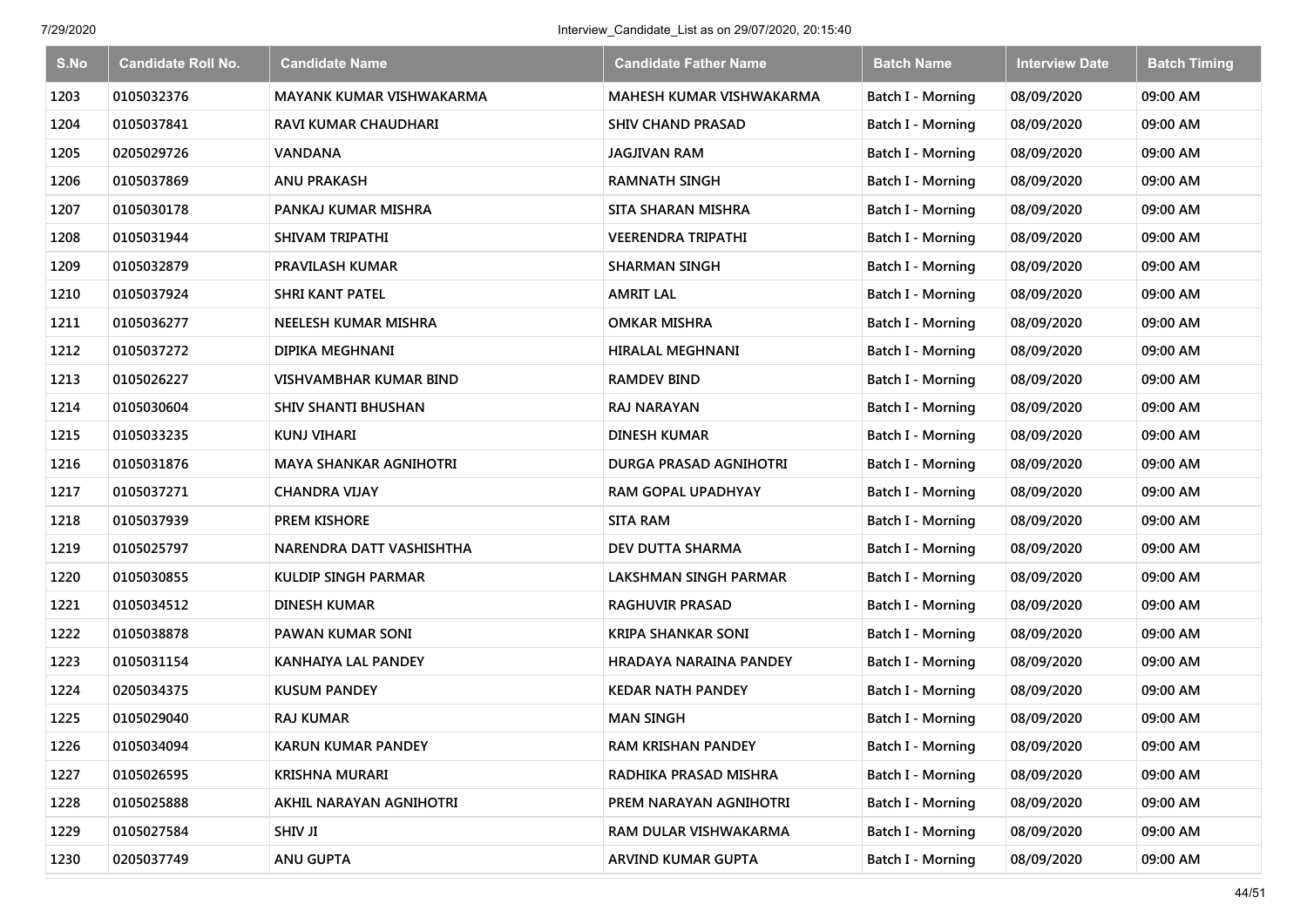| S.No | <b>Candidate Roll No.</b> | <b>Candidate Name</b>      | <b>Candidate Father Name</b> | <b>Batch Name</b>    | <b>Interview Date</b> | <b>Batch Timing</b> |
|------|---------------------------|----------------------------|------------------------------|----------------------|-----------------------|---------------------|
| 1231 | 0105027152                | <b>DHARMVEER SINGH</b>     | PURUSHOTTAM DAS              | Batch II - Afternoon | 08/09/2020            | 01:00 PM            |
| 1232 | 0105034226                | <b>VED PRAKASH TIWARI</b>  | <b>VIKRAMA DITYA TIWARI</b>  | Batch II - Afternoon | 08/09/2020            | 01:00 PM            |
| 1233 | 0105038614                | <b>KESHAV KUMAR</b>        | <b>DAYANAND CHAUDHARY</b>    | Batch II - Afternoon | 08/09/2020            | 01:00 PM            |
| 1234 | 0205032760                | <b>RAJAT SONI</b>          | <b>MOHAN LAL SONI</b>        | Batch II - Afternoon | 08/09/2020            | 01:00 PM            |
| 1235 | 0105026745                | <b>SUMANT TIWARI</b>       | <b>BECHU TIWARI</b>          | Batch II - Afternoon | 08/09/2020            | 01:00 PM            |
| 1236 | 0105027291                | <b>BRAJESH KUMAR DIXIT</b> | MAN MOHAN DIXIT              | Batch II - Afternoon | 08/09/2020            | 01:00 PM            |
| 1237 | 0105033951                | <b>CHANDRA BHAN</b>        | <b>KUNWAR SINGH</b>          | Batch II - Afternoon | 08/09/2020            | 01:00 PM            |
| 1238 | 0105034172                | <b>DINESH KUMAR</b>        | SHIVDARSHAN OJHA             | Batch II - Afternoon | 08/09/2020            | 01:00 PM            |
| 1239 | 0105033470                | <b>ASHOK KUMAR MAURYA</b>  | DEV NARAYAN MAURYA           | Batch II - Afternoon | 08/09/2020            | 01:00 PM            |
| 1240 | 0105038820                | <b>RAJESH KUMAR</b>        | <b>RAM PRAKASH</b>           | Batch II - Afternoon | 08/09/2020            | 01:00 PM            |
| 1241 | 0105037660                | <b>RAJENDRA SINGH</b>      | <b>RAGHUVIR SINGH</b>        | Batch II - Afternoon | 08/09/2020            | 01:00 PM            |
| 1242 | 0105033949                | <b>ANKUSH SARASWAT</b>     | <b>ANURAG SARASWAT</b>       | Batch II - Afternoon | 08/09/2020            | 01:00 PM            |
| 1243 | 0105039230                | <b>ATENDRA KUMAR</b>       | <b>ASHOK RAM</b>             | Batch II - Afternoon | 08/09/2020            | 01:00 PM            |
| 1244 | 0105029179                | PRATIMA RAI                | <b>MUSAFIR RAI</b>           | Batch II - Afternoon | 08/09/2020            | 01:00 PM            |
| 1245 | 0105028721                | <b>RANJEET KUMAR</b>       | <b>SONAI RAM</b>             | Batch II - Afternoon | 08/09/2020            | 01:00 PM            |
| 1246 | 0105036949                | <b>ANSHUL BHARTIYA</b>     | RAVINDRA KUMAR               | Batch II - Afternoon | 08/09/2020            | 01:00 PM            |
| 1247 | 0105039313                | <b>INDRA PAL SINGH</b>     | <b>KUMAR JI LAL</b>          | Batch II - Afternoon | 08/09/2020            | 01:00 PM            |
| 1248 | 0105028188                | AKHILESH KUMAR VERMA       | SHOBHA RAM VERMA             | Batch II - Afternoon | 08/09/2020            | 01:00 PM            |
| 1249 | 0105030167                | <b>VIVEK SAURABH</b>       | <b>SITA RAM</b>              | Batch II - Afternoon | 08/09/2020            | 01:00 PM            |
| 1250 | 0105027208                | AKHILESH KUMAR DWIVEDI     | RADHEY SHYAM DWIVEDI         | Batch II - Afternoon | 08/09/2020            | 01:00 PM            |
| 1251 | 0105034581                | <b>RATNESH KUMAR</b>       | <b>OM PRAKASH</b>            | Batch II - Afternoon | 08/09/2020            | 01:00 PM            |
| 1252 | 0105025751                | <b>BITTU SINGH</b>         | DHARAM SINGH                 | Batch II - Afternoon | 08/09/2020            | 01:00 PM            |
| 1253 | 0105034307                | YOGENDRA KUMAR             | <b>HAR DAYAL</b>             | Batch II - Afternoon | 08/09/2020            | 01:00 PM            |
| 1254 | 0105029713                | <b>HARISHCHANDRA</b>       | CHHABIRAJ PATEL              | Batch II - Afternoon | 08/09/2020            | 01:00 PM            |
| 1255 | 0105026249                | <b>ANJALI VERMA</b>        | <b>VSVERMA</b>               | Batch II - Afternoon | 08/09/2020            | 01:00 PM            |
| 1256 | 0105030317                | NAVANEET KUMAR MISHRA      | <b>BAL MUKUND MISHRA</b>     | Batch II - Afternoon | 08/09/2020            | 01:00 PM            |
| 1257 | 0105032937                | <b>NAVNEET PATEL</b>       | <b>BIRENDRA SINGH</b>        | Batch II - Afternoon | 08/09/2020            | 01:00 PM            |
| 1258 | 0105030410                | <b>ASHISH PRABHAKER</b>    | <b>RAM DAYAL</b>             | Batch II - Afternoon | 08/09/2020            | 01:00 PM            |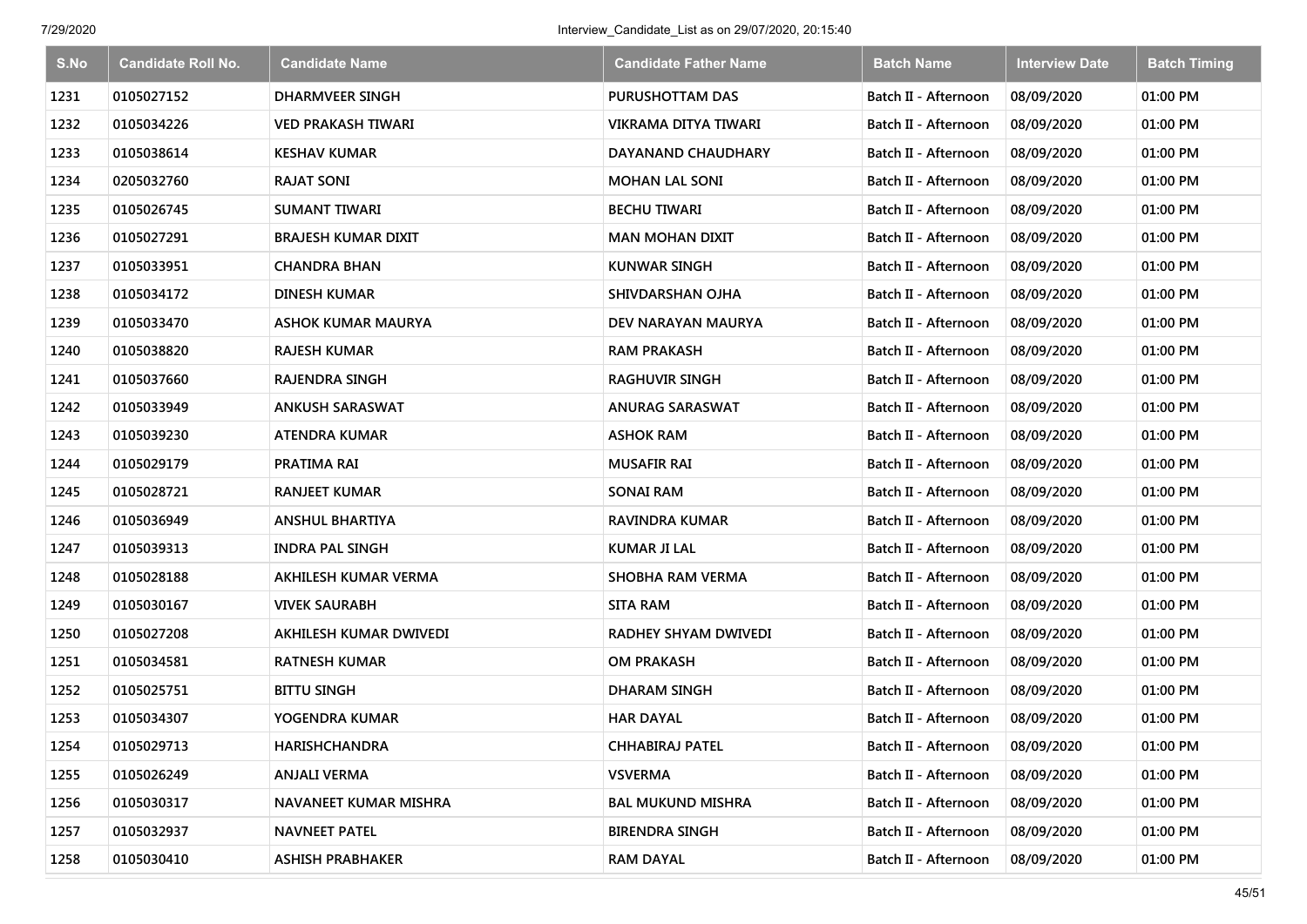| S.No | <b>Candidate Roll No.</b> | <b>Candidate Name</b>         | <b>Candidate Father Name</b> | <b>Batch Name</b>    | <b>Interview Date</b> | <b>Batch Timing</b> |
|------|---------------------------|-------------------------------|------------------------------|----------------------|-----------------------|---------------------|
| 1259 | 0105032074                | <b>KAPIL DEV YADAV</b>        | <b>MANI RAM YADAV</b>        | Batch II - Afternoon | 08/09/2020            | 01:00 PM            |
| 1260 | 0205039111                | <b>CHEENA</b>                 | ARUN KUMAR                   | Batch II - Afternoon | 08/09/2020            | 01:00 PM            |
| 1261 | 0105033917                | <b>NEELABH GUPTA</b>          | VIJAY BAHADUR GUPTA          | Batch I - Morning    | 09/09/2020            | 09:00 AM            |
| 1262 | 0105026216                | <b>MANOJ KUMAR</b>            | <b>CHANDRA PAL</b>           | Batch I - Morning    | 09/09/2020            | 09:00 AM            |
| 1263 | 0105028950                | ASHISH KUMAR MAURYA           | <b>JAGDISH PARSAD MAURYA</b> | Batch I - Morning    | 09/09/2020            | 09:00 AM            |
| 1264 | 0105030951                | <b>BRIJESH KUMAR TRIPATHI</b> | PRATAP NARAYAN TRIPATHI      | Batch I - Morning    | 09/09/2020            | 09:00 AM            |
| 1265 | 0105037187                | YOGESH KUMAR                  | <b>GAYA PRASAD</b>           | Batch I - Morning    | 09/09/2020            | 09:00 AM            |
| 1266 | 0105032757                | <b>NAVNEET KUMAR PATHAK</b>   | <b>NAVAL KISHOR PATHAK</b>   | Batch I - Morning    | 09/09/2020            | 09:00 AM            |
| 1267 | 0105036943                | SAURABH KUMAR AGRAWAL         | <b>JAIT RAM AGRAWAL</b>      | Batch I - Morning    | 09/09/2020            | 09:00 AM            |
| 1268 | 0105032011                | <b>BYOMKESH KUMAR RAI</b>     | SHIV SHAMBHU RAI             | Batch I - Morning    | 09/09/2020            | 09:00 AM            |
| 1269 | 0105030928                | <b>ALKA TIWARI</b>            | <b>NAND KISHOR TIWARI</b>    | Batch I - Morning    | 09/09/2020            | 09:00 AM            |
| 1270 | 0105032238                | <b>PANNA LAL</b>              | <b>RAMJEET</b>               | Batch I - Morning    | 09/09/2020            | 09:00 AM            |
| 1271 | 0105025913                | <b>HARI KRANT SAXENA</b>      | RAJESH KUMAR SAXENA          | Batch I - Morning    | 09/09/2020            | 09:00 AM            |
| 1272 | 0105035096                | MEENAKSHI                     | SHORAJ SINGH                 | Batch I - Morning    | 09/09/2020            | 09:00 AM            |
| 1273 | 0105034855                | LAKHMENDER SINGH              | PARIVAR SINGH                | Batch I - Morning    | 09/09/2020            | 09:00 AM            |
| 1274 | 0105025309                | <b>ANJALI RAI</b>             | NAMO NARAYAN RAI             | Batch I - Morning    | 09/09/2020            | 09:00 AM            |
| 1275 | 0105034983                | SATYENDRA PRAKASH PANDEY      | <b>INDRA DEO PANDEY</b>      | Batch I - Morning    | 09/09/2020            | 09:00 AM            |
| 1276 | 0105030681                | <b>RANVIR SINGH</b>           | <b>RAJ PAL SINGH</b>         | Batch I - Morning    | 09/09/2020            | 09:00 AM            |
| 1277 | 0105026072                | DHARMENDRA PRATAP SINGH       | <b>RAM RAJ SINGH</b>         | Batch I - Morning    | 09/09/2020            | 09:00 AM            |
| 1278 | 0205030374                | KANCHAN LATA VERMA            | ARVIND KUMAR VERMA           | Batch I - Morning    | 09/09/2020            | 09:00 AM            |
| 1279 | 0105031195                | KUMAR DINESH JITENDRA         | JITENDRA RAM                 | Batch I - Morning    | 09/09/2020            | 09:00 AM            |
| 1280 | 0105027653                | <b>HARIKESH BAHADUR SINGH</b> | DURGA PRASAD SINGH           | Batch I - Morning    | 09/09/2020            | 09:00 AM            |
| 1281 | 0105030585                | <b>SUNIL KUMAR</b>            | <b>VED PRAKASH GANGWAR</b>   | Batch I - Morning    | 09/09/2020            | 09:00 AM            |
| 1282 | 0105027988                | AKHILESH KUMAR SINGH          | <b>KUNWAR PAL SINGH</b>      | Batch I - Morning    | 09/09/2020            | 09:00 AM            |
| 1283 | 0105027783                | <b>SATEESH KUMAAR</b>         | <b>AMAR SINGH</b>            | Batch I - Morning    | 09/09/2020            | 09:00 AM            |
| 1284 | 0105025712                | DHARMENDRA KUMAR TRIPATHI     | OM PRAKASH TRIPATHI          | Batch I - Morning    | 09/09/2020            | 09:00 AM            |
| 1285 | 0105027603                | SASHI SHANKER PANDEY          | <b>MARKANDEY PANDEY</b>      | Batch I - Morning    | 09/09/2020            | 09:00 AM            |
| 1286 | 0105034653                | <b>HIMANI VYAS</b>            | <b>MUKESH KUMAR</b>          | Batch I - Morning    | 09/09/2020            | 09:00 AM            |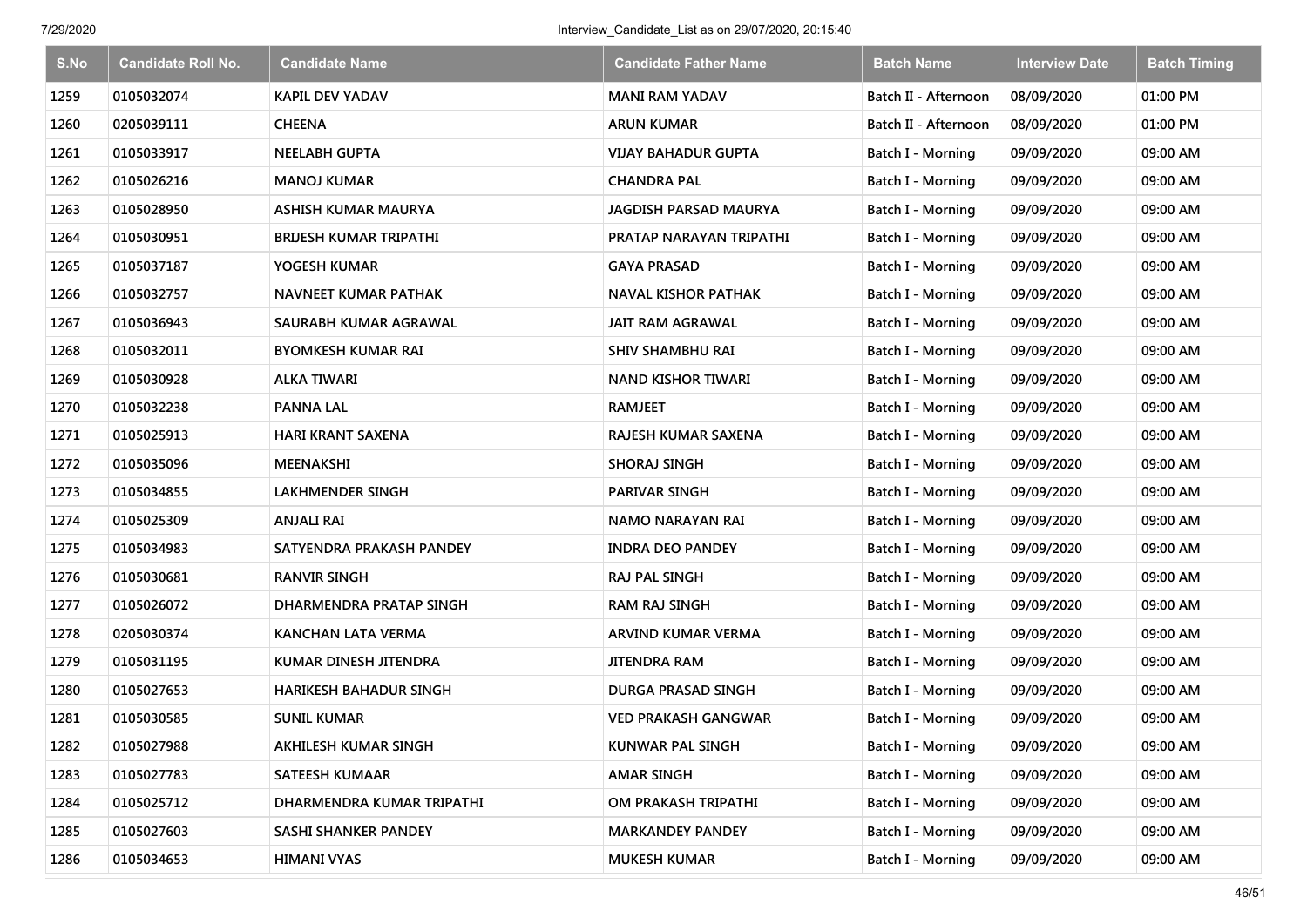| S.No | <b>Candidate Roll No.</b> | <b>Candidate Name</b>      | Candidate Father Name        | <b>Batch Name</b>    | <b>Interview Date</b> | <b>Batch Timing</b> |
|------|---------------------------|----------------------------|------------------------------|----------------------|-----------------------|---------------------|
| 1287 | 0205037632                | <b>DISHA RAJPUT</b>        | <b>JAI SINGH</b>             | Batch I - Morning    | 09/09/2020            | 09:00 AM            |
| 1288 | 0105029014                | <b>KAMLESH KUMAR PATEL</b> | PREM CHANDRA PATEL           | Batch I - Morning    | 09/09/2020            | 09:00 AM            |
| 1289 | 0105032296                | <b>MAYANK KUMAR MISHRA</b> | DHIRENDRA KUMAR MISHRA       | Batch I - Morning    | 09/09/2020            | 09:00 AM            |
| 1290 | 0105029407                | VIVEK KUMAR SINGH          | <b>PARAS NATH SINGH</b>      | Batch I - Morning    | 09/09/2020            | 09:00 AM            |
| 1291 | 0105028626                | VAIBHAV KANT VISHWAKARMA   | RAMROOP VISHWAKARMA          | Batch II - Afternoon | 09/09/2020            | 01:00 PM            |
| 1292 | 0105035325                | SUNIL KUMAR TIWARI         | RAM KHILAWAN TIWARI          | Batch II - Afternoon | 09/09/2020            | 01:00 PM            |
| 1293 | 0105037380                | RAJENDRA PRASAD YADAW      | GANGA YADAW                  | Batch II - Afternoon | 09/09/2020            | 01:00 PM            |
| 1294 | 0105028442                | <b>SACHIN JAIN</b>         | RAKESH KUMAR JAIN            | Batch II - Afternoon | 09/09/2020            | 01:00 PM            |
| 1295 | 0105027245                | <b>SUMIT KUMAR</b>         | <b>VIMAL KISHOR</b>          | Batch II - Afternoon | 09/09/2020            | 01:00 PM            |
| 1296 | 0105032328                | ALOK KUMAR DWIVEDI         | KRISHNA KUMAR DWIVEDI        | Batch II - Afternoon | 09/09/2020            | 01:00 PM            |
| 1297 | 0105029758                | PANKAJ KUMAR CHOURASHIYA   | AWADH RAM CHOURASHIYA        | Batch II - Afternoon | 09/09/2020            | 01:00 PM            |
| 1298 | 0105031734                | KAPIL DEO VERMA            | DYA SHANKAR VERMA            | Batch II - Afternoon | 09/09/2020            | 01:00 PM            |
| 1299 | 0105037929                | <b>ANU SAPRA</b>           | <b>SL SAPRA</b>              | Batch II - Afternoon | 09/09/2020            | 01:00 PM            |
| 1300 | 0105038204                | <b>SHRI PRAKASH YADAV</b>  | DOODH NATH YADAV             | Batch II - Afternoon | 09/09/2020            | 01:00 PM            |
| 1301 | 0105037990                | ASHWINI KUMAR PACHAURI     | LAKSHMAN PRASAD PACHAURI     | Batch II - Afternoon | 09/09/2020            | 01:00 PM            |
| 1302 | 0105039176                | <b>MINNI SINGH</b>         | <b>SURABH SINGH</b>          | Batch II - Afternoon | 09/09/2020            | 01:00 PM            |
| 1303 | 0105030570                | <b>ASHISH SAINI</b>        | SATISH SAINI                 | Batch II - Afternoon | 09/09/2020            | 01:00 PM            |
| 1304 | 0105025464                | <b>SHILPI JAIN</b>         | <b>JAY CHAND JAIN</b>        | Batch II - Afternoon | 09/09/2020            | 01:00 PM            |
| 1305 | 0105035187                | YOGENDRA PRASAD            | <b>RAM SARAN RAM</b>         | Batch II - Afternoon | 09/09/2020            | 01:00 PM            |
| 1306 | 0105026086                | UPENDRA MANI TRIPATHI      | <b>CHANDRA MANI TRIPATHI</b> | Batch II - Afternoon | 09/09/2020            | 01:00 PM            |
| 1307 | 0105028177                | <b>NARESH KUMAR</b>        | SOM VIR SINGH                | Batch II - Afternoon | 09/09/2020            | 01:00 PM            |
| 1308 | 0105036028                | AMARESH KUMAR SINGH        | <b>HAUSILA SINGH</b>         | Batch II - Afternoon | 09/09/2020            | 01:00 PM            |
| 1309 | 0105031854                | <b>KAPIL DEV</b>           | <b>FOOL BADAN RAM</b>        | Batch II - Afternoon | 09/09/2020            | 01:00 PM            |
| 1310 | 0105039041                | <b>RAVI PRATAP YADAV</b>   | <b>MOHAN NAND YADAV</b>      | Batch II - Afternoon | 09/09/2020            | 01:00 PM            |
| 1311 | 0105028737                | <b>NARESH KUMAR</b>        | <b>DILIP SINGH</b>           | Batch II - Afternoon | 09/09/2020            | 01:00 PM            |
| 1312 | 0105033285                | SUNIL KUMAR                | <b>ASHA RAM SHARMA</b>       | Batch II - Afternoon | 09/09/2020            | 01:00 PM            |
| 1313 | 0105038456                | <b>MEWA LAL</b>            | <b>BRIJ LAL</b>              | Batch II - Afternoon | 09/09/2020            | 01:00 PM            |
| 1314 | 0105029732                | DHIRESH KUMAR ASTHANA      | <b>ANIL ASTHANA</b>          | Batch II - Afternoon | 09/09/2020            | 01:00 PM            |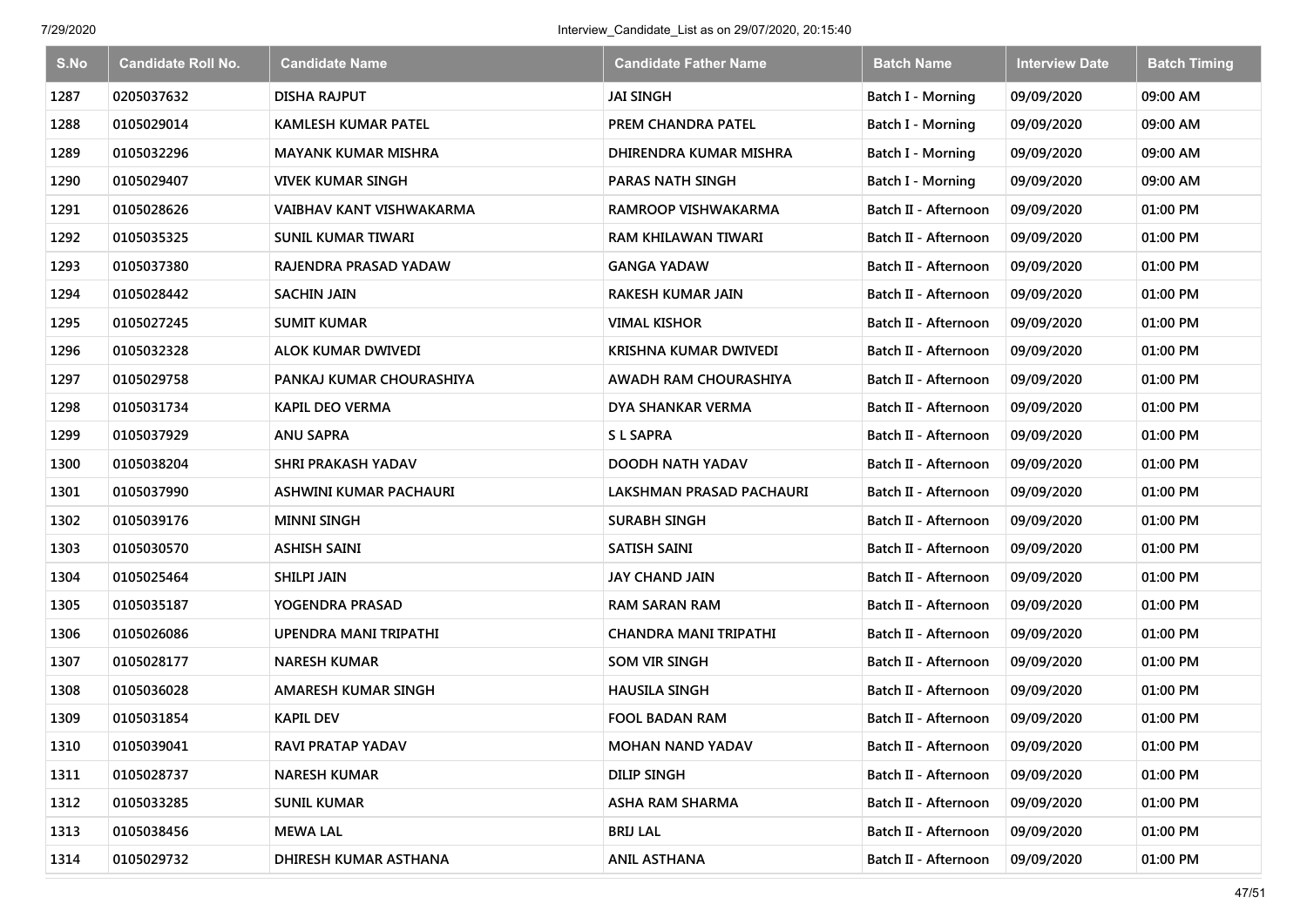| S.No | <b>Candidate Roll No.</b> | <b>Candidate Name</b>     | <b>Candidate Father Name</b> | <b>Batch Name</b>        | <b>Interview Date</b> | <b>Batch Timing</b> |
|------|---------------------------|---------------------------|------------------------------|--------------------------|-----------------------|---------------------|
| 1315 | 0105032142                | <b>SADHNA SHARMA</b>      | <b>SUKESH SHARMA</b>         | Batch II - Afternoon     | 09/09/2020            | 01:00 PM            |
| 1316 | 0105031778                | PANKAJ SINGH              | PRATAP NARAYAN               | Batch II - Afternoon     | 09/09/2020            | 01:00 PM            |
| 1317 | 0105027458                | PANKAJ DIXIT              | HARI SHANKAR DIXIT           | Batch II - Afternoon     | 09/09/2020            | 01:00 PM            |
| 1318 | 0105028393                | <b>HARIOM VISHWAKARMA</b> | RAM SAMUJH VISHWAKARMA       | Batch II - Afternoon     | 09/09/2020            | 01:00 PM            |
| 1319 | 0105029011                | BRIJENDRA VIKRAM SINGH    | <b>SHIV KUMAR SINGH</b>      | Batch II - Afternoon     | 09/09/2020            | 01:00 PM            |
| 1320 | 0205039004                | SHRUTI KEERTI             | <b>RAJ KISHOR</b>            | Batch II - Afternoon     | 09/09/2020            | 01:00 PM            |
| 1321 | 0105032072                | DILEEP KUMAR SINGH        | YADUNATH SINGH               | Batch I - Morning        | 10/09/2020            | 09:00 AM            |
| 1322 | 0105033378                | PARMENDRA KUMAR UPADHYAY  | PRABHU NATH UPADHYAY         | <b>Batch I - Morning</b> | 10/09/2020            | 09:00 AM            |
| 1323 | 0105034264                | SHIVENDRA KUMAR           | <b>TUPHANI PRASAD</b>        | Batch I - Morning        | 10/09/2020            | 09:00 AM            |
| 1324 | 0105038370                | ASMANJAS PRATAP SINGH     | <b>INDRAJEET SINGH</b>       | Batch I - Morning        | 10/09/2020            | 09:00 AM            |
| 1325 | 0105037962                | <b>SANDEEP KUMAR</b>      | <b>MEHAR SINGH</b>           | Batch I - Morning        | 10/09/2020            | 09:00 AM            |
| 1326 | 0105036382                | SANCHIKA JAIN             | <b>HANS KUMAR JAIN</b>       | <b>Batch I - Morning</b> | 10/09/2020            | 09:00 AM            |
| 1327 | 0105025525                | <b>SUMAN GAUTAM</b>       | <b>RAM ASHISH GAUTAM</b>     | Batch I - Morning        | 10/09/2020            | 09:00 AM            |
| 1328 | 0205033593                | <b>HEMLATA PANDEY</b>     | SUBHASH CHANDRA PANDEY       | <b>Batch I - Morning</b> | 10/09/2020            | 09:00 AM            |
| 1329 | 0105036144                | <b>SHOBHIT KUMAR</b>      | <b>SHANTI KUMAR</b>          | Batch I - Morning        | 10/09/2020            | 09:00 AM            |
| 1330 | 0105031149                | ANKIT TIWARI              | RAM YAGYA TIWARI             | Batch I - Morning        | 10/09/2020            | 09:00 AM            |
| 1331 | 0105034620                | <b>RAJEEV KUMAR DUBEY</b> | <b>SHYAM VIR DUBEY</b>       | Batch I - Morning        | 10/09/2020            | 09:00 AM            |
| 1332 | 0105032846                | <b>VARUN KUMAR</b>        | SURENDRA KUMAR               | Batch I - Morning        | 10/09/2020            | 09:00 AM            |
| 1333 | 0105027715                | <b>KSHAMA DUBEY</b>       | <b>BRAJ KISHOR DUBEY</b>     | Batch I - Morning        | 10/09/2020            | 09:00 AM            |
| 1334 | 0105032342                | <b>SADIA</b>              | <b>SAGEER AHMED</b>          | Batch I - Morning        | 10/09/2020            | 09:00 AM            |
| 1335 | 0105032356                | <b>MAYANK KUMAR SINGH</b> | SIDDHANATH SINGH             | Batch I - Morning        | 10/09/2020            | 09:00 AM            |
| 1336 | 0105038856                | <b>MINAKSHI MISHRA</b>    | <b>RAM MURTI PANDEY</b>      | Batch I - Morning        | 10/09/2020            | 09:00 AM            |
| 1337 | 0105029994                | <b>KANCHAN</b>            | <b>MAHESH CHAND</b>          | Batch I - Morning        | 10/09/2020            | 09:00 AM            |
| 1338 | 0105030131                | BRIJESH KUMAR KESHARVANI  | SHIV KUMAR KESHARVANI        | Batch I - Morning        | 10/09/2020            | 09:00 AM            |
| 1339 | 0105030473                | HARSHARAN DWIVEDI         | RUDRA PRASAD DWIVEDI         | Batch I - Morning        | 10/09/2020            | 09:00 AM            |
| 1340 | 0105028574                | <b>KAMLESH KUMAR</b>      | JAGMOHAN                     | Batch I - Morning        | 10/09/2020            | 09:00 AM            |
| 1341 | 0105035026                | <b>VEER KUMAR JAIN</b>    | <b>VIJAY KUMAR JAIN</b>      | Batch I - Morning        | 10/09/2020            | 09:00 AM            |
| 1342 | 0105029361                | <b>RANJEET SINGH</b>      | <b>RAGHUVEER SINGH</b>       | <b>Batch I - Morning</b> | 10/09/2020            | 09:00 AM            |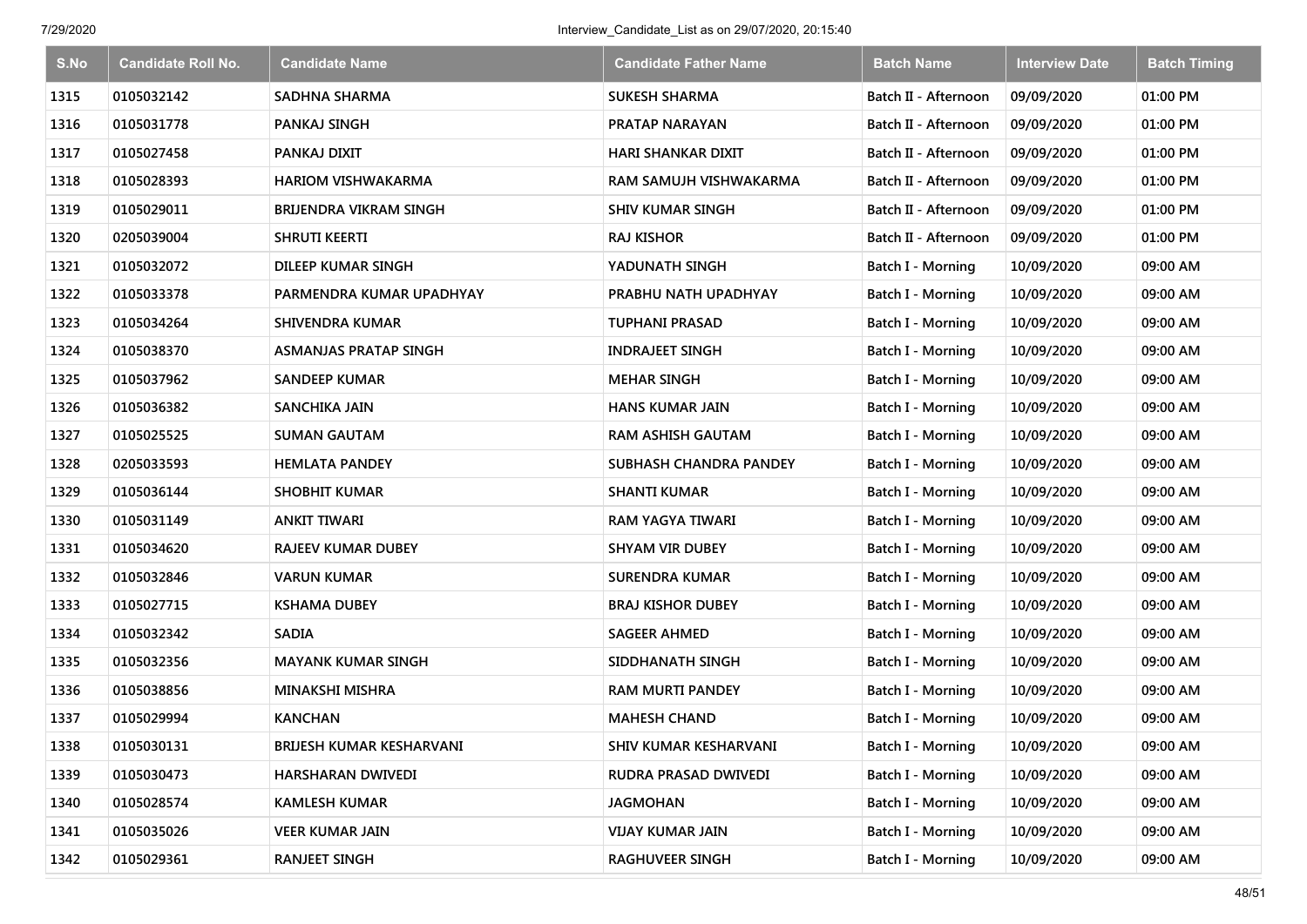| S.No | <b>Candidate Roll No.</b> | <b>Candidate Name</b>                | <b>Candidate Father Name</b>  | <b>Batch Name</b>        | <b>Interview Date</b> | <b>Batch Timing</b> |
|------|---------------------------|--------------------------------------|-------------------------------|--------------------------|-----------------------|---------------------|
| 1343 | 0105038991                | CHAUHAN SANDEEP SINGH RAMRATAN SINGH | <b>RAMRATAN SINGH CHAUHAN</b> | Batch I - Morning        | 10/09/2020            | 09:00 AM            |
| 1344 | 0105038259                | PREM NARAIN TIWARI                   | GIRJA SHANKER TIWARI          | Batch I - Morning        | 10/09/2020            | 09:00 AM            |
| 1345 | 0105030151                | BRIJESH KUMAR KUSHAWAHA              | <b>RAMDEO KUSHAWAHA</b>       | Batch I - Morning        | 10/09/2020            | 09:00 AM            |
| 1346 | 0105027595                | <b>KRITIKA TRIVEDI</b>               | SRINIVAS TRIVEDI              | Batch I - Morning        | 10/09/2020            | 09:00 AM            |
| 1347 | 0105035660                | <b>RAJEEV RANJAN</b>                 | <b>LALAN PANDEY</b>           | Batch I - Morning        | 10/09/2020            | 09:00 AM            |
| 1348 | 0105025814                | KAMAL AWASTHI                        | O P AWASTHI                   | <b>Batch I - Morning</b> | 10/09/2020            | 09:00 AM            |
| 1349 | 0105030725                | <b>SUNIL KUMAR</b>                   | <b>SHYAM NARAYAN</b>          | Batch I - Morning        | 10/09/2020            | 09:00 AM            |
| 1350 | 0105034167                | YATINDRA SINGH                       | <b>RANVIR SINGH</b>           | Batch I - Morning        | 10/09/2020            | 09:00 AM            |
| 1351 | 0105027590                | <b>ASHISH KUMAR</b>                  | <b>RAVI PRAKASH SINGH</b>     | Batch II - Afternoon     | 10/09/2020            | 01:00 PM            |
| 1352 | 0205028081                | RANJANA RANI                         | ROOP CHAND                    | Batch II - Afternoon     | 10/09/2020            | 01:00 PM            |
| 1353 | 0205035081                | <b>RAVEENA PARIHAR</b>               | <b>VEERENDRA PARIHAR</b>      | Batch II - Afternoon     | 10/09/2020            | 01:00 PM            |
| 1354 | 0105025354                | KALPANA SRIVASTAVA                   | KESARI PRASAD SRIVASTAVA      | Batch II - Afternoon     | 10/09/2020            | 01:00 PM            |
| 1355 | 0105038885                | <b>SURAJ KUMAR TIWARI</b>            | OM PRAKASH TIWARI             | Batch II - Afternoon     | 10/09/2020            | 01:00 PM            |
| 1356 | 0105027997                | <b>NARENDRA YADAV</b>                | <b>BANSH RAJ YADAV</b>        | Batch II - Afternoon     | 10/09/2020            | 01:00 PM            |
| 1357 | 0105038235                | <b>LALLAN KUMAR GUPTA</b>            | <b>BINDESHWARI GUPTA</b>      | Batch II - Afternoon     | 10/09/2020            | 01:00 PM            |
| 1358 | 0105034648                | <b>AMAR DEEP</b>                     | <b>GANGA SAGAR</b>            | Batch II - Afternoon     | 10/09/2020            | 01:00 PM            |
| 1359 | 0105027034                | <b>KAMAL VEER</b>                    | <b>SADHU SINGH</b>            | Batch II - Afternoon     | 10/09/2020            | 01:00 PM            |
| 1360 | 0105035030                | <b>ASHUTOSH AWASTHI</b>              | HARI OM AWASTHI               | Batch II - Afternoon     | 10/09/2020            | 01:00 PM            |
| 1361 | 0105028836                | <b>MANOJ KUMAR TRIPATHI</b>          | RAJ NARAYAN TRIPATHI          | Batch II - Afternoon     | 10/09/2020            | 01:00 PM            |
| 1362 | 0105038993                | <b>INDRA JEET YADAV</b>              | RAJ BALI YADAV                | Batch II - Afternoon     | 10/09/2020            | 01:00 PM            |
| 1363 | 0105032014                | <b>KAPIL DEV SHARMA</b>              | DHARM DUTT SHARMA             | Batch II - Afternoon     | 10/09/2020            | 01:00 PM            |
| 1364 | 0105032460                | RAJARAM KUSHWAHA                     | <b>DILLE KUSHWAHA</b>         | Batch II - Afternoon     | 10/09/2020            | 01:00 PM            |
| 1365 | 0105033630                | <b>ASHOK KUMAR MISHRA</b>            | <b>JAGDEESH PRASAD MISHRA</b> | Batch II - Afternoon     | 10/09/2020            | 01:00 PM            |
| 1366 | 0105028693                | <b>HARISH CHANDRA</b>                | <b>GHURHU RAM</b>             | Batch II - Afternoon     | 10/09/2020            | 01:00 PM            |
| 1367 | 0105035475                | <b>LAL CHAND</b>                     | <b>BHEEM PATEL</b>            | Batch II - Afternoon     | 10/09/2020            | 01:00 PM            |
| 1368 | 0105029528                | <b>AKSHYA KUMAR</b>                  | <b>MAHENDRA KUMAR SHARMA</b>  | Batch II - Afternoon     | 10/09/2020            | 01:00 PM            |
| 1369 | 0105030409                | <b>ANKIT KUMAR VERMA</b>             | <b>RAMESH KUMAR VERMA</b>     | Batch II - Afternoon     | 10/09/2020            | 01:00 PM            |
| 1370 | 0105026228                | <b>AKHILESH KUMAR</b>                | <b>SITARAM</b>                | Batch II - Afternoon     | 10/09/2020            | 01:00 PM            |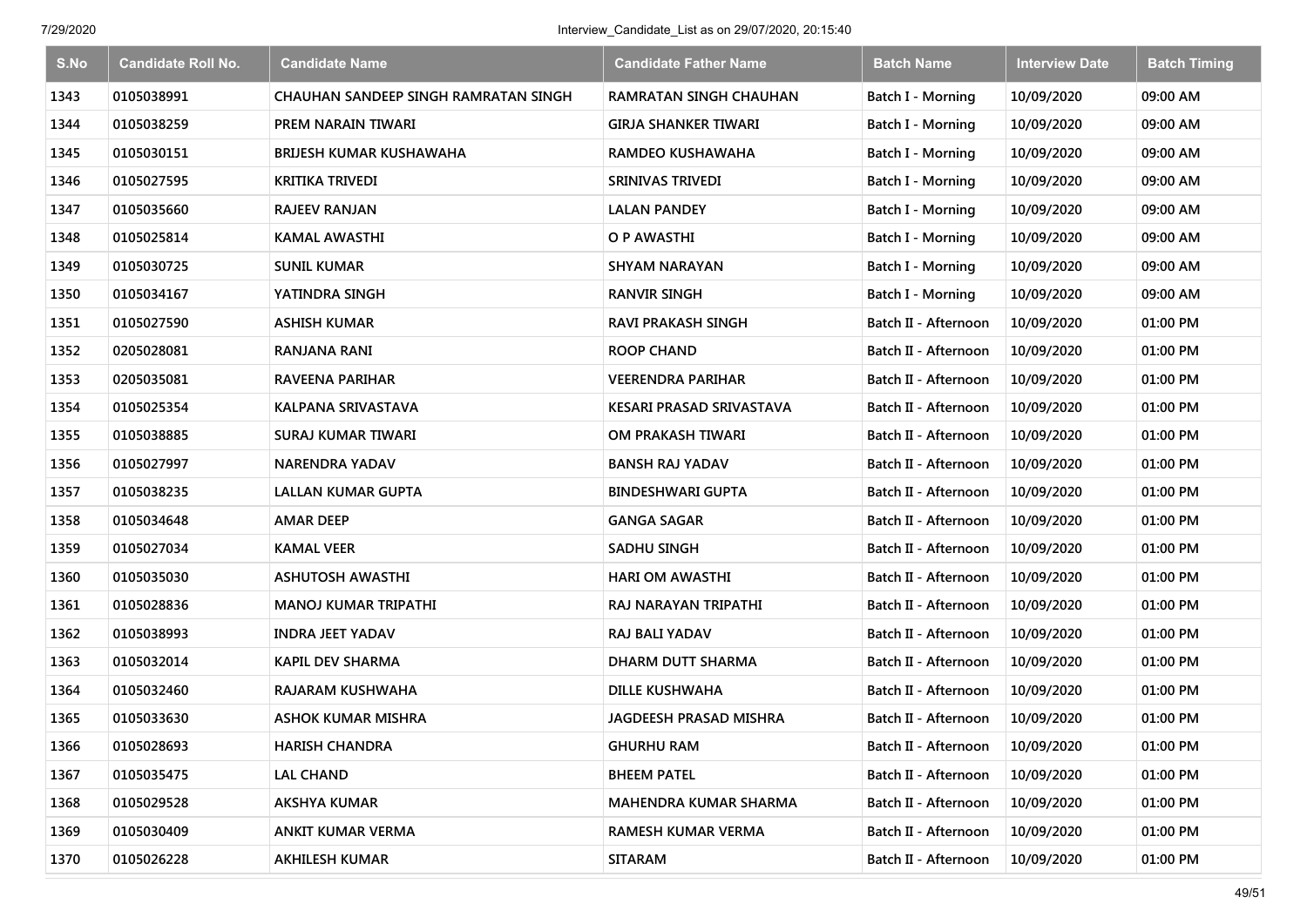| S.No | <b>Candidate Roll No.</b> | <b>Candidate Name</b>       | <b>Candidate Father Name</b>   | <b>Batch Name</b>        | <b>Interview Date</b> | <b>Batch Timing</b> |
|------|---------------------------|-----------------------------|--------------------------------|--------------------------|-----------------------|---------------------|
| 1371 | 0205035733                | HIMANSHU UPADHYAY           | <b>BHANU PRAKASH UPADHYAY</b>  | Batch II - Afternoon     | 10/09/2020            | 01:00 PM            |
| 1372 | 0105038043                | <b>SAURABH SINGH</b>        | <b>ASHOK KUMAR</b>             | Batch II - Afternoon     | 10/09/2020            | 01:00 PM            |
| 1373 | 0105029917                | <b>NAUSHAD AHMAD</b>        | <b>NASIRUDDIN</b>              | Batch II - Afternoon     | 10/09/2020            | 01:00 PM            |
| 1374 | 0105026127                | VISHVA JEET YADAV           | KASHI NATH YADAV               | Batch II - Afternoon     | 10/09/2020            | 01:00 PM            |
| 1375 | 0105029225                | <b>SUNDIP KUMAR</b>         | <b>NATHI RAM</b>               | Batch II - Afternoon     | 10/09/2020            | 01:00 PM            |
| 1376 | 0105037197                | NEERAJ JAKHMOLA             | CHINTAMANI JAKHMOLA            | Batch II - Afternoon     | 10/09/2020            | 01:00 PM            |
| 1377 | 0105027370                | <b>ASHISH KUMAR</b>         | <b>SURENDRA SINGH</b>          | Batch II - Afternoon     | 10/09/2020            | 01:00 PM            |
| 1378 | 0105027637                | <b>NARENDRA SINGH</b>       | <b>RADHEY LAL</b>              | Batch II - Afternoon     | 10/09/2020            | 01:00 PM            |
| 1379 | 0105035886                | <b>VERSHA RANI</b>          | <b>HIMANCHAL SINGH</b>         | Batch II - Afternoon     | 10/09/2020            | 01:00 PM            |
| 1380 | 0105030593                | <b>HARSHIT KUMAR GUPTA</b>  | <b>CHHOTAY LAL GUPTA</b>       | Batch II - Afternoon     | 10/09/2020            | 01:00 PM            |
| 1381 | 0105025535                | <b>KRISHNA KUMAR</b>        | <b>JAY RAM YADAV</b>           | Batch I - Morning        | 11/09/2020            | 09:00 AM            |
| 1382 | 0105025313                | HARENDRA PAL SINGH          | <b>HODAL SINGH</b>             | <b>Batch I - Morning</b> | 11/09/2020            | 09:00 AM            |
| 1383 | 0105029951                | <b>BRIJESH KUMAR BAJPAI</b> | <b>MUNNU LAL BAJPAI</b>        | Batch I - Morning        | 11/09/2020            | 09:00 AM            |
| 1384 | 0105038914                | <b>KESHWA NATH MISHRA</b>   | RAJENDRA KUMAR MISHRA          | <b>Batch I - Morning</b> | 11/09/2020            | 09:00 AM            |
| 1385 | 0105039085                | <b>SURAJ PRATAP</b>         | KANCHAN LAL SRIVASTAVA         | Batch I - Morning        | 11/09/2020            | 09:00 AM            |
| 1386 | 0105030605                | <b>SUNIL KUMAR</b>          | TRIBHUWAN PRASAD               | Batch I - Morning        | 11/09/2020            | 09:00 AM            |
| 1387 | 0105027796                | <b>MANOJ KUMAR RAI</b>      | RAMJI RAI                      | <b>Batch I - Morning</b> | 11/09/2020            | 09:00 AM            |
| 1388 | 0105036880                | RAJENDRA KUMAR MISHRA       | SABHA JEET MISHRA              | Batch I - Morning        | 11/09/2020            | 09:00 AM            |
| 1389 | 0105029035                | <b>KULDEEP KUMAR</b>        | LAXMAN                         | Batch I - Morning        | 11/09/2020            | 09:00 AM            |
| 1390 | 0105030533                | <b>HARSHIT GUPTA</b>        | <b>VISHWANATH PRASAD GUPTA</b> | Batch I - Morning        | 11/09/2020            | 09:00 AM            |
| 1391 | 0105025650                | <b>ASHA KUSHWAHA</b>        | <b>HIRENDER KUSHWAHA</b>       | Batch I - Morning        | 11/09/2020            | 09:00 AM            |
| 1392 | 0105034563                | <b>SATYENDRA KUMAR</b>      | <b>DALAL CHAUHAN</b>           | Batch I - Morning        | 11/09/2020            | 09:00 AM            |
| 1393 | 0105029242                | <b>SACHIN KUMAR</b>         | <b>KAPTAN SINGH</b>            | Batch I - Morning        | 11/09/2020            | 09:00 AM            |
| 1394 | 0105039250                | ATENDRA KUMAR SINGH         | JEETENDRA KUMAR SINGH          | Batch I - Morning        | 11/09/2020            | 09:00 AM            |
| 1395 | 0105030262                | SACHIN KUMAR VERMA          | <b>SURESH CHAND VERMA</b>      | Batch I - Morning        | 11/09/2020            | 09:00 AM            |
| 1396 | 0105031798                | PANKAJ SINGH                | <b>MADHAV PRASAD SINGH</b>     | Batch I - Morning        | 11/09/2020            | 09:00 AM            |
| 1397 | 0205028968                | AKHTARUNNISAN               | <b>MOHD HASNAIN</b>            | Batch I - Morning        | 11/09/2020            | 09:00 AM            |
| 1398 | 0105034630                | <b>ASHOK SINGH</b>          | <b>VIRENDRA SINGH</b>          | <b>Batch I - Morning</b> | 11/09/2020            | 09:00 AM            |